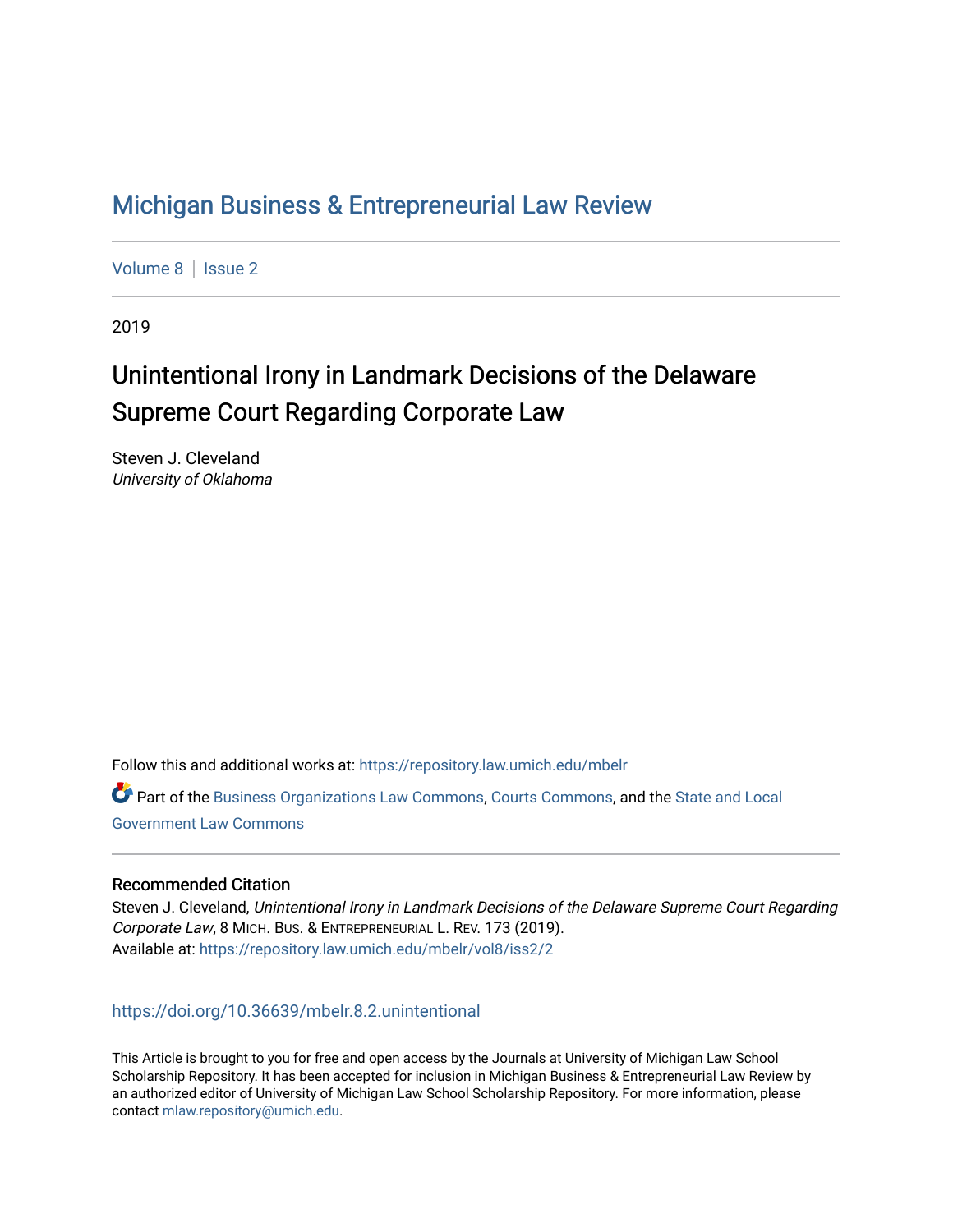## UNINTENTIONAL IRONY IN LANDMARK **DECISIONS OF THE DELAWARE SUPREME COURT REGARDING CORPORATE LAW**

Steven J. Cleveland\*

#### **TABLE OF CONTENTS**

| I.  |              |                | 175 |
|-----|--------------|----------------|-----|
|     | Α.           |                | 176 |
|     | $\mathbf{B}$ |                | 180 |
|     |              | 1.             | 180 |
|     |              | 2.             | 185 |
|     | C.           |                | 190 |
|     |              | 1.             | 191 |
|     |              | 2.             | 195 |
| П.  |              |                | 201 |
|     | A.           |                | 201 |
|     |              | 1.             | 202 |
|     |              | 2.             | 204 |
|     | <b>B.</b>    |                | 205 |
|     |              | 1.             | 205 |
|     | C.           |                | 212 |
|     |              | 1.             | 212 |
|     |              | 2.             | 213 |
| Ш.  |              |                | 226 |
|     | А.           |                | 228 |
|     | <b>B.</b>    |                | 230 |
|     |              | $\mathbf{1}$ . | 231 |
|     |              | 2.             | 234 |
|     | C.           |                | 236 |
|     |              | $\mathbf{1}$ . | 237 |
|     |              | 2.             | 239 |
| IV. |              |                | 243 |

"[S]tandards ... should be clearly articulated, and then candidly and consistently applied.... Whatever it is to be, the standard ..., once announced, should be adhered to in fact as well as in rhetoric."<sup>1</sup>

 $\ast$ Thomas P. Hester Presidential Professor & Alfred P. Murrah Professor of Law, University of Oklahoma.

<sup>1.</sup> William T. Allen, Jack B. Jacobs & Leo E. Strine, Jr., Realigning the Standard of Review of Director Due Care with Delaware Public Policy: A Critique of Van Gorkom and its Progeny as a Standard of Review Problem, 96 Nw. U. L. REV. 449, 460 (2002).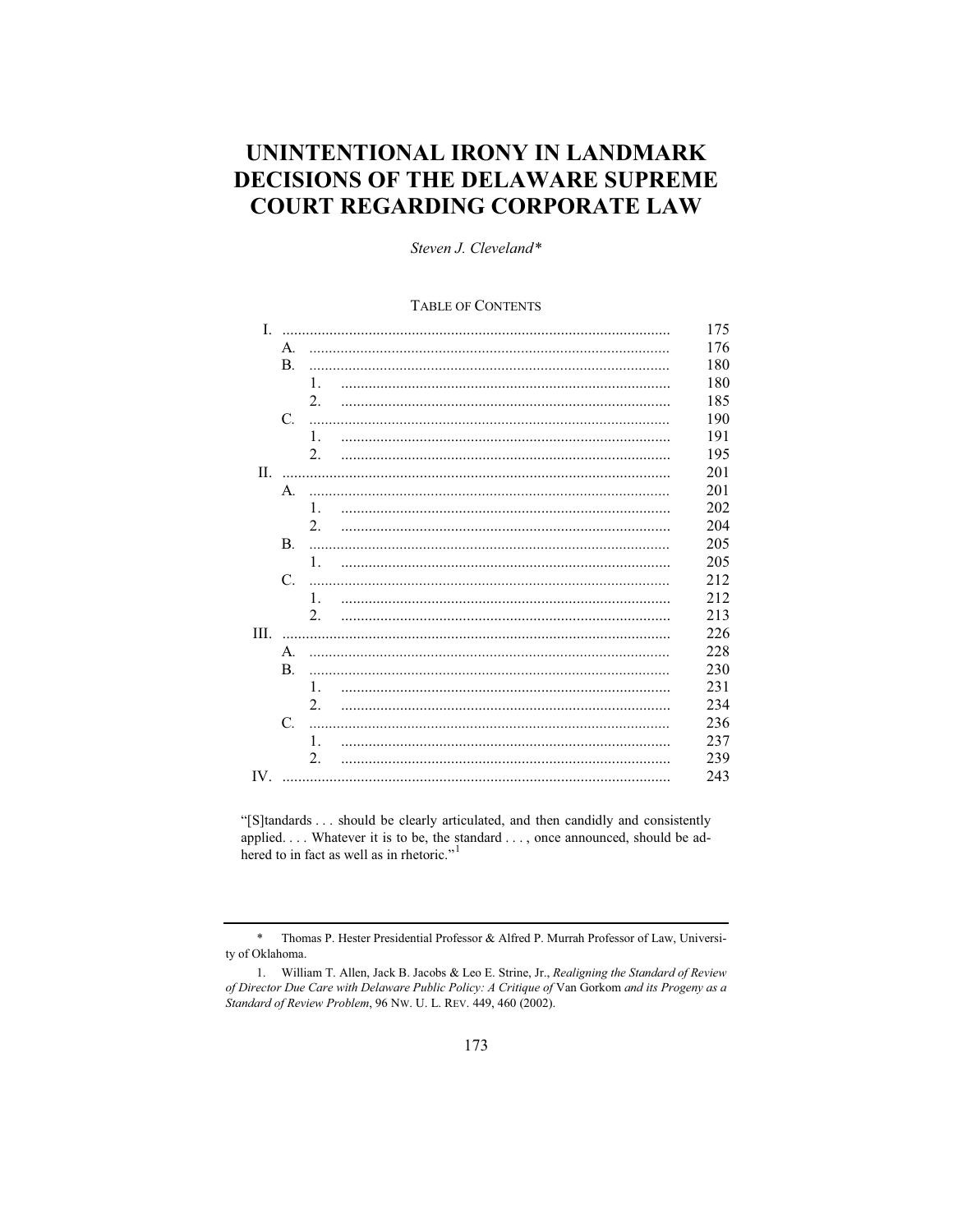Three landmark decisions of the Delaware Supreme Court exhibit unintentional irony: *Beam v. Stewart*, *Smith v. Van Gorkom*, and *Paramount Communications Inc. v. Time Inc*. In *Beam*, the court concluded that, regarding the decision of whether to seek remedy against Martha Stewart, her fellow directors would not have jeopardized their reputations for the minimal gain of continuing their business and personal relationships with her.<sup>2</sup> Ironically, the court failed to acknowledge that Martha Stewart—in trading on material nonpublic information, which gave rise to the corporate claim against her—jeopardized her reputation (ultimately losing hundreds of millions of dollars and her freedom) for minimal gain (less than \$50,000). Having failed to acknowledge that internal inconsistency and unintentional irony, the court offered no explanation why some directors would jeopardize their reputations for minimal gain, but others would not do so. Part I attempts to fill the void and suggests that Stewart suffered from cognitive biases, which would not have affected her fellow directors.

In *Van Gorkom*, the court famously concluded that the plaintiff carried his burden of proving that the board was grossly negligent in informing itself when selling the corporation, although, during a multi-month period, no bidder stepped forward with a superior proposal.<sup>3</sup> The irony of the court's conclusion is virtually self-evident. Part II further discusses subsequent precedent, which suggests that, viewed in retrospect, the board could have carried its burden that it reasonably informed itself, turning the conclusion of *Van Gorkom* on its head, and furthering the irony.

In *Time*, the court held that Time's board did not preclude Paramount from hostilely acquiring Time when it affected an acquisition of Warner.<sup>4</sup> According to the consensus, Time's board in fact precluded Paramount, so the *Time* court could not have meant what it wrote. As described in Part III, examining for the presence of preclusive action sometimes may enlighten the ultimate inquiry of reasonableness, but other times, an examination into preclusion proves misleading. In dicta, the Delaware Supreme Court has acknowledged that preclusive conduct may be reasonable.<sup>5</sup> As the inquiry into preclusion has yielded misleading, if not ironic, results, and as the Delaware Supreme Court has indicated that preclusive action may be reasonable, the court should re-examine the utility of the preclusion inquiry as an outcome-determinative filtering device regarding the ultimate inquiry of reasonableness.

<sup>2.</sup> Beam v. Stewart, 845 A.2d 140, 1052 (Del. 2004) (en banc).

<sup>3.</sup> Smith v. Van Gorkom, 488 A.2d 858, 881, 888 (Del. 1985) (en banc).

<sup>4.</sup> Paramount Commc'ns, Inc. v. Time Inc., 571 A.2d 1140, 1155 (Del. 1990).

<sup>5.</sup> *See, e.g*., Mills Acquisition Co. v. Macmillan, Inc., 559 A.2d 1261, 1284 (Del. 1989) ("If the grant of an auction-ending provision is appropriate, it must confer a substantial benefit upon the stockholders in order to withstand exacting scrutiny by the courts."); Revlon, Inc. v. MacAndrews & Forbes Holdings, Inc., 506 A.2d 173, 184 (Del. 1986) ("Favoritism for a white knight to the total exclusion of a hostile bidder might be justifiable when the latter's offer adversely affects shareholder interests . . . .").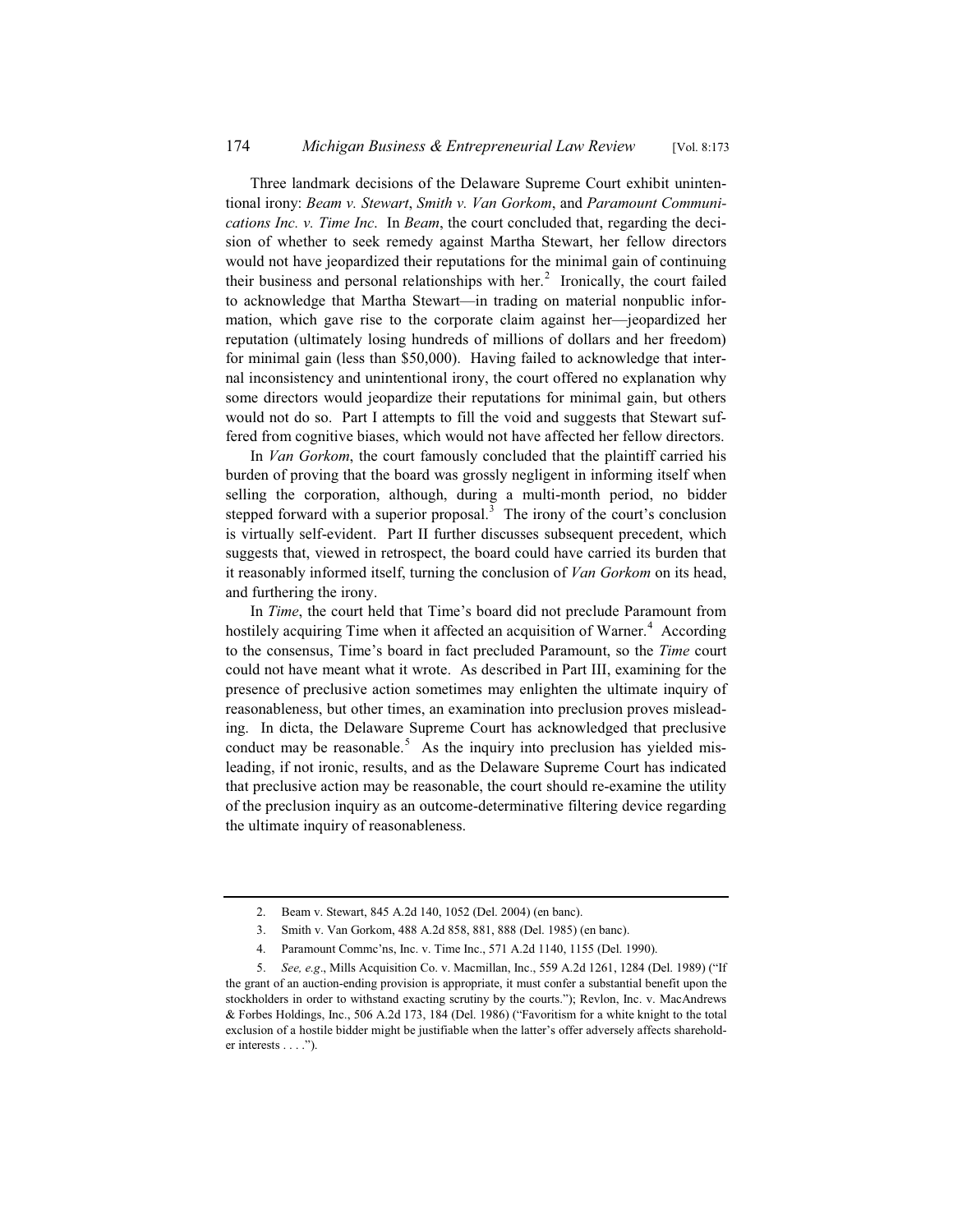In these foundational decisions of corporate law, the Delaware Supreme Court could not have meant what it wrote. Each section incorporates clarifying concepts for consideration, and Part IV briefly concludes.

I.

The law acknowledges several key characteristics of corporations. First, as a corporation is a legal fiction, $6$  a natural person or persons must make decisions on its behalf. For a corporation, the decision-maker generally is the board of directors, not the investor-shareholders.<sup>7</sup> Second, decisions of the board of directors generally are shielded from challenge by the shareholders by the business judgment rule.<sup>8</sup> The protections of the business judgment rule extend to the decision of whether to pursue a cause of action on behalf of the corporation.<sup>9</sup> However, if the board members breached a duty that they owe to the corporation, giving rise to a cause of action by the corporation against those board members, then we would expect that neither the corporation—which is a legal fiction incapable of acting for itself—nor the board members—who would be unlikely to sue themselves—to seek to remedy the wrong.<sup>10</sup> In such situations, the law empowers shareholders to step into the shoes of the corporation to initiate a cause of action on behalf of the corporation against the board members.<sup>11</sup> Such suits are termed derivative, as the shareholders' claim derives from the claim belonging to the corporation.

However, if a shareholder pursues a derivative suit, it is legally insufficient for the shareholder to simply name board members as defendants; otherwise, shareholders would too easily supplant the board's authority to manage the corporation. In *Aronson*, the Delaware Supreme Court articulated an inquiry to balance (1) the shareholder's right to remedy wrongs committed by board members against the corporation, and (2) the overarching principle that the board of directors, not shareholders, makes decisions on behalf of the corporation.<sup>12</sup> According to *Aronson*, to survive a motion to dismiss a derivative claim, the shareholder must plead facts with particularity giving reason to doubt that (1) a majority of the board was disinterested or independent or (2) the challenged decision was a valid exercise of business judgment. $13$ 

- 10. *See* Cohen v. Beneficial Indus. Loan Corp., 337 U.S. 541, 547–48 (1949).
- 11. *Id.*; *see also* FED. R. CIV. P. 23.1.

<sup>6.</sup> Trustees of Dartmouth College v. Woodward, 17 U.S. (4 Wheat.) 518, 636 (1819) ("A corporation is an artificial being, invisible, intangible, and existing only in contemplation of law.").

<sup>7.</sup> *See, e.g*., DEL. CODE ANN. tit. 8, § 141(a) (2019); MODEL BUS. CORP. ACT § 8.01 (2016). The board of directors may delegate day-to-day operations to officers and employees. *See, e.g*., DEL. CODE ANN. tit. 8, § 142 (2019); MODEL BUS. CORP. ACT §§ 8.40, 8.41 (2016).

<sup>8.</sup> Brehm v. Eisner (*In re* Walt Disney Co. Deriv. Litig.), 906 A.2d 27, 52 (Del. 2006).

<sup>9.</sup> *See* Levine v. Smith, 591 A.2d 194, 200 (Del. 1991).

<sup>12.</sup> Aronson v. Lewis, 473 A.2d 805, 811–15 (Del. 1984).

<sup>13.</sup> *Id.* at 814. The law encourages shareholders to exhaust internal remedies by demanding that the board seek the shareholder's preferred remedy before initiating a derivative suit. FED. R.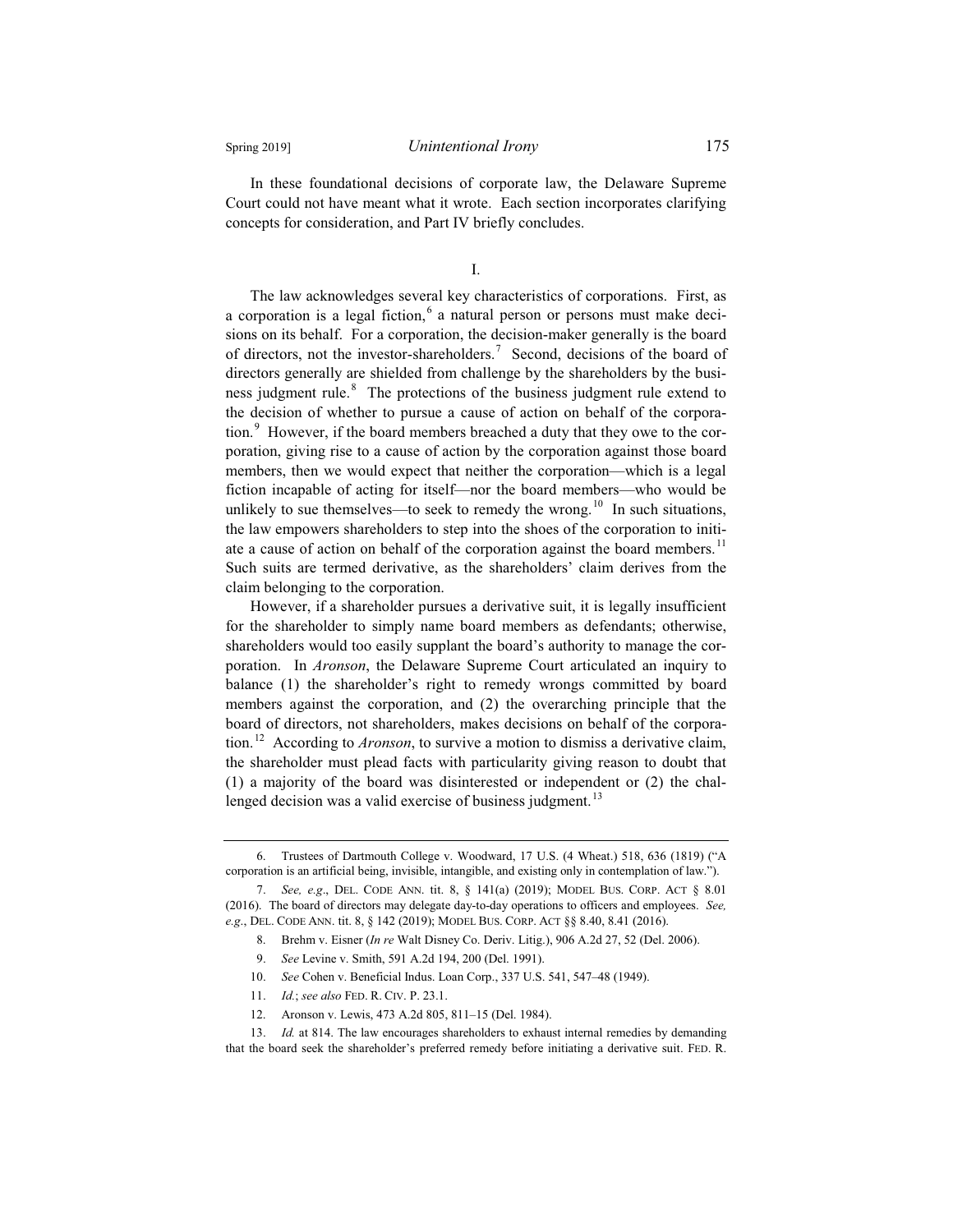In *Beam v. Stewart*, <sup>14</sup> the Delaware Supreme Court applied the *Aronson* inquiry, and the results were unintentionally ironic. In concluding that the plaintiff-shareholder did not plead particularized facts giving reason to doubt that a majority of the board members was disinterested or independent, the court emphasized the lifelong investment that the board members had made in their reputations—concluding that those individuals would be unwilling to trade on their reputations for minimal gain by appeasing another board member, Martha Stewart, who was also the majority shareholder and the genuine target of the underlying claim.<sup>15</sup> All the while the court failed to acknowledge that multimillionaire Martha Stewart herself had jeopardized her reputation, as well as her vast wealth and her freedom, for minimal gain—less than  $$50,000$ .<sup>16</sup> So, if Martha Stewart jeopardized her reputation for minimal gain, was the court wrong to credit the board members' value of their own reputations? No, but having failed to acknowledge the unintentional irony of its own analysis, the court failed to explain why Stewart did so, but the other board members would not have done so. Part I. attempts to fill that void. Part A. sets forth the facts of the case and the court's holding. Part B.1. presents a rational cost-benefit analysis (CBA) theoretically undertaken by Stewart and concludes that the costs exceeded the benefits of her actions. Part B.2. then presents cognitive biases that may have infected Stewart's CBA and contributed to her irrational actions. Part C. extends the analysis to the other members of the board of directors and posits that those individuals would not have succumbed to those cognitive biases.

A.

On behalf of Martha Stewart Living Omnimedia Inc. (MSLO), a shareholder initiated a suit to recover damages suffered by the corporation attributable to Martha Stewart's alleged illegal trades in the stock of ImClone—a pharmaceutical company—as well as her attempts to cover up the illegality.<sup>17</sup>

The key players were friends and associates. Sam Waksal was the Chief Executive Officer (CEO) of ImClone as well as a former suitor of Stewart's daughter.<sup>18</sup> Importantly, Waksal and Stewart provided one another with recip-

- 17. *Beam*, 845 A.2d at 1044.
- 18. Beam v. Stewart, 833 A.2d 961, 968 (Del. Ch. 2003), *aff'd*, 845 A.2d 1040 (Del. 2004).

CIV. P. 23.1; DEL. CH. CT. R. 23.1. If the board refuses the shareholder's demand, and the shareholder nonetheless pursues a derivative suit, then the shareholder concedes that the board is disinterested and independent. *Levine*, 591 A.2d at 212. *But cf.* Grimes v. Donald, 673 A.2d 1207, 1219 (Del. 1996) (footnote omitted) (limiting *Levine* by recognizing that, "[i]f there is reason to doubt that the board acted independently or with due care in responding to the demand, the stockholder may have the basis *ex post* to claim wrongful refusal").

<sup>14.</sup> Beam v. Stewart, 845 A.2d 1040 (Del. 2004) (en banc).

<sup>15.</sup> *Id.* at 1047, 1052.

<sup>16.</sup> Superseding Indictment ¶ 21, United States v. Stewart, 305 F. Supp. 2d 368 (S.D.N.Y. 2004) [hereinafter DOJ Indictment]; Complaint ¶ 19, SEC v. Stewart, No. 03-CV-4070 (S.D.N.Y. June 4, 2003) [hereinafter SEC Complaint].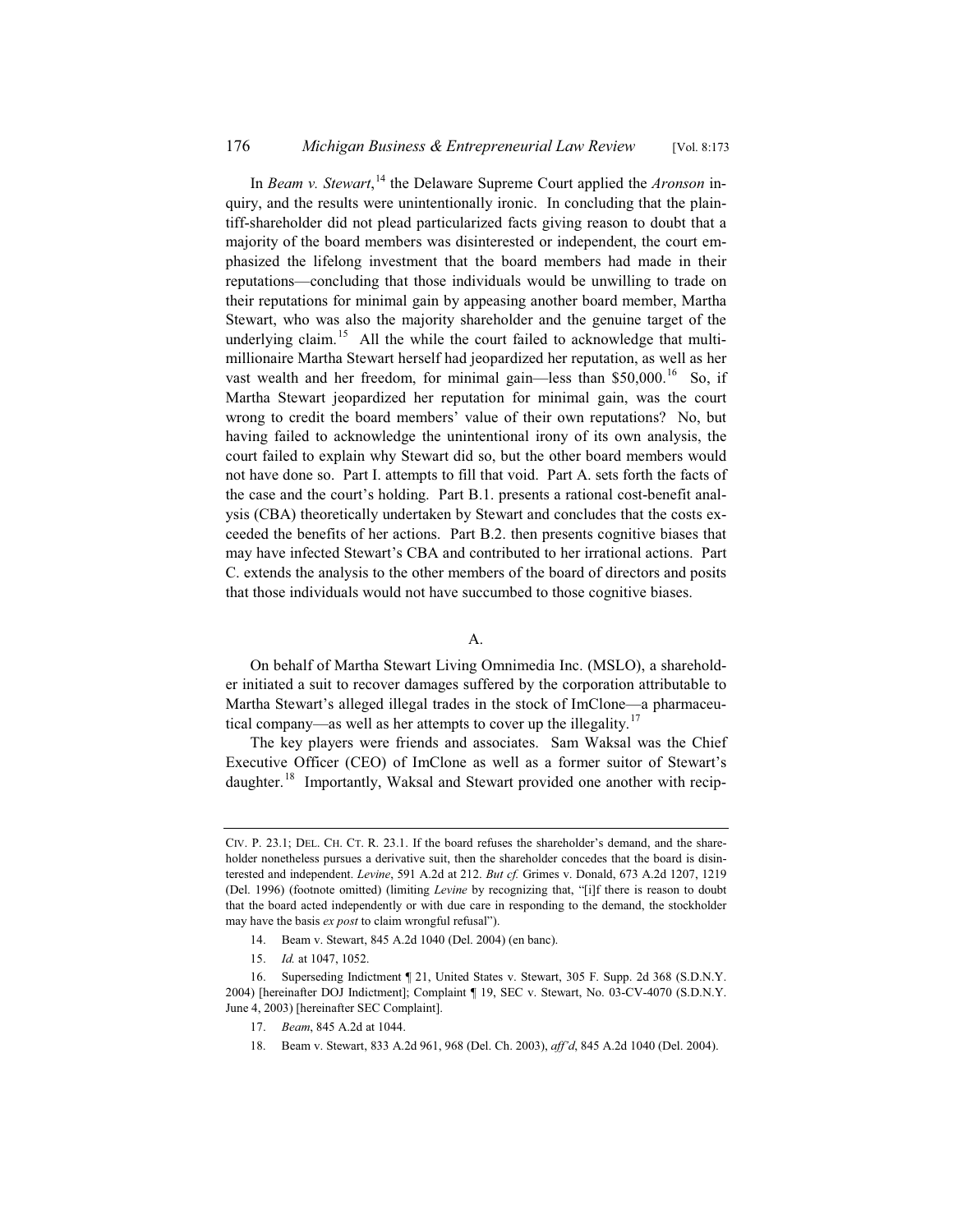rocal investment advice and assistance, and they shared a stockbroker at Merrill Lynch, Peter E. Bacanovic, who previously worked at ImClone.<sup>19</sup> When MSLO made its initial public offering of common stock in 1999, Bacanovic sold \$10 million of the shares to Stewart's friends, including Waksal.<sup>20</sup> Waksal encouraged and assisted Stewart's investment in ImClone and other compa $nies.$ <sup>21</sup>

For years, ImClone devoted significant resources to developing a promising cancer drug, Erbitux.<sup>22</sup> ImClone described Erbitux as its "lead product candidate," emphasizing its significance to the company's future.<sup>23</sup> On October 31, 2001, ImClone submitted to the FDA the final materials associated with its application for a license regarding Erbitux.<sup>24</sup> The FDA had until December 31, 2001 to decide whether to accept the application for filing.<sup>25</sup> If the FDA issued a Refusal to File (RTF) letter, then ImClone would have to commence new and costly trials.<sup>26</sup>

Not yet known publicly, "FDA reviewers found ImClone's application to be inconclusive and questioned Erbitux's efficacy. . . . Waksal knew that investors would be stunned by [the prospect of an RTF letter. So he]... personally call[ed] officials at the FDA."<sup>27</sup> On December 26, 2001, before any formal action by the FDA, Waksal privately learned that the FDA had decided to issue an RTF letter regarding Erbitux.<sup>28</sup> Waksal alerted his daughter of the development: "I thought that until I get the letter from the FDA and I know what's really happening, I'm not doing anything wrong."<sup>29</sup>

On the morning on December 27, 2001, the day before ImClone publicly disclosed that it received an RTF letter from the FDA, Waksal's daughter called Douglas Faneuil, Bacanovic's assistant at Merrill Lynch, to place an order to sell all of her ImClone shares.<sup>30</sup> Waksal's accountant also called Faneuil to order the sale of all of Waksal's ImClone shares.<sup>31</sup> Faneuil spent the morning

27. EUGENE SOLTES, WHY THEY DO IT: INSIDE THE MIND OF THE WHITE-COLLAR CRIMINAL 202–03 (2016).

28. SEC Complaint, *supra* note 16, ¶ 14. In 2004, however, the FDA approved Erbitux. SOLTES, *supra* note 27, at 204. Bolstered by the drug's success, Eli Lilly acquired ImClone in 2008 for \$6.5 billion, a significant amount above its \$5 billion value at the time of Waksal's and Stewart's disputed trades in late December 2001. *Id*.

29. SOLTES, *supra* note 27, at 203.

30. SEC Complaint, *supra* note 16, ¶¶ 8, 15; *see also* DOJ Indictment, *supra* note 16, ¶ 13,

15.

<sup>19.</sup> *Id.*

<sup>20.</sup> *Id.*

<sup>21.</sup> *Id.* at 968–69.

<sup>22.</sup> DOJ Indictment, *supra* note 16, ¶ 9; SEC Complaint, *supra* note 16, ¶ 13.

<sup>23.</sup> ImClone Sys. Inc., Annual Report (Form 10-K) (Apr. 1, 2002).

<sup>24.</sup> DOJ Indictment, *supra* note 16, ¶ 12; SEC Complaint, *supra* note 16, ¶ 13.

<sup>25.</sup> DOJ Indictment, *supra* note 16, ¶ 12; SEC Complaint, *supra* note 16, ¶ 13.

<sup>26.</sup> DOJ Indictment, *supra* note 16, ¶ 12; SEC Complaint, *supra* note 16, ¶ 13.

<sup>31.</sup> SEC Complaint, *supra* note 16, ¶ 15; *see also* DOJ Indictment, *supra* note 16, ¶ 13.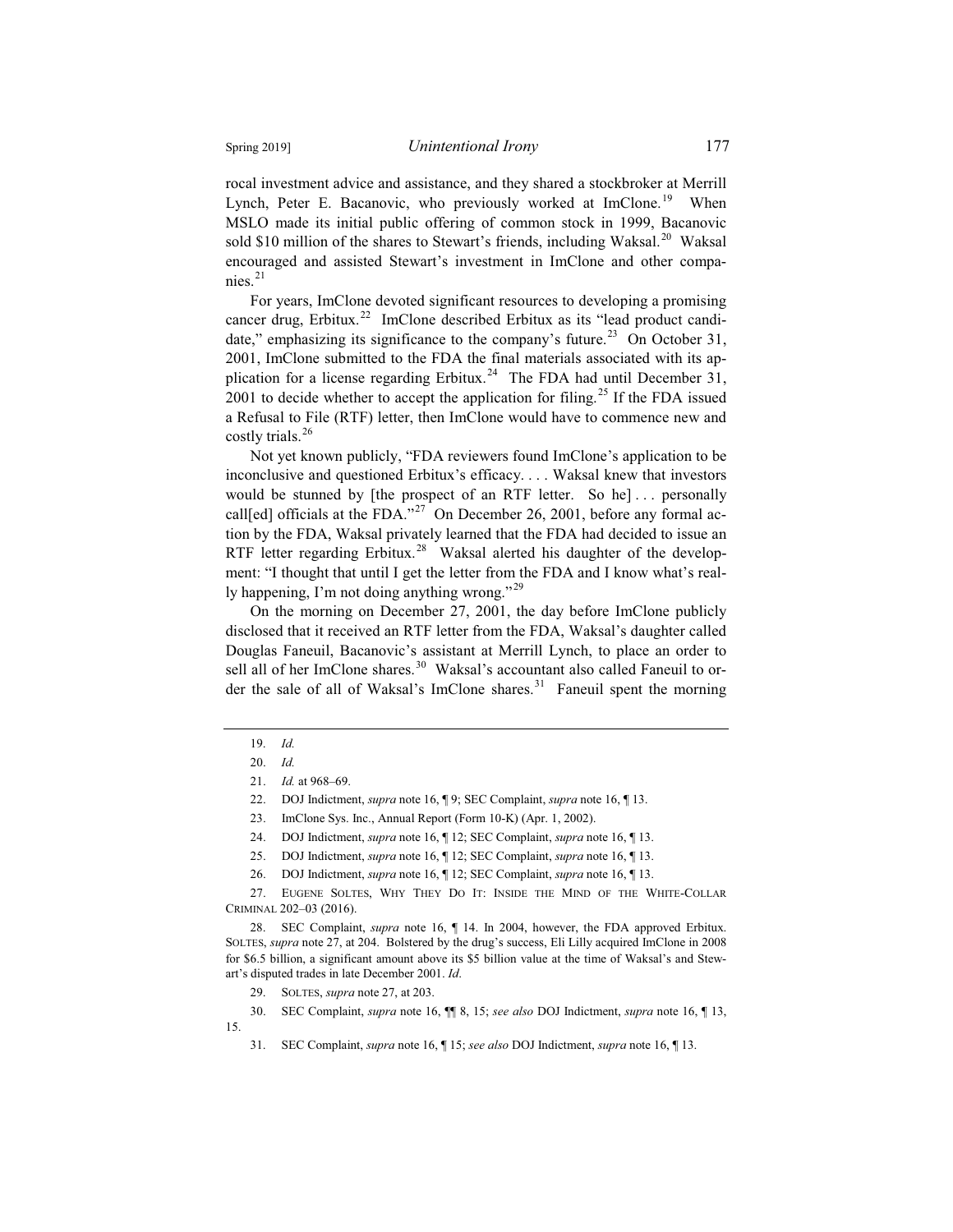talking to Bacanovic and others at Merrill Lynch about whether Waksal or his daughter could sell their ImClone stock.<sup>32</sup> The same morning, pursuant to Bacanovic's instructions, Faneuil informed Stewart that Waksal and his daughter were selling, or attempting to sell, all of their ImClone shares and that Bacanovic believed that Stewart might wish to act on that information.<sup>33</sup> Stewart then instructed Faneuil to sell all of her ImClone shares.<sup>34</sup> Faneuil immediately placed an order to sell all 3,928 of Stewart's ImClone shares and that order was executed at an average price of \$58.43.<sup>35</sup>

On December 28, the FDA sent ImClone an RTF letter.<sup>36</sup> After the market closed on December 28, ImClone issued a press release, which disclosed that the FDA had issued an RTF letter.<sup>37</sup> At the close of the next trading day, Monday, December 31, the price of ImClone stock dropped  $16\%$  to \$46 a share.<sup>38</sup> By selling one day before ImClone announced that the FDA had issued an RTF letter, Stewart avoided losses of \$45,673.<sup>39</sup>

In June 2003, Stewart was charged criminally by the Department of Justice and civilly by the Securities and Exchange Commission  $(SEC).<sup>40</sup>$  Although Stewart was never convicted of securities fraud, $41$  she was convicted of conspiracy, obstruction of justice and false statement charges and sentenced to five months in prison and five months of home confinement.<sup>42</sup> Stewart settled the SEC's enforcement action by consenting to a final judgment that imposed: (1) disgorgement of \$45,673, representing losses avoided from her insider trading, plus prejudgment interest of \$12,389; (2) a maximum civil penalty of \$137,019, representing three times the amount of losses avoided; (3) a five-year bar from serving as a director of a public company; and (4) a five-year limitation on her service as an officer or employee of a public company.<sup>43</sup>

- 38. SEC Complaint, *supra* note 16, ¶ 14; *see also* DOJ Indictment, *supra* note 16, ¶ 20.
- 39. DOJ Indictment, *supra* note 16, ¶ 21; SEC Complaint, *supra* note 16, ¶ 19.
- 40. *See* DOJ Indictment, *supra* note 16; SEC Complaint, *supra* note 16.

41. Stewart was not indicted for insider trading. She was indicted for securities fraud making false statements to the public, in the wake of the federal charges, regarding the reasons for her trades in ImClone stock. According to the government's theory, by falsely asserting her innocence regarding her sales of ImClone, Stewart intended to deceive MSLO investors to maintain an artificially high share price in MSLO. DOJ Indictment, *supra* note 16, ¶ 60. Stewart was acquitted of securities fraud. United States v. Stewart, 305 F. Supp. 2d 368 (S.D.N.Y. 2004).

42. Constance L. Hays, *Marth Stewart's Sentence: The Overview*, N.Y. TIMES (July 17, 2004), https://www.nytimes.com/2004/07/17/business/martha-stewart-s-sentence-overview-5 months-jail-stewart-vows-ll-be-back.html?register=facebook.

43. Sec. & Exch. Comm'n v. Martha Stewart and Peter Bacanovi, 03 Civ. 4070 (RJH) (S.D.N.Y.), lit. rel. no. 19794, 2006 WL 2252393 (Aug. 7, 2006).

<sup>32.</sup> SEC Complaint, *supra* note 16, ¶ 15.

<sup>33.</sup> DOJ Indictment, *supra* note 16, ¶¶ 15-16; SEC Complaint, *supra* note 16, ¶ 18.

<sup>34.</sup> DOJ Indictment, *supra* note 16, ¶ 17; SEC Complaint, *supra* note 16, ¶ 19.

<sup>35.</sup> DOJ Indictment, *supra* note 16, ¶ 17; SEC Complaint, *supra* note 16, ¶ 19.

<sup>36.</sup> SEC Complaint, *supra* note 16, ¶ 14.

<sup>37.</sup> DOJ Indictment, *supra* note 16, ¶ 19; SEC Complaint, *supra* note 16, ¶ 14.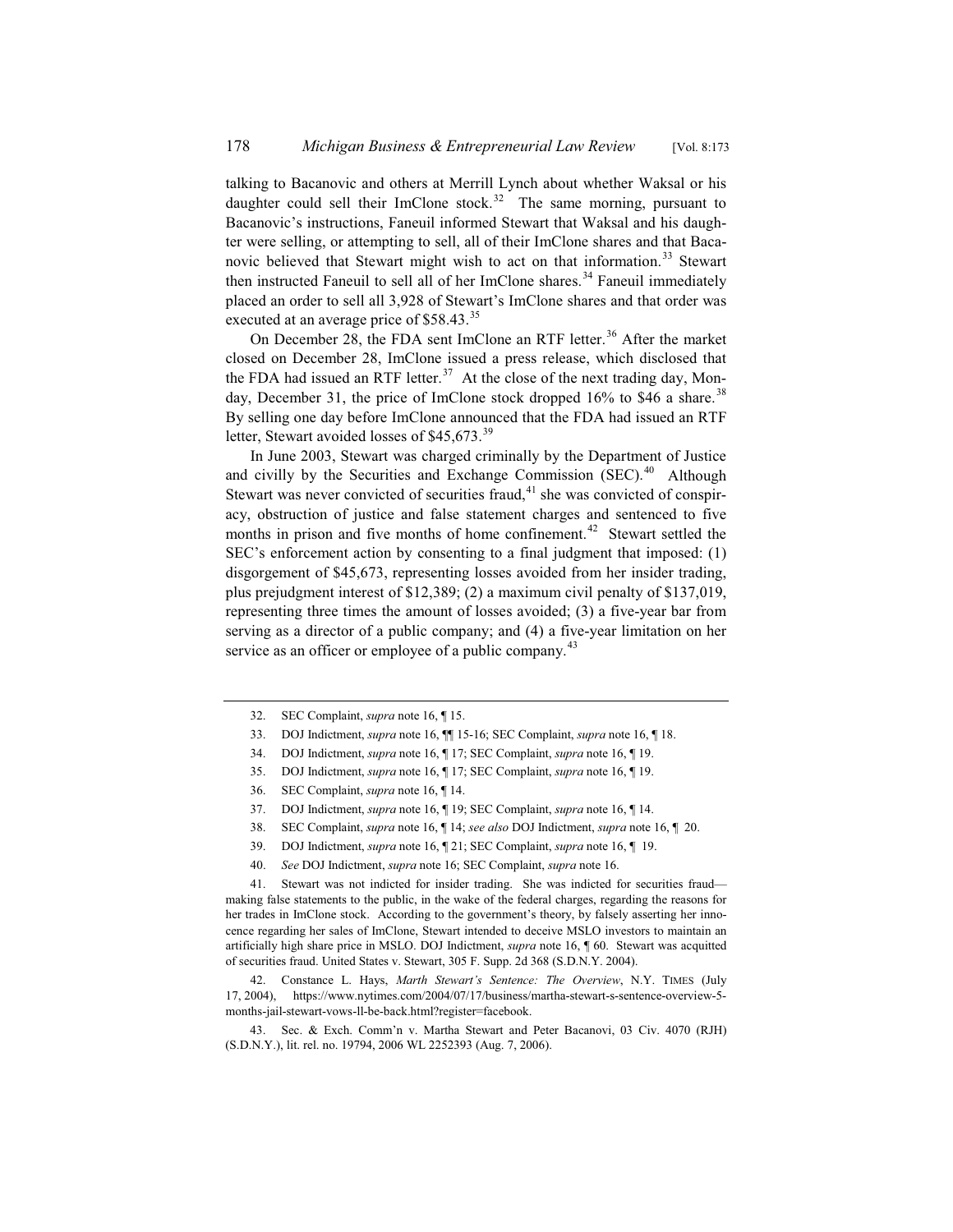When news broke regarding the governmental investigations into Stewart's ImClone trades, the stock of MSLO plummeted.<sup>44</sup> Monica A. Beam, a shareholder of MSLO, filed a derivative action against Martha Stewart and five other members of MSLO's board of directors in August 2002.<sup>45</sup> Beam filed the derivative suit without making a demand on MSLO's board to remedy the alleged wrong.<sup>46</sup> When MSLO's board moved to dismiss the derivative suit for failure to make a demand upon it, the plaintiff responded that any such demand should be excused as futile because there was reason to doubt that a majority of the board was disinterested or independent.<sup>47</sup>

The MSLO board of directors consisted of six members: Stewart, Sharon L. Patrick, Arthur C. Martinez, Darla D. Moore, Naomi O. Seligman, and Jeffrey W. Ubben.<sup>48</sup> The complaint alleged sufficient facts to doubt the disinterestedness and independence of two directors, Stewart and Patrick, for purposes of considering a pre-suit demand. Stewart's potential civil and criminal liability for the acts underlying Beam's claim rendered Stewart an interested party and therefore unable to consider demand objectively.<sup>49</sup> Patrick's full-time position as an MSLO officer, together with the substantial compensation she received from MSLO, raised a reasonable doubt as to her ability objectively to consider pre-suit demand, given Stewart's controlling interest in MSLO.<sup>50</sup> Ubben's disinterestedness and independence went unchallenged.<sup>51</sup> Consequently, the Chancery Court was left to address allegations of the complaint, and the reasonable inferences that flow therefrom, to determine where Beam raised a reasonable doubt regarding the disinterestedness or independence of Martinez, Moore, or Seligman. The Chancery Court emphasized that those outside directors had invested in their reputations and would not have jeopardized their reputations by rejecting a demand by a shareholder to pursue a meritorious action to appease Stewart, if a demand had been made.<sup>52</sup> The Chancery Court dismissed the suit.<sup>53</sup> In affirming, the Delaware Supreme Court agreed with the Chancery Court's emphasis on reputation—examining whether "the non-interested director would be more willing to risk his or her reputation than risk the relationship with the interested director."<sup>54</sup>

Having focused on the value that the directors placed on their reputation, and their unwillingness to trade on their reputation to appease Stewart for some

- 52. *Id.* at 978–84.
- 53. *Id.* at 984.
- 54. Beam v. Stewart, 845 A.2d 1040, 1052 (Del. 2004).

<sup>44.</sup> Beam v. Stewart, 833 A.2d 961, 968 (Del. Ch. 2003), *aff'd*, 845 A.2d 1040 (Del. 2004).

<sup>45.</sup> *Id.* at 977.

<sup>46.</sup> *Id.* at 976.

<sup>47.</sup> *Id.* at 976–77.

<sup>48.</sup> *Id.* at 977.

<sup>49.</sup> *Id.*

<sup>50.</sup> *Id.* at 977–78.

<sup>51.</sup> *Id.* at 969 n.9, 978–84.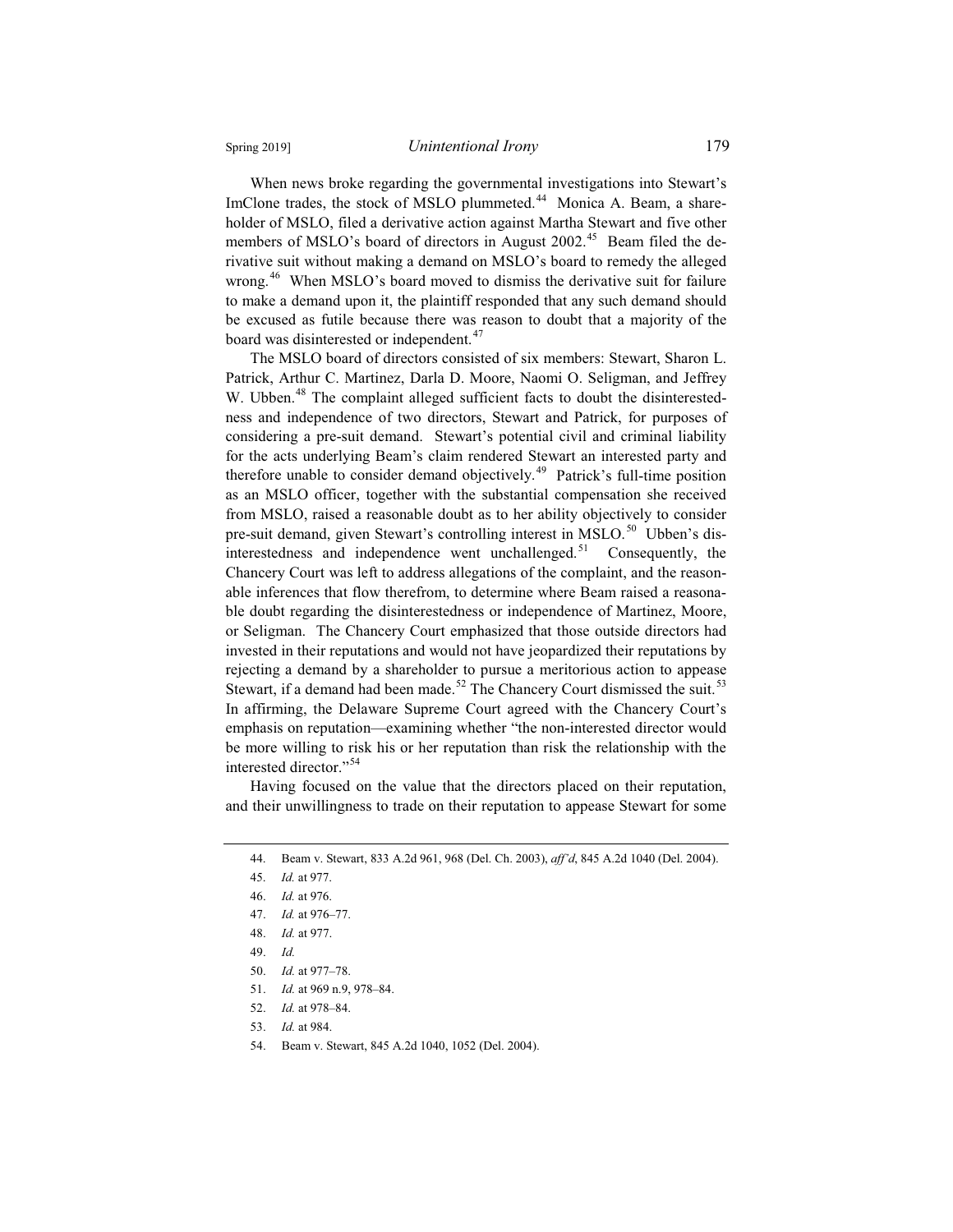nominal gain, the court failed to appreciate the irony of its conclusion: By trading on material nonpublic information, Martha Stewart risked her reputation, along with millions of dollars and her freedom, to avoid the loss of less than \$50,000. The Delaware Supreme Court implicitly contemplated corporate actors undertaking clear-headed cost-benefit analysis (CBA). If the Delaware Supreme Court mistakenly assumed that one corporate actor (Martha Stewart) would undertake clear-headed CBA, was the court mistaken in assuming that other corporate actors (MSLO's outside directors) would undertake clearheaded CBA? Part B. concludes that Stewart did not undertake CBA and that she succumbed to cognitive biases. Part C. concludes that cognitive biases would not have affected the outside directors' consideration of a pre-suit demand, if such a demand had been made.

B.

1.

"[I]nside traders are[] . . . rational decision-makers [and] 'highly-skilled'" at CBA.<sup>55</sup> If Martha Stewart had undertaken clear-headed CBA prior to her contemplated sale of ImClone stock, then she probably would not have authorized the trade. CBA would have required Stewart to compare the gains from trading on material nonpublic information, in light of their likelihood of occurrence, against the losses from trading on material nonpublic information, in light of their likelihood of occurrence. Future gains and losses would be discounted accordingly. Plus, she would have undertaken an analogous inquiry before her actions to cover-up the disputed trades. This part focuses only on the disputed trades.

The gains acquired—more accurately, the losses avoided<sup>56</sup>—by selling her ImClone shares prior to public disclosure of the negative development regarding Erbitux would have enabled her to sell at a higher, rather than at a lower, price. We know *ex post* that she enjoyed a gain of less than \$50,000. The inquiry should be *ex ante*. An RTF letter may prompt significant depreciation in stock price, $57$  with the magnitude of the drop hinging on the overall importance

<sup>55.</sup> James B. Stewart, *Risk vs. Reward*, N.Y. TIMES, Dec. 8, 2012, at A1 (quoting Preet Bhara, U.S. Attorney for the Southern District of New York); *see* Gary S. Becker, *Crime and Punishment: An Economic Approach*, 76 J. ECON. PERSP. 169 (1968) (discussing Becker evaluating the likely costs and benefits of parking illegally, before doing so).

<sup>56.</sup> *See* RICHARD A. POSNER, ECONOMIC ANALYSIS OF LAW 612 (8th ed. 2011) (explaining how losses avoided can be construed as "gains").

<sup>57.</sup> *See* Jennifer King, *Unforced Errors: FDA Refusal to File or Receive Letters*, CAMARGO (Jan. 18, 2017), https://camargopharma.com/2017/01/unforced-errors-fda-refusal-file-receiveletters/ ("For Catalyst, their stock price plummeted by 37% in a single day and the company was required to commit to an expensive and time consuming additional Phase 3 clinical study. In the case of PTC Therapeutics, the company's stock fell by 80% . . . . It is too soon to see the full impact of the action on Innocoll, but in the short term, the company stock fell by 65% on the first day of trading after the regulatory action.").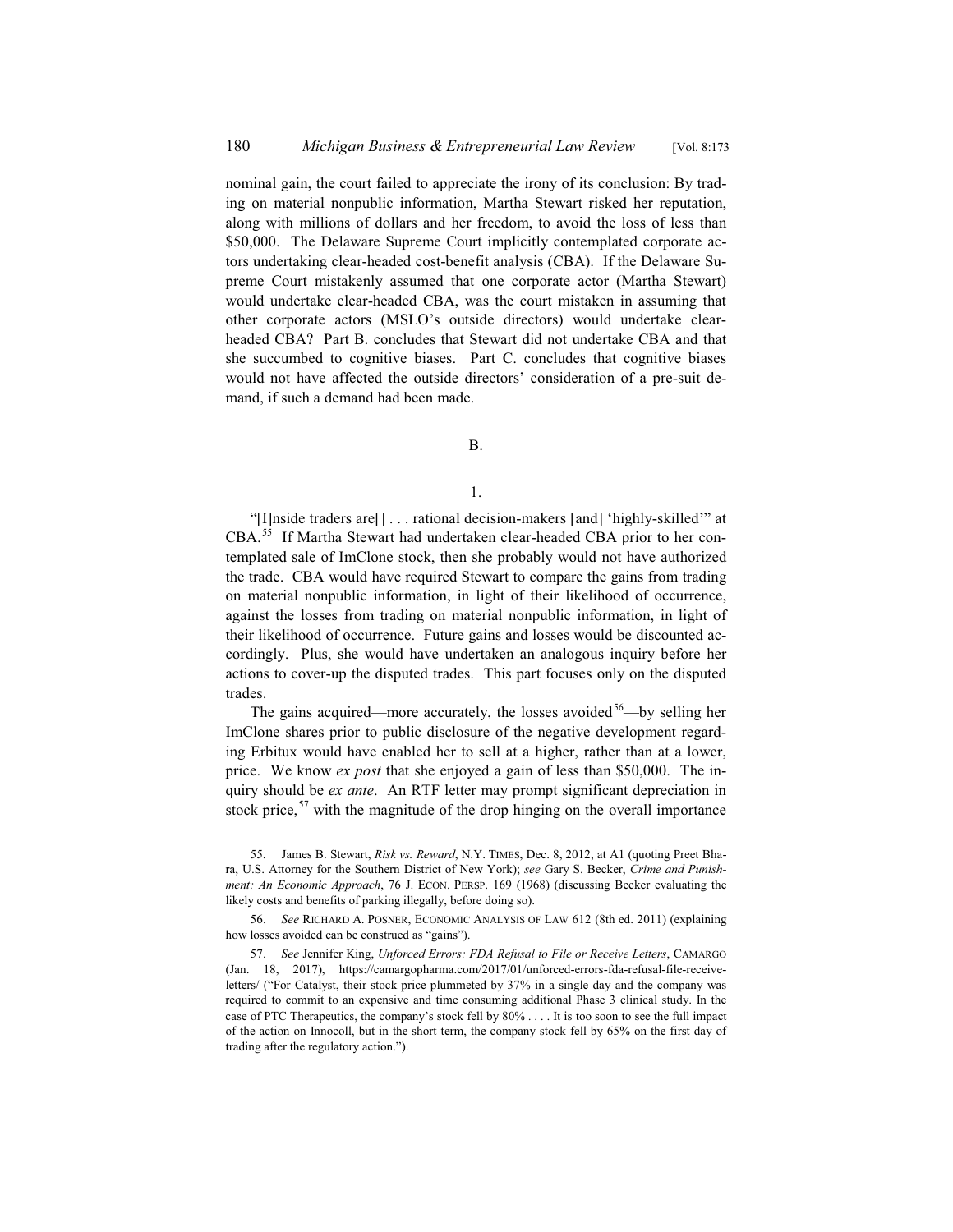of the drug to the company. ImClone described Erbitux as its "lead product candidate,"<sup>58</sup> so Stewart should have expected a significant drop, which *ex post* amounted to sixteen percent.<sup>59</sup> In the best-case scenario, Stewart would have gained approximately \$228,000, based on her ownership stake of 3,928 shares and on ImClone's stock price of approximately \$58 per share, which assumes that price fell to \$0 on the Erbitux news. Now, \$50,000 (and certainly \$228,000) is a lot of money to me, and may be a lot of money to you, but Martha Stewart is the person of interest. At the time of the trade, Stewart was worth hundreds of millions of dollars.<sup>60</sup> A gain of \$50,000 (or even \$228,000) is not significant to one worth hundreds of millions of dollars. As a rule of thumb in the regulation of securities, some consider as immaterial any amount less than five percent.<sup>61</sup> \$228,000 comprises only 0.23 percent of \$100,000,000, and \$50,000 only 0.05 percent. For Stewart, the focus is on financial gains, but she may have experienced non-financial gains by engaging in the disputed trades. Perhaps, she enjoyed psychic gain, as some enjoy the rush from risky behavior; think bungee jumping.

In undertaking CBA, Stewart would have considered the likelihood that she would realize those gains. Because the RTF letter was nonpublic at the time of Stewart's trade, its public disclosure would cause ImClone's stock price to fall with virtual certainty.<sup>62</sup> So, whatever one's *ex ante* view of the magnitude of the fall, the *ex ante* likelihood of a fall approached one hundred percent.

Against the likely gains, Stewart would have compared the costs of her trades in ImClone stock in light of their likelihood of occurrence. Viewed *ex ante*, trading on material nonpublic information could have caused—and *ex post*

61. JAMES D. COX, ROBERT W. HILLMAN & DONALD C. LANGEVOORT, SECURITIES REGULATION: CASES AND MATERIALS 621 (8th ed. 2017). *But see* SEC Staff Accounting Bull. No. 99 (Aug. 12, 1999) (rejecting bright-line approach to materiality).

<sup>58.</sup> ImClone Sys. Inc., Annual Report (Form 10-K) (Apr. 1, 2002).

<sup>59.</sup> *See* DOJ Indictment, *supra* note 16, ¶ 20; SEC Complaint, *supra* note 16, ¶ 14.

<sup>60.</sup> Clare O'Connor, *Martha Stewart Preps Sale of Empire Once Worth \$2 Billion*, FORBES, (June 19, 2015, 3:31 PM), https://www.forbes.com/sites/clareoconnor/2015/06/19/martha-stewartpreps-sale-of-empire-once-worth-2-billion/#393d2fea7d46 (reporting that Stewart became a billionaire in 2000, and was ranked in Fortune's list of 400 richest people in America, but fell off that list in 2001). Stewart owned almost thirty-four million shares of MSLO, Martha Stewart Living Omnimedia, Inc., Proxy Statement (Schedule 14A) (Mar. 30, 2002), which had a closing price of \$16.97 per share on December 28, 2001. MSO, HISTORICAL STOCK PRICE. So, based only upon her ownership stake in MSLO, Stewart was worth more than \$500 million at the time of her disputed trade.

<sup>62.</sup> *See* Basic Inc. v. Levinson, 485 U.S. 224 (1988). Some argue that, given the time that it took the brokers at Merrill Lynch to reach Stewart, the information may no longer have been nonpublic. *See* Donald C. Langevoort, *Reflections on Scienter (and the Securities Fraud Case Against Martha Stewart that Never Happened)*, 10 LEWIS & CLARK L. REV. 1, 14 (2006). The brokers, however, acted as if there was urgency to the trade, which suggests that the market price did not fully reflect the information. *See* DOJ Indictment, *supra* note 16, ¶ 14. Of course, if Stewart thought that she had not engaged in illegal trading, then she would not have needed to engage in any cover up the sale. Moreover, CBA focuses upon one's beliefs, which may not reflect the true state of affairs. Consequently, arguments that Stewart did not actually engage in illegal insider trading generally miss the mark.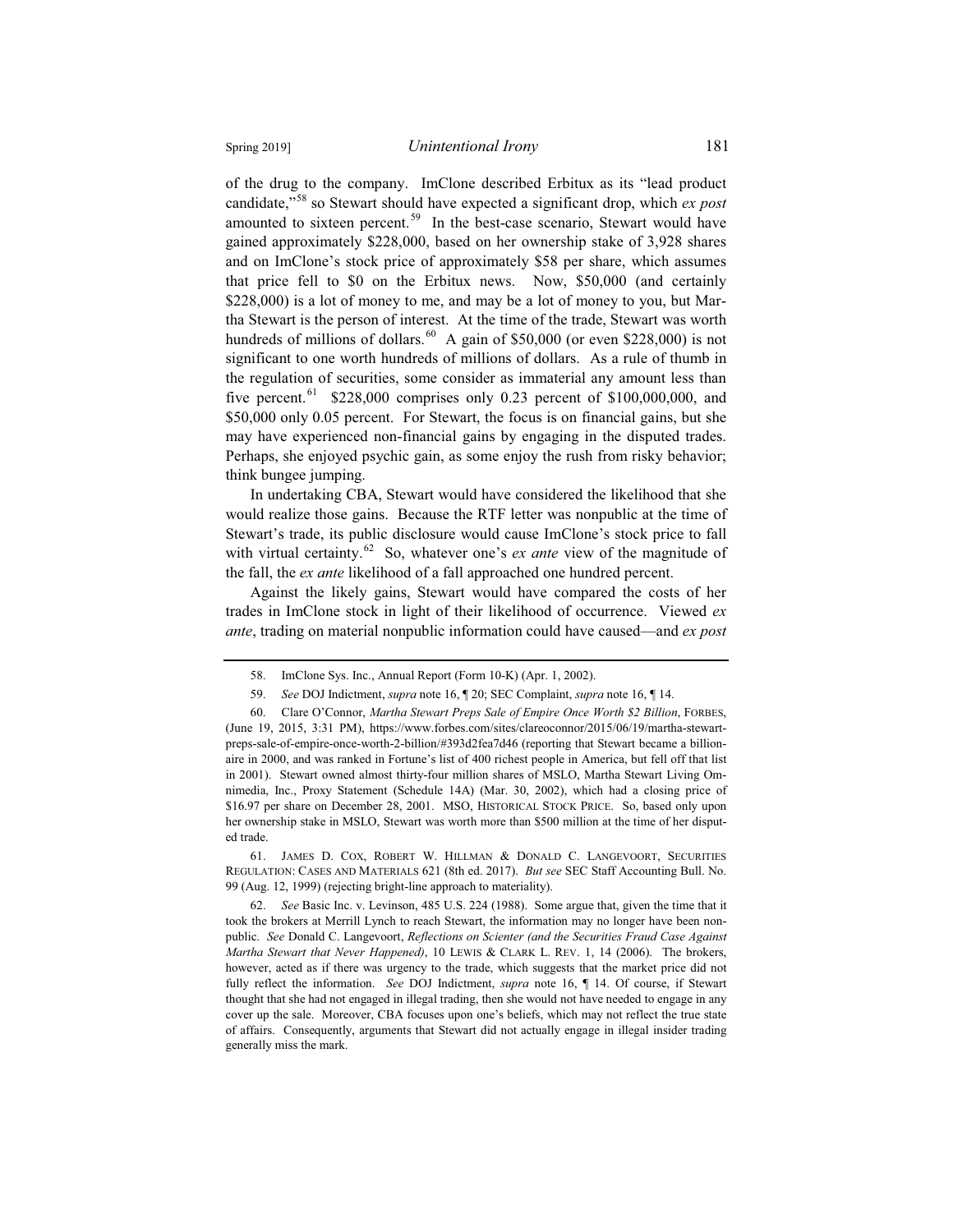did cause—Stewart to suffer massive financial losses. First, news of Stewart's suspicious trades in ImClone stock would have prompted a fall in the stock price of MSLO because Stewart was the face of that company.<sup>63</sup> As an imperfect analogue, Michael Milken, who was the face of Drexel Burnham Lambert, pled guilty to insider trading and was sentenced to prison, which was the beginning of the end of that firm.<sup>64</sup> Milken/Drexel is unlike Stewart/MSLO in that Milken's business involved the trading of securities, whereas Stewart's business was not related to securities and, instead, involved cooking and decorating. Nonetheless, as Stewart was the face of MSLO, her suspicious trades would harm the share price of her company.<sup>65</sup> News of the allegations against Stewart prompted a steep decline in MSLO's stock price.<sup>66</sup> As the majority shareholder of MSLO, Stewart lost hundreds of millions in value.<sup>67</sup> Of course, shareholder losses prompted the derivative suit against Stewart.

Stewart also risked her positions as director and CEO of MSLO. The SEC could, and ultimately did,<sup>68</sup> secure her removal from those managerial positions.<sup>69</sup> As an employee of MSLO, Stewart did not receive compensation for her service as a director.<sup>70</sup> As CEO, Stewart was compensated, in the years leading up to the suspicious trades, as set forth in the following chart.<sup>71</sup>

69. 15 U.S.C. § 77h-1(f) (2012).

71. *Id.*; MARTHA STEWART LIVING OMNIMEDIA INC., SCHEDULE 14A INFORMATION (2001).

<sup>63.</sup> Martha Stewart Living Omnimedia, Inc., Registration Statement (Form S-1) (July 29, 1999) ("Our business would be adversely affected if Martha Stewart's public image or reputation were to be tarnished. . . . Our continued success and the value of our brand name therefore depends, to a large degree, on the reputation of Martha Stewart.").

<sup>64.</sup> *See* Kurt Eichenwald, *The Collapse of Drexel Burnham Lambert*, N.Y. TIMES, Feb. 14, 1990, at A1; Brett Duval Fromson, *The Last Days of Drexel Burham*, FORTUNE, May 21, 1990, at 90.

<sup>65.</sup> *See generally* Brooks Barnes, *Weinstein Company Files for Bankruptcy Protection*, N.Y. TIMES, Mar. 19, 2018, at B2 (reporting that production company filed for bankruptcy after Harvey Weinstein, the face of the company, was publicly accused of sexual misconduct).

<sup>66.</sup> Beam v. Stewart, 833 A.2d 961, 969 (Del. Ch. 2003), *aff'd*, 845 A.2d 1040 (Del. 2004) ("After barely two months of . . . adverse publicity, MSO's stock price had declined by slightly more than 65%."); *see also* Charles Gasparino et al., *Martha Stewart Shares Drop 21% Amid Controversy over Stock Sale*, WALL ST. J. (June 25, 2002), https://www.wsj.com/articles/ SB1024957422696586960 (reporting that prices fell \$3.42, or 21%, to \$12.55). *Cf.* Constance L. Hays & Tracie Rozhonsept, *Is There Life for Martha Stewart Living Omnimedia Without Martha?*, N.Y. TIMES (Sept. 5, 2002), https://www.nytimes.com/2002/09/05/business/is-there-life-for-marthastewart-living-omnimedia-without-martha.html (noting that a weak economy contributed to those losses, but attributing most losses to Stewart's trades).

<sup>67.</sup> Recall that Stewart owned almost thirty-four million shares of MSLO. When the Associated Press broke the news of Stewart's trades on the evening of June 6, 2002, MSLO's closing price was \$19.01, which steadily fell to \$11.47 on June 29, 2002. DOJ Indictment, *supra*, note 16, ¶ 58. During that period, the value of Stewart's stake in MSLO fell more than \$250 million.

<sup>68.</sup> Sec. & Exch. Comm'n, *supra* note 43.

<sup>70.</sup> MARTHA STEWART LIVING OMNIMEDIA INC., SCHEDULE 14A INFORMATION (2003).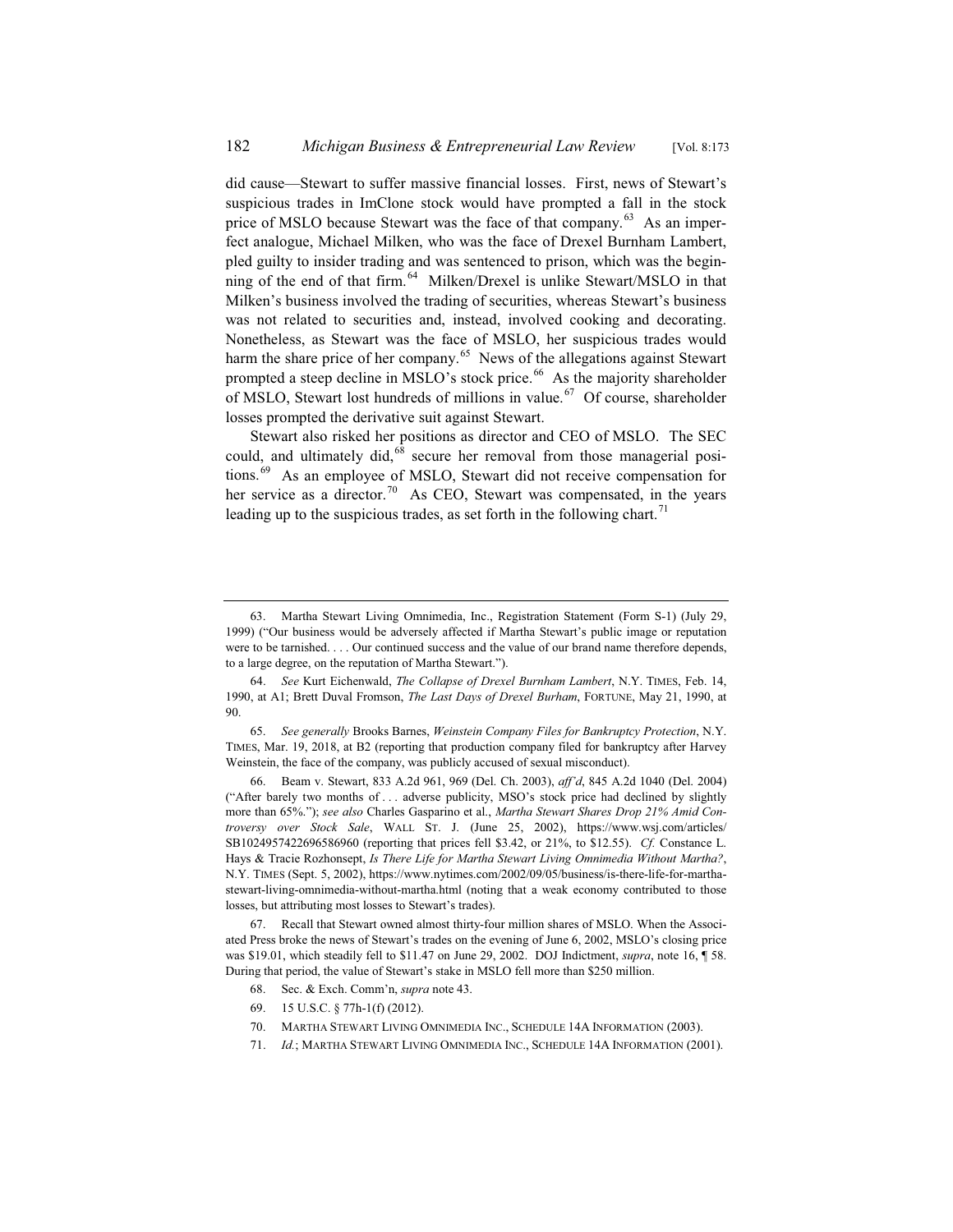Spring 2019] *Unintentional Irony* 183

| Year | <b>Salary</b> | <b>Bonus</b> | <b>Stock</b><br>Option<br>Awards | <b>Potential Value of</b><br><b>Option Awards at</b><br><b>Assumed Annual Rates</b><br>of Stock Price<br>Appreciation |             | <b>Other</b><br>Compensation |
|------|---------------|--------------|----------------------------------|-----------------------------------------------------------------------------------------------------------------------|-------------|------------------------------|
|      |               |              |                                  | 5%                                                                                                                    | 10%         |                              |
| 2001 | \$900,000     | \$1,156,666  | 10                               | O                                                                                                                     | $\theta$    | \$647,737                    |
| 2000 | \$900,000     | \$1,770,000  | 150,000                          | \$2,505,750                                                                                                           | \$6,350,655 | \$2,322                      |
| 1999 | \$1,055,044   | \$300,000    | 10                               | 0                                                                                                                     | $\theta$    | \$2,270                      |
| 1998 | \$2,975,000   | \$1,695,717  | 10                               | $\theta$                                                                                                              | 0           | \$4,050                      |

Those amounts seem significant, but arguably would not be material to one worth hundreds of millions of dollars. Even if the amounts were not material to Stewart, the positions as CEO and director would have been significant to her, as she would have wanted to continue those managerial roles in the company that bore her name.<sup>72</sup> During the sentencing hearing, Stewart told the judge, "I have lost my job. I have lost my position in my company. I am no longer the CEO of Martha Stewart Omnimedia . . . . That makes me angry and sad."<sup>73</sup>

If she traded illegally in ImClone stock, Stewart would face significant civil and criminal liability, including jail time.<sup>74</sup> Ultimately, Stewart settled the administrative allegations against her,<sup>75</sup> paying relatively inconsequential amounts, but, as mentioned above, the settlement included bars that prevented her from serving as a director or officer of MSLO.<sup>76</sup> In the criminal proceeding, a jury convicted Stewart, not of insider trading and not of securities fraud, $^{77}$  but of obstructing the investigation into her trades of ImClone stock and of making false statements to investigators.<sup>78</sup> The court sentenced her to five months in prison plus five months of home confinement, placed her on probation for nineteen months, and imposed a relatively small fine.<sup>79</sup>

<sup>72.</sup> *See* Jeff Bercovici, *Don't Blame Greedy Martha Stewart for MSLO's Crummy Stock*, FORBES (Aug. 1, 2011, 6:12PM) (describing Stewart as a "control freak").

<sup>73.</sup> Krysten Crawford, *Martha: I Cheated No One*, CNN (July 20, 2006, 6:21 AM).

<sup>74.</sup> *See* Insider Trading and Securities Fraud Enforcement Act of 1988, Pub. L. No. 100-704, 102 Stat. 4677 (1988) (codified in scattered sections of 15 U.S.C.); Insider Trading Sanctions Act of 1984, Pub. L. No. 98-376, 98 Stat. 1264 (1984) (codified in scattered sections of 15 U.S.C.).

<sup>75.</sup> Sec. & Exch. Comm'n, *supra* note 43.

<sup>76.</sup> *Id.*

<sup>77.</sup> *See supra* note 41 and accompanying text.

<sup>78.</sup> Kara Cannell & Matthew Rose, *Martha Stewart is Found Guilty of All Charges*, WALL ST. J. (Mar. 7, 2004, 4:36 PM), https://www.wsj.com/articles/SB107833235519345426; Crawford, *supra* note 73.

<sup>79.</sup> Constance L. Hays, *Martha Stewart's Sentence: The Overview; 5 Months in Jail, and Steward Vows, 'I'll Be Back,'*, N.Y. TIMES (July 17, 2004), https://www.nytimes.com/ 2004/07/17/business/martha-stewart-s-sentence-overview-5-months-jail-stewart-vows-ll-beback.html.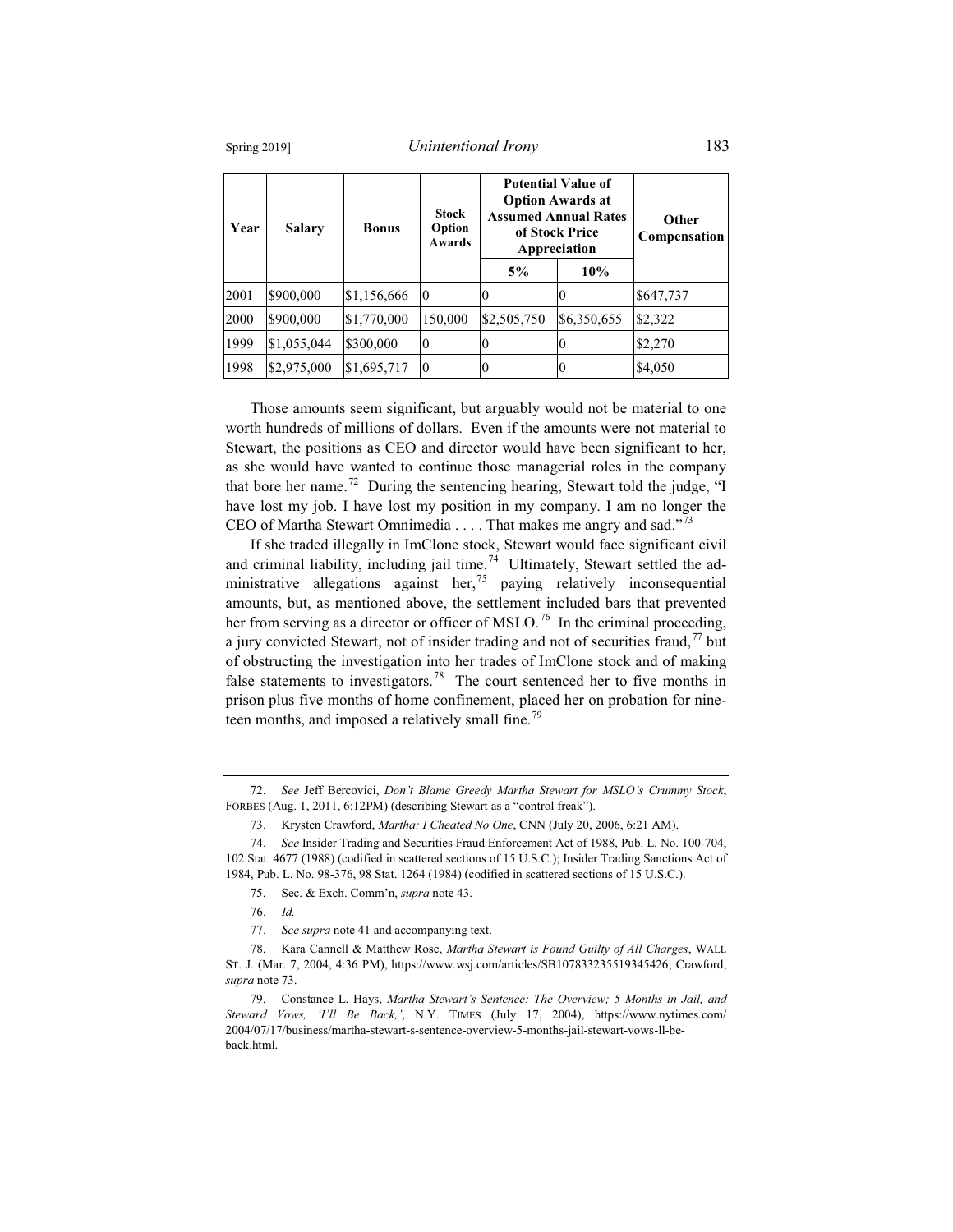Of course, Stewart risked and ultimately damaged her reputation. One's reputation suffers after being publicly reprimanded for deviating from accepted standards or by suffering an adverse court judgment.<sup>80</sup> Speaking to reporters outside of the courthouse following her sentencing hearing, Stewart said, it was a "shameful day," as her "public image had been one of trustworthiness."  $82$ 

Losses must be discounted by their likelihood of occurrence, and that likelihood largely equaled the likelihood that the disputed trades would be detected by regulators or the public. None of those losses would be realized unless Stewart's suspicious trading was detected. As an initial matter, insider trading is believed to be detected at a low rate.<sup>83</sup> Nonetheless, Stewart probably could not have objectively believed that her trades in ImClone stock would go undetected.<sup>84</sup>

The government has a broken-windows, zero-tolerance approach to insider trading.<sup>85</sup> A layperson may be ignorant of the fundamentals of insider trading or the government's zealous pursuit of those who engage in insider trading, but Martha Stewart could not claim such ignorance. Stewart once worked for a brokerage and was intimately familiar with the stock market.<sup>86</sup> Her broker prompted Stewart to trade by alerting her that Waksal was unloading shares. Section 16 of the Securities Exchange Act of 1934 required Waksal to publicly disclose his sales of ImClone stock,  $87$  and those sales on the eve of the FDA's RTF letter would have prompted investigation by the government and the pub-

83. Stephen M. Bainbridge, *Incorporating State Law Fiduciary Duties into the Federal Insider Trading Prohibition*, 52 WASH.&LEE L. REV. 1189, 1262 (1995).

84. *See* SOLTES, *supra* note 27, at 226 (noting that Waksal could not have expected to escape detection).

85. *See* Mary Jo White, Chairman of the Sec. & Exch. Comm., Remarks at the Securities Enforcement Forum (Oct. 9, 2013), https://www.sec.gov/news/speech/spch100913mjw. *See generally* SOLTES, *supra* note 27, at 205–06 ("An astounding number of intelligent and well-paid executives are caught engaging in illicit trading each year. Between 2010 and 2014, regulators in the United States brought more than four hundred successful civil and criminal cases."). To increase the perception of the likelihood that one will be caught, the government subjects defendants to "perp walks." *Id*. at 38.

86. *See, e.g.*, SEC Complaint, *supra* note 16, ¶ 6 ("[I]n the late 1960's and early 1970's, Stewart was a registered representative for [a] broker-dealer. . . . From June 2002 to October 2002, Stewart was a member of the Board of Directors of the New York Stock Exchange, Inc."); DOJ Indictment, *supra* note 16, ¶ 2.

87. 15 U.S.C. § 78p(a) (2012); *see* ImClone Sys., Inc., Proxy Statement (Schedule 14A) (Apr. 23, 2001) (discussing compliance with Section 16).

<sup>80.</sup> *See* Ted J. Fiflis, *Responsibility of Investment Bankers to Shareholders,* 70 WASH. U. L. Q. 497, 515 (1992) (discussing ethical codes and professional norms).

<sup>81.</sup> Crawford, *supra* note 73; *see* Constance L. Hays & Tracie Rozhonsept, *Is There Life for Martha Stewart Living Omnimedia Without Martha?*, N.Y. TIMES (Sept. 5, 2002), https://www.nytimes.com/2002/09/05/business/is-there-life-for-martha-stewart-living-omnimediawithout-martha.html (discussing rebranding of MSLO).

<sup>82.</sup> Jeffrey Toobin, *Lunch at Martha's*, NEW YORKER (Feb. 3, 2003) (quoting Stewart from an interview conducted post-ImClone-trade, pre-trial); *see also* Jeffrey Toobin, *A Bad Thing*, NEW YORKER (Mar. 22, 2004)), https://www.newyorker.com/magazine/2004/03/ 22/a-bad-thing ("humiliation and conviction").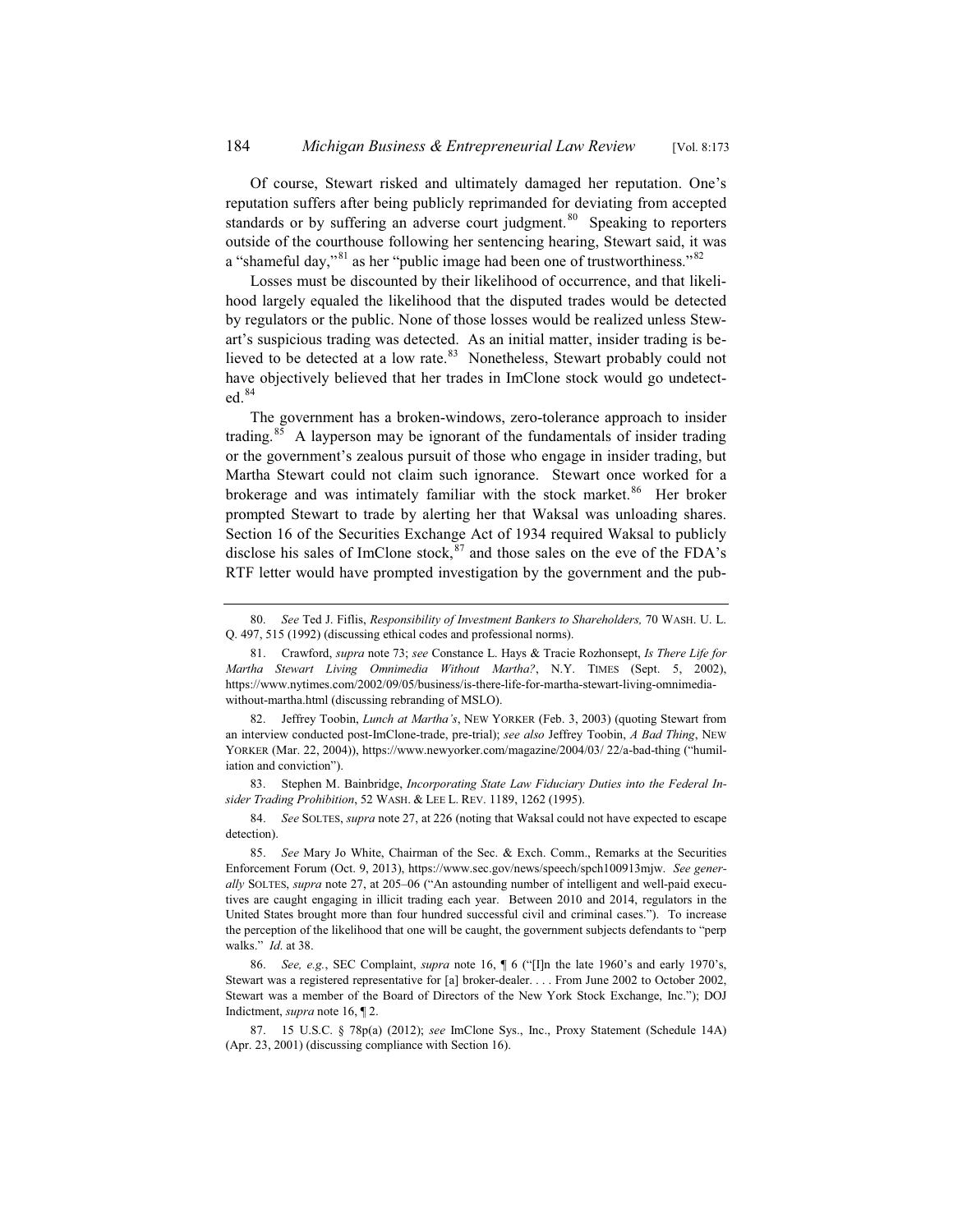lic.<sup>88</sup> Being subject to Section 16 for purposes of her trades in MSLO, $^{89}$  Stewart would have been aware that Waksal was subject to Section 16 regarding ImClone.

Any governmental investigation into insider trading begins, but does not end, with the target. According to the former head of enforcement for the SEC:

We've created databases to see who is trading in tandem, even if [we] know nothing about an event . . . . It's a trader-based approach, not an issuer-based approach. These trading patterns are the first clue to what might be insider trading rings. [We] then have to do the real detective work, pulling phone records and e-mails and using other techniques to uncover the links.

Stewart would have known that any investigation into Waksal's trades would extend to any trades by his friends and associates, including her.<sup>91</sup> Moreover, they shared a broker,  $92$  which provided an avenue for suspicion and ultimately culpability. As noted above, the government searches for suspicious trading in tandem, notwithstanding the occurrence of a material event. However, ImClone *did* experience a material event. The temporal proximity of Stewart's trade to ImClone's public disclosure of the negative development regarding Erbitux would have heightened governmental scrutiny. Finally, the nature of her trade—complete liquidation—also would have heightened governmental scrutiny.

The expected losses from Stewart's suspicious trades dwarfed the expected gains of those trades.

2.

If CBA counseled against effectuating the trade in ImClone stock, why did Stewart affect the trade? "[F]ictitious . . . are the deliberation and struggle that are envisioned to emerge during decision making."<sup>93</sup> The typical white-collar

<sup>88.</sup> The *Wall Street Journal* routinely spotlights the largest trades by insiders. *See Insider-Trading Spotlight*, WALL ST. J. (Jan. 25, 2018), http://www.wsj.com/mdc/public/page/2\_3023 insider.html.

<sup>89.</sup> *See, e.g*., Martha Stewart, Martha Stewart Living Omnimedia Inc., Statement of Changes in Beneficial Ownership (Form 4/A) (Dec. 4, 2015); Martha Stewart Family LP, Martha Stewart Living Omnimedia Inc., Statement of Changes in Beneficial Ownership (Form 4) (Dec. 4, 2015); *see also* Martha Stewart Living Omnimedia, Inc., Proxy Statement (Schedule 14A) (Mar. 31, 2000) (discussing compliance with Section 16).

<sup>90.</sup> James B. Stewart, *In a New Era of Insider Trading, It's Risk vs. Reward Squared*, N.Y. TIMES (Dec. 7, 2012), https://www.nytimes.com/2012/12/08/business/insider-trading-persists-andgets-stealthier.html (quoting Robert S. Khuzami, Director of Enforcement, SEC).

<sup>91.</sup> DOJ Indictment, *supra* note 16, ¶ 11. ("At all times relevant to this Indictment, Martha Stewart and Samuel Waksal were personal friends"); SEC Complaint, *supra* note 16, ¶ 10 ("Stewart became friendly with Waksal in the early 1990s.").

<sup>92.</sup> SEC Complaint, *supra* note 16, ¶ 7 ("[[Bacanovic's] clients included Stewart, Waksal, and Waksal's daughter, Aliza."); *id*. ¶ 10 ("Stewart knew that Waksal had an account with Bacanovic.").

<sup>93.</sup> SOLTES, *supra* note 27, at 318.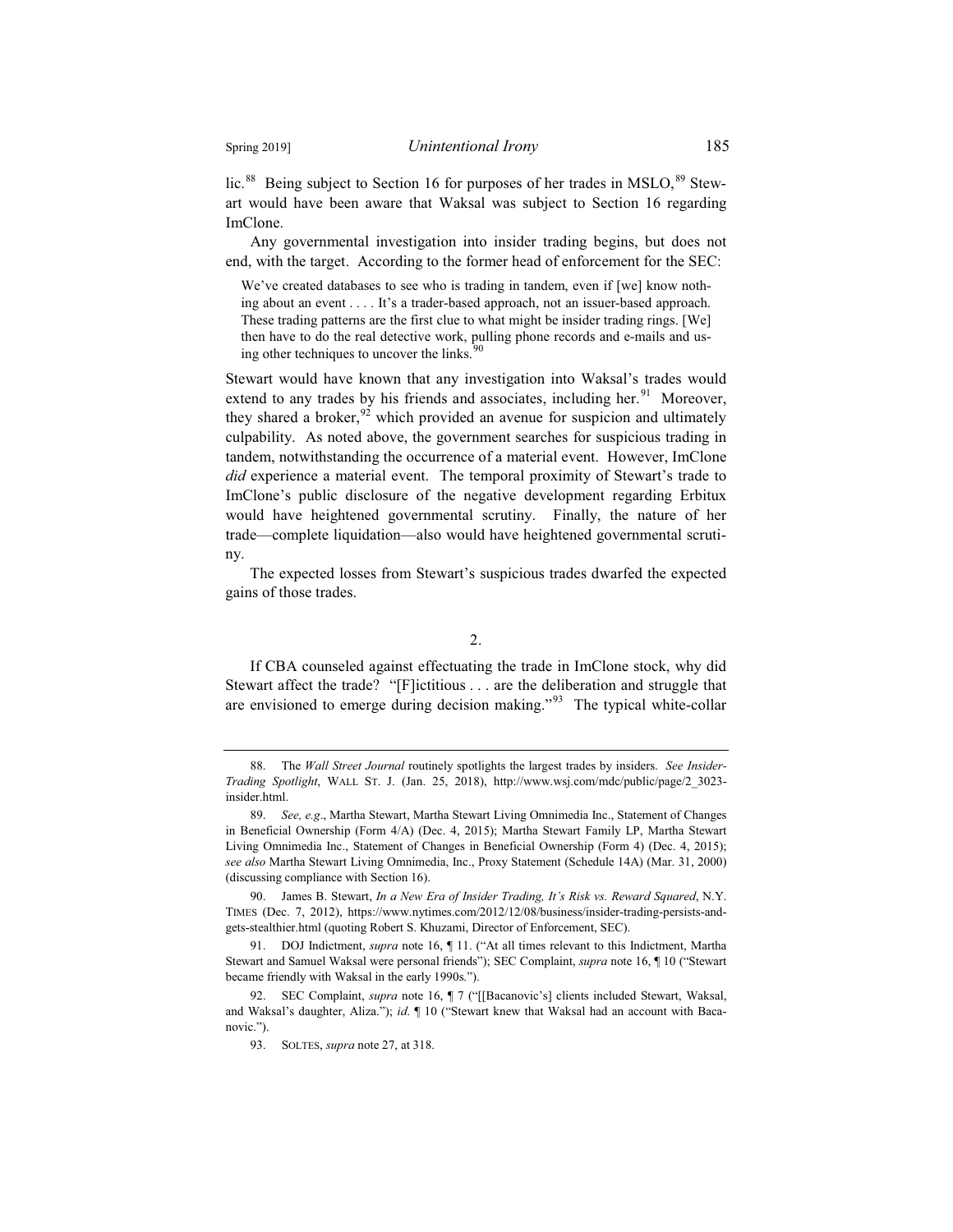criminal does not, on a yellow legal pad, write pro-and-con columns regarding the contemplated action.<sup>94</sup> According to an accountant who facilitated insider trading, "I just never really thought about the consequences . . . . The money was nominal  $\dots$  I never once thought about the costs versus rewards.<sup>"95</sup> Even Waksal conceded this point about his illegal trades, "I don't know what I was thinking . . . . I wasn't, sadly."<sup>96</sup> One's decision-making process may be corrupted by cognitive biases.  $\frac{97}{7}$  This section does not exhaustively survey cognitive biases; instead, it, along with Part I.C.2, introduces certain biases and offers a theory differentiating the court's treatment of Stewart (who traded on her reputation to gain little at great expense) and the other board members of MSLO (who would not have traded on their reputations to gain little at great expense). According to one scholar, Martha Stewart succumbed to cognitive biases regarding her non-suspicious trades contemporaneous to her suspicious trades in ImClone,<sup>98</sup> which suggests that her decision to trade her ImClone stock also may have been the product of cognitive biases.

Time does not allow for deliberative CBA regarding every decision. Instead of deliberative CBA, we commonly employ short-cuts based upon intuition. One's intuition regarding insider trading may be faulty because of selective views regarding the trade, the salience of the victims and the harm that they suffer, nonfeasance as opposed to malfeasance, the distant consequences of the trade, and inadequate scrutiny.

Business executives, including Martha Stewart, know that insider trading is illegal, but the contours that delineate legal and illegal are far from clear. Those fuzzy borders certainly impact rational CBA, but also contribute to faulty intuition.<sup>99</sup> I may surpass the 55MPH speed limit, but, even though I know that speeding is illegal, I do not view myself as a criminal. My faulty intuition is that I know better about the appropriate speed of travel, notwithstanding the judgment of elected officials and administrators who possess expertise and da $ta.<sup>100</sup>$  I misperceive the risks that attend speeding because the crime seems victimless and because, until I get into an accident, the victims are unknown and unknowable. Many commentators believe that insider trading should not be illegal, for similar reasons, which will be explored in the following paragraphs.<sup>101</sup>

<sup>94.</sup> *Id.* at 91.

<sup>95.</sup> *Id.* at 99 (quoting Scott London); *id*. at 13–16 (discussing Scott London who facilitated insider trading for objects worth less than \$70,000—concert tickets, Rolex watch, a few envelopes of cash—ending his thirty-year career as a successful accountant and his \$900,000 annual salary).

<sup>96.</sup> *Id.* at 226 (quoting Sam Waksal).

<sup>97.</sup> *Id.* at 314.

<sup>98.</sup> Meir Statman, *Martha Stewart's Investment Lessons*, 7 J. INV. CONSULTING 52 (2005).

<sup>99.</sup> *See* Fiflis, *supra* note 82, at 515 (discussing ethical and industry norms that may provide discipline).

<sup>100.</sup> Given low detection rates, rational CBA may lead one to exceed the speed limit, but that's beside the point.

<sup>101.</sup> For a deeper treatment of insider trading, see HENRY G. MANNE, INSIDER TRADING AND THE STOCK MARKET (1966), STEPHEN M. BAINBRIDGE, INSIDER TRADING LAW AND POLICY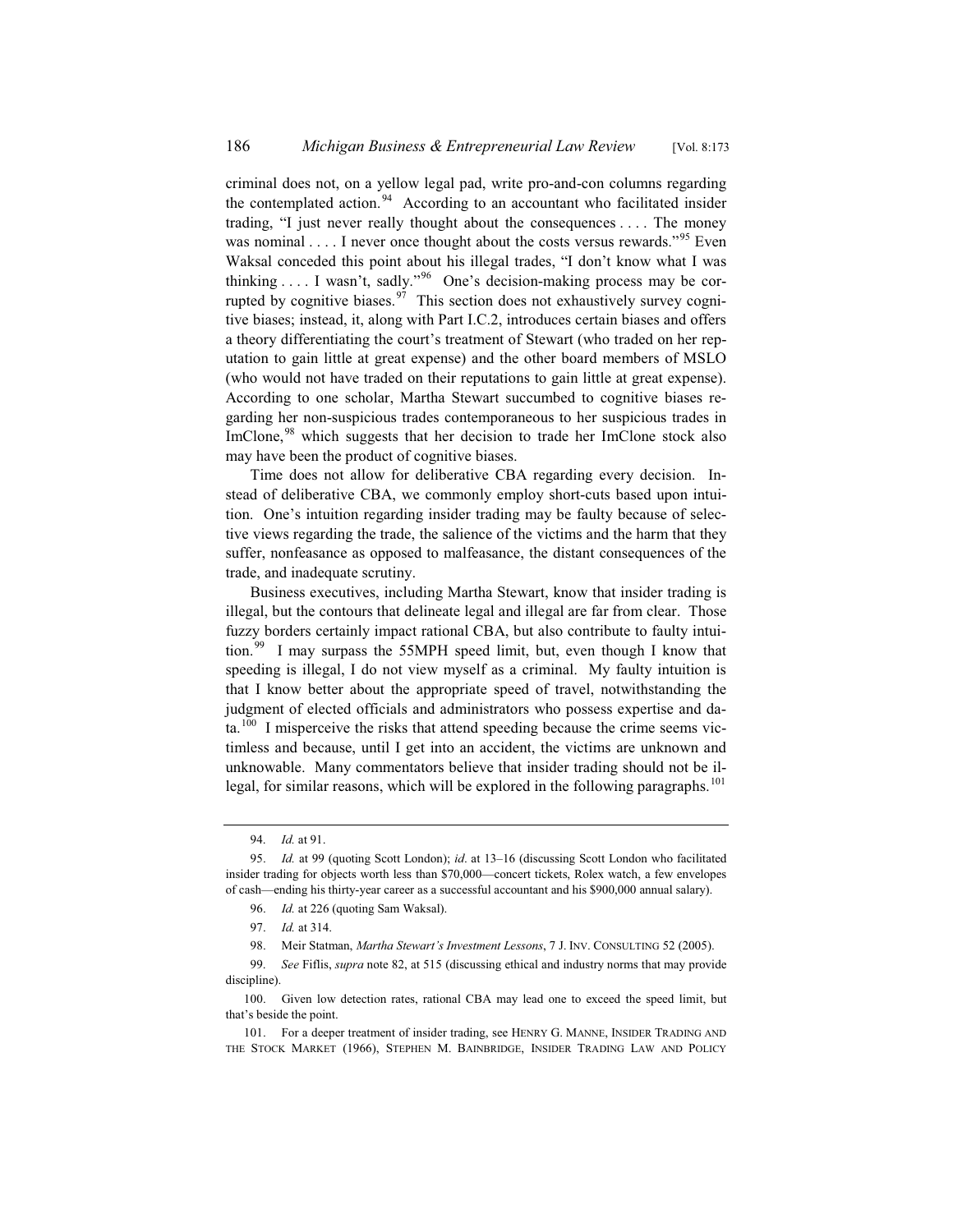The salience of the victim and the salience of the harm suffered by the victim impact one's intuition regarding illegal conduct.<sup>102</sup> One's intuition about the conduct is negatively impacted if the victim is unknown and unknowable. $103$ Waksal, who pled guilty to insider trading, objected to the sentencing judge referencing his securities fraud in the same breath as Enron and WorldCom.<sup>104</sup> From Waksal's perspective, Enron and WorldCom "cook[ed the] books," and those affirmative misrepresentations cost thousands of people their jobs.<sup>105</sup> Waksal seemingly distinguished between the malfeasance of Enron and World-Com and the nonfeasance of his silence in the face of a duty to disclose.<sup>106</sup> Faulty intuition is more closely related to nonfeasance than malfeasance.<sup>107</sup> Like Waksal, Stewart remained silent when trading her shares of ImClone. In an interview with Barbara Walters, Martha Stewart said, "I didn't cheat anybody out of anything."<sup>108</sup>

Some, seemingly including Waksal and Stewart, view insider trading as a victimless crime. If Martha Stewart had not traded, the counterparty to her trade would have traded at the same price with a different party,  $109$  as millions of shares of ImClone were traded daily on NASDAQ.<sup>110</sup> If the counterparty would have traded at the same price anyway, Martha Stewart arguably did not victimize that individual and did not cause harm to that individual. Moreover, Stewart did not know the counterparty to the trade, which occurred on the market, not face-to-face. Empathy for others—and one's intuition regarding the

103. Charities understand this concept, personalizing victims and beneficiaries. In its television ads, the ASCPA depicts individual victimized animals and, when requesting donations, states that contributors will receive a photo of an animal that has been given a second chance.

104. SOLTES, *supra* note 27, at 201.

105. *Id.*; *see id.* at 329.

106. *See* 17 C.F.R. § 240.10b5-1 (2018); *see also* United States v. O'Hagan, 521 U.S. 642, 669 (1997) (referencing the obligation of an insider to "abstain or disclose"); Chiarella v. United States, 445 U.S. 222, 249 (1980) (Blackmun, J., dissenting) (same).

107. *See* Evan Tsen Lee & Ashutosh Bhagwat, *The McCleskey Puzzle: Remedying Prosecutorial Discrimination Against Black Victims in Capital Sentencing*, 1998 SUP. CT. REV. 145, 189–90 (1998).

108. Crawford, *supra* note 73 ("Stewart, who has been steadfast in proclaiming her innocence, told Walters, 'I didn't cheat the little people. . . . We're all little people. I didn't cheat anybody out of anything.'").

109. *See* BAINBRIDGE, *supra* note 101, at 193.

110. *See Profile—ImClone Sys. Inc*., YAHOO! FINANCE (Aug. 31, 2001) (reporting daily average volume for prior three months of 1.38 million shares), https://perma.cc/UZ58-SADL. Eli Lilly acquired ImClone, so its shares are no longer traded. *See* Shirley S. Wang, *Lilly Agrees to Acquire ImClone for \$6.5 Billion*, WALL ST. J. (Oct. 7, 2008, 12:01 AM), https://www.wsj.com/ articles/SB122329145082307287.

<sup>(2014),</sup> FRANK H. EASTERBROOK & DANIEL R. FISCHEL, THE ECONOMIC STRUCTURE OF CORPORATE LAW, 253-275 (1991); DONALD C. LANGEVOORT, INSIDER TRADING: REGULATION, ENFORCEMENT AND PREVENTION (1991).

<sup>102.</sup> *See* SOLTES, *supra* note 27, at 323 ("For deterrence to directly impact behavior, the aversion to engaging in particular conduct needs to become so salient that individuals are overtly concerned.").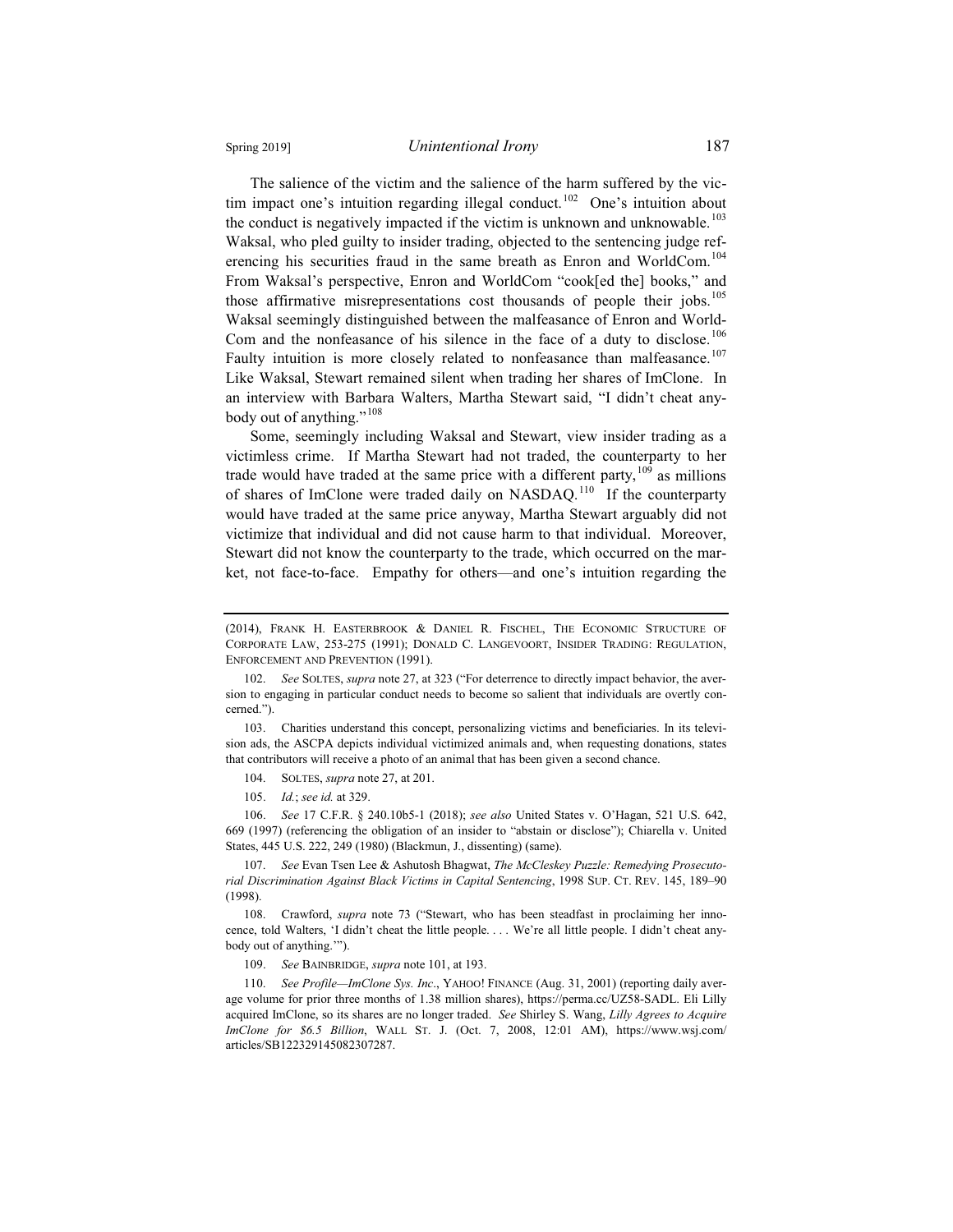wrongfulness of conduct—is impacted by physical proximity to and causation of the harm.<sup>111</sup> "Economic harms fundamentally differ from other acts in that they do not trigger gut feelings of actually doing harm, as [is] the case with intimate, physical harm." $112$ 

Whether or not an insider's trade harms the counterparty, according to the Supreme Court, insider trading damages the integrity of the market and thus harms all investors.<sup>113</sup> Others reject that position. For insider trading to be profitable, the market price must not reflect the inside information; by trading on that information, the insider informs the market.<sup>114</sup> Market participants benefit from more accurate pricing.<sup>115</sup> Moreover, insider trading may be treated as a form of compensation, which could lower the entity's costs, benefitting investors.<sup>116</sup> Even if one accepts the Supreme Court's position, the abstract nature of the market as victim does not aid one's intuition regarding the inappropriateness of insider trading.

Just as physical distance impedes one's intuition regarding the inappropriateness of conduct, so too does temporal distance.<sup>117</sup> Though Waksal would have promptly reported his trades in ImClone stock, $118$  Section 16 would not have required Stewart to report her trades in ImClone.<sup>119</sup> Her trades did not come to light until months later.<sup>120</sup> As the consequences, whether for the victim or the perpetrator, become temporally distant, one's intuition regarding inappropriate conduct becomes worse.<sup>121</sup>

113. United States v. O'Hagan, 521 U.S. 653 (1997). *Cf.* SOLTES, *supra* note 27, at 329 ("According to the executive who committed insider trading, it's the ones who committed financial fraud who really damaged the integrity of the financial markets.").

114. *See* BAINBRIDGE, *supra* note 101, at 176–77; EASTERBROOK & FISCHEL, *supra* note 101, at 257.

115. *See* BAINBRIDGE, *supra* note 101, at 176–77; EASTERBROOK & FISCHEL, *supra* note 101, at 257.

116. BAINBRIDGE, *supra* note 101, at 176-177; EASTERBROOK & FISCHEL, *supra* note 101, at 257-59. On the other side of the ledger, deregulating insider trading would increase volatility, risk, and the perception of unfairness. *Id*. at 260–61.

117. SOLTES, *supra* note 27, at 324 ("China once doled out the death penalty for white-collar convicts, but even with this ultimate punishment looming, executives continued to engage in corporate mischief. . . . Sanctions, even when incredibly severe, are often just too far removed and remote to become relevant to executives in their everyday decision making.").

118. *See* 15 U.S.C. § 78p(a) (2012).

119. Nonetheless, an obligation to abstain or disclose may have arisen. *See* 17 C.F.R. §§ 240.10b5-1, -2 (2000); Dirks v. S.E.C., 463 U.S. 646 (1983).

120. DOJ Indictment, *supra* note 16, ¶¶ 17, 58 (noting that, on June 6, 2002, the Associated Press broke the news of Stewart's trade, which occurred on December 27, 2001).

<sup>111.</sup> SOLTES, *supra* note 27, at 116–18, 126.

<sup>112.</sup> *Id.* at 120; *see id.* at 326 ("When regulators in the United Kingdom questioned Douglas Flint, chairman of HSBC, about the aiding of tax avoidance in his firm's private banking operations, he argued that: 'I don't feel that proximate to what was happening in the private bank.' But when the chairman who oversees a firm doesn't deeply relate to his firm's problems, who will seek to instill different norms?").

<sup>121.</sup> *See* SOLTES, *supra* note 27, at 126–29.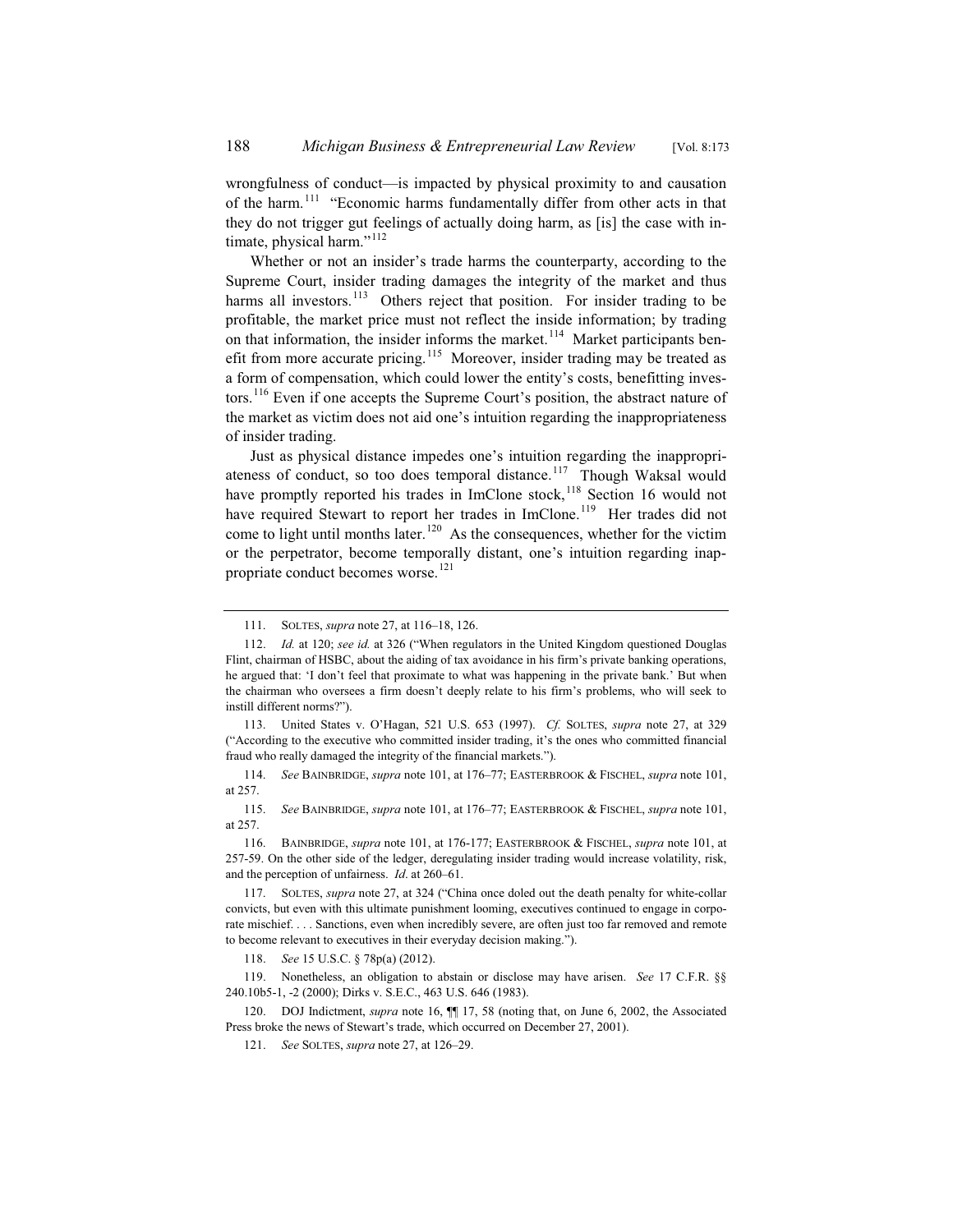One's real-world action may deviate from the course that would have been chosen in a sterile setting because of inadequate scrutiny of that action.<sup>122</sup>

Sam Waksal remembers one of the first conversations he had with his lawyer, Lewis Liman, after being indicted for committing securities fraud in conjunction with his insider trading. "I kept saying to him that I didn't really do anything wrong," Waksal recalls. "Lewis said to me, 'Sam, would you have done the same thing if you were being filmed?' " Waksal remembers pausing to think about the question and soon responded: "probably not." With the powerful tools at the disposal of regulators to monitor trades, it's difficult to imagine that people like Waksal couldn't appreciate that trades by family members were being carefully watched. Yet, Waksal never . . . had that gut feeling telling him to stop. "I don't know what I was thinking.  $\dots$  I wasn't, sadly."<sup>123</sup>

One's decision may be anchored by the actions of others, and inadequate scrutiny of that anchored position may result from time pressure and a lack of differing viewpoints. The initial recommendation of an advisor may serve as an anchor which the ultimate decision-maker cannot overcome.<sup>124</sup> On the date of her trade, Merrill Lynch relayed information to Stewart to persuade her to sell—not buy and not hold—her ImClone stock. Merrill Lynch set the anchor: Sell  $ImClone.$ <sup>125</sup>

When pressed for time, one may side-step what one knows to be the correct behavior. For example, John M. Darley and C. Daniel Batson conducted an experiment on students at Princeton Theological Seminary.<sup>126</sup> Those students were asked to hurry to an adjacent building to deliver comments on the Good Samaritan, $127$  but who one-after-another bypassed (and, in some instances, stepped over) a groaning victim positioned by the researchers in the path of the students.<sup>128</sup> "[E]xecutives are constantly engaged in a whirlwind of meetings, travel, and e-mails. With incessant demands on their time, they take few oppor-

126. John M. Darley & C. Daniel Batson, *From Jerusalem to Jericho: A Study of Situational and Dispositional Variables in Helping Behavior*, 27 J. PERSONALITY & SOC. PSYCH. 100 (1973).

<sup>122.</sup> SOLTES, *supra* note 27, at 314; *see also* Stephanos Bibas, *Plea Bargaining Outside the Shadow of Trial*, 117 HARV. L. REV. 2464, 2498 (2004) (noting that those who are overburdened may not spot nor account for cognitive biases).

<sup>123.</sup> SOLTES, *supra* note 27, at 226.

<sup>124.</sup> *See* Cass R. Sunstein, *Behavioral Analysis of Law*, 64 U. CHI. L. REV. 1175, 1188 (1997) ("Often people make probability judgments on the basis of an initial value, or 'anchor,' from which they make insufficient adjustments. The initial value may have an arbitrary or irrational source.") (footnote omitted).

<sup>125.</sup> Stewart was slow to affect any trade. Statman, *supra* note 98, at 53-59. She was slow to trade losers, despite the tax benefit of doing so. *Id*. at 55–56. And she was slow to trade winners for fear of missing out on additional future gains. *Id*. at 56. In December 2001, Bacanovic convinced her to realize some tax losses to offset some tax gains. *Id*. at 54. Those trades—in which she suffered losses—may have made her more willing to sell ImClone for a gain, when contacted by Merrill Lynch to do so.

<sup>127.</sup> *Id.* at 102.

<sup>128.</sup> *Id.* at 104, 107.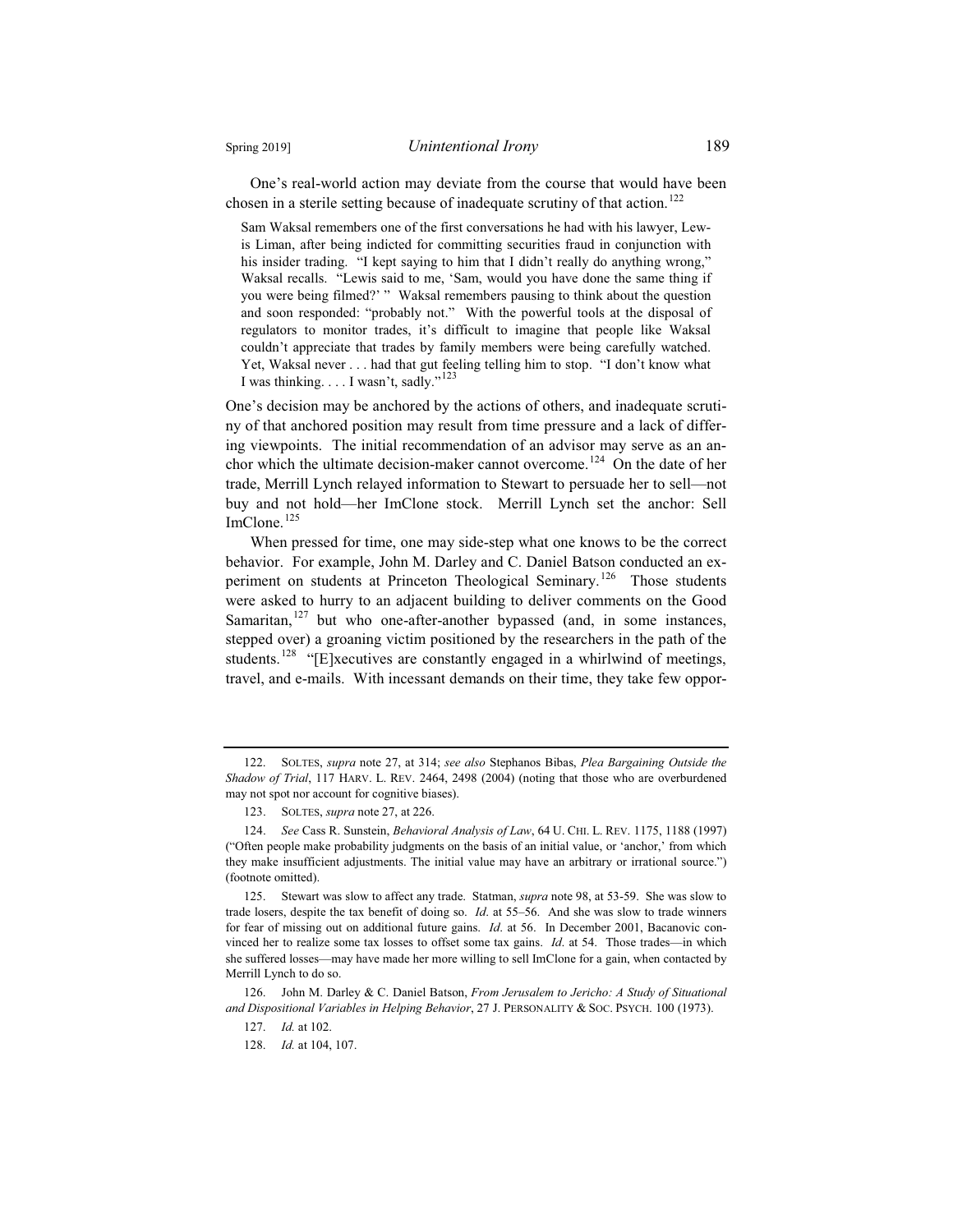tunities to slow down, ruminate on their judgments, and engage in . . . more reflective thinking."<sup>129</sup>

Stewart was travelling and pressed for time on the date of her ImClone trade.<sup>130</sup> "Within minutes" of learning that Waksal "urgently" sought the sale of his shares of ImClone and that it was "imperative" that the sale take place on the morning of December 27, 2001, Merrill Lynch left a message for Stewart that ImClone was "going to start trading downward."<sup>131</sup> At the time of Merrill Lynch's call, Stewart was on an airplane. When the plane landed to refuel, Stewart checked her messages, contacted Merrill Lynch, and learned that Waksal was trying to sell his ImClone stock. Aware that the stock price was falling, aware that the company's CEO was selling his stake, and aware that her plane soon would be airborne, Stewart directed Merrill Lynch to liquidate her holdings of ImClone.<sup>132</sup> Discussions with those who present an alternative view may counter erroneous initial intuitions,<sup>133</sup> but no one presented Stewart with an alternative view of the anchored decision to sell ImClone.<sup>134</sup> Contrary to deliberative CBA, Stewart, seemingly affected by cognitive biases, decided to sell her ImClone stock.

### C.

Beam, the plaintiff-shareholder, failed to make a demand on MSLO's board of directors to remedy the harm that Stewart allegedly inflicted upon MSLO. Thus, the board was not required to affirmatively respond to such a demand nor justify any decision. Part C.1. employs CBA and concludes that the directors' business and personal relationships with MSLO and Stewart would not have meaningfully impacted their consideration of Beam's claims. Part C.2. exam-

<sup>129.</sup> SOLTES, *supra* note 27, at 152.

<sup>130.</sup> SEC Complaint, *supra* note 16, ¶ 19.

<sup>131.</sup> DOJ Indictment, *supra* note 16, ¶¶ 16-17. When discussing the Waksal's trades with his assistant, Faneuil, "Bacanovic exclaimed: 'Oh, my god! Get Martha on the phone!'" Thomas S. Mulligan, *Broker's Former Aide Says Martha Stewart Was Tipped*, L.A. TIMES (Feb. 4, 2017), https://www.latimes.com/archives/la-xpm-2004-feb-04-fi-martha4-story.html (quoting Faneuil's testimony regarding Bacanovic's statement). When Faneuil questioned whether he could disclose the Waksals' trades to Stewart, Bacanovic replied: "Of course! You must. That's the whole point!" *Id*. (same).

<sup>132.</sup> *See* DOJ Indictment, *supra* note 16, ¶ 17; *see also* SEC Complaint, *supra* note 16, ¶ 19.

<sup>133.</sup> SOLTES, *supra* note 27, at 320. Outsiders, however, may not provide the optimal check. *Id*. at 315 ("When the CEO is in the room, directors—even independent directors—tend to want to try to please him,' [former Tyco CEO Dennis] Kozlowski explained. 'The board would give me anything I wanted. Anything.' Not surprisingly for Kozlowski, this created a feeling of entitlement.").

<sup>134.</sup> *See supra* note 125 and accompanying text. Stewart's broker sought her rubber-stamp on the sale of ImClone because he didn't want to risk another loss in her portfolio and possibly her loss as a client. Statman, *supra* note 98, at 57 (quoting email from Stewart to Bacanovic, dated Nov. 11, 2000) ("The account is a mess . . . . I think it's time for me to give my money to a professional money manager who will take a bit more care about overall market conditions and political and economic problems.").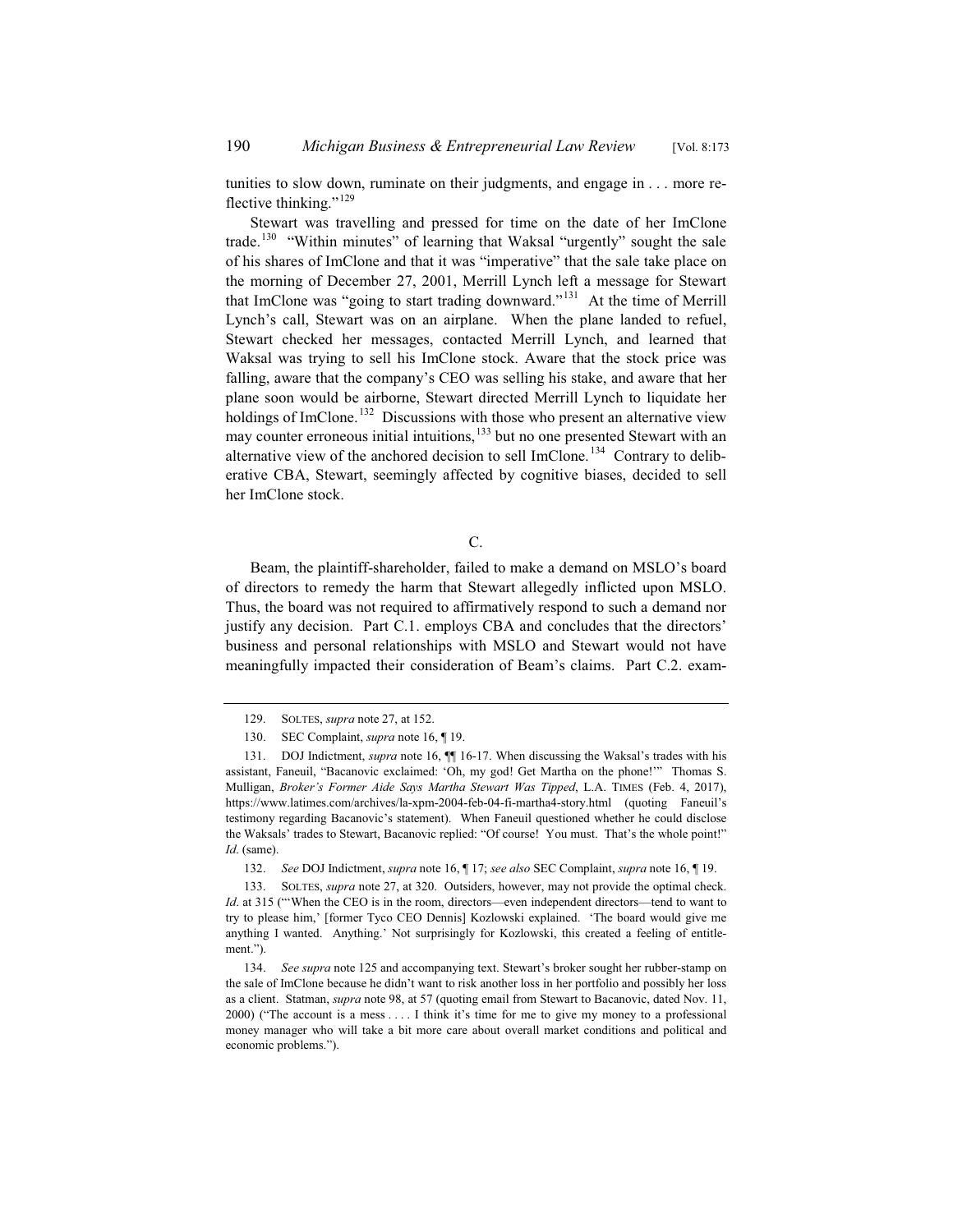ines cognitive biases and concludes that such biases would not have meaningfully affected the board's consideration of Beam's claims.

1.

Corporate law entrusts boards of directors with the management of the corporation's business, including the pursuit of lawsuits on the corporation's behalf.<sup>135</sup> Corporate law contemplates that, prior to initiating a derivative cause of action, a shareholder generally must make a demand on the board of directors to seek the desired relief.<sup>136</sup> If a shareholder pursues a derivative cause of action without first making a demand on the board of directors, then, when the corporation moves to dismiss the complaint for failure to make a demand, the court reviews the complaint to determine whether the plaintiff pled facts with particularity giving reason to doubt that a majority of the board is disinterested or independent regarding a pre-suit demand.<sup>137</sup> In *Beam*, the shareholder failed to make a demand on the board comprised of six individuals, so the plaintiff had to meet the requisite pleading threshold regarding a trio of directors.<sup>138</sup>

The plaintiff raised a reasonable doubt about the disinterestedness and independence of Stewart and Patrick. Stewart was the target of governmental enforcement actions regarding her trades and there was a significant likelihood that she would be civilly and criminally liable.<sup>139</sup> Patrick was a full-time employee of MSLO, and, given Stewart's controlling interest, Stewart could affect Patrick's employment and compensation, which raised reasonable doubts about Patrick's disinterestedness and independence.<sup>140</sup>

The plaintiff-shareholder still had to raise a doubt regarding one of the remaining directors, none of which was an employee of MSLO. If those outside directors, on behalf of MSLO, had pursued an action against Stewart, they would have jeopardized their directorial positions with MSLO. Stewart was known to fire people with whom she disagreed, $141$  and, as majority shareholder, she was empowered to remove any or all directors, with or without cause.<sup>142</sup> The plaintiff did plead facts regarding Stewart's controlling interest and her

<sup>135.</sup> *See* DEL. CODE ANN. tit. 8, § 141(a) (2016); *see also* Levine v. Smith, 591 A.2d 194, 200 (Del. 1991).

<sup>136.</sup> *See* DEL. CH. CT. R. 23.1; *Levine*, 591 A.2d at 200.

<sup>137.</sup> *See* Aronson v. Lewis, 473 A.2d 805, 813–15 (Del. 1984).

<sup>138.</sup> Beam v. Stewart, 833 A.2d 961, 977 (Del. Ch. 2003). At the time that the complaint was filed, August 15, 2002, MSLO's board was comprised of six individuals. *Id.* Those six individuals constituted the board for purposes of evaluating demand futility. *Id.*

<sup>139.</sup> *Id.*

<sup>140.</sup> *Id.* at 977–78.

<sup>141.</sup> *See* Jeff Bercovici, *Don't Blame Greedy Martha Stewart for MSLO's Crummy Stock*, FORBES (Aug. 1, 2011, 6:12PM)), https://www.forbes.com/sites/jeffbercovici/2011/08/01/dontblame-martha-stewart-for-mslos-crummy-stock/#7f5d92e614bf ("Martha Stewart is a control freak who . . . fires anyone who disagrees with her.").

<sup>142.</sup> DEL. CODE ANN. tit. 8, § 141(k) (2016).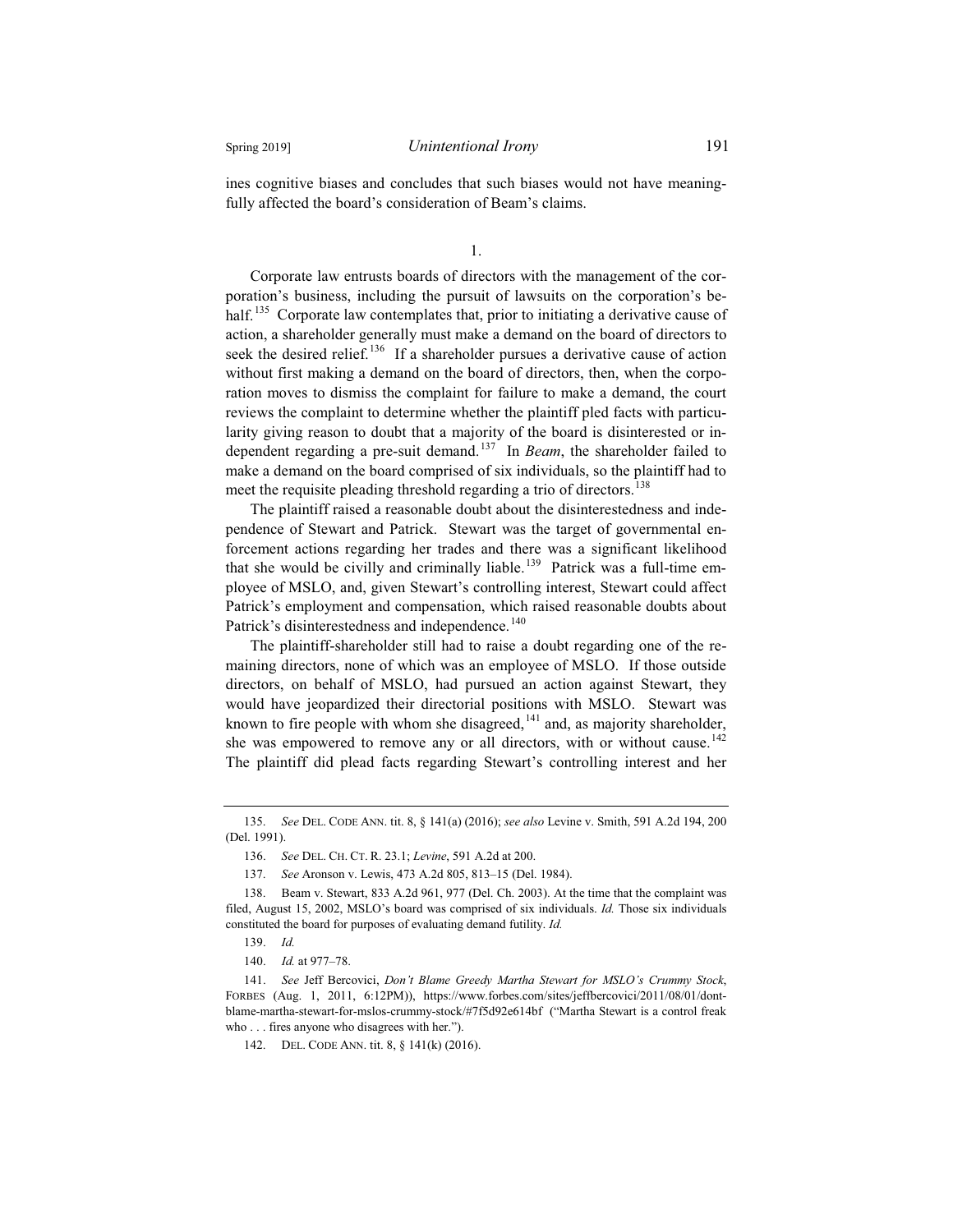ability to remove directors.<sup>143</sup> However, the plaintiff did not plead facts regarding the materiality to any outside directors of the fees paid by MSLO for such service. In fact, the financial condition of each of the outside directors appears to render immaterial the director fees paid by MSLO. At MSLO, outside directors received an annual retainer of \$20,000, attendance fees for board and committee meetings, and additional fees for service as committee chair.<sup>144</sup>

Before joining the MSLO board of directors in January 2001, Martinez served as the CEO of Sears Roebuck & Co. As CEO of Sears, Martinez earned over \$1 million annual salary in 1995, 1996, 1997, 1998, and 1999.<sup>145</sup> During that five-year period, he received a bonus that averaged more than \$1 million annually, "other" compensation that averaged more than \$300,000 annually, and long-term incentive payouts that averaged more than \$850,000 annually.<sup>146</sup> As of January 2000, Martinez also had in-the-money options to acquire shares of Sears valued at over \$8.3 million.<sup>147</sup> Martinez served as a director of other corporations, including PepsiCo, Inc. As an outside director at PepsiCo, Inc., Martinez annually received a retainer comprised of options to acquire \$210,000 of PepsiCo, Inc. stock, which could immediately be exchanged for cash in the maximum amount of \$70,000.<sup>148</sup> In addition, Martinez annually received options to acquire \$150,000 of PepsiCo, Inc. stock, three-fifths of which could be immediately exchanged for cash of  $$30,000$ .<sup>149</sup> Martinez's financial independence was secure, regardless of whether he served on MSLO's board.<sup>150</sup>

Darla Moore, who was a successful banker in her own right, married billionaire Richard Rainwater in 1991, and eventually assumed managerial respon-

<sup>143.</sup> *See* Beam v. Stewart, 845 A.2d 1040, 1054 (Del. 2004); Beam v. Stewart, 833 A.2d at 978.

<sup>144.</sup> *Beam*, 833 A.2d at 967–68; Martha Stewart Proxy Statement, *supra* note 60, at 11. Note, however, that those amounts do not compare favorably with amounts paid to directors of large publicly-traded corporations. Theo Francis & Joann S. Lublin, *Directors' Pay Ratchets Higher As Risks Grow*, WALL ST. J. (Feb. 24, 2016), https://www.wsj.com/articles/corporate-directors-pay-ratchetshigher-as-risks-grow-1456279452 ("The median pay of an S&P 500 board member is \$255,000 a year.").

<sup>145.</sup> *E.g.*, Sears, Roebuck & Co., Proxy Statement (Schedule 14A) 15 (Mar. 20, 1997) [hereinafter 1997 Sears Proxy Statement]; Sears Roebuck & Co., Proxy Statement (Schedule 14A) 15 (Mar. 17, 2000) [hereinafter 2000 Sears Proxy Statement].

<sup>146.</sup> *See, e.g.*, 1997 Sears Proxy Statement, *supra* note 145, at 15; 2000 Sears Proxy Statement, *supra* note 145, at 15.

<sup>147.</sup> *See* 2000 Sears Proxy Statement, *supra* note 145, at 18.

<sup>148.</sup> PepsiCo, Inc., Proxy Statement (Schedule 14A) 6 (Mar. 24, 2000).

<sup>149.</sup> *Id.* at 7.

<sup>150.</sup> The Delaware Supreme Court indicated that the plaintiff abandoned the claim regarding Martinez's disinterested and independence. Beam v. Stewart, 845 A.2d 1040, 1053 n.33. (Del. 2004). The allegations against Martinez necessarily failed because the allegations against him were weaker than those against Moore and Seligman, and because the allegations against that duo were inadequate. *Id.*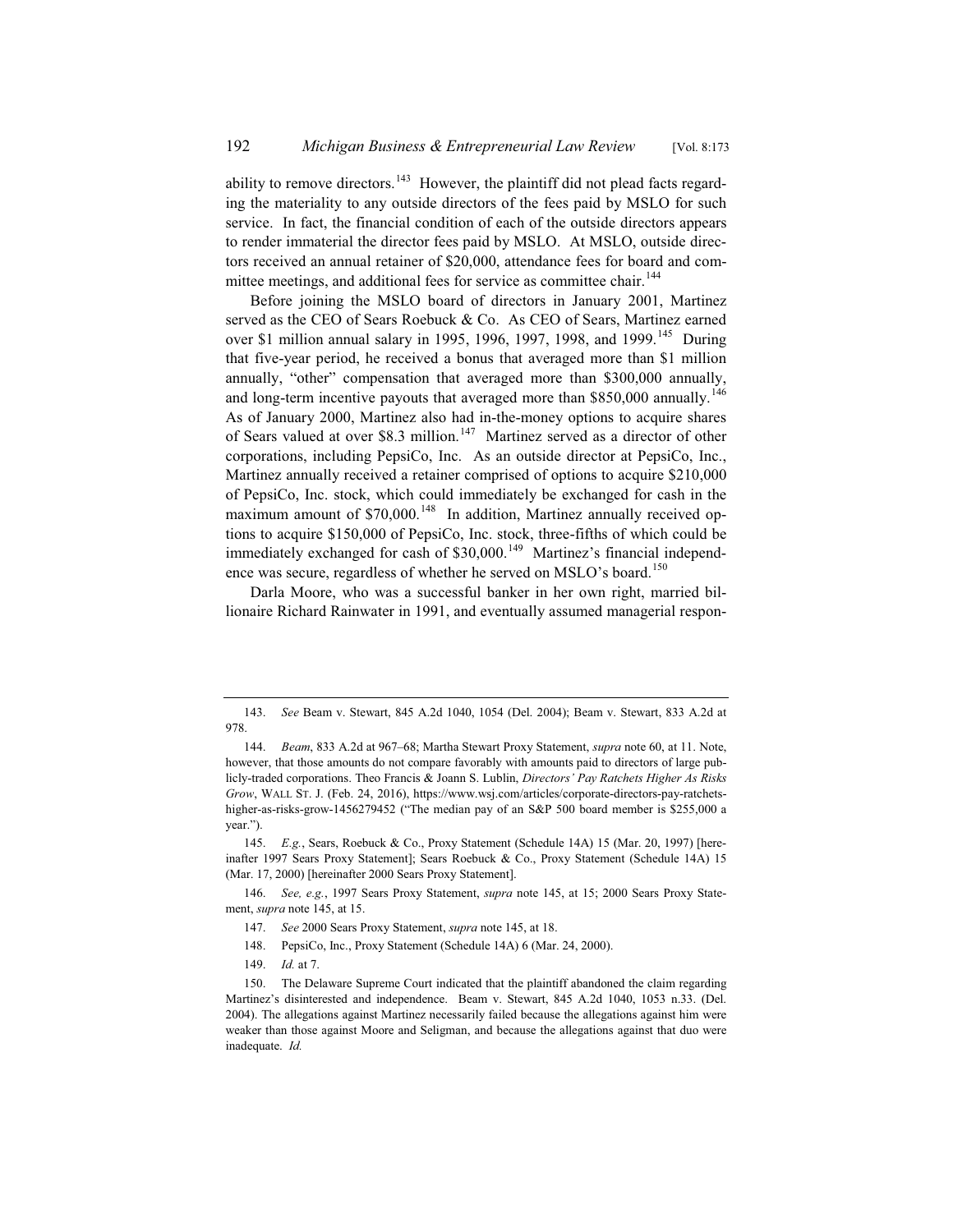sibilities for an entity that he founded.<sup>151</sup> Her financial independence was secure, regardless of her service on MSLO's board.

Naomi Seligman was a senior partner at an e-commerce consulting firm; her salary at that firm has not been disclosed to the public. She also served on numerous boards of directors, several of which disclose director fees to the public. For her service as a non-employee director at Dun & Bradstreet Corp., Seligman received, in 2002, stock options with a nominal grant value of \$80,000 and an annual retainer of  $$75,000$ .<sup>152</sup> As a non-employee director at Akamai Technologies, Inc., Seligman received an option to acquire 50,000 shares of stock upon joining the board and options to acquire 20,000 shares for each year of service.<sup>153</sup> As a non-employee director at John Wiley & Sons, Inc., Seligman received, in 2002, an annual retainer of \$30,000 and an option to acquire stock worth half of that amount.<sup>154</sup> As a non-employee director at Sun Microsystems, Inc., Seligman received nominal cash amounts for attending board and committee meetings, an option to acquire at least 10,000 shares upon joining the board and an option to acquire 10,000 shares for each additional year of service.<sup>155</sup> As a non-employee director at Exodus Communications, Inc., Seligman received, for 2001, nominal cash consideration, and, in 2000, an option to acquire 20,000 shares.<sup>156</sup> As a non-employee director at Ventro Corp., Seligman received an option to acquire 12,500 shares and an additional option to acquire 5,000 shares for each year of service.<sup>157</sup> The plaintiff-shareholder faced the burden of raising reasonable doubt regarding Seligman's presumed disinterestedness, and the plaintiff pled no facts regarding the materiality of the director fees that Seligman received from MSLO. Seligman must be treated as disinterested regarding the receipt or loss of director fees from MSLO.

The plaintiff's amended complaint included no allegations specific to Ubben, so his presumed disinterestedness and independence remained unrebutted.<sup>158</sup>

<sup>151.</sup> Peter Elkin & Patricia Sellers, *Richard Rainwater: Remembering a Billionaire Dealmaker*, FORTUNE (Sept. 28, 2015), http://fortune.com/2015/09/28/richard-rainwater-obituary/.

<sup>152.</sup> *See* The Dun & Bradstreet Corp., Proxy Statement (Schedule 14A) 18 (Mar. 14, 2002). In 2001, she received stock options with a nominal grant value of \$50,000 and an annual retainer of \$50,000. *Id.*

<sup>153.</sup> Akamai Tech., Inc., Proxy Statement (Schedule 14A) 7 (Apr. 16, 2002).

<sup>154.</sup> *See* John Wiley & Sons, Inc., Proxy Statement (Schedule 14A) 4 (Aug. 6, 2002).

<sup>155.</sup> Sun Microsys., Inc., Proxy Statement (Schedule 14A) (Sept. 30, 2002).

<sup>156.</sup> Exodus Commc'n, Inc., Proxy Statement (Schedule 14A) (Apr. 26, 2001).

<sup>157.</sup> Ventro Corp., Proxy Statement (Schedule 14A) (Apr. 26, 2001).

<sup>158.</sup> *See* Beam v. Stewart, 845 A.2d 1040, 1046 n.6 (Del. 2004); *see also* Beam v. Stewart, 833 A.2d 961, 969 n.9 (Del. Ch. 2003). L. John Doerr served as a director of MSLO, but his service ended in March 2002, prior to the time that Beam filed her complaint. The complaint against Doerr was dismissed with prejudice and not appealed. *Beam*, 845 A.2d at 1044 n.2. Nonetheless, Doerr's financial independence was secure, regardless of his service on MSLO's board. He was a general partner with Kleiner, Perkins, Caufiled & Byers, a successful venture capital firm. In 2002, Doerr was worth hundreds of millions, on his way to becoming a billionaire. *The Forbes 400: #391 L.*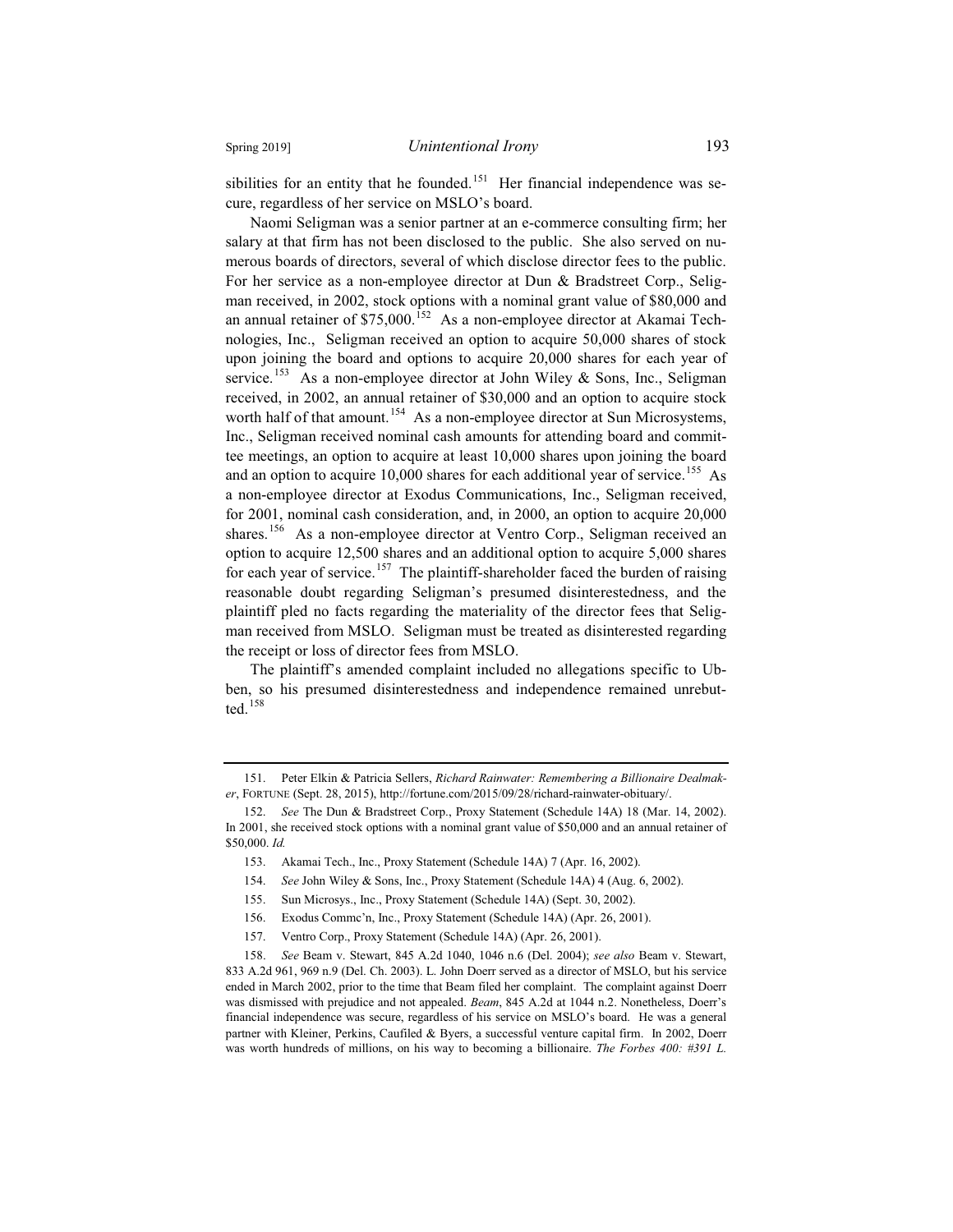Aside from financial considerations giving reason to doubt a director's disinterestedness, one's independence may be questioned due to a personal relationship of a bias-producing nature.<sup>159</sup> For example, co-ownership of a private plane, given the requisite expense to acquire and coordination to use, suggested a bias-producing relationship between those owners.<sup>160</sup> Or, a *fifty*-year friendship, which was accompanied by political donations totaling thousands of dollars from one to the other, suggested a bias-producing relationship.<sup>161</sup> However, a bald assertion by a plaintiff-shareholder that a director is a "friend" of the targeted individual proves inadequate for pleading purposes. Otherwise, any shareholder could too easily overcome the demand requirement and too easily supplant the board as the decision-maker regarding corporate litigation. In *Beam*, the plaintiff did offer additional facts regarding Moore and Seligman. Regarding Moore, the plaintiff asserted that both Stewart and Moore attended a wedding reception honoring the daughter of Stewart's personal attorney.<sup>162</sup> Even if the reception was limited to close friends, the requisite link is missing. Accepting that B is close friends with A and that B is also close friends with C does not support the conclusion that A is sufficiently close to C that their relationship is of a bias-producing nature. Regarding Seligman, the plaintiff pled that, in her capacity as a director of Wiley, Seligman—at Stewart's request— "express[ed] concern" regarding a biography that would be critical of Stewart.<sup>163</sup> However, "express[ing] concern" would be consistent with Seligman's duties as a director of MSLO and Wiley. First, in her capacity as a director of MSLO, Seligman would be fulfilling her duties to MSLO by acting to protect Stewart's reputation as Stewart was the face of MSLO and any damage to her reputation would be harmful to MSLO and its shareholders.<sup>164</sup> Second, in her capacity as a director of Wiley, Seligman would be fulfilling her duties to Wiley by "express[ing] concern" regarding any biography critical of its subject because such biographies give rise to litigation that could harm Wiley and its shareholders.<sup>165</sup>

By appeasing Stewart and forgoing a meritorious claim against her on the corporation's behalf, the outside directors would preserve their positions and the

163. *Id.* at 1046.

*John Doerr*, FORBES (Sept. 13, 2002); *The Forbes 400: #91 John Doerr*, FORBES (2018), https://www.forbes.com/forbes-400/.

<sup>159.</sup> *See Beam*, 845 A.2d at 1050.

<sup>160.</sup> Sandys v. Pincus, 152 A.3d 124, 130 (Del. 2016).

<sup>161.</sup> Del. Cty. Emps. Retirement Fund v. Sanchez, 124 A.3d 1017, 1021 (Del. 2015); *id.* at 1022–24 (supplementing its conclusion regarding the parties' personal relationship with the inference that the interested director could have affected the other's employment and compensation).

<sup>162.</sup> *Beam*, 845 A.2d at 1045, 1054.

<sup>164.</sup> *Beam*, 833 A.2d at 980–81; *see* Martha Stewart Living Omnimedia, Inc., Registration Statement (Form S-1) (July 29, 1999) ("Our business would be adversely affected if Martha Stewart's public image or reputation were to be tarnished. . . . Our continued success and the value of our brand name therefore depends, to a large degree, on the reputation of Martha Stewart.").

<sup>165.</sup> *Beam*, 833 A.2d at 981.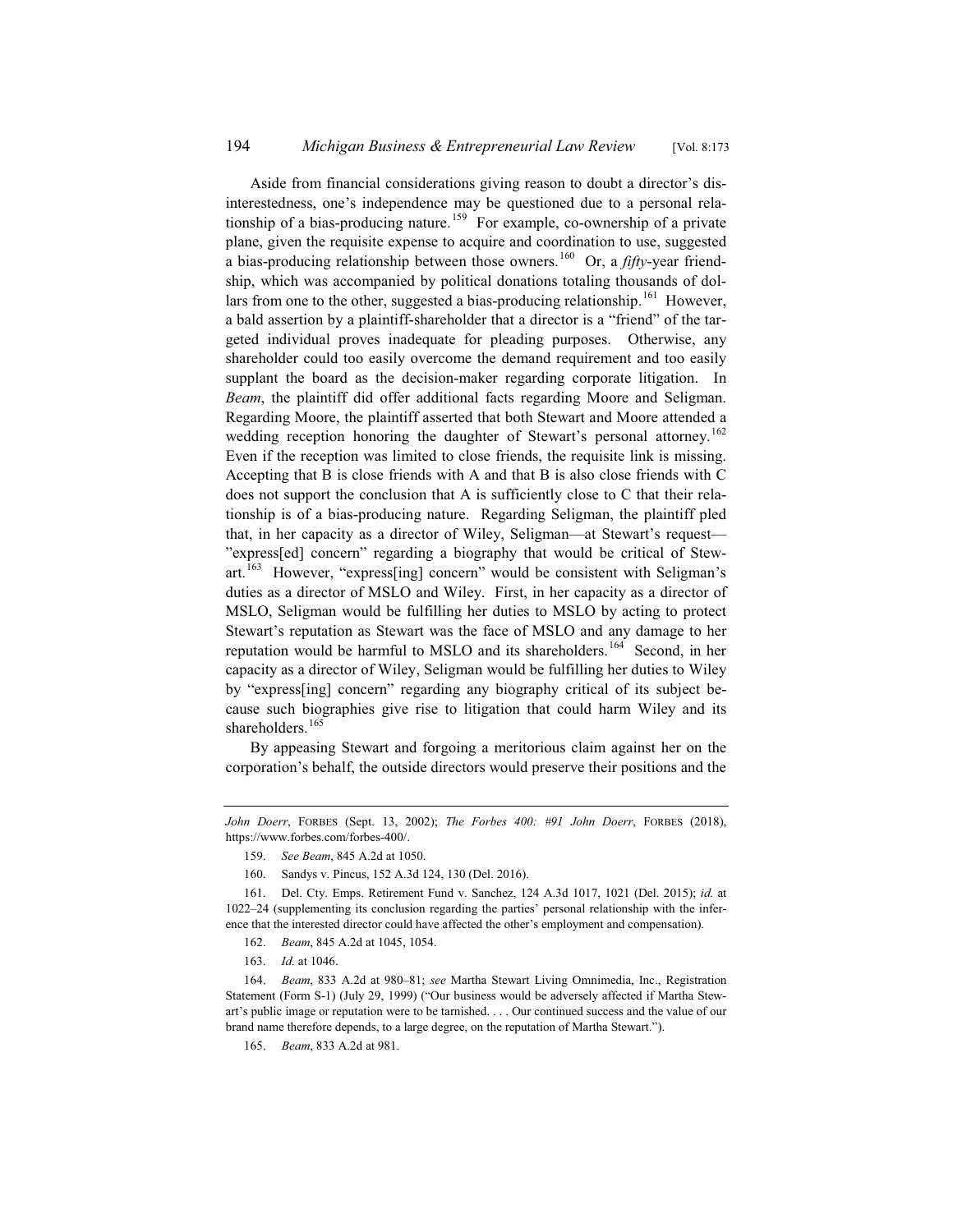attendant fees, which, as set forth above, were not material, and preserve their personal relationships with Stewart, which, as set forth above, were not deep relationships of a bias-producing nature. Regarding the costs borne by outside directors of appeasing Stewart and forgoing a meritorious claim against her, the Chancery Court and the Delaware Supreme Court correctly emphasized the importance of reputation.<sup>166</sup> "[O]utside directors ... have considerable investments in reputation;"<sup>167</sup> they are "the most reputationally sensitive people in the world."<sup>168</sup> Attaining a sterling reputation generally requires time, effort, and money.<sup>169</sup> Investments in reputation amount to sunk costs with minimal salvage value.<sup>170</sup> Rational actors generally are unlikely to gamble with their reputations.<sup>171</sup> Consequently, the Delaware courts inquire whether a "non-interested director would be more willing to risk his or her reputation than risk the relationship with the interested director."<sup>172</sup> Because the outside directors had made a lifetime of investments in their reputations, $173$  and would not rationally squander them, the Delaware courts correctly concluded that there was no reason to doubt the disinterestedness or independence of the outside directors.<sup>174</sup>

2.

Although cognitive biases seemingly contributed to Stewart's decision to sell ImClone stock, when CBA counseled against such a sale, cognitive biases

167. Michael P. Dooley & E. Norman Veasey, *The Role of the Board in Derivative Litigation: Delaware Law and the Current ALI Proposals Compared*, 44 BUS. LAW. 503, 535 (1989).

<sup>166.</sup> *See Beam*, 845 A.2d at 1051; *Beam*, 833 A.2d at 879–86.

<sup>168.</sup> David A. Skeel, Jr., *Shaming in Corporate Law*, 149 U. PA. L. REV. 1811, 1812 (2001) (quoting Nell Minow).

<sup>169.</sup> *See* Fiflis, *supra* note 80, at 515 ("[T]he investment-banking industry's stock in trade is its reputation and assets, which provide a valuable bond, already incurred, to assure that the banker will act carefully and skillfully.").

<sup>170.</sup> *See* Benjamin Klein & Keith B. Leffler, *The Role of Market Forces in Assuring Contractual Performance*, 89 J. POL. ECON. 615, 617 (1981); *see generally* EASTERBROOK & FISCHEL, *supra* note 101, at 97 (discussing firm-specific investments of human capital).

<sup>171.</sup> *See* RICHARD A. POSNER, ECONOMIC ANALYSIS OF LAW 137 (Erwin Cherminsky et al. eds.,  $6<sup>th</sup>$  ed. 2003) ("Most contracts are complied with not out of fear of legal action but out of concern with reputation . . . .").

<sup>172.</sup> Beam v. Stewart, 845 A.2d 1040, 1052 (Del. 2004)*. See generally* Skeel, *supra* note 168, at 1818 & n.23 (discussing a printer who was acquitted of insider trading, Chiarella v. United States, 445 U.S. 222 (1980), but who was devastated and drifted from job to job); Bryan Burrough, *After the Fall*, WALL ST. J., Nov. 18, 1987, at A1.

<sup>173.</sup> *See* Beam v. Stewart, 833 A.2d 961, 980 (Del. Ch. 2003) ("One might say that Martinez's reputation for acting as a careful fiduciary is essential to his career–a matter in which he would surely have a material interest. . . . [I]t is clear that Moore's professional reputation similarly would be harmed if she failed to fulfill her fiduciary obligations.").

<sup>174.</sup> *But see* Skeel, *supra* note 168, at 1834 (noting that "[i]f a manager's skills are so valuable that people will transact with her regardless of her reputation, . . . shaming sanctions are less likely to prove effective"). While this logic may apply to Stewart, who returned to MSLO after the five-year ban, it is not clear that it applies to any of the outside directors.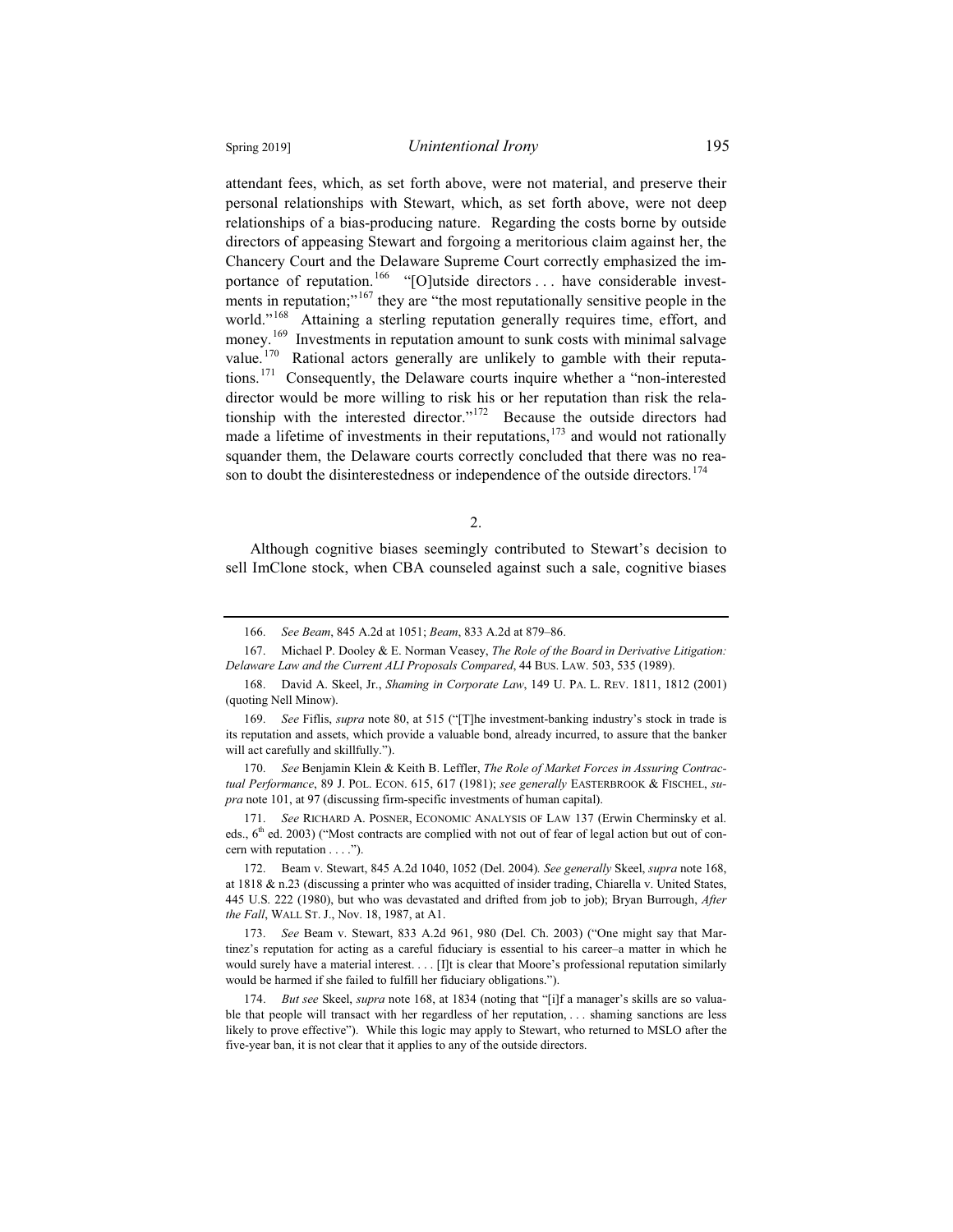seemingly would not have meaningfully affected the consideration by the outside directors of any pre-suit demand to pursue a remedy against Stewart.<sup>175</sup>

The Delaware courts acknowledge the possibility that cognitive biases may affect a board's decision-making process regarding a suit against an insider.<sup>176</sup> The decision to sue is complex, increasing the potential effect of bias. Nonetheless, the biases that seemingly impacted Stewart seemingly would not have impacted the board in deciding whether to initiate a cause of action against Stewart. Regarding Stewart's trade, the victim was unknown and unknowable because the trade was not face-to-face but occurred in the market. Moreover, Stewart arguably did not victimize the counterparty to the trade, as that individual would have traded anyway at the same price with another trader in the market. If MSLO's cause of action against Stewart was meritorious, then the board would harm MSLO and its shareholders by failing to pursue that suit. The directors would be harming the very parties to which they owed fiduciary duties, not unknown nor unknowable parties.<sup>177</sup> The directors would have been keenly aware of MSLO's falling stock price in the wake of the news regarding Stewart's trades, so the harm suffered by MSLO and its shareholders was known.

Whereas Stewart did not sufficiently scrutinize Merrill Lynch's suggestion that she sell her ImClone stock (an "anchor") due to time pressure and an absence of alternative viewpoints, the board, in considering an action against Stewart, would not be subject to disabling time pressure and would be presented with alternative viewpoints. One might argue that a shareholder's demand sets the anchor at the pursuit of the shareholder's requested remedy. However, the board may be predisposed not to sue the corporation's managers, especially the CEO, who is appointed by the board.<sup>178</sup> Unlike Stewart who was prompted to

<sup>175.</sup> *Beam*, 845 A.2d at 1048–49 ("In the context of presuit demand, the burden is upon the plaintiff . . . to overcome the presumption . . . that [directors] were faithful to their fiduciary duties.").

<sup>176.</sup> *See In re* Oracle Deriv. Litig., 824 A.2d 917, 938 (Del. Ch. 2003) ("[C]orporate directors are generally the sort of people deeply enmeshed in social institutions. Such institutions have norms, expectations that, explicitly and implicitly, influence and channel the behavior of those who participate in their operations."); *see also* Dooley & Veasey, *supra* note 167, at 529 ("[I]n cases in which demand is required, the possibility must be recognized that the board in at least some instances may be subject to a bias . . . that would not be overtly discernible to the court, but which would make the justifications advanced for dismissal appear implausible to the court (if substantive review of those reasons were permissible).") (quoting ALI PRINCIPLES OF CORP GOV, Tentative Draft No. 8, at 65-66 (1988)); Donald C. Langevoort, *Resetting the Corporate Thermostat: Lessons from the Recent Financial Scandals about Self-Deception, Deceiving Others and the Design of Internal Controls*, 93 GEO. L.J. 285, 286 n.6 (2004) ("Courts occasionally remark about the psychology of those [directors] they are about to find responsible, suggesting the capacity for delusion and obsession."). *See generally Air Prods*., 16 A.3d at 112 n.430 ("I admit empirical studies show that corporate boards are subject to error in firm value projections, usually on the overconfident side of the equation.").

<sup>177.</sup> Certainly, daily trading volume renders many shareholders unknown and unknowable to the board members. Nonetheless, the board members face shareholders at annual meetings and likely interact with large shareholders, including institutions with which they may have existing relationships.

<sup>178.</sup> *See* DEL. CODE ANN. tit. 8, § 142(b) (2017).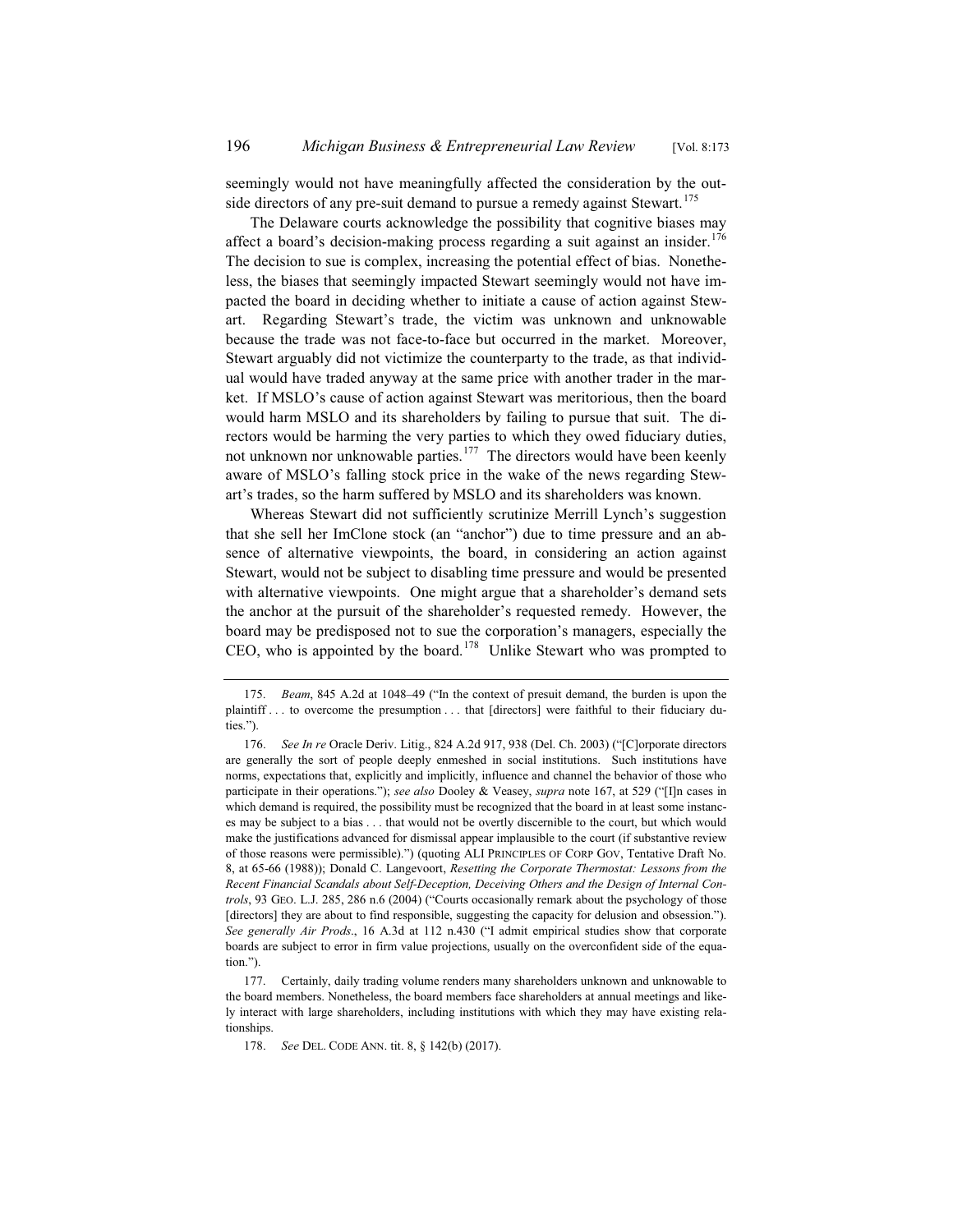make a quick decision to sell her ImClone stock because she was briefly on the tarmac as her plane refueled, because she just learned that ImClone's CEO was selling his shares, and because the market price would soon reflect such nonpublic news, the board would not be subject to similar time pressures regarding the initiation of a potential suit against Stewart. The limitations period would allow for assemblage of information and a methodical decision.<sup>179</sup> Even though the agendas for board meetings tend to be full,  $^{180}$  the board need not act at any particular meeting and can always convene a special meeting.

Whereas Stewart heard a recommendation to sell ImClone and no alternative viewpoints, the board, in considering an action against Stewart, would hear alternative viewpoints. First, the board would hear advocacy for a position the demand from the plaintiff-shareholder to seek remedy against Stewart<sup>181</sup> that might be contrary to the position to which they might otherwise be disposed, and almost certainly contrary to the position advocated by Stewart. Moreover, directors commonly retain counsel (or create a committee (a Special Litigation Committee, or SLC), which retains counsel) to address any shareholder demand.<sup>182</sup> Counsel would advise the directors by offering the pros and cons of various courses of action, that is, alternative viewpoints. Moreover, counsel could offer expertise. Exposure to expertise as well as alternative viewpoints should inform the board's or SLC's decision and lessen the risk of cognitive bias.<sup>183</sup>

Cognitive bias may also be muted by subsequent review.<sup>184</sup> If a board refuses a shareholder's demand or if the board delegates to an SLC which moves to dismiss the derivative complaint, the board or SLC knows that its decision is

<sup>179.</sup> *See In re* Tyson Foods, Inc., 919 A.2d 563, 584 (Del. Ch. 2007) ("A three-year statute of limitations applies to breaches of fiduciary duty."); *see also* DEL. CODE ANN. tit. 10, § 8106 (2017) (providing for a three-year limitations period).

<sup>180.</sup> *See* Langevoort, *supra* note 176, at 293.

<sup>181.</sup> If the plaintiff failed to make a demand on the board, then the plaintiff bypassed an opportunity to present the case to the board, thereby requiring her to plead particularized facts giving reason to doubt that a majority of the board was disinterested and independent.

<sup>182.</sup> *See* DEL. CODE ANN. tit. 8, § 141(c) (2017); *see generally* Zapata Corp. v. Maldonado, 430 A.2d 779 (Del. 1981) (discussing the creation of the special litigation committee of the board); Maher v. Zapata Corp., 490 F. Supp. 348, 350–51 (S.D. Tex. 1980) (discussing the creation of an independent committee, its retention of counsel, its investigation, and a report documenting its conclusion).

<sup>183.</sup> *See* Jennifer Arlen, *The Future of Behavioral Economic Analysis of Law*, 51 VAND. L. REV. 1765, 1768–69 (1998); Stephanos Bibas, *Plea Bargaining Outside the Shadow of Trial*, 117 HARV. L. REV. 2463, 2502 (2004). *But* s*ee* Arlen, *supra*, at 1784 (noting that experts may suffer from the same cognitive biases as lay people).

<sup>184.</sup> *See* Kenneth B. Davis, *Structural Bias, Special Litigation Committees, and the Vagaries of Director Independence*, 90 IOWA L. REV. 1305, 1326–29 (2005); *id*. at 1317 ("[T]he decision is being closely monitored by shareholders, lawyers and the financial press, and . . . the decision will likely be challenged if it favors the other directors . . . .").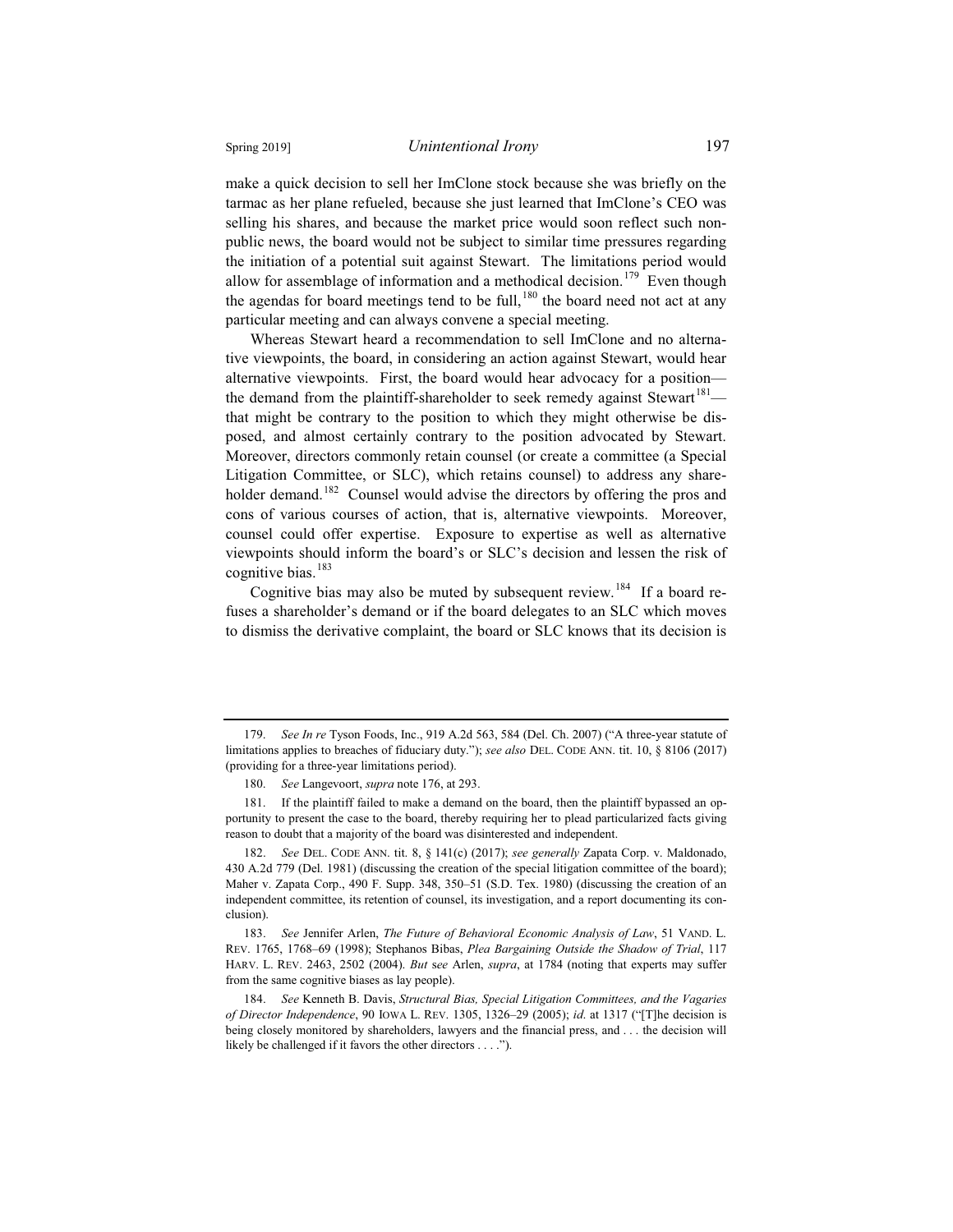subject to judicial (and nonjudicial) review.<sup>185</sup> Judicial scrutiny may mute the cognitive bias of the board or SLC.<sup>186</sup>

A Delaware court would review deferentially a board's refusal of a demand unless the shareholder could meet the pleading standard of *Aronson*. <sup>187</sup> However, when considering an SLC's motion to dismiss the derivate suit, the court would, in effect, review the SLC's decision *de novo*, exercising its own business judgment.<sup>188</sup> Unlike the review of a typical decision of the board—e.g., whether to sell widgets—which would merit deference, a court is well-equipped to consider whether litigation should be pursued. Consider the factors proffered by an SLC in moving to dismiss, virtually all of which seem within a court's competence:

(1) the asserted claims appeared to be without merit; (2) costs of litigation, exacerbated by likelihood of indemnification; (3) wasted senior management time and talents on pursuing litigation; (4) damage to company from publicity; (5) that no material injury appeared to have been done to company; (6) impairment of current director-defendants' ability to manage; (7) the slight possibility of recurrence of violations; (8) lack of personal benefit to current director-defendants from alleged conduct; (9) that certain alleged practices were continuing business practices, intended to be in company's best interests; (10) legal question whether the complaints stated a cause of action; (11) fear of undermining employee morale; (12) adverse effects on the company's relations with employees and suppliers and customers.<sup>189</sup>

"[T]he decision whether to continue a derivative suit is not, strictly speaking, one uniquely within the directors' natural business aptitude and beyond the abilities of the court."<sup>190</sup>

Some scholars assert that board decisions regarding suits against insiders are not the product of CBA and result from cognitive biases.<sup>191</sup> For example,

<sup>185.</sup> Levine v. Smith, 591 A.2d 194 (Del. 1991); Zapata Corp. v. Maldonado, 430 A.2d 779 (Del. 1981); *see also* Davis, *supra* note 184, at 1316 ("highly visible setting").

<sup>186.</sup> *See* Jennifer S. Lerner & Philip E. Tetlock, *Accounting for the Effects of Accountability*, 125 PSYCHOL. BULL. 255, 259 (1999); Robert B. Thompson & Randall S. Thomas, *The Public and Private Faces of Derivative Lawsuits*, 57 VAND. L. REV. 1747, 1787 (2004) ("The prospect of judicial review helps stiffen the backbone of the independent director."). *See generally* Dynamics Corp of Am. v. CTS Corp., 794 F.2d 250, 256 (7th Cir. 1986) (Posner, J.), *rev'd on other grounds*, 481 U.S. 69 (1987) (Judicial review of directors' decisions "makes directors overcautious . . . .").

<sup>187.</sup> Aronson v. Lewis, 473 A.2d 805 (Del. 1984); *Levine*, 591 A.2d at 212; *cf.* Grimes v. Donald, 673 A.2d 1207, 1219 (Del. 1996) (limiting *Levine* by recognizing that, "[i]f there is reason to doubt that the board acted independently or with due care in responding to the demand, the stockholder may have the basis *ex post* to claim wrongful refusal" (footnote omitted)), *overruled on other grounds by* Brehm v. Eisner, 746 A.2d 244 (Del. 2000).

<sup>188.</sup> *Zapata*, 430 A.2d at 789 & n.18 (quoting the chancery court); *id.* at n.18. ("Under our system of law, courts and not litigants should decide the merits of litigation.").

<sup>189.</sup> Maldonado v. Flynn, 485 F. Supp. 274, 284 n.35 (S.D.N.Y. 1980), *rev'd on other grounds*, 617 F.2d 729 (2d Cir. 1982).

<sup>190.</sup> James D. Cox & Harry L. Munsinger, *Bias in the Boardroom*, 48 L. & CONTEMP. PROBS. 83, 109 (1985).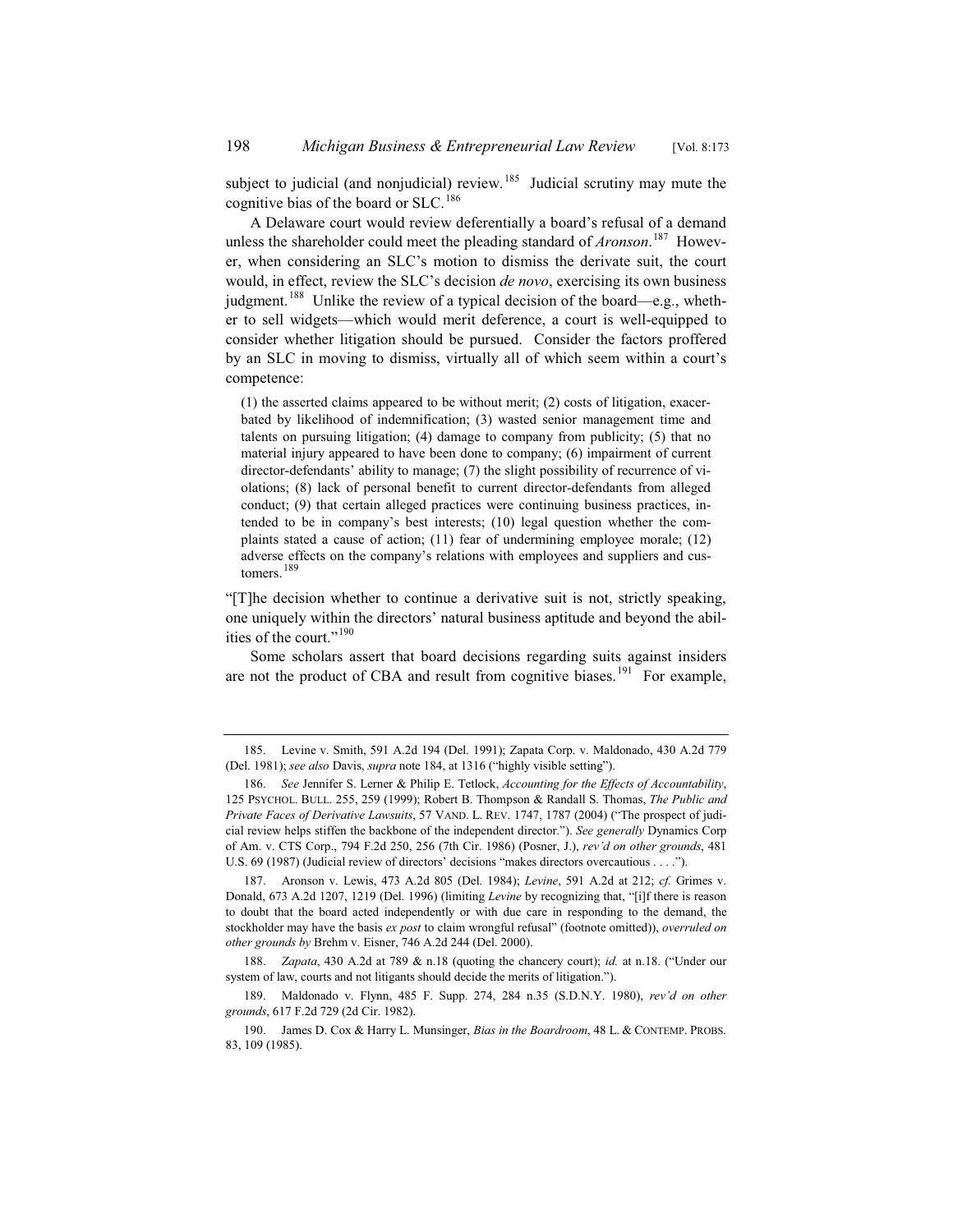the board or SLC may be biased in favor of another member of its group and against any non-member of that group. Such an in-group bias could prejudice the members of the board or SLC against the plaintiff-shareholder's assertions and in favor of their peer, Stewart, who was targeted by the plaintiffshareholder.<sup>192</sup> However, one might conceive of the in-group so that any bias favors initiation of a suit against the insider: What if the in-group is comprised of minority shareholders, such the in-group includes the plaintiff-shareholder and the outside directors, who would then be biased against Stewart, the majority shareholder?<sup>193</sup> What if the in-group is comprised of members of the SLC who would then be biased against a defendant like Stewart, who would be excluded from membership on that committee? $194$ 

Other biases support those who remain skeptical of the conclusions reached by boards and SLCs. If the board or SLC begins its process with minds closed to the plaintiff's assertion, then the board or SLC may view evidence through a biased lens and rationalize its pre-determined outcome.<sup>195</sup> For example, the board or SLC may underestimate the value of the plaintiff's suit and overestimate the costs of the suit, in reaching a biased conclusion that the suit should not be pursued.<sup>196</sup> However, the board or SLC likely will be advised counsel, who may mute erroneous estimations of those benefits and costs. Moreover, in the *Zapata* setting, the SLC will, with the assistance of counsel, justify to the court its conclusion that the shareholder's suit should be dismissed via a written

<sup>191.</sup> *Id.* at 90 ("The near perfect record of derivative suit defendants before their boards or committees is statistically so unexpected as to suggest that the defendants' colleagues have simplified the complex decision by editing the choices to foreclose further consideration of the choice to continue suit.") (footnote omitted); Victor Brudney, *The Independent Director—Heavenly City or Potemkin Village?*, 95 HARV. L. REV. 597, 620 & n.60 (1982) ("Rarely" do independent directors conclude that continuation of a derivative suit furthers the interests of the corporation. "Undoubtedly, there are occasions on which counsel opined so favorably with respect to the plaintiff's claims or the independent directors examined the facts so critically that they felt obliged to seek repayment from the insiders, or to seek some form of settlement, or to permit part or all of the suit to continue.").

<sup>192.</sup> Cox & Munsinger, *supra* note 190, at 99; Anthony Page, *Unconscious Bias and the Limits of Director Independence*, 2009 ILL. L. REV. 237, 249-53. *See generally* Davis, *supra* note 184, at 1308 ("These factors include the CEO's and other corporate insiders' practical control over nominating new directors and removing incumbents; business relationships that may exist between outside directors and the corporation; the common cultural and professional background of many directors, and the frequent social ties among them; SLC members may often be CEOs or directors of other corporations and in that capacity be themselves defendants in a derivative suit (or see themselves as potential defendants); SLC members will have an ongoing collegial relationship with the director-defendants after possibly subjecting them to liability; a 'circle the wagons' ethic among board members when confronted with a challenge from the outside; and the role of the defendantdirectors in selecting the SLC membership.").

<sup>193.</sup> *Cf.* Page, *supra* note 192, at 251.

<sup>194.</sup> *Zapata*, 430 A.2d at 788 ("First, the Court should inquire into the independence . . . of the committee . . . ."); Davis, *supra* note 184, 1322-24.

<sup>195.</sup> Page, *supra* note 192, at 262.

<sup>196.</sup> Cox & Munsinger, *supra* note 190, at 85–91; Page, *supra* note 192, at 262–72.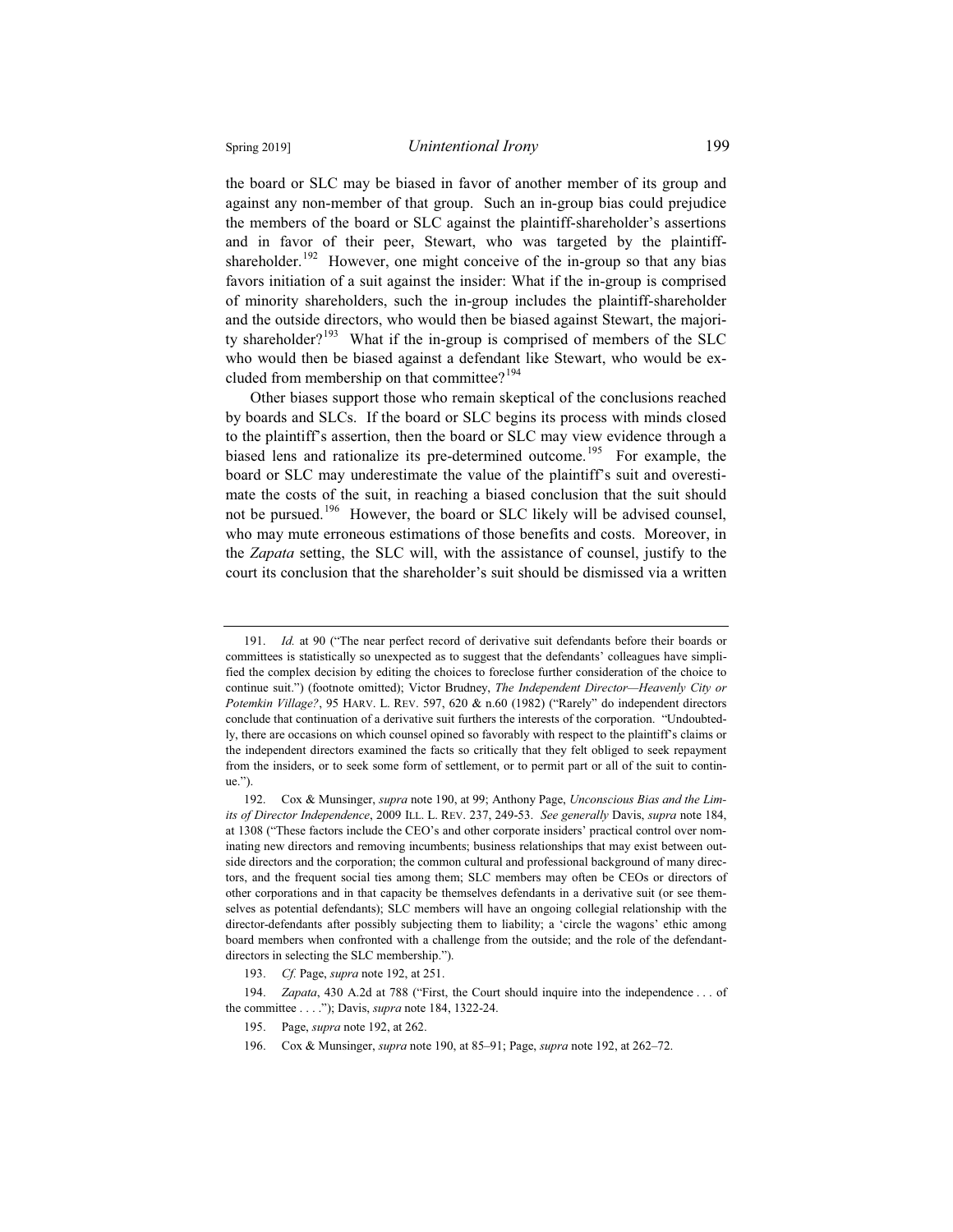report.<sup>197</sup> Professor Davis argues that plaintiffs' derivative suits generally do not provide opportunities where the benefits exceed the costs; otherwise institutions would commonly be the plaintiffs, which does not occur.<sup>198</sup> Instead, he continues, deterrence commonly is the goal, but derivative litigation need not provide that deterrence.

[B]oards and board committees with larger numbers of more independent directors, activism by institutional investors, private enforcement of the federal securities laws, and white-collar criminal prosecution [serve] . . . as powerful deterrents to corporate misconduct . . . . [The] task of inquiry and reporting is a primary focus of several national newspapers with expanded business and financial coverage, 24 hour television news along with cable networks, and web sites devoted exclusively to business and financial news. All stand ready and able to pursue and keep alive any serious story of corporate misdeed.<sup>1</sup>

Nonetheless, given the dearth of instances in which the board or SLC embraces the shareholder's assertion,  $200$  the critics may be right, but the attack is so broad-sided that it may prove too much. Over time, the law responded to critics by increasing the number and role of outside, disinterested directors.<sup>201</sup> Both statutes and common law encourage decisions by outside, disinterested directors when there is self-interest by an insider.<sup>202</sup> Giving credence to theoretical cognitive biases of directors in the area of derivative litigation jeopardizes the validity of their widespread use elsewhere.<sup>203</sup> So, while the *Beam* court reached an internally inconsistent and ironic result, cognitive biases may explain the court's unacknowledged disparate treatment of Stewart and the outside directors.

200. *Contra* Brudney, *supra* note 191, at 620 n.60 ("Undoubtedly, there are occasions on which counsel opined so favorably with respect to the plaintiff's claims or the independent directors examined the facts so critically that they felt obliged to seek repayment from the insiders, or to seek some form of settlement, or to permit part or all of the suit to continue."); Steven J. Cleveland, *A Failure of Substance and a Failure of Process: The Circular Odyssey of Oklahoma's Corporate Law Amendments in 2010, 2012, and 2013*, 67 OKLA. L. REV. 221, 227–28 (2015); Russell Gold, *Chesapeake Tweaks Big Payday*, WALL ST. J., Nov. 3, 2011, at B1 (explaining how following a lawsuit by shareholders, Chesapeake rescinded its multi-million-dollar purchase of antique maps from its CEO, who had experienced financial difficulties, which prompted the initial transaction).

201. *See* Jeffrey N. Gordon, *The Rise of Independent Directors in the United States, 1950*– *2005: Of Shareholder Value and Stock Market Prices*, 59 STAN. L. REV. 1465, 1468 (2007).

202. *See* DEL. CODE ANN. tit. 8, § 144 (2017); Corwin v. KKR Fin. Holdings LLC, 125 A.3d 304 (Del. 2015); Kahn v. Lynch Commc'n Sys., Inc., 638 A.2d 1110 (Del. 1994).

203. Dooley & Veasey, *supra* note 167, at 535 ("[T]he entire course of American corporation law has emphasized the importance of board independence and encouraged the appointment of outside directors." (footnote omitted)).

<sup>197.</sup> *See* Zapata Corp. v. Maldonado, 430 A.2d 779 (Del. 1981).

<sup>198.</sup> Davis, *supra* note 184, at 1355–56.

<sup>199.</sup> Davis, *supra* note 184, at 1353–54.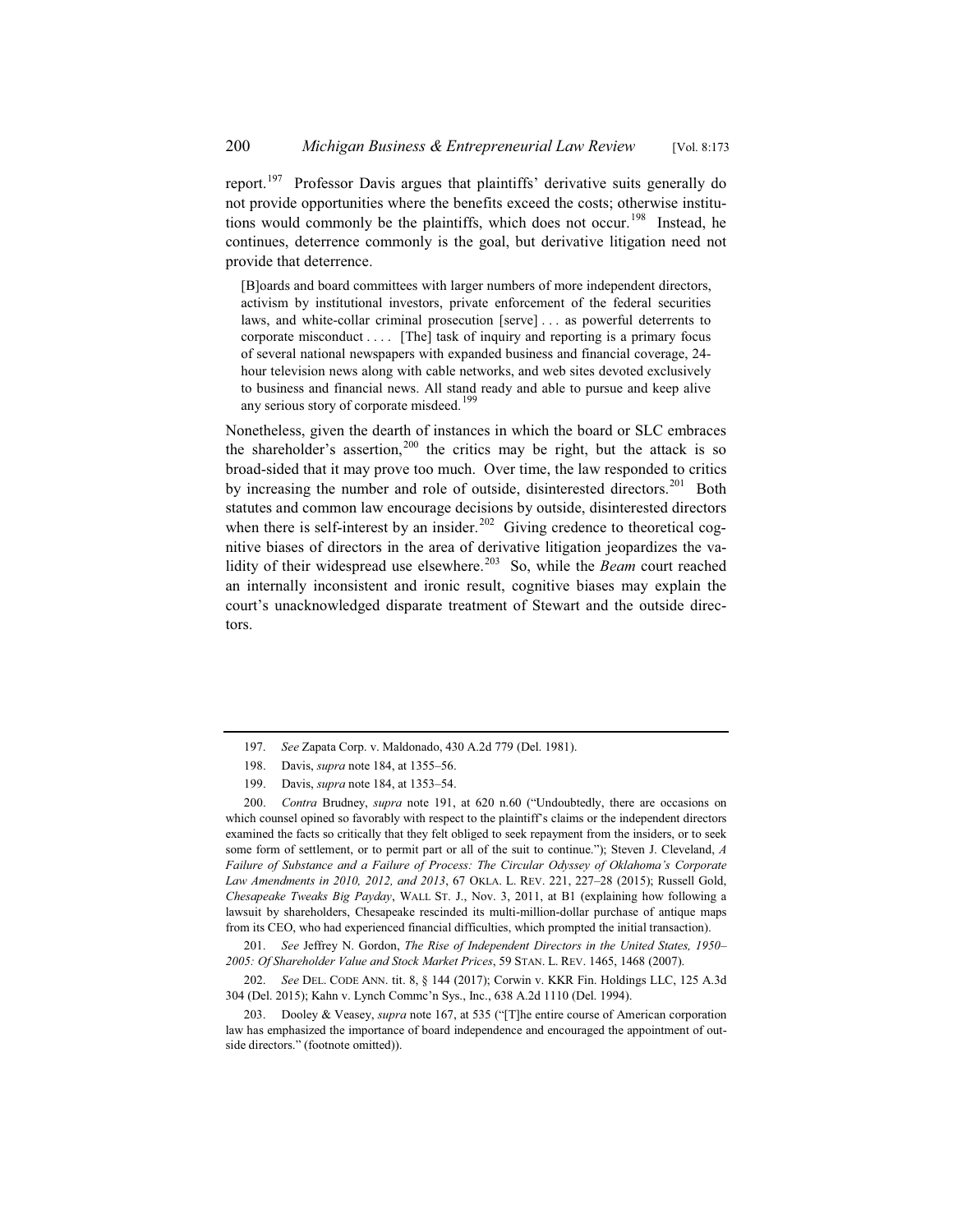II.

Commentators have criticized the Delaware Supreme Court's conclusion in *Smith v. Van Gorkom* that the directors breached their duty of care.<sup>204</sup> Criticism commonly focuses on the court's conclusion that the board was grossly negligent in informing itself at the time of its initial decision to sell the company when it authorized the signing of a merger agreement. Part II addresses one aspect of the case that has drawn less attention—the court's analysis regarding the post-signing market check, which, in the court's opinion, did not cure the board's failure to be informed at the time of its initial decision. Though the *Van Gorkom* court concluded that the board was grossly negligent in informing itself, despite the post-signing market check,  $205$  the court's rationale was internally inconsistent and unintentionally ironic. Moreover, in subsequent, unrelated decisions, the court embraced the actions that the board took regarding its postsigning market check, further revealing the irony of the *Van Gorkom* decision.

Part A. briefly presents the facts of *Van Gorkom* and the court's analysis. Part B. presents the irony of the court's analysis regarding the post-signing market check. Part C. presents those subsequent legal developments that further reveal the irony of *Van Gorkom*.

A.

In *Van Gorkom*, Tran Union's Chairman and CEO (Jerome W. Van Gorkom)—without authorization by the board of directors—approached a noted deal-maker (Jay A. Pritzker) and suggested an acquisition of the corporation at \$55 per share, when the corporation's stock was trading around \$38 per share.<sup>206</sup> After minimal negotiation—and virtually no negotiation regarding the price<sup>207</sup>—Van Gorkom and Pritzker reached an agreement, which required approval by Trans Union's board and its shareholders.<sup>208</sup>

Van Gorkom convened a board meeting on one days' notice, but without providing notice of the purpose of the meeting, and without distributing any

<sup>204.</sup> Robert T. Miller, Smith v. Van Gorkom *and the Kobayashi Maru: The Place of the Trans Union Case in the Development of Delaware Corporate Law*, 9 WM. & MARY BUS. L. REV. 65, 70 n.3 (2017) (collecting sources). Because the court determined that directors did not benefit from the business judgment rule, it remanded, and the case settled. Smith v. Van Gorkom, 488 A.2d 858, 893 (Del. 1985).; WILLIAM M. OWEN, AUTOPSY OF A MERGER 261 (1986).

<sup>205.</sup> *Van Gorkom*, 488 A.2d at 881, 888 ("We conclude that Trans Union's Board was grossly negligent in that it failed to act with informed reasonable deliberation in agreeing to the Pritzker merger proposal on September 20 . . . . [W]e hold that the defendants' post-September conduct did not cure the deficiencies of their September 20 conduct.").

<sup>206.</sup> *Id.* at 865-67; *see* OWEN, *supra* note 204, at 206 ("Jay Pritzker makes the deals . . . and Robert Pritzker runs the companies afterwards."). Throughout the article, "Pritzker" includes the family and any entity controlled by the family.

<sup>207.</sup> *Van Gorkom*, 488 A.2d at 866 ("Van Gorkom then reviewed with Pritzker his calculations based upon his proposed price of \$55 per share. Although Pritzker mentioned \$50 as a more attractive figure, no other price was mentioned.").

<sup>208.</sup> *Id.* at 867; *see* DEL. CODE ANN. tit. 8, § 251 (2017).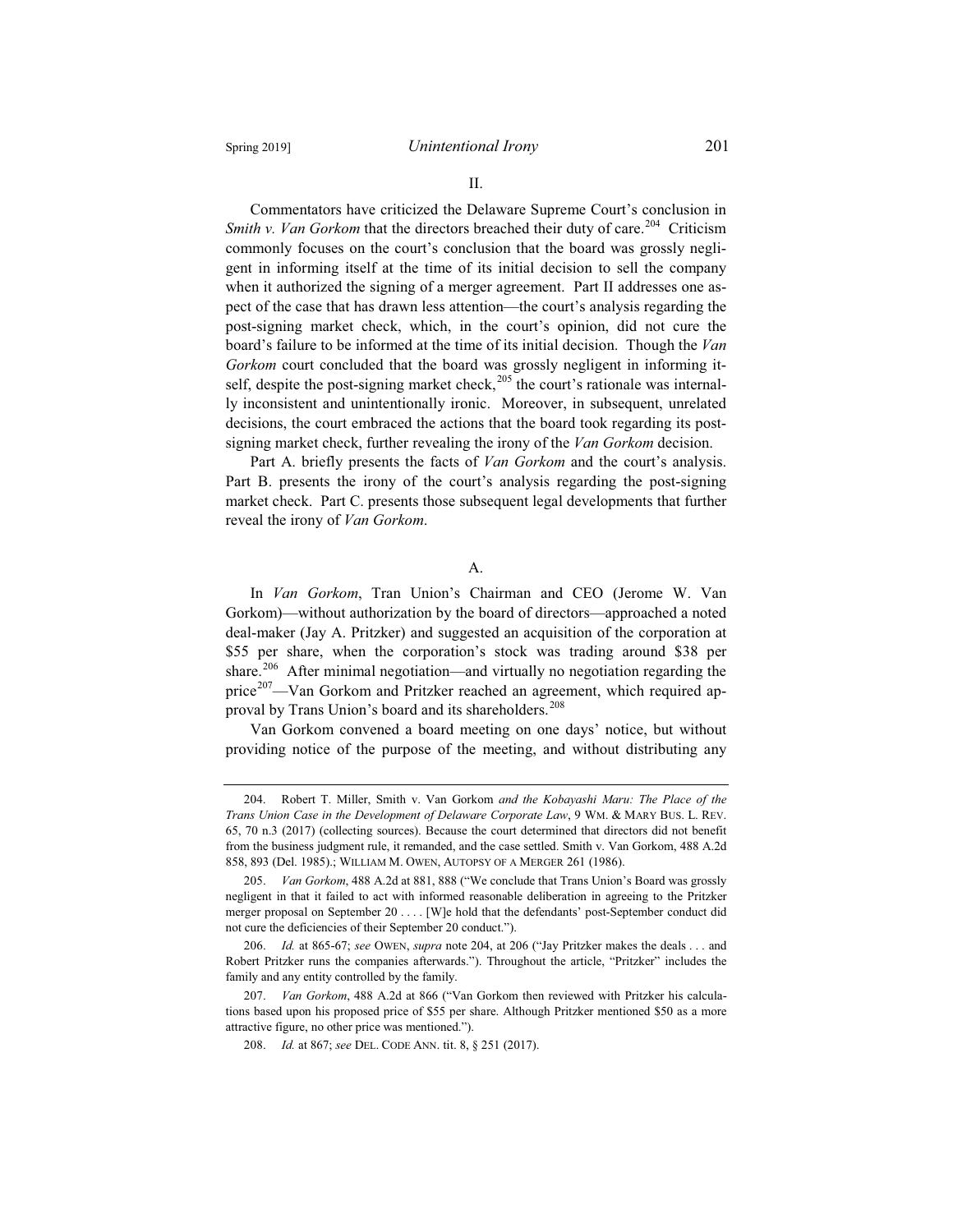documents regarding the contemplated transaction.<sup>209</sup> After a single, two-hour meeting, the board approved the agreement negotiated by Van Gorkom.<sup>210</sup> Almost five months later, during which time no suitors made an offer superior to that offered by Pritzker, Trans Union submitted the proposed transaction to shareholders, and immediately after their approval, the merger was consummated.<sup>211</sup> When a shareholder challenged the transaction, the Delaware Supreme Court held that the board was not entitled to the benefits of the business judgment rule because the board was grossly negligent in informing itself regarding the transaction.<sup>212</sup>

In reaching that conclusion, the court proceeded in two steps.<sup>213</sup> First, it addressed the actions that the board took, and failed to take, when the board authorized entry into the proposed merger agreement. Second, because the merger agreement could not be consummated immediately, the court also focused on the board's post-signing actions to determine whether the board became adequately informed, notwithstanding its initial failure to be adequately informed.

1.

The court focused on what occurred, and what did not occur, at that single two-hour meeting. First, the court noted that the board had not been considering a sale of the company, and when Van Gorkom gave the board notice one day before the special meeting, the notice did not include the purpose of the meeting.<sup>214</sup> The single meeting, at which the board decided to sell the corporation for approximately  $$690$  million, lasted only two hours.<sup>215</sup> The board was not provided documentation regarding the transaction prior to that single, twohour meeting, and was not provided time to review the limited documentation that it received during the meeting.<sup>216</sup> Having not reviewed any documents, the board placed heavy reliance on Van Gorkom's twenty-minute presentation.<sup>217</sup> Unfortunately, Van Gorkom had not read the merger agreement, so the board's

<sup>209.</sup> *Van Gorkom*, 488 A.2d at 867.

<sup>210.</sup> *Id.* at 869.

<sup>211.</sup> The board originally approved the merger agreement at a meeting on September 20, 1980, *id.*, and the merger was consummated on February 10, 1981, OWEN, *supra* note 204, at 205, 208.

<sup>212.</sup> *Van Gorkom*, 488 A.2d at 888, 890–91.

<sup>213.</sup> *Id*. at 874.

<sup>214.</sup> *Id.*; *cf.* Citron v. Fairchild Camera & Instrument Corp., 569 A.2d 53, 67 (Del. 1989) (distinguishing *Van Gorkom*, and finding no *Revlon* violation, where the "[B]oard . . . had been considering the possibility that the company would be sold for two years prior to receipt of Gould's unsolicited first proposal.").

<sup>215.</sup> *Van Gorkom*, 488 A.2d at 874; *cf. Citron*, 569 A.2d at 67 (noting that the board discussed "the sale of the company at three separate board meetings over the course of three weeks"); Paramount Commc'ns, Inc. v. Time Inc., 571 A.2d 1140, 1147 (Del. 1989) ("Over the following eight days, Time's board met three times to discuss Paramount's \$175 offer.").

<sup>216.</sup> *Van Gorkom*, 488 A.2d at 868, n.7.

<sup>217.</sup> *Id.* at 868-69.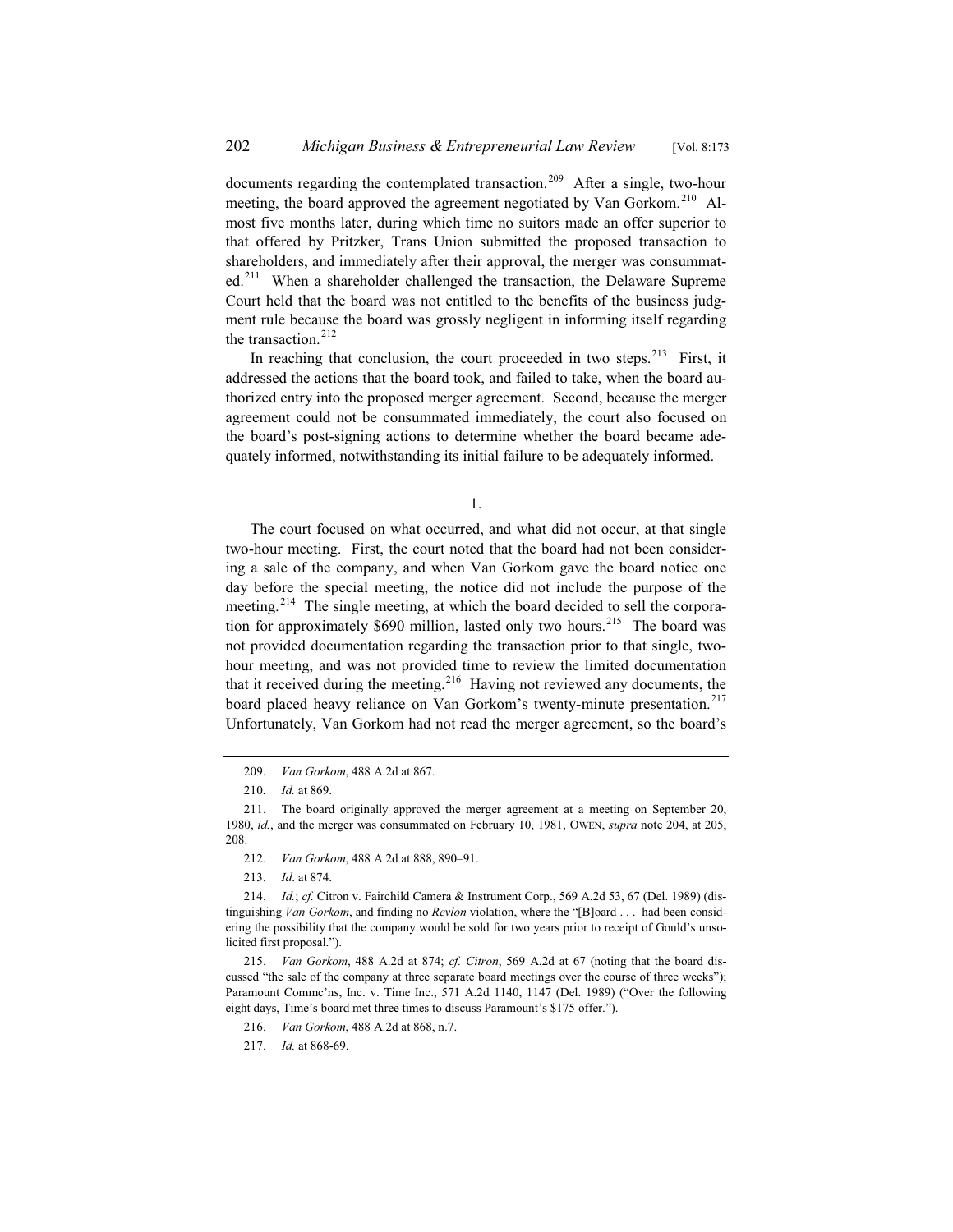reliance on him was misplaced.<sup>218</sup> The court emphasized that boards should be active participants in any discussion regarding a significant transaction,  $219$  and that, if the board had asked questions of Van Gorkom, the board would have realized that he had not read the agreement and that their reliance upon him had been unreasonable.<sup>220</sup> Finally, the board agreed to a price without receipt of guidance that the price offered was good for shareholders.<sup>221</sup> Although the contract price of \$55 represented a significant premium over the price at which the stock was trading in the market, all agreed that any acquirer would have to pay a premium over the price at which the stock was trading in the market.<sup>222</sup> The issue became the appropriateness of the offered premium (the "intrinsic value" of the company). According to the court, the board should have requested information regarding "intrinsic value" from a corporate insider or a nonemployee expert.<sup>223</sup> The board did hear from an insider, but he opined regarding the price at which a leveraged acquisition might be financed, not regarding the corporation's "intrinsic value" or the fairness of the offered consideration.<sup>224</sup> The corporation had retained a non-employee expert, but the expert did not offer an opinion to the board regarding the offered consideration during the meeting.<sup>225</sup> The fact that, during the board meeting, the expert was available by phone, but never contacted, did not comfort the court.<sup>226</sup> If the board learned that the contract price resulted from aggressive negotiations, then the board might have been informed regarding the price; $^{227}$  however, there was virtually no negotiations between Van Gorkom and Pritzker regarding the price. Regard-

<sup>218.</sup> *Id.* at 875.

<sup>219.</sup> *See id.* at 872 (referencing an "affirmative duty . . . to proceed with a critical eye in assessing information"). *But see* Frank H. Easterbrook & Daniel R. Fischel, *The Proper Role of a Target's Management in Responding to a Tender Offer*, 94 HARV. L. REV. 1161 (1981) (arguing in favor of director passivity and empowerment of shareholders). *See generally* Lawrence A. Hamermesh, *A Kindler, Gentler Critique of* Van Gorkom *and its Less Celebrated Legacies*, 96 NW. U.L. REV. 595, 597 (2002) (referencing *active* consideration by directors).

<sup>220.</sup> *Van Gorkom*, 488 A.2d at 875.

<sup>221.</sup> *Id.* at 875–78.

<sup>222.</sup> *Id.* at 876. Although the court gave the premium of almost fifty percent little weight, it was high for that period. *See* Fred S. McChesney, *A Bird in the Hand and Liability in the Bush: Why* Van Gorkom *Still Rankles, Probably*, 96 NW. U. L. REV. 631, 638 (2002) ("[F]rom 1980 to 1985 the average premium was 30 percent").

<sup>223.</sup> *See* DEL. CODE ANN. tit. 8, § 141(e) (2017); *cf. Citron*, 569 A.2d at 67 ("The board, also in contrast with the Trans Union board, received investment advice from four leading investment banking firms, [and] commissioned financial evaluations by three of them. . . . ").

<sup>224.</sup> *Van Gorkom*, 488 A.2d at 877.

<sup>225.</sup> *Id.* at 878.

<sup>226.</sup> *See id.*

<sup>227.</sup> *In re* Pennaco Energy, Inc. S'holders Litig., 787 A.2d 691, 693 (Del. Ch. 2001) (rejecting shareholders' claim that the board failed to secure the best value, where, "[a]lthough the board negotiated with a single bidder, it bargained hard . . . .").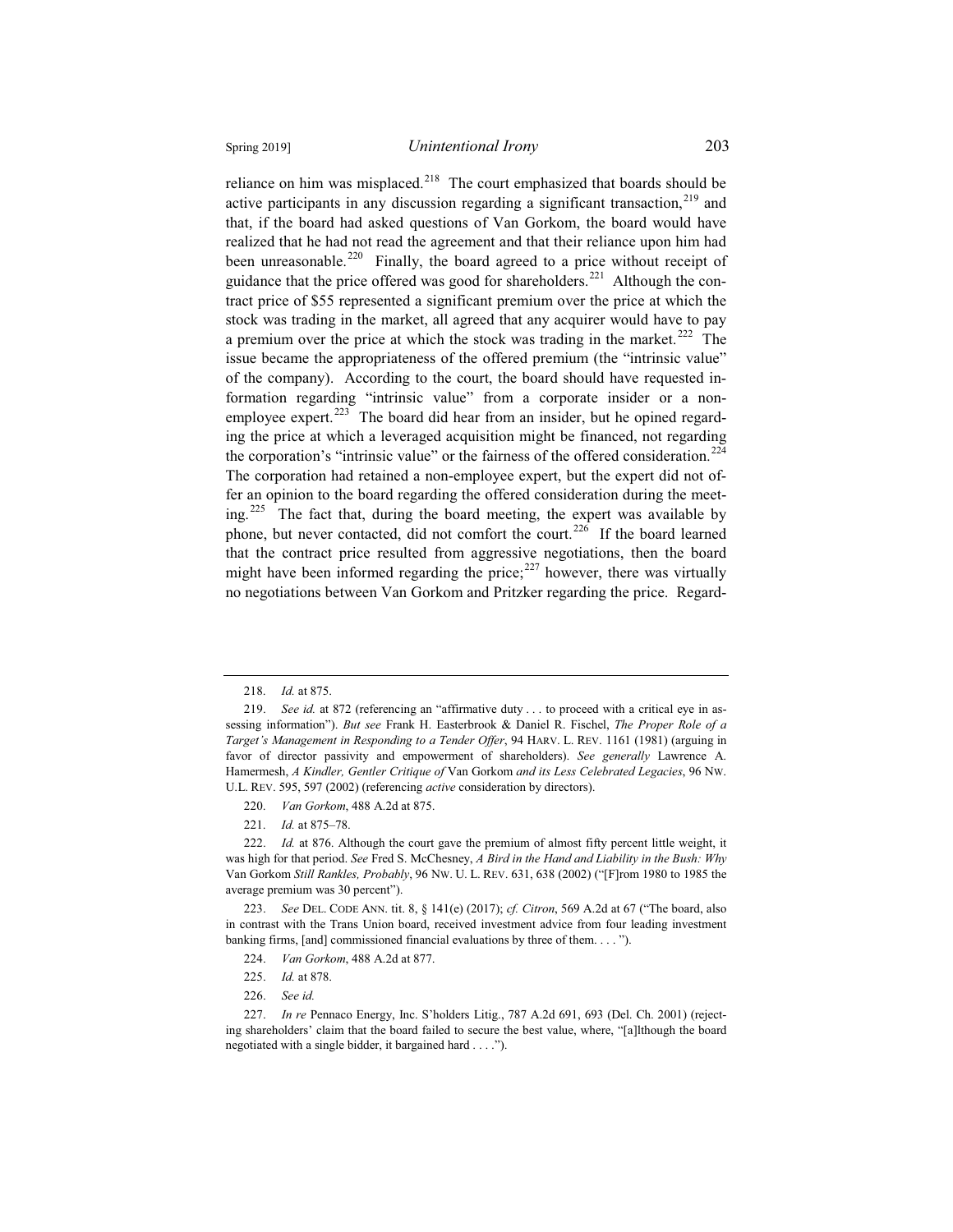less of whether the board reached an informed decision at the initial board meeting,  $228$  the focus here is upon the post-signing market check.

2.

Even if the board was grossly negligent in informing itself at the initial twohour meeting, the board's subsequent actions could have cured its initial failure to be adequately informed.<sup>229</sup> However, the court concluded that those actions, including the post-signing market check, failed to cure the breach of fiduciary duty. $230$ 

A "market check" involves checking the contract price against any offers that other market participants would be willing to pay to acquire the corporation.<sup>231</sup> In *Van Gorkom*, there was time to conduct a market check prior to the contemplated merger because corporate law generally requires a temporal delay between an agreement to merge and the consummation of the merger. As an analogy, there is commonly a delay between the time that a couple agrees to marry and the time that they marry. Such a delay was necessary in *Van Gorkom*, because, even if the board approved the transaction with Pritzker, the shareholders of the corporation would have to vote on the proposed merger,  $^{232}$ so, a future shareholder meeting would have to be convened, $233$  and a disclosure document drafted and circulated to shareholders prior to that meeting.<sup>234</sup> The effectiveness of a market check may hinge on various factors, some of which are addressed in Part II.C. In *Van Gorkom*, the court focused on the board initially agreeing not to shop Pritzker's offer (the "no-shop"), and when the agreement was amended to permit the board to solicit competing bids (the "go shop"), concluding that the market check was not consistent with the board's duty to be informed.<sup>235</sup> According to the court, the amended agreement asked too much of the competing bidders (who were not expected simply to make a superior offer, but who were required to enter into a definitive agreement regarding that superior offer, which could not be subject to a financing condition) and gave too little time to accomplish what was required.<sup>236</sup> According to the

<sup>228.</sup> *See* Miller, *supra* note 204, at 70 n.3 (collecting sources in which many commentators argue that the board was informed).

<sup>229.</sup> *See Van Gorkom*, 488 A.2d at 888; Guhan Subramanian, *Deal Process Design in Management Buyouts*, 130 HARV. L. REV. 590, 592 (2016) ("The 'market-check' process is generally viewed as an important protection to ensure that existing shareholders receive fair value.").

<sup>230.</sup> *See Van Gorkom*, 488 A.2d at 888.

<sup>231.</sup> *See* Subramanian, *supra* note 229, at 592.

<sup>232.</sup> DEL. CODE ANN. tit. 8, § 251(c) (2017).

<sup>233.</sup> *Id.* § 211.

<sup>234. 15</sup> U.S.C. § 78n(c) (2012); *accord* DEL. CODE ANN. tit. 8, § 212 (discussing shareholder proxies).

<sup>235.</sup> *See Van Gorkom*, 488 A.2d at 888.

<sup>236.</sup> *Id.* at 885–87.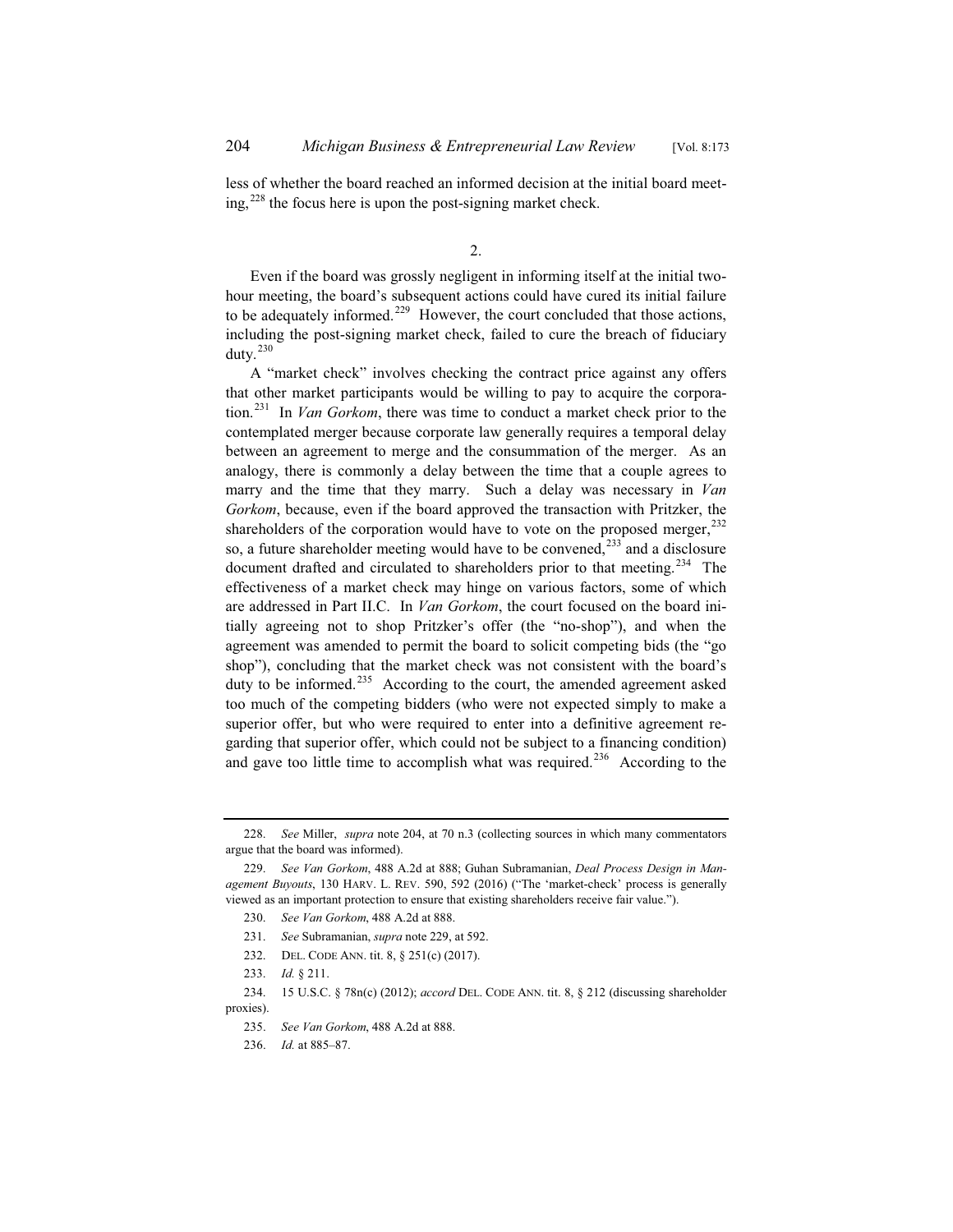court, the amendments foreclosed Trans Union and the board from effectively

conducting a post-signing market check.<sup>237</sup> Regarding the market check, the court discussed two bidders—Kohlberg, Kravis, Roberts & Co. (KKR) & General Electric Credit Corporation (GECC).<sup>238</sup> KKR joined with existing managers of Trans Union to propose a management buy-out (MBO).<sup>239</sup> KKR offered \$60 per share, but its offer was subject to a financing condition.<sup>240</sup> Regardless, KKR withdrew the offer only three hours after it was made, when one of the corporation's existing managers withdrew from the group.<sup>241</sup> GECC did not develop interest in the corporation until November, never made a formal proposal, and stated that it believed that it could make a superior proposal if given two-to-three months more to investigate and confirm its valuation.<sup>242</sup> GECC's requested extension would have required Pritzker's consent to delay the Trans Union meeting at which shareholders would vote on Pritzker's proposal. When Pritzker denied an extension, GECC terminated negotiations. $2\overline{43}$  Again, the court concluded that the amended agreement with Pritzker rendered the market check "virtually meaningless" and failed to cure the board's deficient information-gathering process.<sup>244</sup>

#### B.

In *Van Gorkom*, the analysis of the Delaware Supreme Court regarding the post-signing market check was internally inconsistent and unintentionally ironic. Moreover, given subsequent developments regarding post-signing market checks, the *Van Gorkom* decision appears even more ironic.

1.

The court concluded that, during the post-signing market check, the board lacked the time necessary to negotiate a definitive agreement regarding a superior offer, and that any superior bidder would lack the time necessary to arrange financing.<sup>245</sup> However, those conclusions are ironic, given that the post-signing

241. *See id.* at 885 (noting the court's suggestion that Van Gorkom prompted that manager's withdraw from the MBO group). *But* see OWEN, *supra* note 204, at 146 (noting a Trans Union insider's contradiction of the court's assertion regarding the manager's withdrawal).

- 243. *Van Gorkom*, 488 A.2d at 885.
- 244. *Id.*

245. *Id.* at 884 (questioning the "feasibility" of the market-check because "Trans Union could accept from a third party a better offer only if it were incorporated in a definitive agreement between the parties, and not conditioned on financing or on any other contingency"); *id.* at 885 ("[The] market test was virtually meaningless in the face of the terms and time limitations of Trans Union's Merger Agreement with Pritzker as amended . . . ."). Note that the time required for the

<sup>237.</sup> *Id.*

<sup>238.</sup> *See id.* at 884–85.

<sup>239.</sup> *Id.* at 884.

<sup>240.</sup> *Id.*

<sup>242.</sup> *See Van Gorkom*, 488 A.2d at 885; OWEN, *supra* note 204, at 166.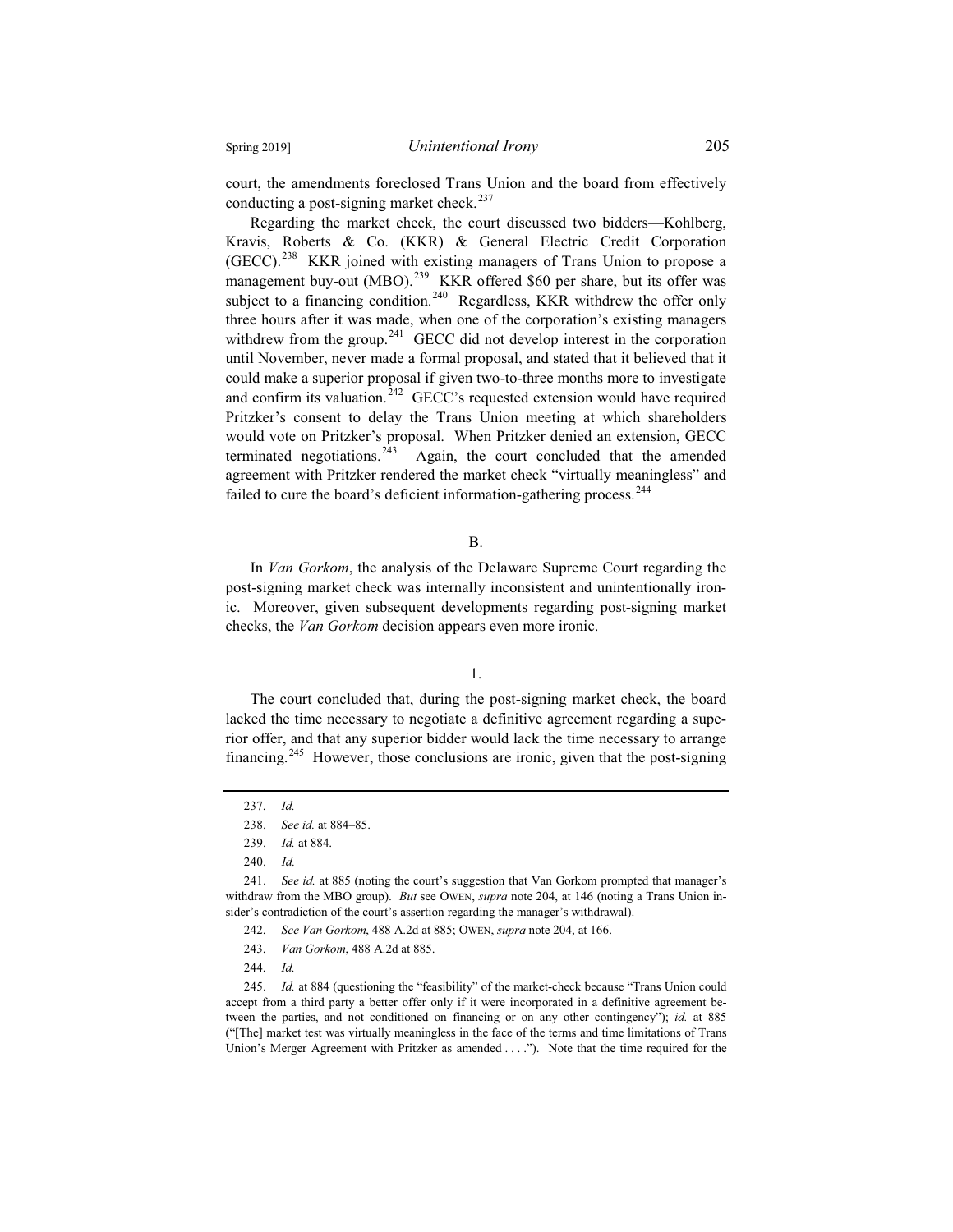market check allowed much more time for negotiation and to arrange financing than was required by Pritzker. One week passed between the initial foray between Van Gorkom and Pritzker (September 13, 1980) and the execution of their definitive merger agreement (September 20,  $1980$ ).<sup>246</sup> Less than one month passed between the time that Pritzker learned of the possibility of acquiring Trans Union (September 13, 1980) and the time that he arranged financing of \$600 million to acquire the corporation (October 9, 1980).<sup>247</sup>

In *Van Gorkom*, the post-signing market check ran almost five months. Potential bidders learned that Trans Union was for sale on September 22, 1980, the date of the public announcement regarding the deal with Pritzker.<sup>248</sup> The period of the market check effectively ended on February 10, 1981, the date of the meeting at which Trans Union's shareholders voted on the deal with Pritzker, <sup>249</sup> which was also the date on which the merger was consummated.<sup>250</sup> The postsigning market check period ran more than four-and-a-half months, or, to round down, four months. $^{251}$ 

The court's analysis improperly shortened that four-month time frame from both ends. According to the court, the market check period did not begin until October 10, 1980, when the agreement was amended to permit the solicitation of competing bids.<sup>252</sup> Between September 22 (the date of the public announcement) and October 10 (the date of the amendments), during which time Trans Union was subject to a no shop,  $^{253}$  an implicit market check was on-going. Though Trans Union could not solicit higher bids, Trans Union could consider unsolicited higher bids. The court misapprehended the aggressiveness with which individuals in the M&A realm operate. Once Trans Union publicly announced that it agreed to be acquired, potential acquirers felt invited to make competing bids;<sup>254</sup> they are the "least bashful people in the investment busi-

- 251. Miller, *supra* note 204, at 178 (referring to the "four-month go-shop period").
- 252. *Van Gorkom*, 488 A.2d at 883.

board to become informed regarding a transaction agreement is independent of the time required for the principals to negotiate the agreement and for the bidder to arrange financing.

<sup>246.</sup> *Id.* at 866, 869.

<sup>247.</sup> *Id.* at 866, 870; *see* OWEN, *supra* note 204, at 196–97 (listing lenders and amounts).

<sup>248.</sup> *Van Gorkom*, 488 A.2d at 869.

<sup>249.</sup> *Id.* at 883.

<sup>250.</sup> OWEN, *supra* note 204, at 205, 208 (referencing the merger date and the closing date); *see* Guhan Subramanian, *Go-Shops v. No-Shops in Private Equity Deals: Evidence and Implications*, 63 BUS. LAW. 729, 735 (2008) (referencing the closing of the transaction as the end of the goshop period).

<sup>253.</sup> A no shop bars a corporation, its directors and officers, and its advisors from soliciting competing bids, but generally permits the corporation to respond to *unsolicited* competing bids. *Accord* OWEN, *supra* note 204, at 74 (noting that TU's board retained the right to provide a third-party suitor the same sort of information provided to Pritzker, as well as other reasonably-requested information).

<sup>254.</sup> *Van Gorkom*, 488 A.2d at 879 (noting, but disagreeing, that "the entire financial community would know that Trans Union was for sale upon the announcement of the Pritzker offer, and anyone desiring to make a better offer was free to do so").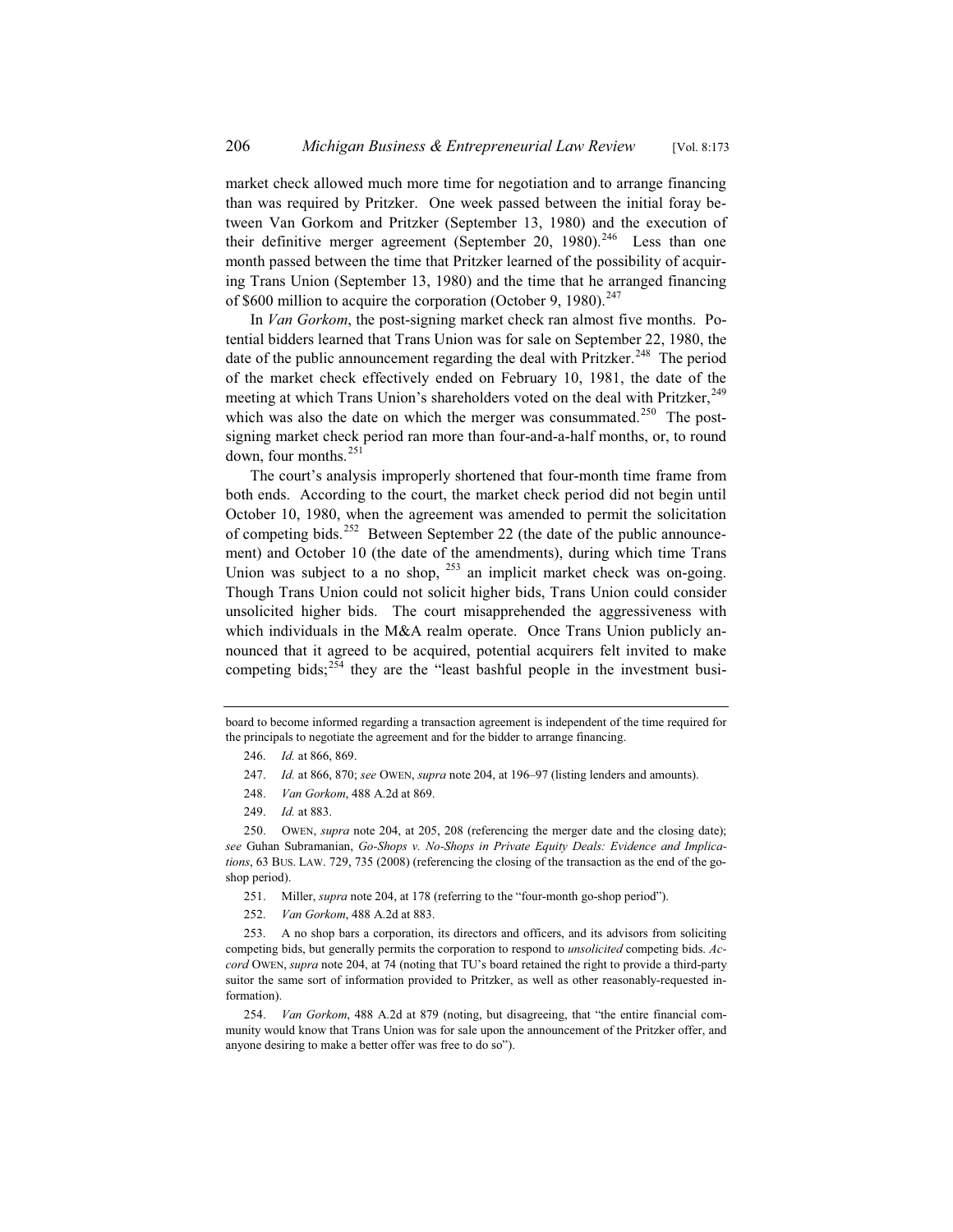ness," rendering unimportant whether Trans Union was subject to a "noshop."<sup>255</sup> Regardless, on October 10, the agreement permitted Trans Union to shop for higher bids, and it did so.<sup>256</sup> The court unconvincingly tried to shorten the market-check period on the front end; equally unavailing was its attempt to shorten the market-check period on the back-end.

According to the court, the market-check period did not run until February 10, 1981, but was effectively "circumscribed by other amendments which required Trans Union to file its preliminary proxy statement regarding the Pritzker merger proposal by December 5, 1980 and use its best efforts to mail the statement to its shareholders by January 5, 1981."<sup>257</sup> Those December and January dates are red herrings. Whether in December or January, Trans Union could have negotiated a transaction regarding a superior bid, not subject to financing, and then Trans Union could have terminated its agreement with Pritzker, cancelled the shareholder meeting scheduled on February 10, 1981, and solicited proxies for a new shareholders meeting to address the negotiated agreement regarding the superior bid.<sup>258</sup> While it would be expensive and wasteful to notice a shareholder meeting and distribute proxy statements,  $259$  only to cancel the meeting, the directors would do so only in pursuit of a transaction that would leave shareholders in a better financial position.<sup>260</sup> The court also referred to the agreement establishing the end of the go shop period at February  $1,^{261}$  not

256. *Van Gorkom*, 488 A.2d at 883; OWEN, *supra* note 204, at 120, 122 (noting that Salomon Brothers—an investment bank—initially screened hundreds of companies, before compiling a list of 100 potential bidders, and eventually contacted those 100 potential bidders).

257. *Van Gorkom*, 488 A.2d at 883. A preliminary proxy statement—which is a disclosure document that would enable shareholders to cast an informed vote at the shareholder meeting on February 10—would be filed with the SEC well in advance of that meeting. *See* 15 U.S.C. § 78n(a) (2012); 17 C.F.R. § 240.14a-6 (2018). The SEC might require that Trans Union amend the proxy statement. *See generally* 17 C.F.R. § 240.14a-9 (2018) (barring the solicitation of proxies by materially misleading statements). Following any amendments and updates, Trans Union would then send the definitive proxy statement to shareholders.

<sup>255.</sup> OWEN, *supra* note 204, at 73; *see id.* at 74. *See generally In re* Topps Co. S'holders Litig., 926 A.2d 58, 85 (Del. Ch. 2007) (referencing "ravenous capitalists"); *In re* Toys R Us, Inc. S'holder Litig., 877 A.2d 975, 1006-07 (Del. Ch. 2005) ("The M & A market, as [plaintiffs] view it, is comprised of buyers of exceedingly modest and retiring personality, too genteel to make even the politest of uninvited overtures: a cotillion of the reticent. . . . I begin by noting my disagreement with the plaintiffs about the nature of players in the American M  $\&$  A markets. They are not like some of us were in high school. They have no problem with rejection. The great takeover cases of the last quarter century—like *Unocal*, *QVC*, and—oh, yeah—*Revlon*—all involved bidders who were prepared, for financial advantage, to make hostile, unsolicited bids. Over the years, that willingness has not gone away.").

Van Gorkom, 488 A.2d at 888 ("[T]he Board's only ground for release from its agreement with Pritzker was its entry into a more favorable definitive agreement to sell the Company to a third party.").

<sup>259.</sup> *See generally* EASTERBROOK & FISCHEL, *supra* note 101, at 66 ("Because voting is expensive, the participants in the venture will arrange to conserve on its use.").

<sup>260.</sup> *See generally Time Inc.*, 571 A.2d (Del. 1989) (cancelling shareholder meeting for which proxies had been solicited).

<sup>261.</sup> *Van Gorkom*, 488 A.2d at 870.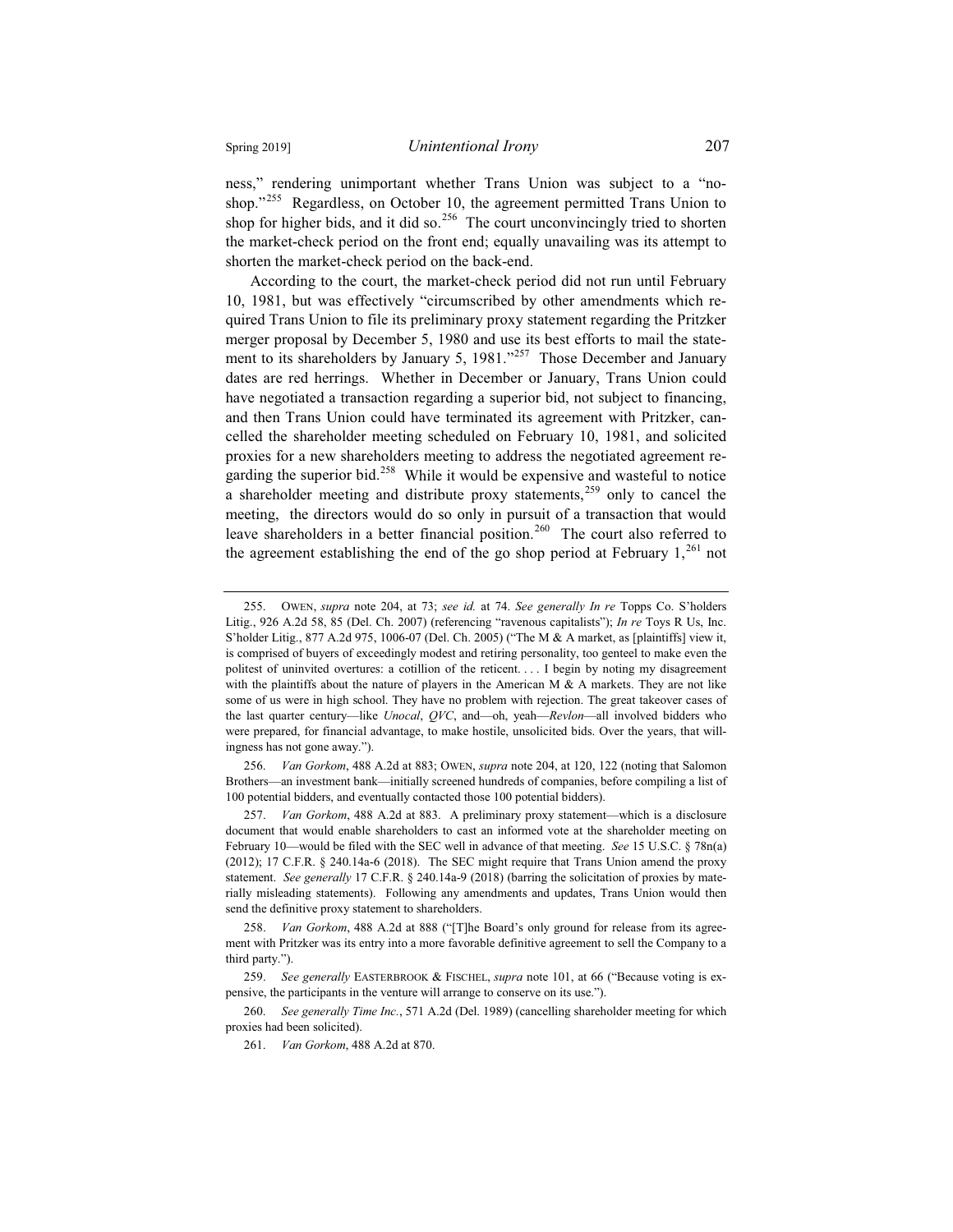the date of the shareholder meeting and merger, February 10. However, what if, between February 1 and 10, a third party came forward with a fully-financed superior offer? *Van Gorkom* suggested that the transaction agreement could infringe on directors' fiduciary duties, but subsequent decisions have reached a contrary conclusion.<sup>262</sup> Regardless, if, in early February, a superior proposal was available, then, at the February 10 meeting, the shareholders likely would have voted against the inferior offer of Pritzker, rendering unnecessary the board's authority to terminate the agreement between February 1 and 10. Even in early February, the market would continue to provide a check on the price offered by Pritzker.

So, the post-signing market check period ran at least four months. Four months may not seem like a lengthy period, but in the realm of M&A, speed is critical.<sup>263</sup> The four-month post-signing market check dwarfed the time necessary for Pritzker to reach a definitive agreement (one week) and arrange financing (one month). Though every transaction is unique,  $264$  and though lengthy negotiation-and-financing periods are common, the Delaware courts repeatedly have analyzed sizeable transactions in which the parties reached a definitive agreement in less than four months and arranged financing in that amount of time.<sup>265</sup> Set forth below is a sampling of those transactions:

<sup>262.</sup> Omnicare, Inc. v. NCS Healthcare, Inc., 818 A.2d 914, 936 (Del. 2003) (requiring a "fiduciary out"); *see also* Paramount Commc'ns Inc. v. QVC Network Inc., 637 A.2d 34, 48 (Del. 1993) (requiring a fiduciary out). According to *Van Gorkom*, a "board's compliance with its fiduciary duties is judged at the time it approves a merger agreement, and a board's ability to act subsequently in response to post-contracting events is governed by the terms of the merger agreement. not by generalized concepts of fiduciary duty." F. Franklin Balotti & A. Gilchrist Sparks, III, *Deal-Protection Measures and the Merger Recommendation*, 96 NW. U. L. REV. 467, 467-68 (2002). Note that, in subsequent developments, the Delaware courts have held that directors cannot enter into an agreement that requires them to breach their fiduciary duties. *QVC*, 637 A.2d at 51; cf. William T. Allen, *Understanding Fiduciary Outs: The What and the Why of an Anomalous Concept,* 55 BUS. L. 653, 659 (2000) (suggesting *QVC* gave too little credit to the contract rights of the bidder).

<sup>263.</sup> There's a reason that Wall Street lawyers and bankers work long hours. *See In re* Formica Corp. S'holders Litig., No. 10598, 1989 WL 25812, at \*6 (Del. Ch. Mar. 22, 1989) (referencing "three days . . . of round-the-clock, intensive negotiations"); OWEN, *supra* note 204, at 64–65 (illustrating how parties race to reach an agreement because, in part, leaks may jeopardize their deal, exacerbated by the risk of insider trading). *See generally* Basic Inc. v. Levinson, 485 U.S. 224 (1988) (noting that delay may jeopardize a transaction).

<sup>264.</sup> Balotti & Sparks, *supra* note 262, at 474 (footnote omitted) ("[W]hen a deal-protection measure is ultimately reviewed by a Delaware court,it almost certainly will be in the context of a highly contextual, fact-intensive analysis. Thus, while it is possible to identify the strengths and weaknesses of arguments for or against a particular mechanism, the ultimate validity of the measure is virtually impossible to predict in the abstract. Moreover, the overarching obligation of the Delaware Court of Chancery to do equity in a given scenario means that, at times, nuanced legal theories and doctrinal niceties may be disregarded (and appropriately so) to address the equities of a particular case.").

<sup>265.</sup> As mentioned above, the board members would have to fulfill their fiduciary duties regarding any transaction agreements, but the time required for the board members to fulfill their duties is independent of the time required by the parties to reach those agreements.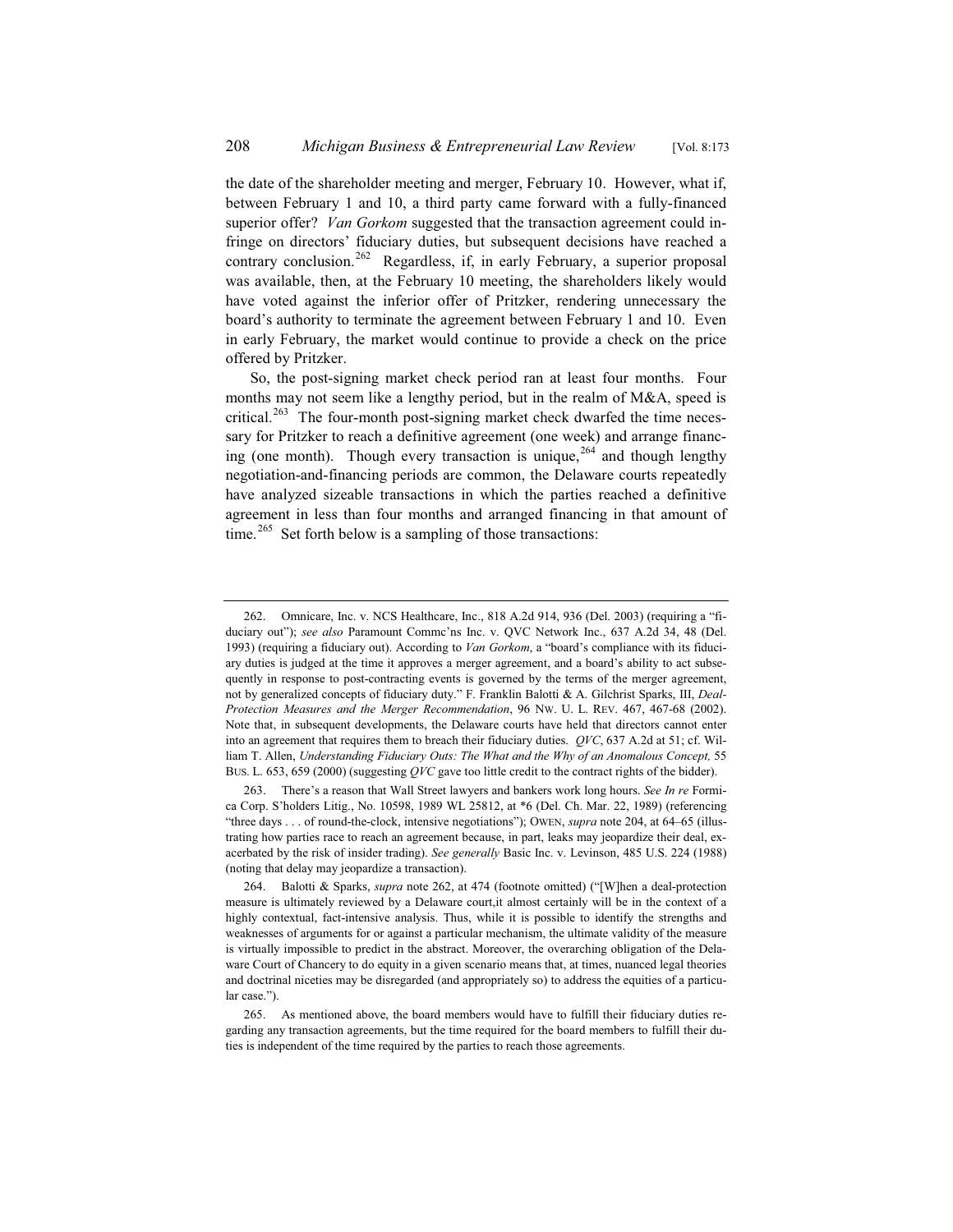- Pennaco Energy, Inc.: In a \$500 million transaction,<sup>266</sup> the parties executed a confidentiality agreement on November 15, 2000, and executed a definitive transaction agreement the following month, on December 22, 2000.<sup>267</sup>
- Cogent, Inc.: Though due diligence had been on-going for some time, the parties—following the bidder's submission of a non-binding proposal on July 2, 2010—reached a definitive agreement in less than two months on August 29,  $2010$ ,<sup>268</sup> in a transaction that valued Cogent at \$430 million. $26\overline{9}$
- Fairchild Camera & Instrument Corp.: After their initial meeting on May 1, 1979, the parties entered into a definitive transaction agreement on May 19, 1979,<sup>270</sup> in a transaction valued at \$365 million.<sup>271</sup>
- Revlon, Inc.: In response to a hostile proposal on August 14, 1985, Revlon initiated negotiations with a favored bidder and reached an agreement in less than two months, on October 3,  $1985$ <sup>272</sup> in a transaction valued at more than  $$1.5$  billion.<sup>273</sup>
- $\bullet$  J.P Stevens & Co., Inc.: The bidder learned of the possibility of acquiring J.P. Stevens upon announcement that it was for sale on February 9, 1988, and, five weeks later, the parties entered into a definitive transaction agreement on March 14, 1998,<sup>274</sup> in a deal valued at \$1.2 billion.<sup>275</sup>
- BioClinica, Inc.: In a \$123 million transaction, the parties executed a confidentiality agreement in mid-October 2012, the bidder's first offer occurred on November 14, 2012, leading to a definitive agreement executed on January 29, 2013. $276$
- x Macmillan, Inc.: In a multi-billion-dollar deal, KKR initiated discussions regarding an MBO on July 14, 1988, and the parties entered a de-

268. *In re* Cogent, Inc. S'holder Litig., 7 A.3d 487, 492-94 (Del. Ch. 2010).

<sup>266.</sup> Susie Cruz, *Marathon to Buy Pennaco Energy for \$500 Million*, OIL & GAS JOURNAL (Dec. 26, 2000), https://www.ogj.com/articles/2000/12/marathon-to-buy-pennaco-energy-for-500 million.html.

<sup>267.</sup> *In re* Pennaco Energy, Inc. S'holders Litig., 787 A.2d 691, 698, 702 (Del. Ch. 2001).

<sup>269.</sup> *Id*. at 502 (reporting an equity value of \$943 million, but an enterprise value of \$430 million).

<sup>270.</sup> Citron v. Fairchild Camera & Instrument Corp., 569 A.2d 53, 60–63 (Del. 1989).

<sup>271.</sup> Charlotte Evans, *Schlumberger Reports a Plan to Acquire Fairchild*, N.Y. TIMES, May 20, 1979, at 30.

<sup>272.</sup> Revlon, Inc. v. MacAndrews & Forbes Holdings, Inc., 506 A.2d 173, 176–78 (Del. 1986).

<sup>273.</sup> Todd S. Purdum, *Forstmann Raises Bid for Revlon*, N.Y. TIMES (Oct. 14, 1985), at B1, https://www.nytimes.com/1985/10/14/business/forstmann-raises-bid-for-revlon.html.

<sup>274.</sup> *In re* J.P. Stevens & Co. S'holders Litig., 542 A.2d 770, 772-76 (Del. Ch. 1988).

<sup>275.</sup> Robert J. Cole, *3-Month Battle for J.P. Stevens Ends*, N.Y. TIMES, Apr. 26, 1988, at D1.

<sup>276.</sup> *In re* BioClinica, Inc. S'holder Litig., No. 8272-VCG, 2013 WL 5631233, at \*2-3 (Del. Ch. Oct. 16, 2013).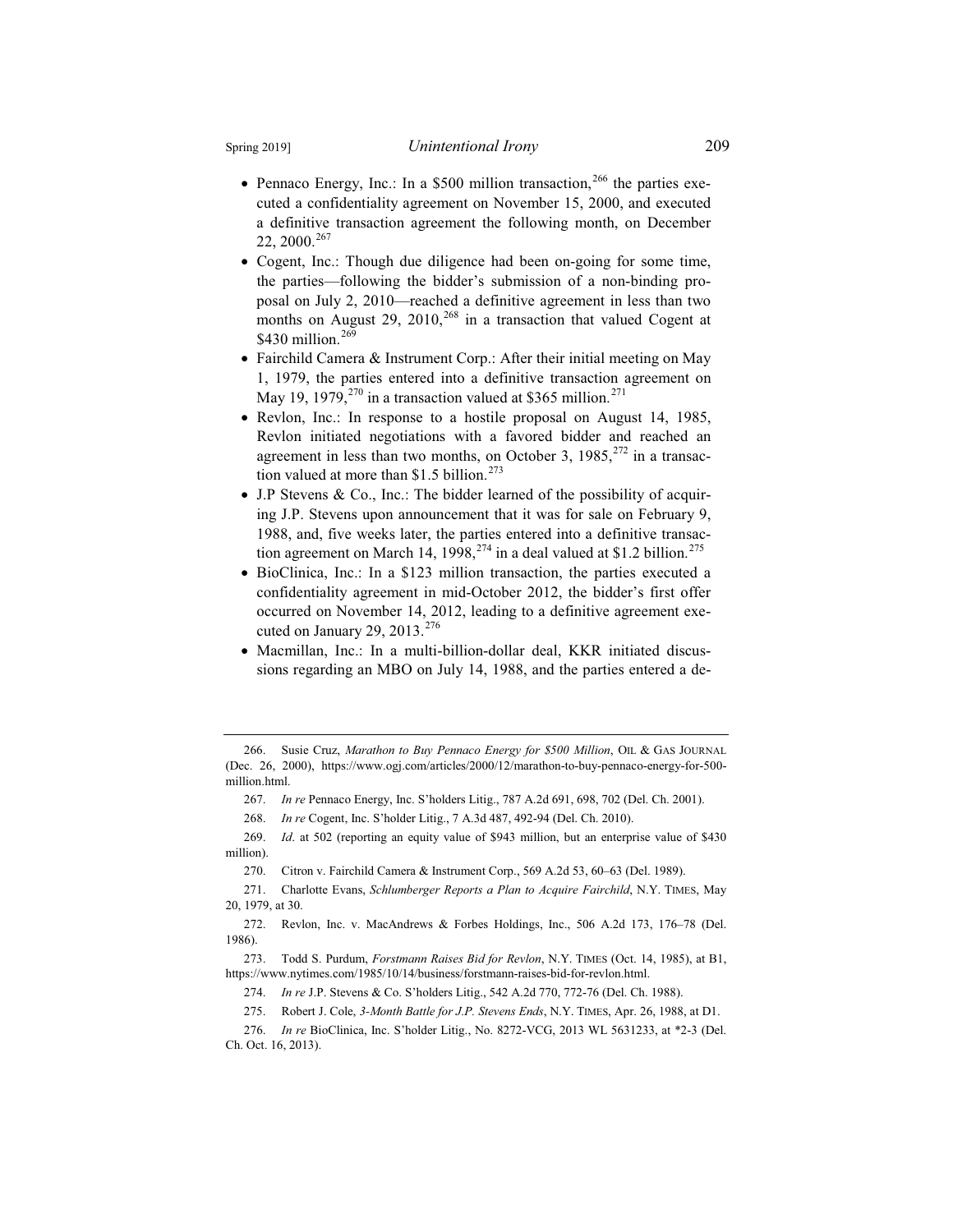finitive transaction agreement two months later, on September 11, 1988.<sup>277</sup>

As a contrast to the four-month period of *Van Gorkom*, a Delaware court expressed skepticism that a forty-five-day period was sufficient for the emergence of a competing bidder, investigation by that bidder, and execution of a definitive agreement.<sup>278</sup>

Noting again that transactions are unique, and that longer periods to secure financing commonly occur, Delaware cases indicate that a bidder may arrange financing to consummate the contemplated transaction in less than four months:

- Formica Corp.: In a \$365 million transaction,  $279$  Formica and financial bidder Dillon Read entered into a confidentiality agreement on November 1, 1988, and Dillon Read had arranged financing approximately three months later, on February 2, 1989. $280$
- $\bullet$  J.P Stevens & Co., Inc.: The bidder learned of the possibility of acquiring J.P. Stevens upon announcement that it was for sale on February 9, 1988, and the bidder had arranged financing in three months, during April 1988,<sup>281</sup> in a deal valued at \$1.2 billion.<sup>28</sup>
- Revlon, Inc.: In response to a hostile proposal on August 14, 1985, Revlon initiated negotiations with a favored bidder, who arranged financing in less than two months, by October 12, 1985,<sup>283</sup> in a transaction valued at more than \$1.5 billion.<sup>284</sup>
- Macmillan, Inc.: In a multi-billion-dollar deal, KKR initiated discussions regarding an MBO on July 14, 1988, and had arranged financing within two months.<sup>285</sup>

In *Van Gorkom*, Pritzker agreed to acquire Trans Union and quickly arranged financing,<sup>286</sup> in the fall of 1980, which was at the beginning of a decade-long merger wave. During that decade, money flowed freely; and KKR—which was trying to outbid Pritzker—secured lots of it.<sup>287</sup>

280. *In re* Formica Corp. S'holders Litig., No 10598, 1989 WL 25812, at \*4–5 (Del Ch. Mar. 22, 1989).

281. *In re* J.P. Stevens & Co. S'holders Litig., 542 A.2d 770, 772-73 (Del. Ch. 1988).

<sup>277.</sup> Mills v. Macmillan, Inc., 559 A.2d 1261, 1272-75 (Del. 1989).

<sup>278.</sup> *In re* Lear Corp. S'holder Litig., 926 A.2d 94, 119–20 (Del. Ch. 2007) (referencing also the expiration of match rights).

<sup>279.</sup> *See Formica to Go Ahead with Management Takeout*, UPI (Apr. 13, 1989) , https://www.upi.com/Archives/1989/04/13/Formica-to-go-ahead-with-managementtakeout/5339608443200/.

<sup>282.</sup> Cole, *supra* note 275, at D1.

<sup>283.</sup> Revlon, Inc. v. MacAndrews & Forbes Holdings, Inc., 506 A.2d 173, 176–79 (Del. 1986).

<sup>284.</sup> *See* Purdum, *supra* note 273, at B1.

<sup>285.</sup> *See* Mills Acquisition Co. v. Macmillan, Inc., 559 A.2d 1261, 1272–75 (Del. 1989) (referencing conditions to KKR's offer, but making no mention of a financing condition).

<sup>286.</sup> OWEN, *supra* note 204, at 196–97.

<sup>287.</sup> KKR had arranged financing of \$800 million for three deals in the weeks before it pursued Trans Union. OWEN, *supra* note 204, at 123.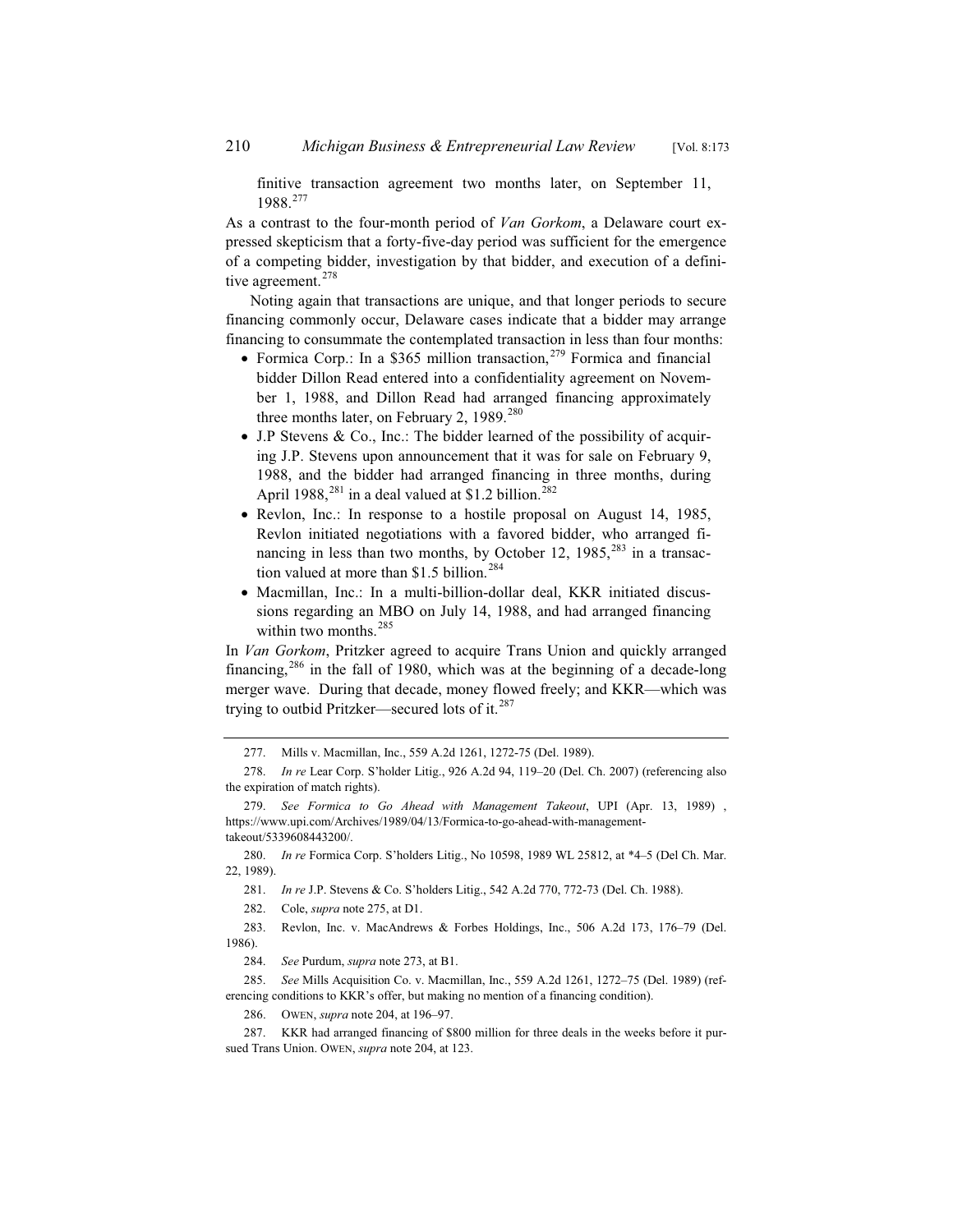- Beatrice Cos.: In August 1985, KKR learned that Beatrice might be a willing target following the ouster of its chief executive officer, who had rebuffed earlier acquisition attempts.<sup>288</sup> By December 20, 1985, KKR had organized \$4 billion in financing to consummate the \$6.2 billion transaction, even though other stages of the acquisition would take an additional four months.<sup>289</sup>
- Safeway Stores, Inc.: In July 1986, over the course of four days, KKR received financing commitments of \$6 billion, even though it sought only \$3 billion, to acquire the grocery store chain.<sup>290</sup>
- Owens-Illinois Inc.: In February 1987, there was a "stampede by eager lenders" to provide more than \$3 billion to KKR to finance the acquisition of "America's largest glass container company."<sup>291</sup> Lenders offered over \$7 billion to finance the deal, and KKR turned away over \$4 billion.<sup>292</sup>

Just as KKR required lots of financing to consummate its deals; Drexel Burnham Lambert Inc. organized the financing for lots of deals, including many KKR deals during the mid-to-late  $1980s^{293}$  "With a single visit to [Drexel's Los Angeles office, where Michael Milken worked], corporate raiders [and] buyout specialists . . . could pick up vast amounts of money . . . .  $\cdot$ <sup>294</sup>

• Cole National Corp.: KKR had arranged financing of \$318 million to acquire Cole, but a lender and its \$100 million commitment unexpectedly dropped out.<sup>295</sup> KKR received a commitment from Drexel for the \$100 million shortfall in a single meeting.<sup>296</sup>

According to Milken, "Money isn't the scarce resource. Human capital is."<sup>297</sup> Because four months repeatedly has proven adequate for motivated parties to reach a definitive agreement and arrange financing, the court's bald assertion to the contrary appears incorrect and is ironic given that Pritzker required only one week to reach an agreement and one month to arrange financing. And, shifting from the facts to the law, four months would be more than adequate for a board of directors to follow the *Van Gorkom* landmarks of becoming adequately informed—e.g., multiple, long meetings; receipt of a fairness opinion; and active question-and-answer sessions with advisors.<sup>298</sup>

<sup>288.</sup> GEORGE ANDERS, MERCHANTS OF DEBT: KKR AND THE MORTGAGING OF AMERICAN BUSINESS 68 (1992).

<sup>289.</sup> *Id.* at 71–73.

<sup>290.</sup> *Id.* at 77–78.

<sup>291.</sup> *Id.* at 81.

<sup>292.</sup> *Id.*

<sup>293.</sup> *Id*. at xviii.

<sup>294.</sup> *Id.* at 82.

<sup>295.</sup> *Id.* at 88–89.

<sup>296.</sup> *Id.* at 89.

<sup>297.</sup> *Id.* at 97.

<sup>298.</sup> *Cf. Citron*, 569 A.2d at 67 (distinguishing *Van Gorkom*, and finding no *Revlon* violation, where the "board . . . had been considering the possibility that the company would be sold for two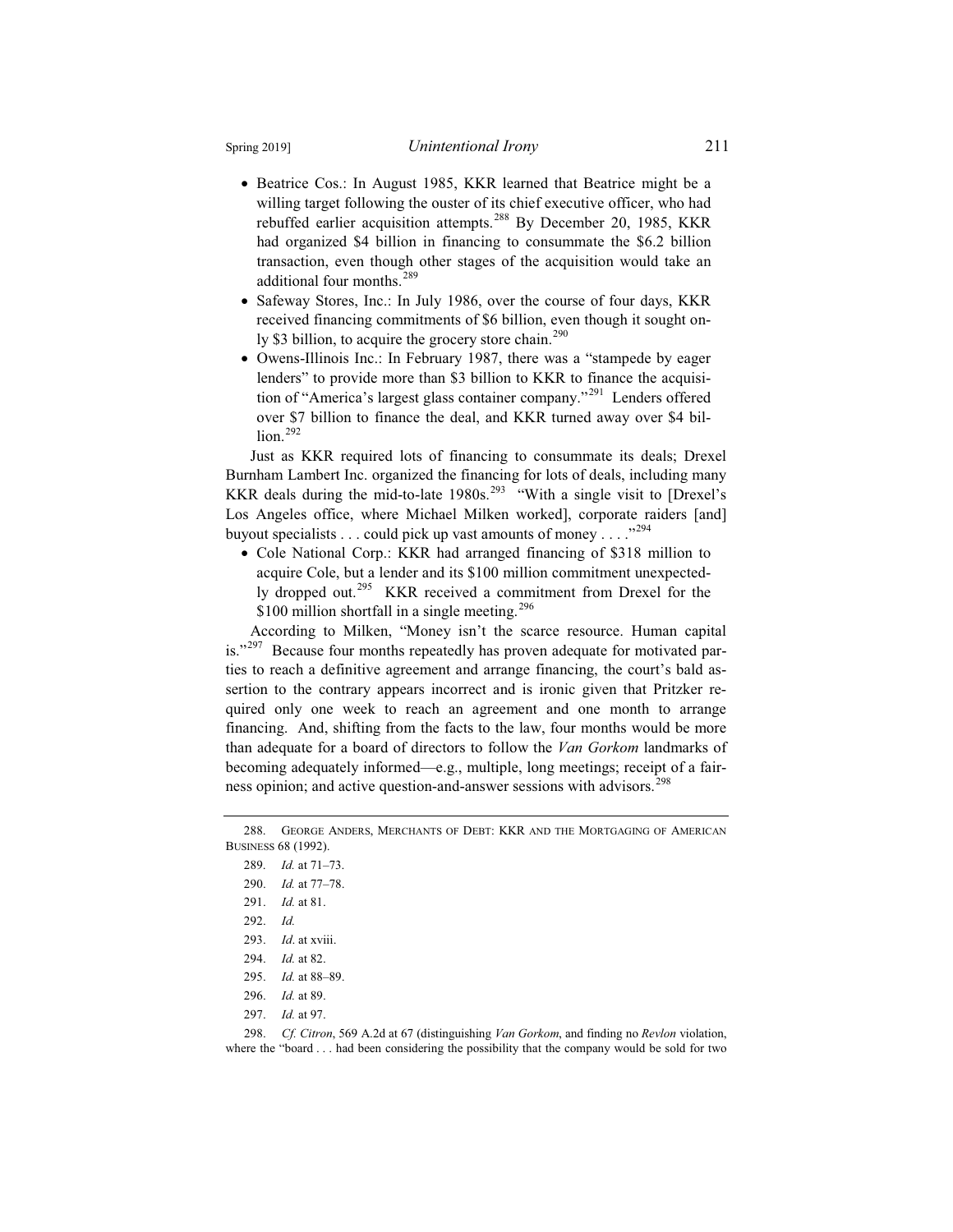Subsequent legal developments impact how one might view the market check of *Van Gorkom*. Certain legal developments lessen the demands on directors from those demands recognized in *Van Gorkom*, and those developments are addressed in Part C.1. Other legal developments effectively increase the demands on directors from those demands recognized in *Van Gorkom*, and those developments are addressed in Part C.2. Retroactive application of those more-demanding developments indicate that, if reviewed today, the postsigning market check employed by Trans Union's board would survive enhanced scrutiny, leaving the conclusion of the *Van Gorkom* court even more ironic.<sup>299</sup>

1.

Two subsequent legal developments—one statutory and one commonlaw—effectively lessened the demands on directors recognized in *Van Gorkom*. Following *Van Gorkom*, directors faced a new threat of personal liability. Given that threat of personal liability, some were concerned that talented individuals would refuse to serve as directors of Delaware corporations. Moreover, the rates for director-and-officer insurance increased significantly.<sup>300</sup> The Delaware legislature responded by enacting a provision that permitted the elimination of director liability for monetary damages to the corporation or shareholders for the breach of the duty of care, which was the duty at issue in *Van*  Gorkom.<sup>301</sup> The statutory provision—Section 102(b)(7)—is not self-executing. A corporation's certificate of incorporation must include language permitted by Section 102(b)(7) for its directors to benefit. Inclusion in the certificate of incorporation means that shareholders expressly or implicitly approve of foregoing monetary damage claims of the sort at issue in *Van Gorkom*. <sup>302</sup> Delaware certificates of incorporation now routinely include director-protection language

years prior to receipt of [an] unsolicited first proposal. The board, also in contrast with the Trans Union board, received investment advice from four leading investment banking firms, commissioned financial evaluations by three of them, shopped the company to roughly 75 potential buyers, and discussed the sale of the company at three separate board meetings over the course of three weeks.").

<sup>299.</sup> Allen, Jacobs & Strine, *supra* note 1, at 459 n.39 ("[T]he broad market check conducted by the board in *Van Gorkom* would have satisfied its *Revlon* duties."). That article was authored by three Delaware jurists writing in their individual capacities. At that time, Allen was a former Chancellor; Jacobs was a former Vice Chancellor and a former Justice; and Strine was a Vice Chancellor and currently is Chief Justice.

<sup>300.</sup> Roberta Romano, *Corporate Governance in the Aftermath of the Insurance Crisis*, 39 EMORY L.J. 1155, 1155–60 (1990).

<sup>301.</sup> DEL. CODE ANN. tit. 8, § 102(b)(7) (2017).

<sup>302.</sup> Shareholders must expressly approve of any such amendment to the certificate of incorporation. *Id.* § 242. If the certificate of incorporation includes such director-protection language at the time that the shareholder acquires her shares, then she implicitly approves of that language.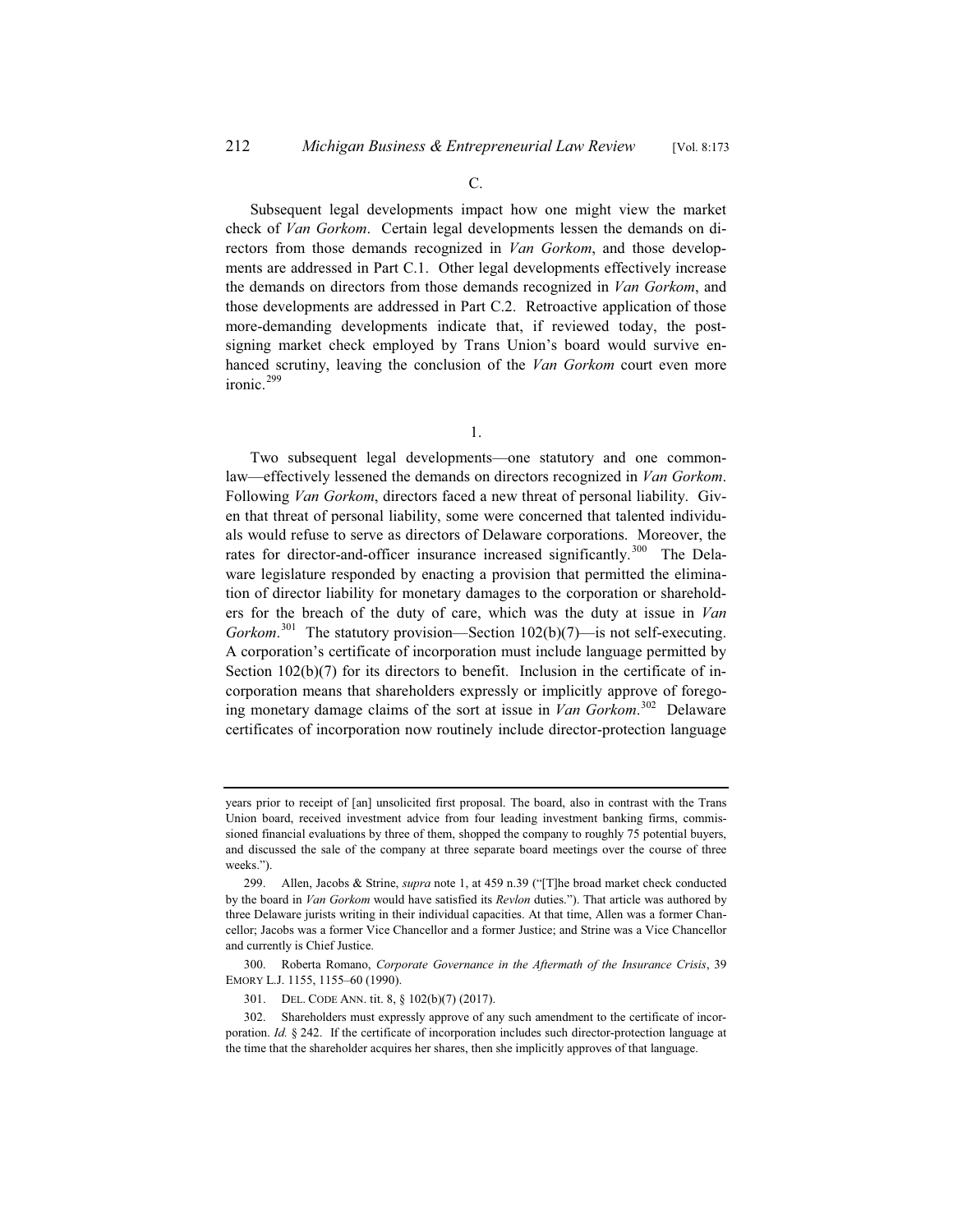permitted by Section  $102(b)(7)$ <sup>303</sup> The protections afforded by Section 102(b)(7), however, have limits. Section 102(b)(7) does not permit the elimination of monetary damages in favor of the corporation or shareholders against any director that breaches the duty of loyalty or good faith. Moreover, Section 102(b)(7) does not prohibit injunctive relief.

Second, in *Lyondell*, which post-dated *Van Gorkom*, the Delaware Supreme Court addressed the impact of a charter provision permitted by Section 102(b)(7) when the board agreed to sell the corporation, which occurred in *Van Gorkom*. For summary judgment purposes, the Chancery Court concluded that, in approving that sale, the board was not sufficiently knowledgeable when it "never conducted a formal pre-signing market check to determine whether a better price could be obtained . . . , was not able to negotiate successfully for a post-signing go-shop period and . . . did nothing post-signing to confirm that a better price could not have been obtained."<sup>304</sup> On appeal, the Delaware Supreme Court reversed,<sup>305</sup> because the corporation's charter included language permitted by Section 102(b)(7), because the shareholder raised no issues of loyalty or good faith, and because the shareholder did not seek equitable relief as the merger had already been consummated.<sup>306</sup> According to the Delaware Supreme Court, "[a]t most, [the] record create[d] a triable issue of fact on the question of whether the directors exercised due care," $307$  but that claim was not cognizable. Given the prevalence of charter provisions permitted by Section 102(b)(7) and *Lyondell*, courts now typically focus upon loyalty and good faith when the board sells the corporation. A breach of the duty of good faith requires an intent to harm or the conscious disregard of a known duty to act, either of which is less demanding of directors than the principles set forth in *Van Gorkom*. 308

2.

While some subsequent legal developments lessened the demands on directors in situations like *Van Gorkom*, other legal developments increased the demands on directors in situations like *Van Gorkom*. When the board agrees to a transaction that presents the shareholders with the last opportunity to collect a control premium, the board must act reasonably, gathering information and

<sup>303.</sup> *See, e.g*., Facebook, Certificate of Incorporation art. VII (Oct. 1, 2010), https://perma.cc/TH82-TRWC.

<sup>304.</sup> Ryan v. Lyondell Chemical Co., No. 3176-VCN, 2008 WL 2923427, at \*1 (Del. Ch. July 29, 2008), *rev'd*, 970 A.2d 235 (Del. 2009).

<sup>305.</sup> *Lyondell*, 970 A.2d at 237.

<sup>306.</sup> *Lyondell*, 2008 WL 29223427, at \*1 n.4 ("The Merger has occurred and the Court cannot undo it. Ryan did not seek any interim equitable relief.").

<sup>307.</sup> *Lyondell*, 970 A.2d at 237.

<sup>308.</sup> Brehm v. Eisner (*In re* Walt Disney Co. Deriv. Litig.), 906 A.2d 27, 62-67 (Del. 2006).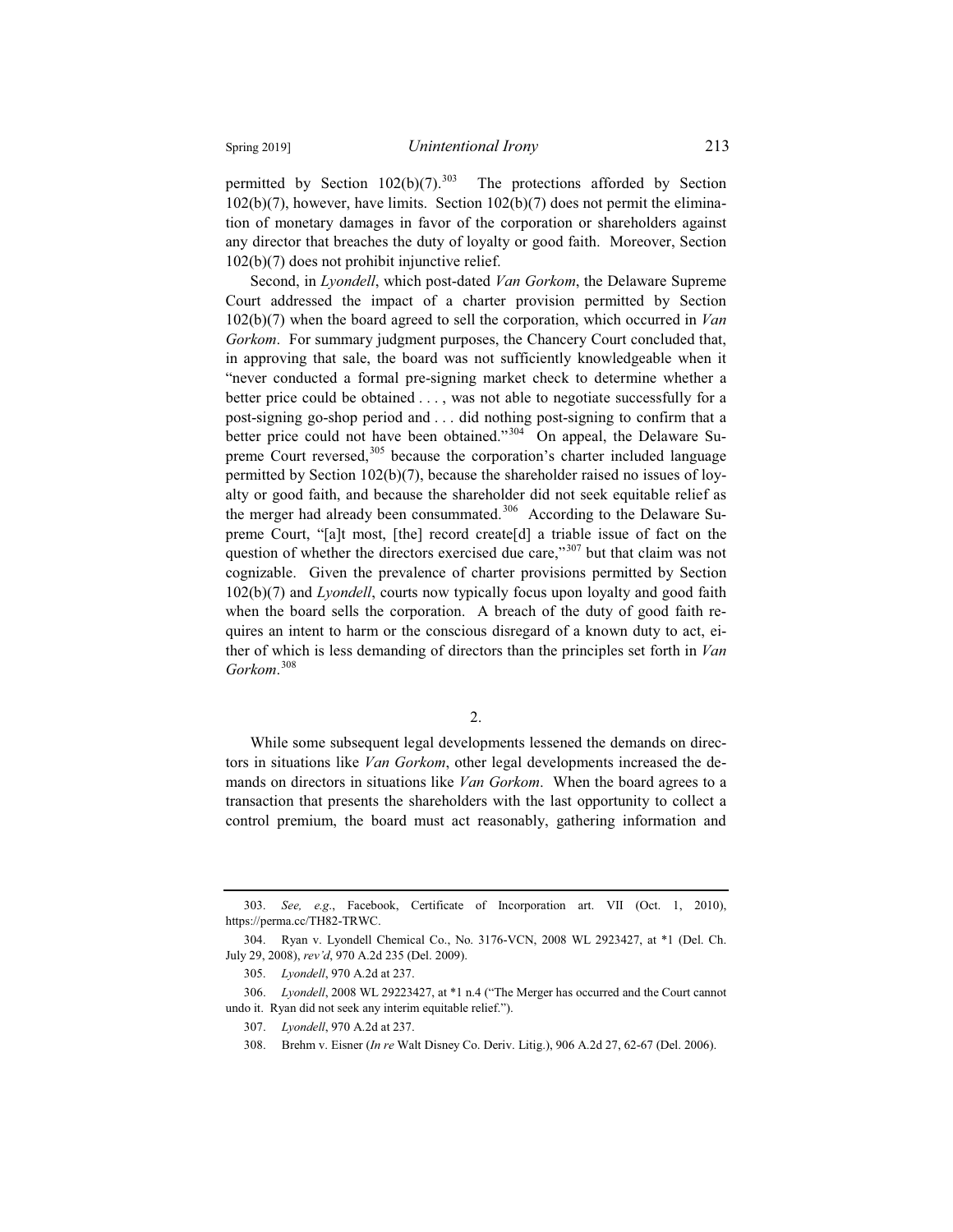maximizing the consideration to be received by shareholders.<sup>309</sup> These socalled *Revlon* duties demand more of directors than did *Van Gorkom* in two significant respects. First, while the business judgment rule at issue in *Van Gorkom* demands that the board act rationally, *Revlon* demands that the board act reasonably.<sup>310</sup> "Although linguistically not obvious, this reasonableness review is more searching than rationality review, and there is less tolerance for slack by the directors."<sup>311</sup> Second, in *Van Gorkom*, the shareholder bore the burden of proving the board acted with gross negligence in informing itself.<sup>312</sup> Conversely, after the shareholder proves that *Revlon* duties are implicated, the "directors have the burden of proving that they were adequately informed and acted reasonably."<sup>313</sup>

The Delaware Supreme Court decided in *Revlon* in 1986, after *Van Gorkom* in 1985. Although *Revlon* duties could not have been directly implicated in *Van Gorkom*, the Pritzker transaction resulted in shareholders being cashed out, which is a transaction that presented shareholder with the last opportunity to collect a control premium.<sup>314</sup> Thus, if *Van Gorkom* had been decided after *Revlon*, then the directors of Trans Union would have been subject to *Revlon* duties. In fact, courts and commentators consider *Van Gorkom* as an initial attempt to describe what became known as *Revlon* duties, as the Delaware courts struggled to address the legal issues arising in the increasingly frenetic era of friendly-and-hostile acquisitions.<sup>315</sup>

Recent judicial interpretations by the Delaware courts indicate that the postsigning market check employed by Trans Union's board would have survived the enhanced scrutiny of *Revlon*. That is, if a court retroactively applied *Revlon* to the facts of *Van Gorkom*, the court likely would conclude that the board fulfilled its fiduciary duties. $316$  Such a conclusion proves both dramatic and ironic

311. *In re* NetSmart Technologies, Inc. S'holders Litig., 924 A.2d, 171, 192 (Del. Ch. 2007); *see In re* Toys R Us, Inc. S'holder Litig., 877 A.2d 975, 1000 (Del. Ch. 2005)*.*

312. Smith v. Van Gorkom, 488 A.2d 858, 872–73 (Del. 1985).

313. *QVC*, 637 A.2d at 45.

<sup>309.</sup> Revlon, Inc. v. MacAndrews & Forbes Holdings, Inc., 506 A.2d 173, 182, 185 (Del. 1986); Paramount Commc'ns Inc. v. QVC Network Inc., 637 A.2d 34, 45 (Del. 1993); *see* Miller, *supra* note 204, at 195 ("[A] board's *Revlon* duties include the *Van Gorkom* duty of care . . . .").

<sup>310.</sup> *Cf.* Unitrin Inc., v. American Gen. Corp., 651 A.2d 1361, 1375 (Del. 1995) ("The first aspect of the Unocal burden . . . required the board to demonstrate . . . a reasonable investigation . . . . "); *QVC*, 637 A.2d at 45.

<sup>314.</sup> *In re* Topps Co. S'holders Litig.,, 926 A.2d 58, 64 (Del Ch. 2007) ("The so-called *Revlon* standard is equally familiar. When directors propose to sell a company for cash . . . , they must take reasonable measures to ensure that the stockholders receive the highest value reasonably attainable.").

<sup>315.</sup> *See In re* Dollar Thrifty S'holder Litig., 14 A.3d 573, 602 (Del. Ch. 2010) ("*Van Gorkom*, after all, was really a *Revlon* case."); *see also* Jonathan R. Macey & Geoffrey P. Miller, *Trans Union Reconsidered*, 98 YALE L.J. 127 (1988) (arguing that *Van Gorkom* is better viewed as a takeover case, which presages *Revlon*, rather than a simple business-judgement-rule case).

<sup>316.</sup> *See* Allen, Jacobs & Strine, *supra* note 1, at 459 n.39 ("[T]he broad market check conducted by the board in *Van Gorkom* would have satisfied its *Revlon* duties."); *see also* Bernard Black & Reinier Kraakman, *Delaware's Takeover Law: The Uncertain Search for Hidden Value*, 96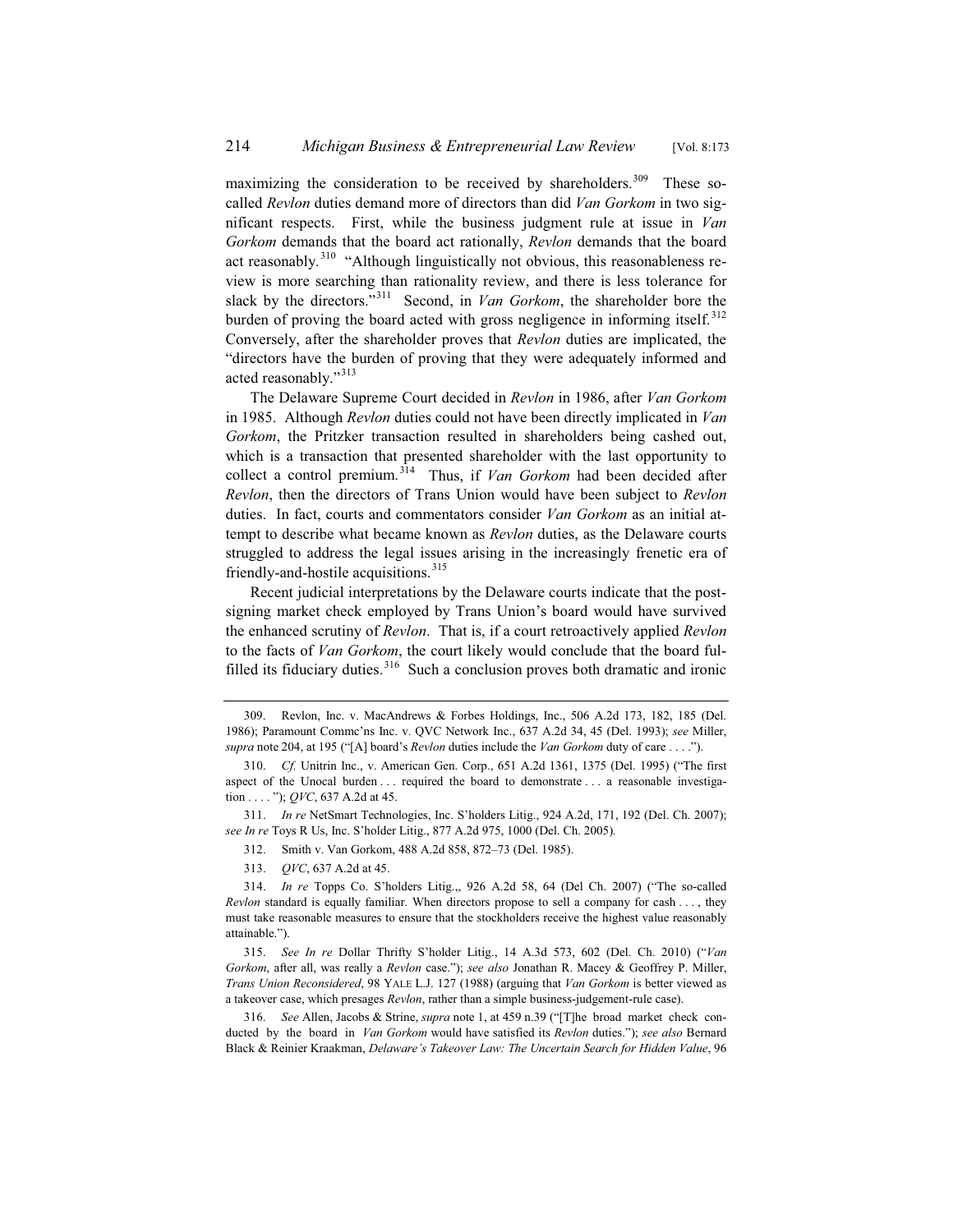as it reveals that the board could carry its burden that it acted reasonably, when the *Van Gorkom* court concluded that the shareholder carried his burden that the board was grossly negligent in informing itself.

When reviewing transaction agreements, Delaware courts generally find that boards have fulfilled their fiduciary duties, when no superior bid emerges following a post-signing market check,  $317$  so long as bidders have information, time to digest that information, and any deal protection that favors the initial bidder does not preclude a superior bid.<sup>318</sup>

a.

First, it may seem advisable for the board to canvass the market for the best offer, then negotiate with the bidder offering the highest price, and then enter into an agreement with that bidder. $319$  However, the Delaware courts have concluded that, rather than canvass-then-sign, board members may fulfill their fiduciary obligations, even if the target negotiated a transaction agreement with a single bidder, and, after signing that agreement, canvassed the market.<sup>320</sup>

318. *See generally* Balotti & Sparks, *supra* note 262, at 474 (footnote omitted) ("[W]hen a deal-protection measure is ultimately reviewed by a Delaware court, it almost certainly will be in the context of a highly contextual, fact-intensive analysis. Thus, while it is possible to identify the strengths and weaknesses of arguments for or against a particular mechanism, the ultimate validity of the measure is virtually impossible to predict in the abstract. Moreover, the overarching obligation of the Delaware Court of Chancery to do equity in a given scenario means that, at times, nuanced legal theories and doctrinal niceties may be disregarded (and appropriately so) to address the equities of a particular case.").

319. *See, e.g.*, *Barkan* 567 A.2d 1288 (Del. 1989) ("[A] judicious market survey might have been desirable, since it would have made it clear beyond question that the board was acting to protect the shareholder's interests."); *see also* Miller, *supra* note 204, at 176 ("[A] passive market check performed after a deal is signed may in general be the least effective kind of market check . . . ."); Subramanian, *supra* note 250, at 734 (generally favoring pre-signing market check, rather than a post-signing go shop, in MBOs).

320. *See generally Barkan*, 567 A.2d at 1287 ("When the board is considering a single offer and has no reliable grounds upon which to judge its adequacy, this concern for fairness demands a canvas of the market to determine if higher bids may be elicited."); *In re* Dollar Thrifty S'holder Litig., 14 A.3d 573, 575–76 (Del. Ch. 2010) (rejecting *Revlon* challenge where targeted corporation

NW. U.L. REV. 521, 525 (2002) ("[T]he sale process was subject to a serious market check for whether someone else might pay more, including an effort by Trans Union's investment bankers to seek potential buyers.").

<sup>317.</sup> Miller, *supra* note 204, at 180–81 (footnote omitted) (Aside from failures of disclosure, "in the more than thirty years since *Revlon*, . . . the Delaware courts have never enjoined a transaction because the board had violated its *Revlon* duties, except when there had emerged another bidder who appeared to be willing to offer a superior price . . . ."); *see* Barkan v. Amsted Indus., Inc., 567 A.2d 1279, 1287 (Del. 1989) ("[W]hen it is widely known that some change of control is in the offing and no rival bids are forthcoming over an extended period of time, that fact is supportive of the board's decision to proceed."); *In re* Pennaco Energy, Inc., 787 A.2d 691, 707 (Del. Ch. 2001) (quoting Matador Capital Mgmt. Corp. v. BRC Holdings, Inc., 729 A.2d 280, 293 (Del. Ch. 1998)) ("[T]he fact that no higher bid has come forth in these circumstances is itself "evidence that the directors, in fact, obtained the highest and best transaction reasonably available. . . . The failure of any potential competitor to make a proposal . . . is evidence that the directors, in fact, obtained the highest and best transaction reasonably available.").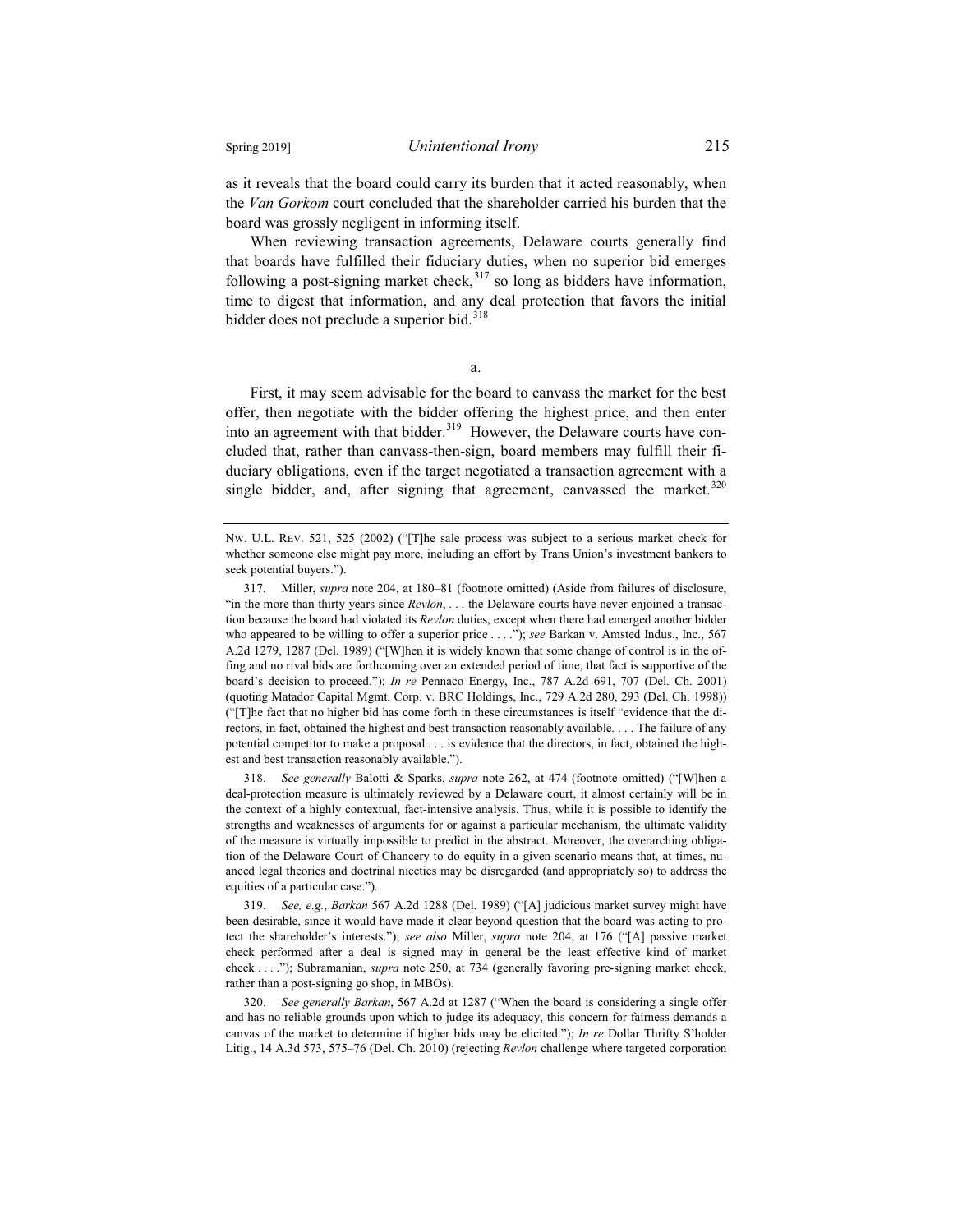*Revlon* requires that the board act reasonably, not perfectly,  $321$  and it may be reasonable for the board to sign-then-canvass. For example, a board may be "worried that a failed [pre-signing] public auction could damage the company, including by distracting and creating anxiety among company employees."<sup>322</sup> In *Van Gorkom*, managers were distracted and anxious upon learning of Pritzker's planned acquisition of Trans Union.<sup>323</sup> The concerns of those managers were addressed when Pritzker agreed to retain their services for six months if Pritzker ultimately acquired Trans Union.<sup>324</sup> Absent another impediment of the sort discussed in the following subsections, a competing bidder could have topped Pritzker's offer.<sup>325</sup>

b.

To offer a superior bid, a competing bidder requires information about the targeted corporation and time to analyze that information. For example, a bidder would require additional time to consider the acquisition of a privately-held corporation relative to a publicly-traded corporation.<sup>326</sup> A privately-held corporation may not have disclosed meaningful information to the market, and there would be no pre-existing market price for the stock of a privately-held corporation, whereas federal law requires publicly-traded corporations to disclose specified information, $327$  including financial statements,  $328$  and the market utilizes

327. 15 U.S.C. § 78m (2012).

did not conduct a pre-signing auction); Golden Cycle, LLC v. Allen, No. 16301, 1998 WL 892631, at \*17 n.16 (Del. Ch. Dec. 10, 1998) (noting that board can fulfill its *Revlon* duty to be informed by performing a pre-signing market check or a post-signing market check); In re Fort Howard Corp. S'holders Litig., No. 9991, 1988 WL 83147, at \*1 (Del. Ch. Aug. 8, 1988) (concluding that, in the context of an MBO, without a pre-signing auction, the post-signing market check "was effective to give the board an informed, dependable basis for the view that the Morgan Stanley offer is the best available transaction from the point of view of the Fort Howard shareholders").

<sup>321.</sup> Paramount Commc'ns Inc. v. QVC Network Inc., 637 A.2d 34, 45–46 (Del. 1994).

<sup>322.</sup> *In re* Dollar Thrifty S'holder Litig., 14 A.3d at 576; *see also In re* MONY Grp. Inc. S'holder Litig., 852 A.2d 9, 21 (Del. Ch. 2004) ("Single-bidder approaches offer the benefits of protecting against the risk that an auction will be a failed one, and avoiding a premature disclosure to the detriment of the company's then-ongoing business.").

<sup>323.</sup> *See* Smith v. Van Gorkom, 488 A.2d 858, 867 (Del. 1985).

<sup>324.</sup> *See id.* at 882 ("Van Gorkom then advised Senior Management that the Agreement would be amended to give Trans Union the right to solicit competing offers through January, 1981, if they would agree to remain with Trans Union. Senior Management was temporarily mollified.").

<sup>325.</sup> *See In re* Pennaco Energy, Inc., 787 A.2d 691, 693 (Del. Ch. 2001) ("Although the board negotiated with a single bidder, it bargained hard and made sure that the transaction was subject to a post-agreement market check unobstructed by onerous deal protection measures that would impede a topping bid"). *But see* Miller, *supra* note 204, at 148–92 (arguing that the board could have secured significantly more if it had canvassed-then-signed, instead of signed-then-canvassed).

<sup>326.</sup> A confidentiality agreement protects against a bidder's misusage of non-public information. *See* Martin Marietta Materials, Inc. v. Vulcan Materials Co., 68 A.3d 1208, 1211–13 (Del. 2012).

<sup>328.</sup> U.S. SEC.&EXCH. COMM'N, FORM 10-K, https://www.sec.gov/files/form10-k.pdf (last visited Jan. 25, 2019).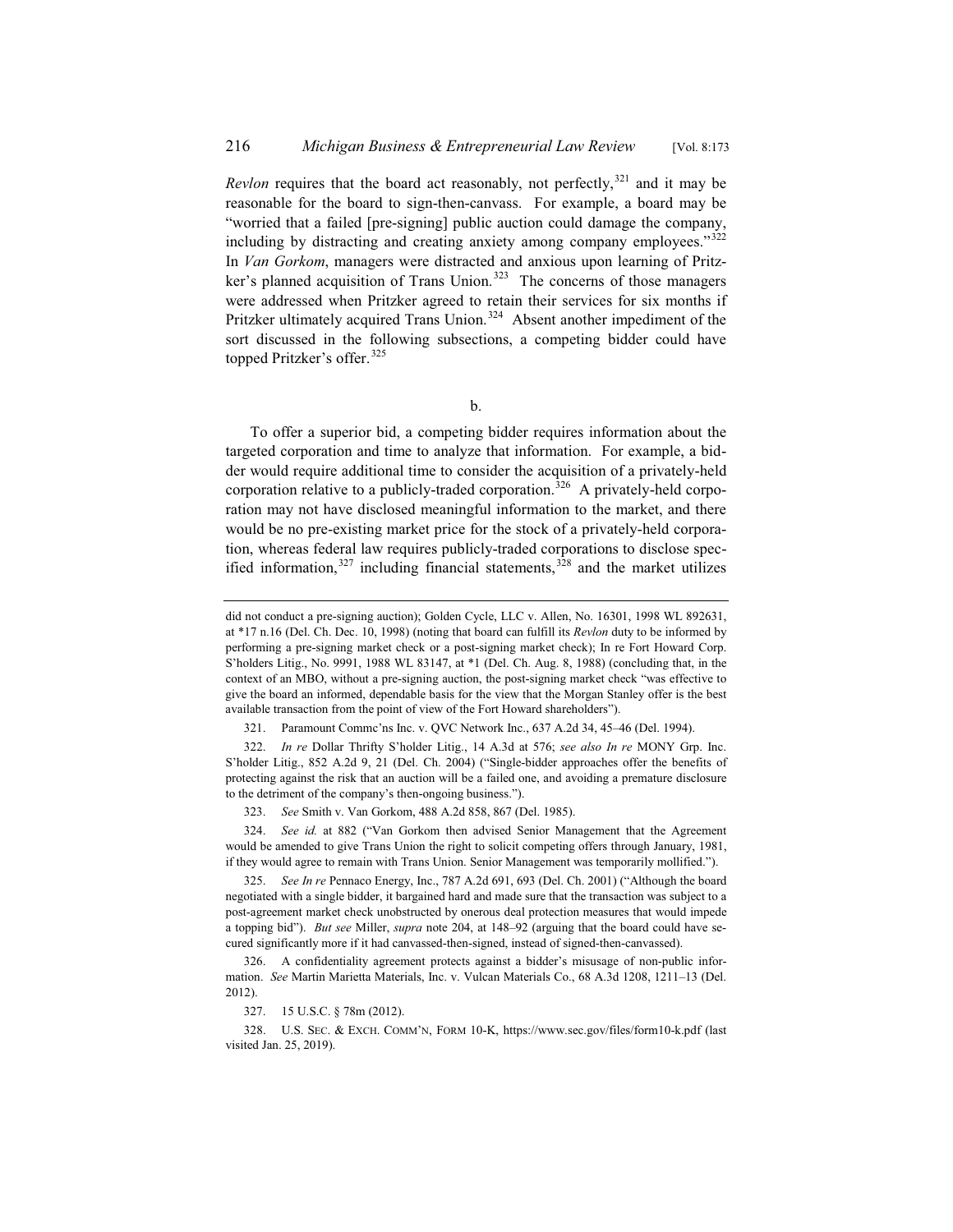that information to establish a per-share trading price. Shares of Trans Union were traded publicly, $329$  and its filings with the SEC were available to the public, indicating that bidders would need less time to formulate a competing bid, relative to a privately-held company.

Even if the stock of the targeted corporation is traded publicly, a "microcap" corporation may not be followed widely by market participants, indicating that additional time and selling efforts may be required during a market check.<sup>330</sup> However, Trans Union was "widely followed by securities analysts,"<sup>331</sup> and it was no "microcap." From 1960 through 1977, Trans Union appeared in the Fortune 500.<sup>332</sup> In 1977, Trans Union ranked 278 in that list, with revenues of \$746 million, assets of \$1.4 billion, and more than 10,000 employees.<sup>333</sup> Moreover, Trans Union "had a cash flow of hundreds of millions of dollars annually."<sup>334</sup> While the negotiated acquisition price of \$690 million for Trans Union might seem relatively small today,<sup>335</sup> one should account for the time value of money. The negotiated deal value of \$690 million for Trans Union in 1980 translates to \$1.7 billion in 2007 (the time of the *Netsmart* and *Topps* acquisitions referenced in the accompanying notes) or \$2.1 billion in 2018. As expanded upon in the next subsection, insufficient access to information did not impede bidders' pursuit of Trans Union during the post-signing market check.

c.

A bidder that enters into an acquisition contract with the targeted corporation recognizes that, given the passage of time between their agreement and the anticipated consummation of the contemplated transaction, another bidder may emerge and successfully acquire the targeted corporation. The initial bidder may seek contractual protection to increase the likelihood of consummating its

<sup>329.</sup> *See, e.g.*, *Van Gorkom*, 488 A.2d at 864 ("Trans Union was . . . publicly-traded . . . .").

<sup>330.</sup> *In re* NetSmart Technologies, Inc. S'holders Litig., 924 A.2d, 171, 197 (Del. Ch. 2007) ("[B]ecause of the various problems . . . attract[ing] market attention as a micro-cap public company, an inert, implicit post-signing market check does not, on this record, suffice as a reliable way to survey interest by strategic players. Rather, to test the market for strategic buyers in a reliable fashion, one would expect a material effort at salesmanship to occur.").

<sup>331.</sup> Miller, *supra* note 204, at 176.

<sup>332.</sup> *See A Database of 50 Years of Fortune's List of America's Largest Corporation,*  FORTUNE, http://archive.fortune.com/magazines/fortune/fortune500\_archive/letters/T.html (last visited July 10, 2018).

<sup>333.</sup> *Trans Union: 1977, Fortune500, A Database*, FORTUNE (last visited July 10, 2018), http://archive.fortune.com/magazines/fortune/fortune500\_archive/snapshots/1977/3612.html.

<sup>334.</sup> *Van Gorkom*, 488 A.2d at 864.

<sup>335.</sup> *In re* Topps Co. S'holders Litig., 926 A.2d 58, 61 (Del. Ch. 2007) ("Despite its household name, Topps is not a large public company. Its market capitalization is less than a half billion dollars [in 2007].").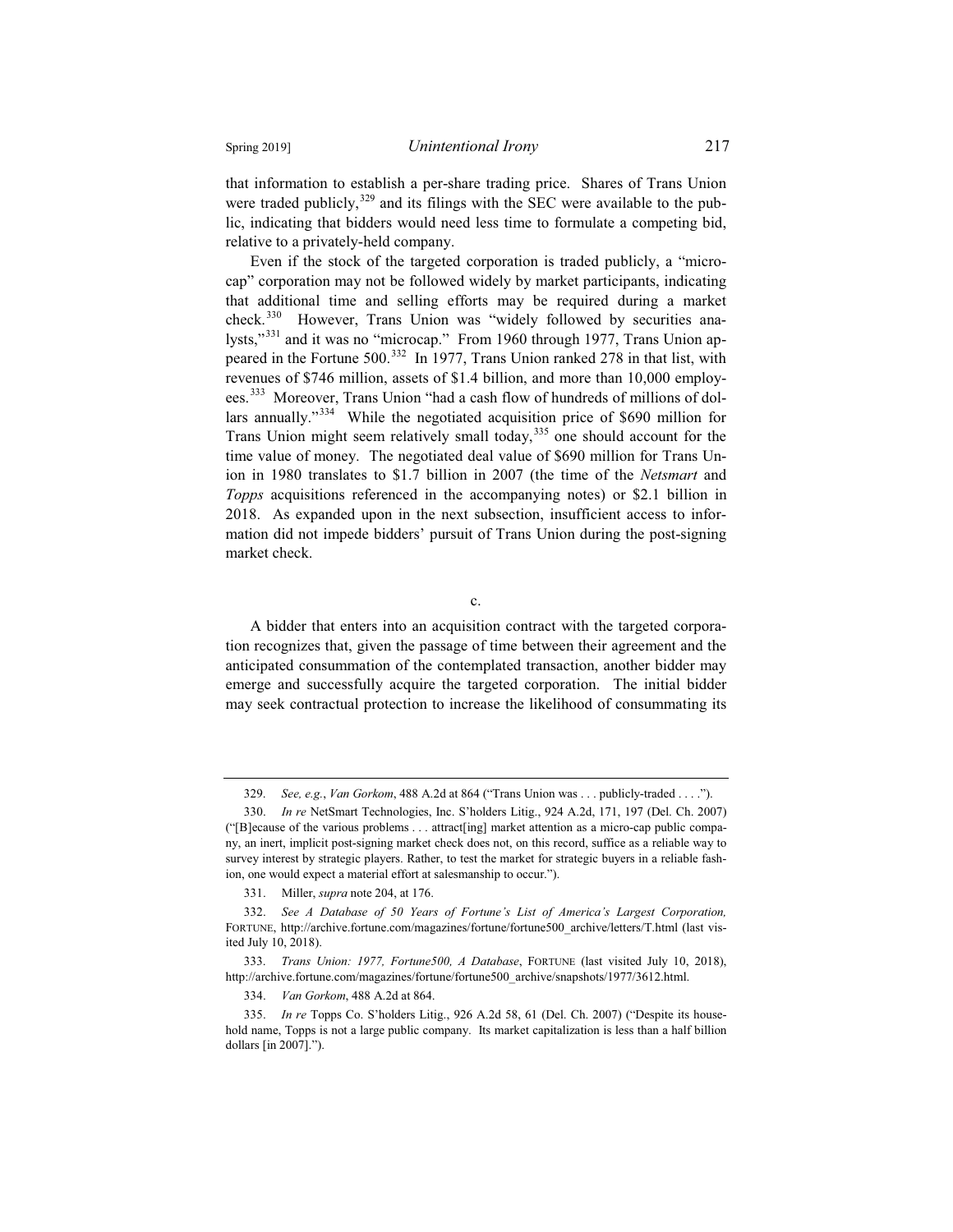acquisition of the targeted corporation (e.g., a "no shop").<sup>336</sup> The initial bidder may also seek contractual terms that compensate it for its time and efforts in identifying the targeted corporation and establishing a floor price for its acquisition (e.g., a termination fee or a stock option), if another bidder successfully acquires the targeted corporation.<sup>337</sup> Courts and commentators refer to such contractual terms as "deal protection."<sup>338</sup>

An initial bidder—who enters into a contract to acquire a targeted corporation—generally does not want the targeted corporation shopping for a higher bid: "We just got engaged. Why are you hunting for another suitor?"<sup>339</sup> Thus, the transaction contract commonly includes a no shop provision that bars the targeted corporation from soliciting offers from other bidders. The original agreement between Pritzker and Trans Union included a no shop provision.<sup>340</sup> A no shop provision may unduly limit the information available to the board of directors of the selling corporation and bar the directors' fulfillment of their fiduciary obligations.<sup>341</sup> While the original agreement with Pritzker barred Trans Union from soliciting competing offers, the parties understood that Trans Union could consider and respond to unsolicited competing offers.<sup>342</sup> A so-called implicit market check may be troubling if the targeted corporation is privately-held

<sup>336.</sup> *See* J. Travis Laster, Omnicare's *Silver Lining*, 38 J. CORP. L. 795, 804 (2013) ("Deal protection devices are defensive measures deployed by a board unilaterally to protect a chosen transaction from interlopers during the period before the stockholder vote.").

<sup>337.</sup> *In re* Toys R Us, Inc. S'holder Litig., 877 A.2d 975, 1015 (Del. Ch. 2005) ("[T]he first bidder has taken the risk, suffered the search and opportunity costs, and done the due diligence required to establish the bidding floor.").

<sup>338.</sup> Omnicare, Inc. v. NCS Healthcare, Inc., 818 A.2d 914, 930 (Del. 2003); Guhan Subramanian, *The New Look of Deal Protection*, 69 STAN. L. REV. 1013 (2017).

<sup>339.</sup> To use the M&A analogy, the contract bidder does not want to be the "stalking horse" that enables another bidder to nab the prey. *Van Gorkom*, 488 A.2d at 866 (noting that Pritzker did not want to be a "stalking horse"); OWEN, *supra* note 204, at 51 (defining a "stalking horse" as "a horse a hunter hides behind while he stalks game").

<sup>340.</sup> *Van Gorkom*, 488 A.2d at 867–68.

<sup>341.</sup> *See* Paramount Commc'n's Inc. v. QVC Network Inc., 637 A.2d 34, 49 n.20 (Del. 1994) ("Whether or not [the no-shop provision] could validly have operated here at an early stage solely to prevent Paramount from actively 'shopping' the company, it could not prevent the Paramount directors from carrying out their fiduciary duties in considering unsolicited bids or in negotiating for the best value reasonably available to the stockholders."); Barkan v. Amsted Indus., Inc., 567 A.2d 1279, 1288 (Del. 1989) ("Where a board has no reasonable basis upon which to judge the adequacy of a contemplated transaction, a no-shop restriction gives rise to the inference that the board seeks to forestall competing bids."). *See generally* Phelps Dodge Corp. v. Cyprus Amax Minerals Co., No. 17398, 1999 WL 1054255, at \*1–2 (Del. Ch. Sept. 27, 1999) (noting that a board's decision "not to negotiate . . . must be an informed one" and that a no-talk provision may be "the legal equivalent of willful blindness").

<sup>342.</sup> *See Van Gorkom*, 488 A.2d at 868 (Under the original agreement, "for a period of 90 days, Trans Union could receive, but could not actively solicit, competing offers . . . ."); OWEN, *supra* note 204, at 74 (noting that, though subject to a no-shop, the board retained the right to respond to unsolicited offers and provide third-party bidders with the same information provided to Pritzker as well as other reasonably requested information).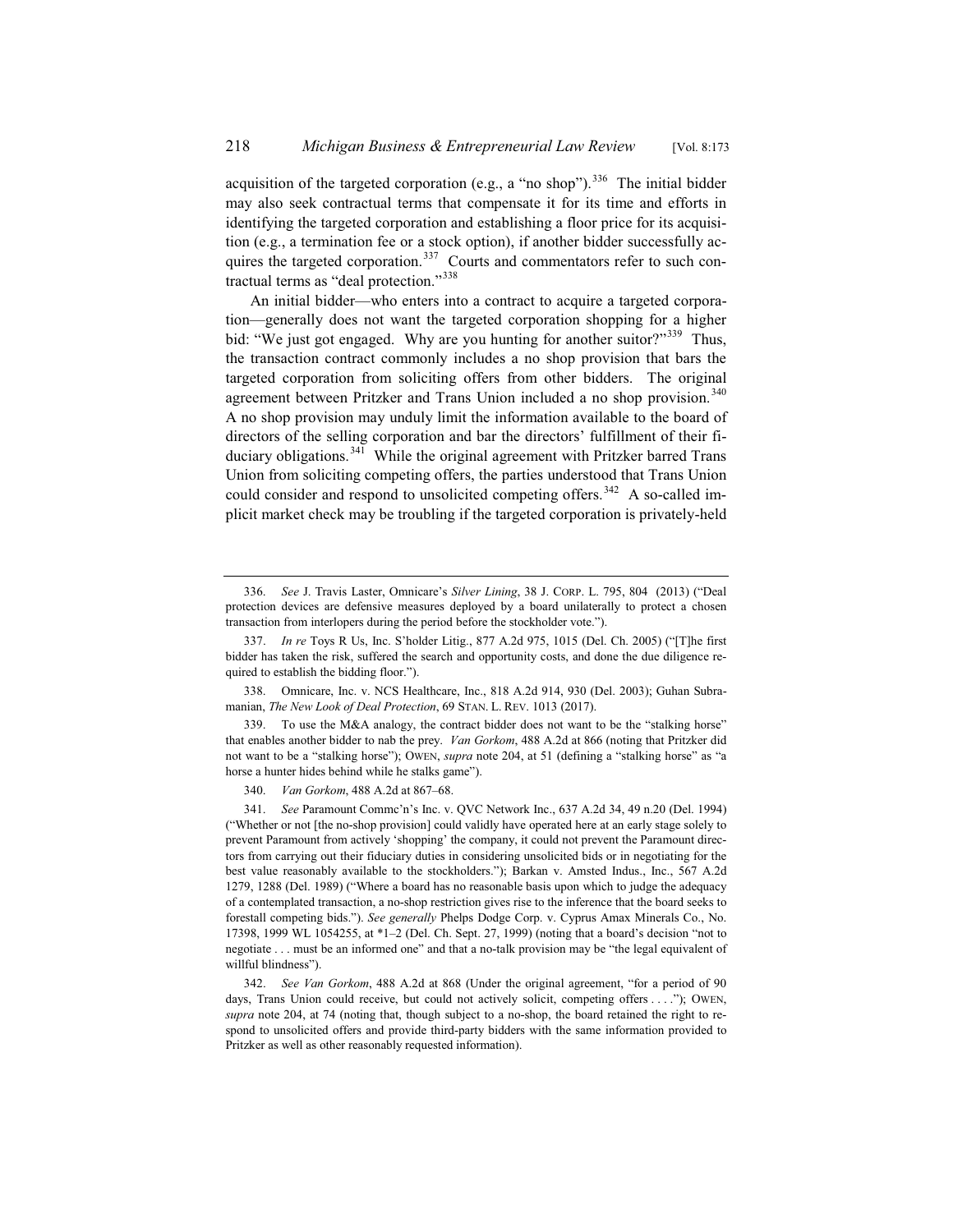or not widely-followed,<sup>343</sup> but neither applied to Trans Union. When Trans Union publicly announced its agreement with Pritzker, Trans Union effectively put up a "for sale" sign,<sup>344</sup> and implicitly invited ravenous market participants to make unsolicited offers.<sup>345</sup>

Although the original agreement barred Trans Union from shopping for higher bids, the no shop was in place for less than three weeks, at which point the agreement was amended to authorize Trans Union to affirmatively shop for higher bids (a "go shop").<sup>346</sup> As mentioned above, the go shop period ran for four months.<sup>347</sup> Trans Union compensated its financial advisor in a manner that motivated it to locate a superior bid,  $348$  but none could be found, in part because the initial offer was generous and because the transaction size dramatically reduced the pool of potential bidders.<sup>349</sup>

A go-shop period may not withstand judicial scrutiny if the board deals with bidders selectively. For example, if the target's board excludes a broad category of bidders—say, financial bidders or strategic bidders—the court may determine that the board wrongly denied itself information necessary to fulfill its fiduciary duties.<sup>350</sup> In *Van Gorkom*, Trans Union's investment banker solicited

346. *See Van Gorkom*, 488 A.2d at 870 ("[On] October 9, Trans Union . . . issued a press release announcing . . . that Trans Union was . . . permitted to actively seek other offers and had retained Salomon Brothers for that purpose . . . .").

347. *See* Guhan Subramanian, *Go-Shops v. No-Shops in Private Equity Deals: Evidence and Implications*, 63 BUS. LAW. 729, 730 (2008) (explaining how go-shop periods often last thirty to fifty days); *see also Topps*, 926 A.2d at 86 (demonstrating that a go-shop period of forty days was upheld by the court) ("For forty days, the Topps board could shop like Paris Hilton."). *But see* Subramanian, *supra* note 229, at 602 (explaining that current go-shops do not require that a definitive agreement be executed during that period and further explaining that, during the go-shop period, the board commonly must determine that a competing bid is reasonably likely to lead to a superior transaction).

348. OWEN, *supra* note 204, at 118 ("[I]f Salomon Brothers were able to beat the Pritzkers' deal of \$55 per share—even by as little as \$1 per share—it would receive a fee of over \$2,500,000."); *id*. (noting that the bank would receive \$500,000 if it could not find a better deal).

349. *Id*. at 71–72 (noting that the control premium was consistent with national norms, but below regional norms); *id*. at 120 ("Only a relatively few could afford such a gargantuan deal."); McChesney, *supra* note 222, at 638 (comparing the premium offered by Pritzker of almost 50% to average premia of that time of 30%).

350. *E.g.*, *In re* BioClinica, Inc. S'holder Litig., No. 8272-VCG, 2013 WL 5631233, at \*7 (Del. Ch. Oct. 16, 2013) ("[E]ven if the directors did initially favor private equity bidders, the directors later authorized Excel to solicit strategic bidders."); *NetSmart*, 924 A.2d at 196 ("[T]he Special Committee and Netsmart board did not have a reliable basis to conclude that the Insight deal was

<sup>343.</sup> *See In re* NetSmart Technologies, Inc., 924 A.2d 171, 197 (Del. Ch. 2007) ("[B]ecause of the various problems . . . attract[ing] market attention as a micro-cap public company, an inert, implicit post-signing market check does not, on this record, suffice as a reliable way to survey interest by strategic players.")

<sup>344.</sup> *In re* Lear Corp. S'holder Litig., 926 A.2d 94, 18–19 (Del. Ch. 2007) (discussing importance of the market's knowledge that a large public company widely followed by analysts has entered into a merger agreement).

<sup>345.</sup> *See In re* Toys R Us, Inc. S'holder Litig., 877 A.2d 975, 1006 (Del. Ch. 2005) (rejecting any characterization of M&A players as a "cotillion of the reticent" "too genteel to make . . . uninvited overtures").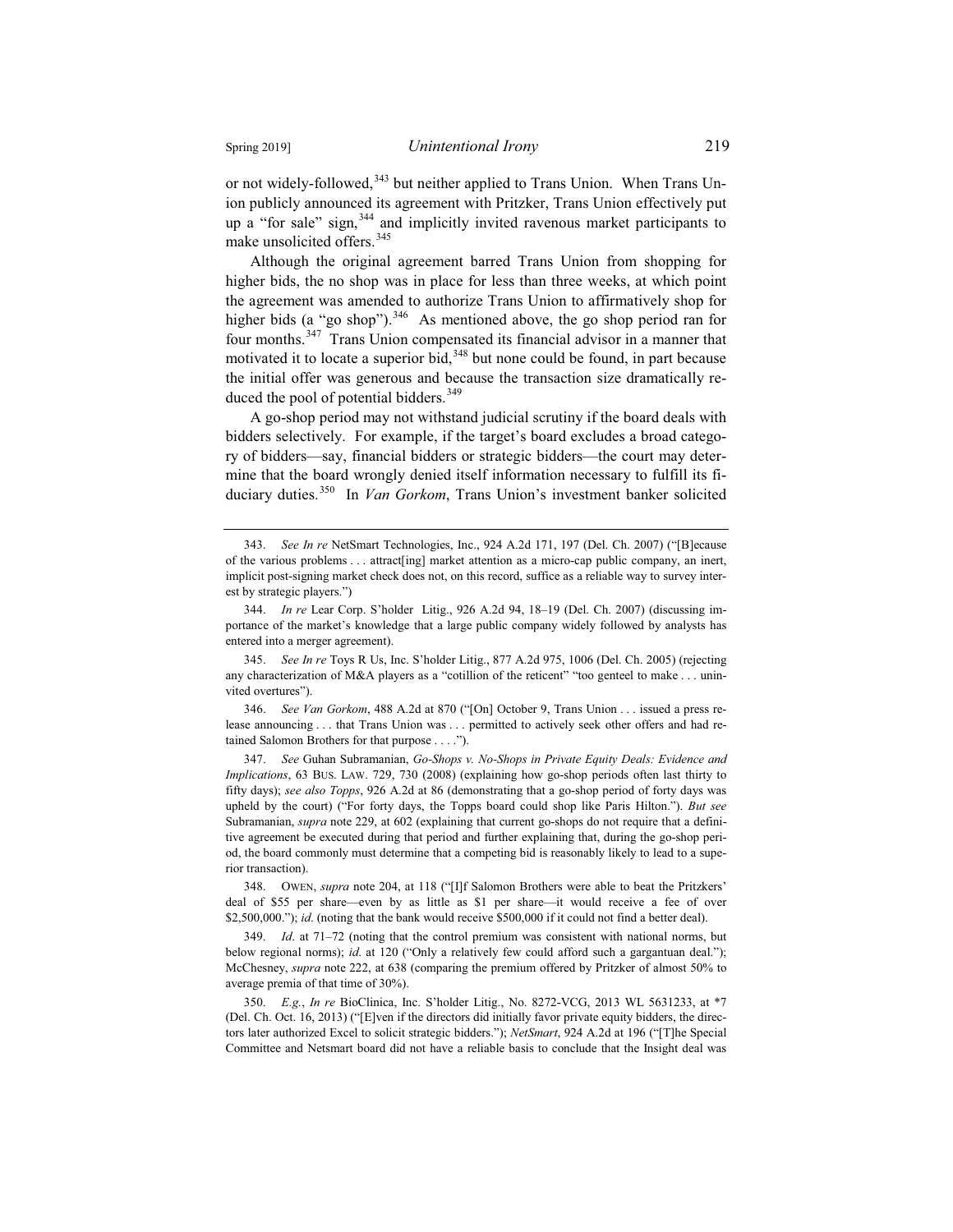one hundred bidders, including financial bidders and strategic bidders.<sup>351</sup> No category of bidder was excluded.

As referenced above, bidders need time to analyze information when formulating a bid, negotiating a transaction, and arranging financing. So, a go-shop period needs to be of sufficient duration so that competing bidders can accomplish within the contractually-specified period whatever the transaction contract requires. In *Van Gorkom*, "at no time during the market test period did any [bidder] complain of the time frame or availability of corporate records."<sup>352</sup>

Judicial review requires that the board act reasonably, so that it is armed with adequate information, not perfect information.<sup>353</sup> In *Van Gorkom*, GECC expressed a willingness to offer as much as \$60 per share, significantly more than Pritzker's contract offer of \$55 per share.<sup>354</sup> However, GECC required, in addition to the termination of Trans Union's contract with Pritzker, two or three more months to investigate Trans Union and finalize its offer.<sup>355</sup> Reasonableness does not require a board to walk away from a generous offer in pursuit of a higher offer that may never materialize.<sup>356</sup> Moreover, perfection may, but reasonableness does not, require the board to proceed at the pace of the slowest bidder.<sup>357</sup> GECC proceeded slowly. First, although General Electric, of which GECC was a subsidiary, had been considering a deal with Trans Union even

the best one because they failed to take any reasonable steps to explore whether strategic buyers might be interested in Netsmart."); *In re* Fort Howard Corp. S'holders Litig., No. 9991, 1988 WL 83147, at \*8 (Del. Ch. Aug. 8, 1988) (finding no *Revlon* breach when a serious financial bidder requested and received information beyond that provided to a favored financial bidder that paired with insiders in an MBO). *See generally Barkan*, 567 A.2d at 1288 ("[T]he crucial element supporting a finding of good faith is knowledge.").

<sup>351.</sup> *Van Gorkom*, 488 A.2d at 884–85 (discussing KKR, a financial buyer); *id*. at 896 (McNeilly, J., dissenting) (referencing strategic buyers, including General Electric, Borg-Warner, Bendix, and Genstar, Ltd., none of which made a firm proposal); OWEN, *supra* note 204, at 120, 122 (noting that Salomon Brothers screened hundreds of companies, and contacted one hundred potential bidders).

<sup>352.</sup> *Van Gorkom*, 488 A.2d at 896 n.1 (McNeilly, J., dissenting).

<sup>353.</sup> Paramount Commc'ns Inc. v. QVC Network, Inc., 637 A.2d 34, 45 (Del. 1993).

<sup>354.</sup> *Van Gorkom*, 488 A.2d at 885. Although GECC expressed a willingness to offer \$60 per share, its offer would have taken longer to consummate, given regulatory hurdles, relative to the deal with Pritzker, and Pritzker offered cash, which GECC originally refused to do. *See also*  Revlon, Inc. v. MacAndrews & Forbes Holdings, Inc., 506 A.2d 173, 184 (Del. 1986) (discussing the time value of money when comparing bids); OWEN, *supra* note 204, at 166. Given the time value of money and the high rate of interest, GECC would have had to outpace Pritzker's offer by a wide margin. *Id*.

<sup>355.</sup> *Van Gorkom*, 488 A.2d at 870, 885.

<sup>356.</sup> *In re* Dollar Thrifty S'holder Litig., 14 A.3d 573, 616 (Del. Ch. 2010) (collecting situations where, in pursuit of less certain, higher premia transactions, boards and shareholders bypassed more certain, lower premia transactions, and ended up with no transaction: "To pretend that there are not dangers in holding out for an even bigger blow out price when the market is fully valuing a target is . . . obtuse.").

<sup>357.</sup> In re Topps Co. S'holders Litig., 926 A.2d 58, 88 (Del. Ch. 2007) ("Upper Deck hardly moved with the speed expected of an interested buyer that has a limited time in which to secure a deal.").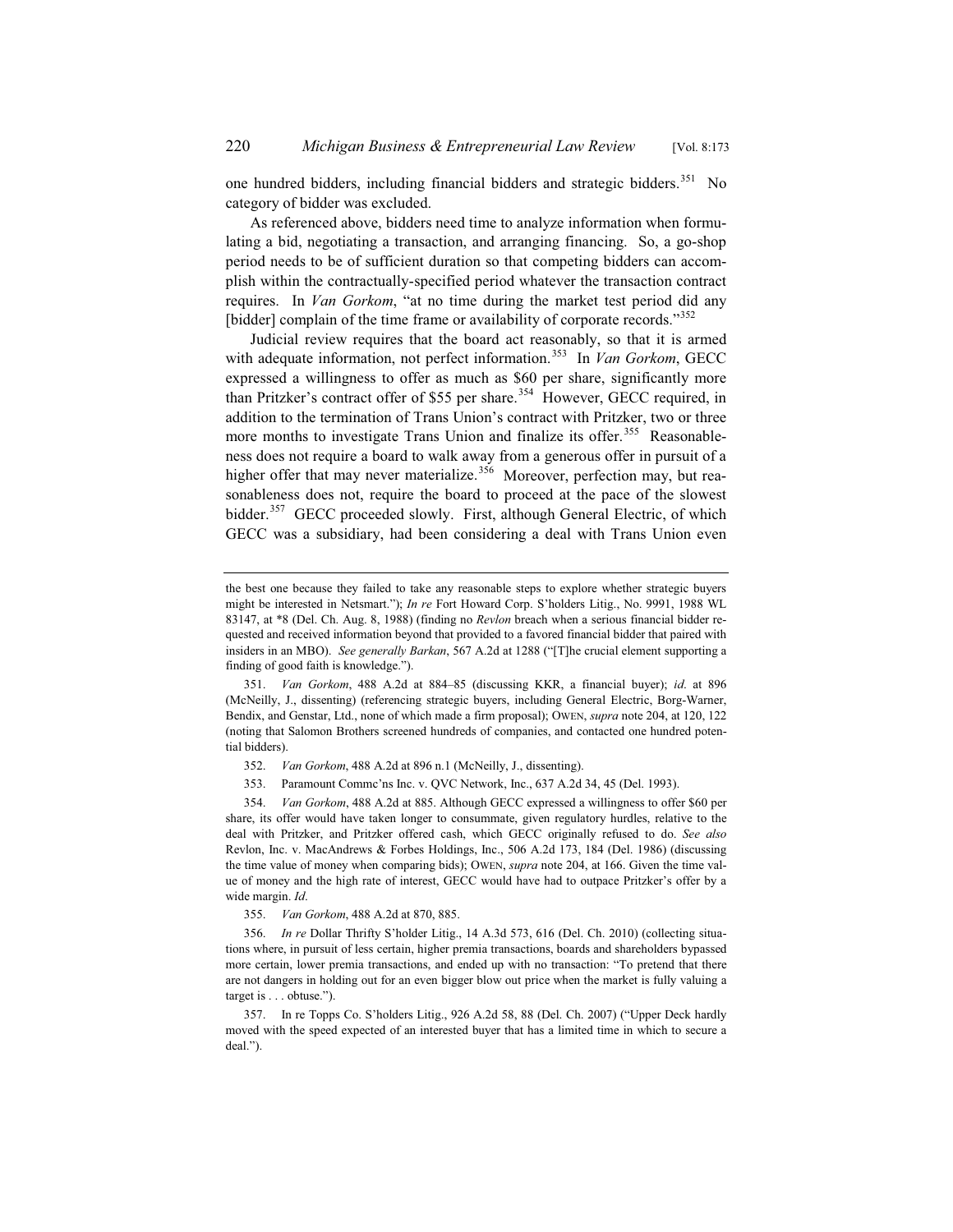before the announcement of the deal with Pritzker,<sup>358</sup> GECC was slow to reach out to Trans Union. Trans Union announced the deal with Pritzker on September 22, 1980, and announced its go-shop on October 10, 1980, but GECC did not contact Trans Union until November, and did not submit a written proposal until mid-January. $359$  Second, once it began its review, GECC moved "glacial[ly]," conducting a "painstakingly thorough investigation."360 (Recall that Pritzker completed his review in one week.) Finally, GECC refused to enter a bidding war for Trans Union,<sup>361</sup> which, to a certain extent, was one of the purposes of the go-shop period. During the go-shop period, GECC never submitted a firm offer,  $362$  and only KKR submitted a conditional offer,  $363$  but it withdrew its offer after only three hours. The following paragraphs address KKR and go-shop periods in MBO transactions.

Courts have expressed concern regarding MBOs because managers are insiders, who have access to information not generally available to competing bidders.<sup>364</sup> If the targeted corporation agrees to an MBO without first surveilling the market, the informational advantage enjoyed by the insider-managers may lessen the effectiveness of a post-signing market check, as outsiders may be hesitant to enter a bidding war against others who possess an informational advantage.<sup>365</sup> For outsiders to be comfortable outbidding insiders during a goshop period, outsiders must have adequate time to review information that they likely are seeing for the first time, whereas the insiders have lived with that information. Courts may be troubled when insiders, who already have a deep understanding of the business and who have long had exposure to material non-

361. *Van Gorkom*, 488 A.2d at 885. Genstar, a Canadian conglomerate, emerged as a potential bidder in mid-January 1981, but it did not want to engage in a bidding war, it wanted information regarding the other bids and the other bidders, and ultimately never submitted a bid. OWEN, *supra* note 204, at 190–91.

362. A third party's "unwilling[ness] to make a binding offer to acquire [the targeted corporation] does not imply any [breach of fiduciary duty] on the part of the board of directors." *In re* Bio-Clinica, Inc. S'holder Litig., No. 8272-VCG, 2013 WL 5631233, at \*7 (Del. Ch. Oct. 16, 2013).

363. Paramount Commc'ns Inc. v. QVC Network, Inc., 637 A.2d 34, 44 (Del. 1993) (noting that, in a *Revlon* setting, the board can consider whether a bidder's offer is fully financed or subject to a financing condition).

364. *See* Dell, Inc. v. Magnetar Global Even Driven Master Fund Ltd., 177 A.3d 1, 32 (Del. 2017) (referencing the "information asymmetry").

365. *Id.* at 31 (acknowledging that, "when confronting a proposed MBO, possible bidders during go-shops purportedly rarely submit topping bids," but rejecting the assertion given the facts of that case).

<sup>358.</sup> OWEN, *supra* note 204, at 166 ("GECC also perceived a possible fit, for it apparently had been studying Trans Union's operations even before the Pritzker merger agreements were announced.").

<sup>359.</sup> *Van Gorkom*, 488 A.2d at 885.

<sup>360.</sup> OWEN, *supra* note 204, at 167 ("[T]he Pritzkers . . . act[ed] with breathtaking speed to conclude a merger agreement at the earliest possible moment. . . . General Electric . . . cautiously assess[ed] the situation and mov[ed] with 'glacial . . . speed' . . . ." (quoting Van Gorkom)); *id.* at 168 ("General Electric . . . seemed determined to make a painstakingly thorough investigation, probing into the far recess of Trans Union's operations.").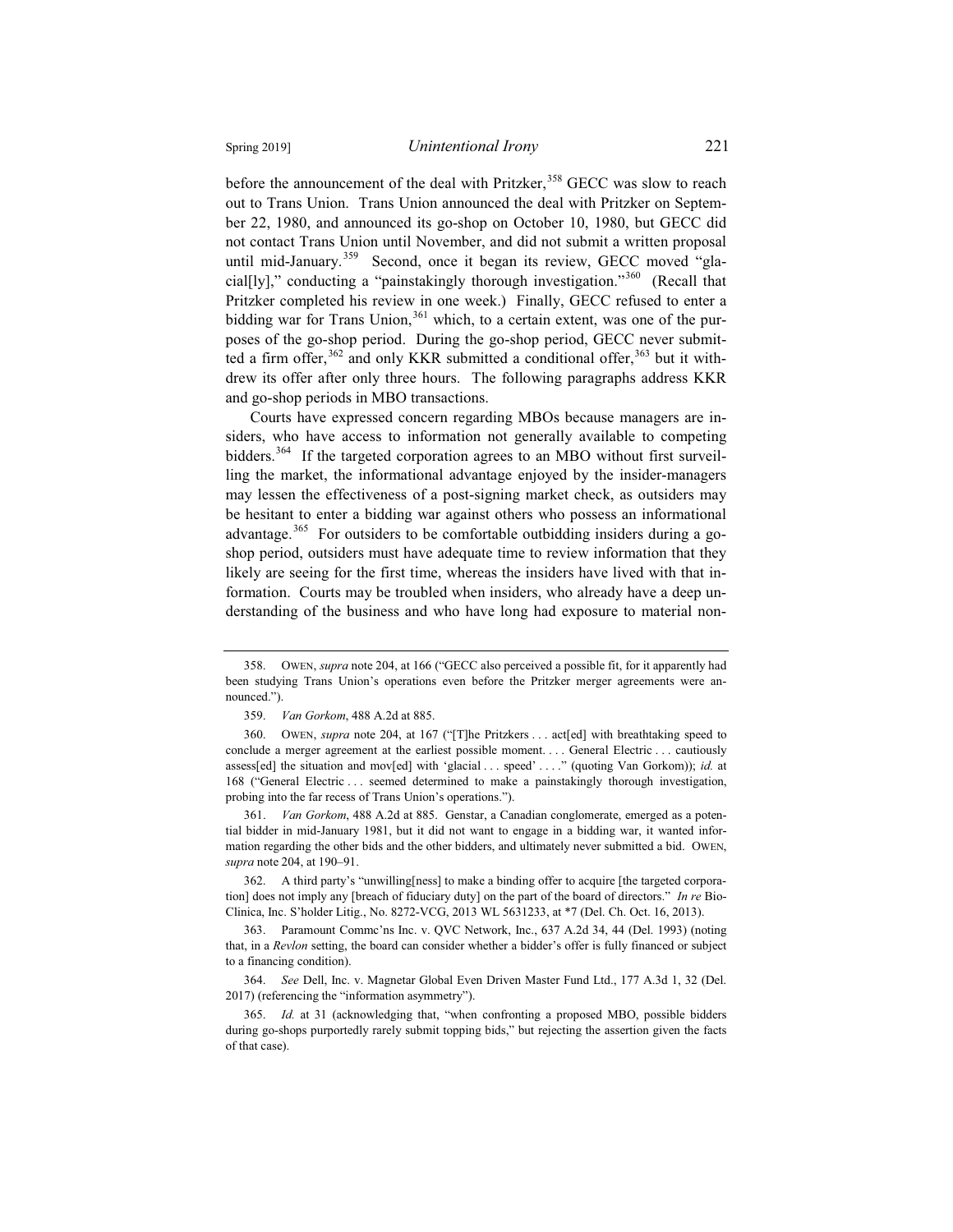public information, have lengthy periods to formulate their bid, but the transaction agreement subjects outsiders to only a short go-shop period.<sup>366</sup> *Van Gorkom* turns the typical concern on its head. Ironically, Pritzker, an outsider, quickly assembled a bid in a week (and arranged financing in less than a month), but insider-managers, who paired with KKR, in hopes of pursuing an MBO, could not assemble a topping bid over the course of several months. In *Van Gorkom*, Pritzker, the winning bidder, was at an informational disadvantage.

Pritzker agreed to buy Trans Union based upon a few days of conversation with Trans Union's consultant and two of its managers,  $367$  not by "send[ing] an army of lawyers and accountants into Trans Union's corporate office . . . to snoop around and verify what [he] had committed to buy."<sup>368</sup> Pritzker's investigation deviated significantly from the norm, where "a prospective bidder [would be expected] go through the company's books with its auditors and to review with Trans Union personnel the assumptions that underlay the [company's] forecast[s] to learn substantially more about the business and what its strategies and weaknesses were."<sup>369</sup> Instead, Pritzker obtained "very, very limited,"<sup>370</sup> "high[] level"<sup>371</sup> information, which information was accepted without challenge or confirmation.<sup>372</sup>

One would expect that insiders, who possess an informational advantage over an outsider like Pritzker that conducted only a limited review, and who viewed the price offered by Pritzker as inadequate, to assemble a superior bid. While KKR did submit an offer of \$60 per share, it promptly withdrew that offer.373 The *Van Gorkom* court noted that KKR withdrew its bid after one of Trans Union's managers (Jack R. Kruizenga) withdrew from the buyout group, and the court suggested that a conversation with Van Gorkom prompted his

- 367. OWEN, *supra* note 204, at 56–67.
- 368. *Id.* at 160.
- 369. *Id.* at 58.

- 371. *Id.* at 160.
- 372. *Id.* at 58 ("very limited checking").

<sup>366.</sup> *Id.* at 32 ("[T]he likelihood of a winner's curse can be mitigated through a due diligence process where buyers have access to all necessary information. And, here, Dell allowed Blackstone [a third-party bidder] to undertake 'extensive due diligence,' diminishing the 'information asymmetry' that might otherwise facilitate a winner's curse. Mr. Dell 'ultimately spent more time with Blackstone than any of the other participants, including [the contract bidder]."); Subramanian, *supra* note 229, at 638 ("In a March 30 email, a Senior Managing Director at Evercore reminded certain Dell employees: '[W]e all have to be mindful that Blackstone is looking to accomplish in 4–6 weeks what [S]ilverlake had 6 months to do, with the full support and insight of the CEO and [founder] behind them.'"); OWEN, *supra* note 204, at 144 ("[A] leveraged buyout proposal with management participation would likely discourage others from making offers.").

<sup>370.</sup> *Id.*

<sup>373.</sup> Smith v. Van Gorkom, 488 A.2d 858, 884 (Del. 1985) ("The offer was contingent upon completing equity and bank financing of \$650 million, which Kravis represented as 80% complete.").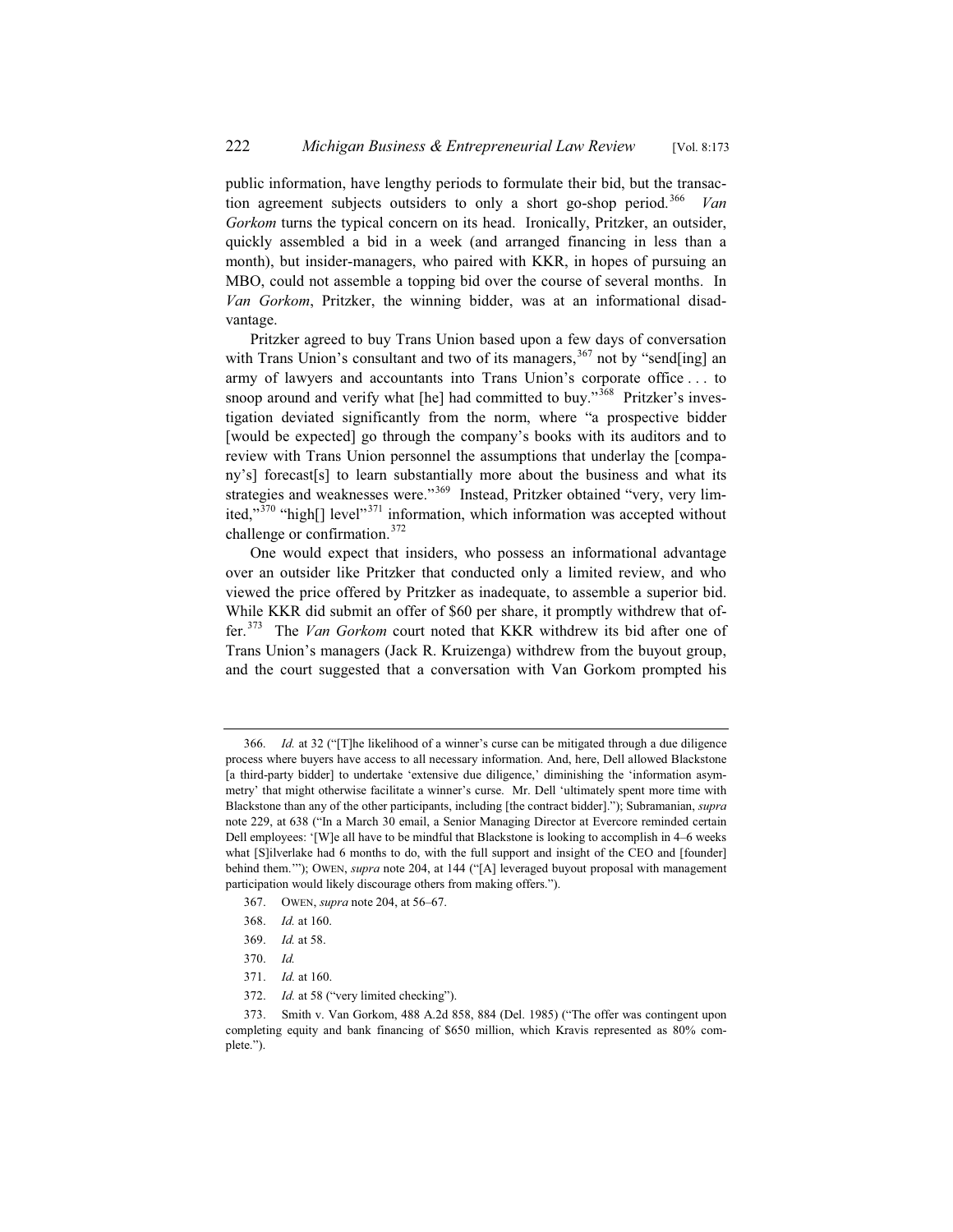withdrawal. $374$  However, an insider contradicts the court's suggestion.  $375$ Kruizenga—who was viewed as the "most important of Trans Union's 13,900 employees,"<sup>376</sup> as he managed divisions that gave rise to most of Trans Union's profits and cash flow<sup>377</sup>—opposed any acquisition that would privatize Trans Union because he wanted to continue running his divisions as he saw fit, not according to the directives of a new owner.<sup>378</sup> Undoubtedly the withdraw of Kruizenga contributed to the withdraw of KKR's offer, but so too did the changing market conditions. Interest rates rose dramatically from the time of the Pritzer-Trans Union agreement (and the time that Pritzker arranged his financing) to the time that competing bidders were assembling their bids and arranging their financing.<sup>379</sup> The increased interest rates would have increased KKR's expenses and lowered its bid, while leaving Trans Union (and its hundreds of millions in future cash flow) less valuable, hardly circumstances conducive to a topping bid. While it may have been beneficial to shareholders if Trans Union's board decided to canvass-then-sign,<sup>380</sup> instead of sign-thencanvass, KKR's inability to assemble a topping bid is not attributable to the length of the go-shop period negotiated by the board nor is the board responsible for Kruizenga's withdraw from the buyout group, which prompted the withdraw of KKR's offer.<sup>381</sup>

378. *Id.* at 90–91. While Kruizenga did not want to be accountable to a private owner, other managers opposed the Pritzker acquisition for various reasons. Some managers believed that Pritzker's price was too low. *See Van Gorkom*, 488 A.2d at 867 (reporting the CFO's position). Some managers simply wanted to be consulted and involved in the decision-making process, rather than informed *ex post*. Some managers, perhaps sharing Kruizenga's concern, objected to heightened accountability. Some managers had financial concerns. OWEN, *supra* note 204, at 203 (noting golden parachute contracts enjoyed by office staff, not c-level officers); *id*. at 224 (noting that compensation and benefits at Trans Union were superior to those at Pritzker-owned entities, and that Pritzker's expectations of employees' production were much higher than it had been at Trans Union); *id.* at 220 ("It was a good deal for the shareholders, [b]ut from a career standpoint, it was a disaster [for me].") (quoting Trans Union's Chief Operating Officer). *See generally In re* Dollar Thrifty S'holder Litig., 14 A.3d 573, 597, 599-600 (Del. Ch. 2010) ("[T]here is the danger that top corporate managers will resist a sale that might cost them their managerial posts, or prefer a sale to one industry rival rather than another for reasons having more to do with personal ego than with what is best for stockholders.").

379. OWEN, *supra* note 204, at 179–80 (noting an increase in the prime rate of 12.5% on September 20, 1980 to 21.5% on December 19, 1980, averaging more than 20% in January 1981).

380. Miller, *supra* note 204, at 189–92.

381. *Cf. In re* Fort Howard S'holders Litig., CV No. 9991, 1988 WL 83147, at \*8, \*14 (Del. Ch. Aug. 6, 1988) (finding no *Revlon* breach when serious financial bidder requested and received information beyond that provided to favored financial bidder, which paired with insiders).

<sup>374.</sup> *Id.* at 884-85 ("The offer was contingent upon completing equity and bank financing of \$650 million, which Kravis represented as 80% complete.").

<sup>375.</sup> OWEN, *supra* note 204, at 146 ("Many seemed to think that Van Gorkom had somehow talked Kruizenga out of participating, even though Kruizenga himself said that Van Gorkom never attempted to influence his thinking on the leveraged buyout one way or the other. . . . Romans . . . gave [a] consistent account. . . .").

<sup>376.</sup> *Id.* at 13.

<sup>377.</sup> *Id.* at 86, 90.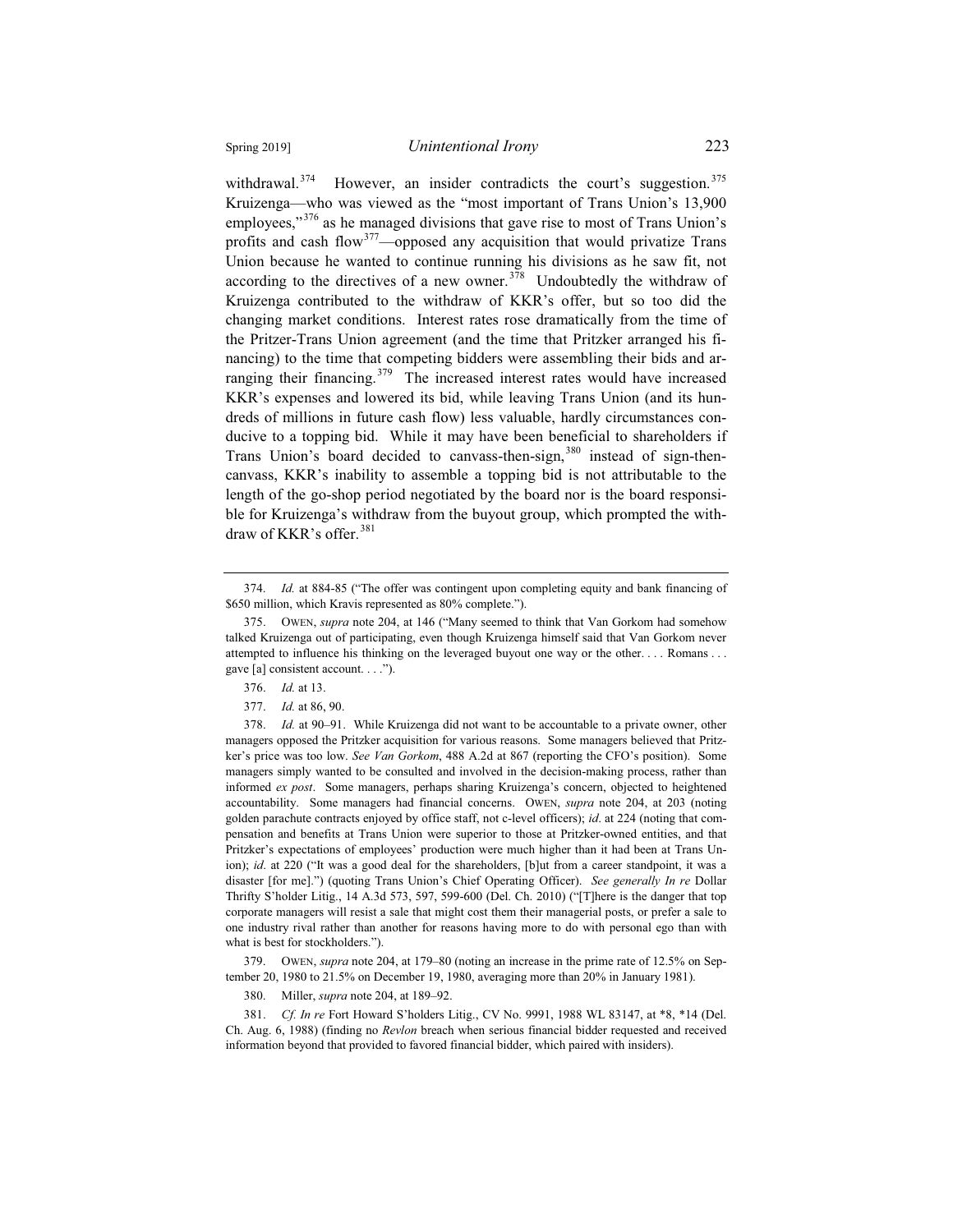If KKR could not assemble a topping bid, when given an informational advantage attributable to the participation of insiders, perhaps the post-signing market check served its purpose. If the \$55 contract price withstands challenge from competing bidders,  $382$  then, absent another impediment of the sort described in Part C.2., the post-signing market check served its purpose and supports the conclusion that the board was adequately informed that Pritzker's offer was the best available.

d.

While a "no-shop" protects a negotiated deal by preventing the target from soliciting competing bids, a stock option rewards an initial bidder who loses the target to a higher bidder.<sup>383</sup> Pritzker and Van Gorkom understood that someone else could have purchased Trans Union for \$55.10, slightly more than their negotiated price, which is why Pritzker negotiated for the stock option.<sup>384</sup>

The recipient of a stock option may purchase stock from the grantor at an agreed-upon exercise price within a specified time.<sup>385</sup> The exercise price commonly is set near the prevailing market price unaffected by the parties' acquisition negotiations. In *Van Gorkom*, Trans Union entitled Pritzker to acquire one million shares at \$38 per share, which was slightly above the then-current market price.<sup>386</sup> If Pritzker ultimately acquired Trans Union via merger as agreed, then the stock option would not be valuable to him; he would own 100% of Trans Union stock, $387$  so the acquisition of additional shares would simply leave each share worth less and not improve his financial position.<sup>388</sup> However, if Trans Union left Pritzker at the altar because a third party was going to acquire Trans Union at a higher price, then Pritzker's stock option would have great value. If KKR successfully acquired Trans Union at \$60, then Pritzker's stock option would have been worth \$22 million ((\$60 - \$38 per share) X 1,000,000 shares). In effect, Pritzker would have bought the shares from Trans Union for \$38 million and then sold them to KKR for \$60 million, pocketing the difference of \$22 million. Although Pritzker would have wanted to acquire Trans Union, he recognized that the fiduciary duties of Trans Union's board may have required the sale to the higher bidder, in which case, Pritzker would walk away

- 385. *See* DEL. CODE ANN. tit. 8, § 157 (2015).
- 386. Smith v. Van Gorkom, 488 A.2d 858, 867 (Del. 1985).
- 387. The transaction was structured as a cash-out subsidiary merger. *See id.* at 863-64.
- 388. One doesn't enrich oneself by cutting a pizza into more, but smaller, slices.

<sup>382.</sup> Dell, Inc. v. Magnetar Global Event Driven Master Fund Ltd., 177 A.3d 1, 33 (Del. 2017) ("[T]he lack of a higher bid [indicates] . . . that a topping bid involved a serious risk of overpayment. If a deal price is at a level where the next upward move by a topping bidder has a material risk of being a self-destructive curse, that suggests the price is already at a level that is fair.").

<sup>383.</sup> *Cf. In re* Toys "R" Us, Inc. 877 A.2d 975, 1015 (Del. Ch. 2005) ("[T]he first bidder has taken the risk, suffered the search and opportunity costs, and done the due diligence required to establish the bidding floor.").

<sup>384.</sup> OWEN, *supra* note 204, at 60–61.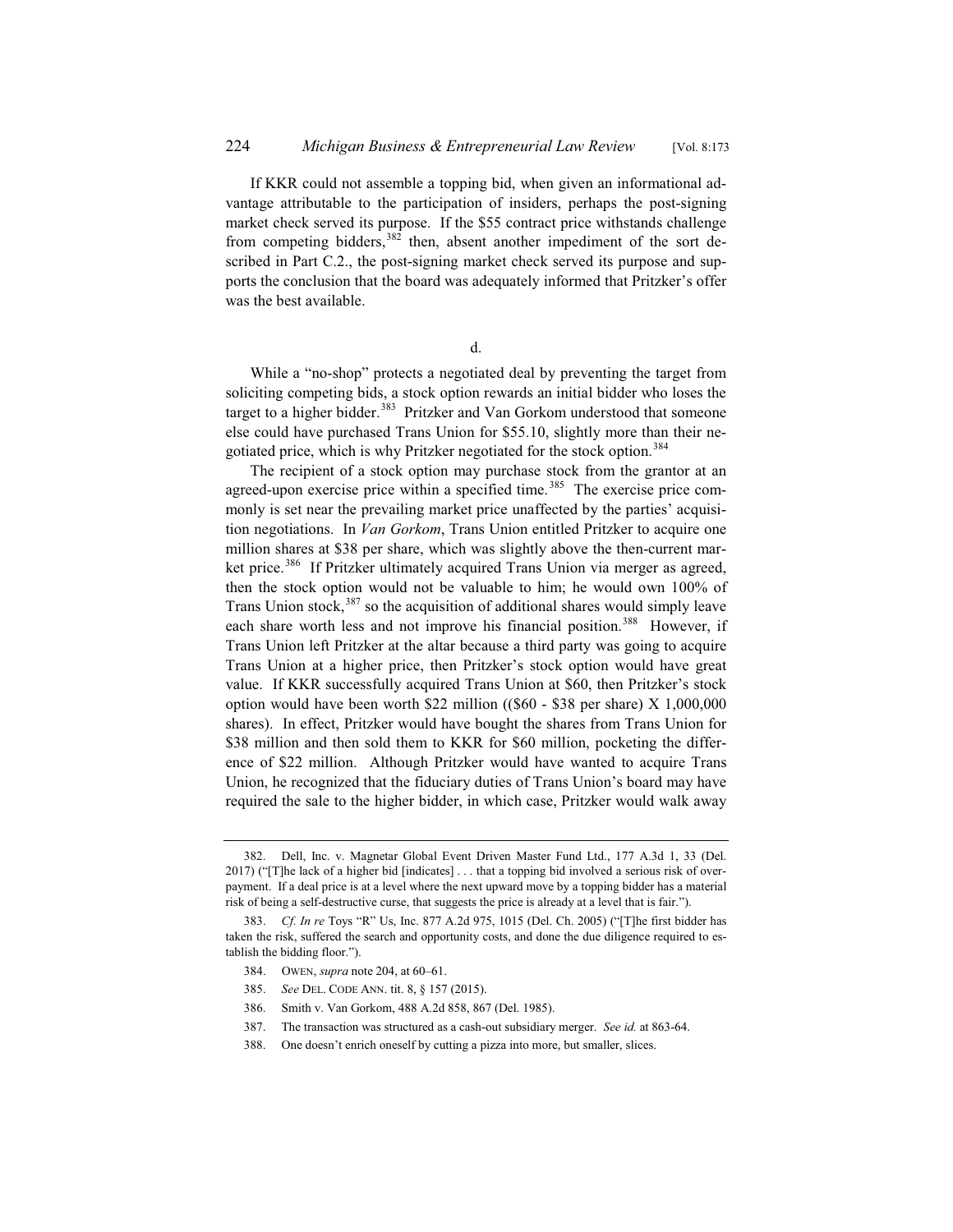with something for his efforts. The stock option may appease a jilted Pritzker, but, in effect, the stock option would increase KKR's acquisition price by, in the example above, \$22 million. A stock option can deter subsequent bidding. Consequently, courts employ a reasonableness test, balancing the deterrent effect on subsequent bidders against inducing and compensating the original bidder.<sup>389</sup> In determining the reasonableness of such stock options, courts consider the magnitude of the payment in light of the magnitude of the overall transac-

tion. Courts routinely uphold payments that induce and compensate the original bidder if those payments are three percent of the deal value.<sup>390</sup> Using the court's deal value of \$690 million,<sup>391</sup> and KKR's withdrawn offer of \$60 per share, $392$  the stock option value of \$22 million comprised approximately three percent of the deal value ( $$22 \div $690$ ), and thus would be permissible under the rationale of the Delaware courts. The stock option did not impede bidders' pursuit of Trans Union during the post-signing market check.

e.

When reviewing a board's decision, one should consider the information reasonably available at the time of the decision, not necessarily subsequent factual developments. Nonetheless, subsequent factual developments may impact a court's decision. As conceded by the *Van Gorkom* court, the post-signing market check might have cured any failure by the board at the time of its original decision. Relatedly, as mentioned above, a court may emphasize the failure of a higher bid to emerge as support for a conclusion that the board members fulfilled their fiduciary duties. Moreover, a court may be hesitant to intervene if the shareholders—armed with sufficient information—have spoken.<sup>393</sup> In *Van Gorkom*, the shareholders overwhelming approved the transaction with Pritzker, which suggests that the shareholders were not optimistic about the emergence of

<sup>389.</sup> *See* Omnicare, Inc. v. NCS Healthcare, Inc., 818 A.2d 914, 932 (Del. 2003); Mills Acquisition Co. v. Macmillan, Inc., 559 A.2d 1261, 1288 (Del. 1989); *see also infra* Part III (noting that, according to Delaware Supreme Court precedent, courts first are to determine whether the deal protection is preclusive or coercive, and if not, whether the deal protection falls within a range of reasonableness).

<sup>390.</sup> *See infra* note 487 (collecting cases regarding termination fees). One may consider collectively a stock option and a termination fee. *See* Paramount Commc'ns. Inc. v. QVC Network Inc., 637 A.2d 34, 49 (Del. 1994) ("Furthermore, the Termination Fee, whether or not unreasonable by itself, clearly made Paramount less attractive to other bidders, when coupled with the Stock Option Agreement."). *See generally* Unitrin, Inc. v. Am. Gen. Corp., 651 A.2d 1361, 1387 (Del. 1995) ("Where all of the target board's . . . actions are inextricably related, . . . such actions [are] scrutinized collectively . . . .").

<sup>391.</sup> *Van Gorkom*, 488 A.2d at 866 ("Having thus chosen the \$55 figure, . . . , Van Gorkom multiplied the price per share by the number of shares outstanding to reach a total value of the Company of \$690 million.").

<sup>392.</sup> *Id.* at 884–85.

<sup>393.</sup> *See* Corwin v. KKR Fin. Holdings LLC, 125 A.3d 304, 308–09 (Del. 2015).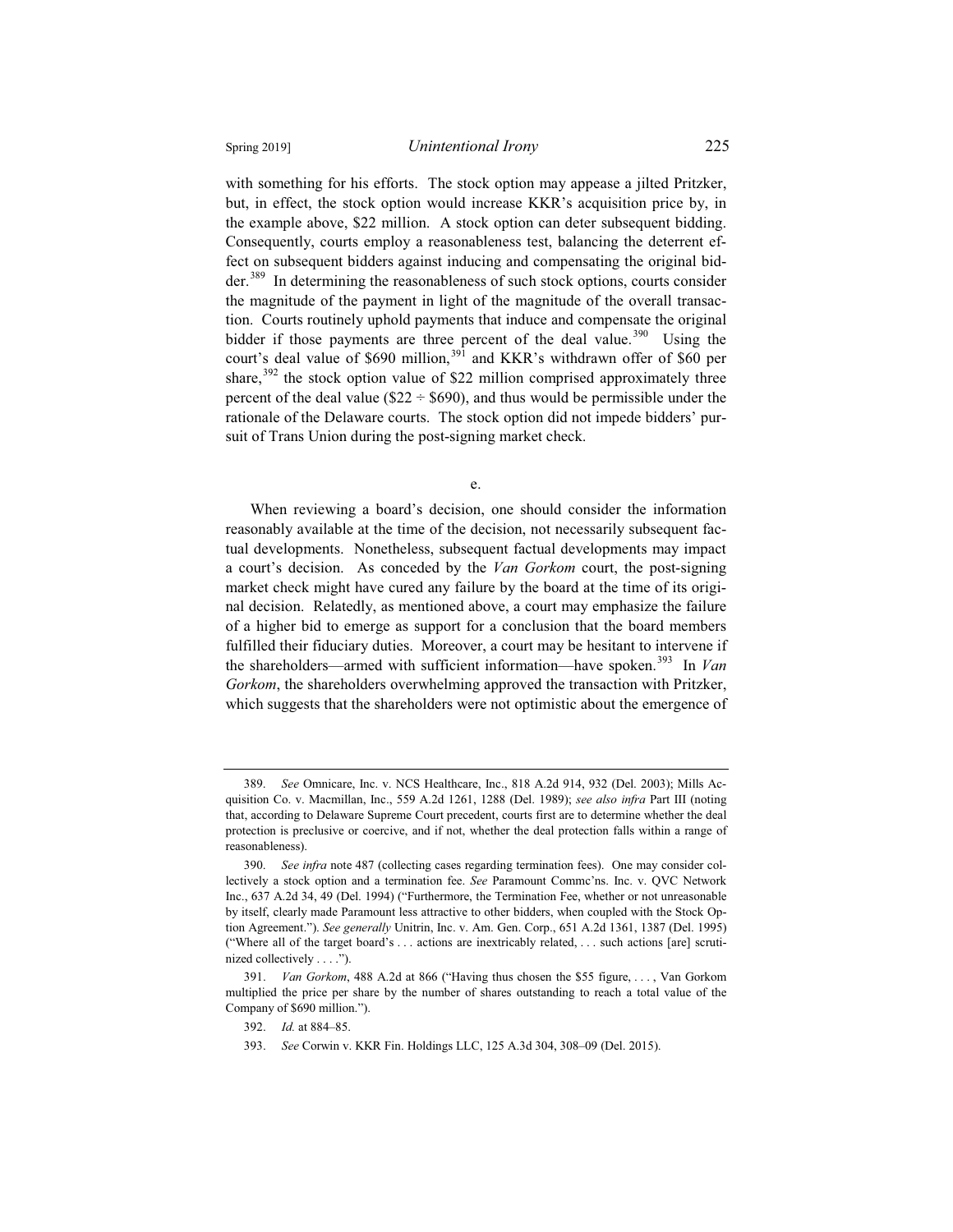a superior bid. $394$  The court did not credit the shareholders' approval because of disclosure problems,  $395$  but those problems did not concern the post-signing market check. Additionally, Delaware provided two avenues for relief to those Trans Union shareholders who believed that Pritzker failed to offer adequate consideration. First, those shareholders could sue for breach of fiduciary duty, but "no other stockholder ... sought to intervene in [the] proceeding ... oppos[ing] the merger,"396 which the Chancellor considered significant. Second, those shareholders could sue for "fair value" in an appraisal proceeding,  $397$  but, out of the more than 12 million shares outstanding, less than 1,000 shares exercised appraisal rights.<sup>398</sup> The small number of dissatisfied shareholders suggests that the board members, armed with the results of the post-signing market check, fulfilled their fiduciary duties.

## III.

When a shareholder challenges a decision of the board of directors, a court generally will defer to the board's decision under the business judgment rule.<sup>399</sup> When trying to overcome the presumptions afforded by the business judgment rule, a shareholder may prevail if, for example, the directors acted irrationally or for reasons of self-interest.<sup>400</sup> When a board defends against a hostile bidder or favors a preferred bidder, the board members may be acting for reasons of selfinterest by, for example, preserving their positions.<sup>401</sup> If a board defends against a hostile bidder or favors a preferred bidder, courts more closely scrutinize actions by the board of directors of the targeted corporation and require them to act reasonably, not just rationally as under the business judgment rule.402 The Delaware Supreme Court concluded that, in defending against a hostile bidder or favoring a preferred bidder, the board of directors of the targeted corporation cannot preclude the transaction proposed by the hostile or disfavored bidder. $403$  Such preclusive action would be unreasonable and would not

<sup>394.</sup> OWEN, *supra* note 204, at 192–93 (noting that, of the votes cast, ninety percent voted in favor, and ten percent opposed, the transaction with Pritzker).

<sup>395.</sup> *See Van Gorkom*, 488 A.2d at 889–93.

<sup>396.</sup> OWEN, *supra* note 204, at 194 (quoting Chancellor Marvel).

<sup>397.</sup> DEL. CODE ANN. tit. 8, § 262 (2018).

<sup>398.</sup> OWEN, *supra* note 204, at 194.

<sup>399.</sup> *See*, *e*.*g*., Brehm v. Eisner (*In re* Walt Disney Co. Deriv. Litig.), 906 A.2d 27, 52 (Del. 2006).

<sup>400.</sup> *See id.* at 52, 74.

<sup>401.</sup> *See* Unocal Corp. v. Mesa Petroleum Co., 493 A.2d 946, 954 (Del. 1985) ("When a board [defends against] a pending takeover bid . . . [t]here [exists] . . . the omnipresent specter that a board may be acting primarily in its own interests. . . . .").

<sup>402.</sup> *See id.* at 954–55; Paramount Commc'ns Inc. v. QVC Network, Inc., 637 A.2d 34, 45 ("[A] court applying enhanced judicial scrutiny should be deciding whether the directors made a *reasonable* decision, not a *perfect* decision.").

<sup>403.</sup> *Unocal*, 493 A.2d at 955 ("[T]he board's exercise of corporate power to forestall a takeover bid . . . [is] not absolute.").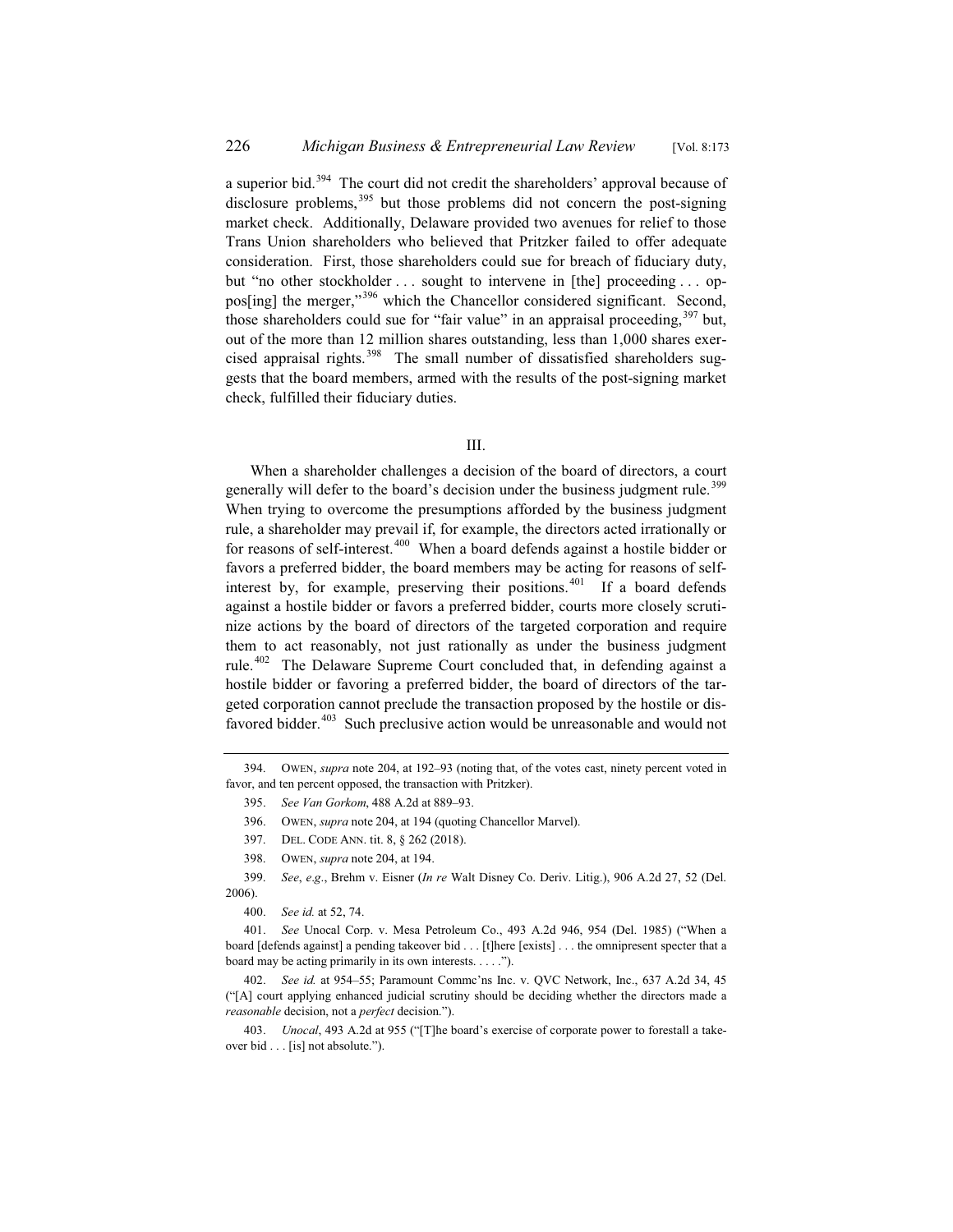withstand judicial scrutiny.<sup> $404$ </sup> Thus, the court's inquiry into preclusion precedes its inquiry into reasonableness: "The . . . directors must first establish that the [defensive action or] merger deal protection devices . . . were not coercive or preclusive, and then demonstrate that their response was within a range of reasonable responses . . . ."<sup>405</sup>

In the 1980s, when courts struggled to analyze the legal issues emerging from the burgeoning field of  $M&A<sub>106</sub>$  the Delaware Supreme Court decided *Paramount Communications Inc. v. Time Inc*., an early application of the aforementioned inquiry.<sup>407</sup> The Delaware Supreme Court concluded that the defensive actions of Time's board did not preclude Paramount, the hostile acquirer, from successfully proceeding with its bid, and were reasonable.<sup>408</sup> Ironically, however, the court upheld the action by Time's board that objectively precluded Paramount from successfully proceeding with its hostile bid.<sup>409</sup> Examining for the presence of preclusive action sometimes may enlighten the ultimate inquiry of reasonableness, but other times, an examination into preclusion proves misleading. In dicta, the Delaware Supreme Court has acknowledged that preclusive conduct may be reasonable.<sup>410</sup> As the inquiry into preclusion has yielded misleading, if not ironic, results, and as the Delaware Supreme Court has indicated that preclusive action may be reasonable, the court should re-examine the utility of the preclusion inquiry as outcomedeterminative regarding reasonableness under *Unocal*. At a minimum, the Delaware Supreme court should more carefully articulate its intent and then adhere to that articulation.<sup>411</sup>

<sup>404.</sup> *See id.* at 955–57; Unitrin, Inc. v. Am. Gen. Corp., 651 A.2d 1361, 1387–88 (Del. 1995). If the board cannot carry its burden under the intermediate scrutiny of *Unocal*, then a court applies heightened scrutiny under the fairness test. However, it is unclear how the board could carry its burden under the fairness test, which is more exacting, if the board could not carry its burden under *Unocal*, which is less exacting. *See* Paramount Commc'ns Inc. v. Time Inc., 571 A.2d 1140, 1154 n.18 (Del. 1989).

<sup>405.</sup> Omnicare, Inc. v. NCS Healthcare, Inc., 818 A.2d 914, 935 (Del. 2003) (internal quotations omitted); *see also* Versata Enters., Inc. v. Selectica, Inc., 5 A.3d 586, 601 (Del. 2010); *Unitrin*, 651 A.2d at 1387–88.

<sup>406.</sup> *See* Leo E. Strine, Jr., *If Corporate Action is Lawful, Presumably There are Circumstances in which it is Equitable to Take that Action: The Implicit Corollary to the Rule of* Schnell v. Chris-Craft, 60 BUS. LAW. 877, 884 (2005).

<sup>407.</sup> *Time*, 571 A.2d 1140.

<sup>408.</sup> *See id*. at 1142.

<sup>409. &</sup>quot;After the ruling, Paramount said it would end its \$12.2 billion offer for Time. It also said it would not bid for the combined company." Geraldine Fabrikant, *Time Inc. Gains Control of Warner Within Hours of Court Approval*, N.Y. TIMES (July 25, 1989), https://www.nytimes.com/ 1989/07/25/business/time-inc-gains-control-of-warner-within-hours-of-court-approval.html; *see infra* note 440 (collecting sources).

<sup>410.</sup> *See, e.g*., Mills Acquisition Co. v. Macmillan, Inc., 559 A.2d 1261, 1284 (Del. 1988); Revlon, Inc. v. MacAndrews & Forbes Holdings, Inc., 506 A.2d 173, 184 (Del. 1986).

<sup>411.</sup> *See* Air Prods. & Chems., Inc. v. Airgas, Inc., 16 A.3d 48, 120 (Del. Ch. 2011) ("[A] poison pill is assuredly preclusive in the everyday common sense meaning of the word; indeed, its *rasion d'etre* is preclusion—to stop a bid (or this bid) from progressing."); *see also id.* at 122 n.480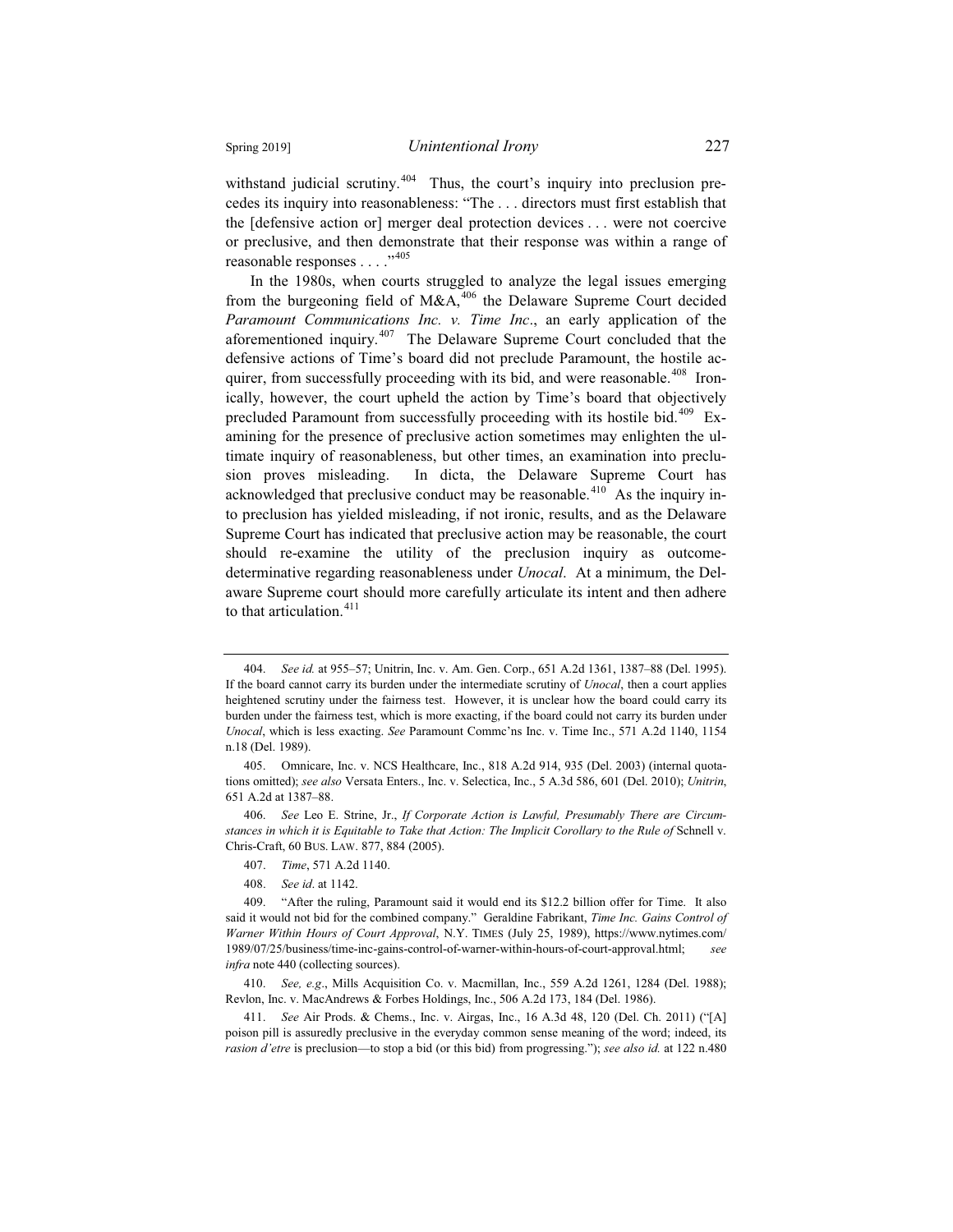Part A. briefly sets forth the facts of *Time* and the court's holding. Part B. explains the preclusive effect of the defensive actions by Time's board. Part C. examines theoretical and case-based scenarios where the preclusive inquiry yields misleading results.

## A.

In *Paramount Communications Inc. v. Time Inc*., Time's board was considering expansion into the entertainment industry during the early  $1980s$ .<sup>412</sup> Time—which was organized under Delaware corporate law—sought ownership and creation of video programming for its televisions channels as well as global expansion, but not at the cost of control over the "editorial integrity and journalistic focus of Time."<sup>413</sup> In 1987, Time's board considered a consolidation with Warner, but the transaction was abandoned temporarily.<sup>414</sup> In July 1988, Time's board considered a transaction with numerous companies, including Warner, Disney,  $20<sup>th</sup>$  Century Fox, Universal, and importantly, Paramount.<sup>415</sup> At that point, the board did not definitively choose a particular transaction partner, but the "board's consensus was that a merger of Time and Warner was feasible . . . only if Time controlled the board of the resulting corporation and thereby preserved a management committed to Time's journalistic integrity."<sup>416</sup> When talks with Warner broke down, Time discussed a transaction with other companies, including Paramount, during the latter portion of 1988.<sup>417</sup> Capital Cities/ABC proposed a merger with Time, but Time ceased discussions when Capital Cities/ABC sought to acquire Time, which maintained that it was not for sale.<sup>418</sup> In January 1989, Time resumed negotiations with Warner, and on March 3, 1989, their respective boards approved a stock-for-stock merger of Warner into a wholly-owned subsidiary of Time. Time's shareholders would have to approve the contemplated transaction, not because of any section of the Delaware General Corporation Law  $(DGCL)$ ,<sup>419</sup> but because of the rules of the New York Stock Exchange (NYSE), on which Time's shares traded. Rule 312

- 412. *Time*, 571 A.2d at 1143.
- 413. *Id.* at 1143–44.
- 414. *Id.* at 1144
- 415. *Id.*
- 416. *Id.*
- 417. *Id.* at 1145.
- 418. *Id.*
- 419. *See* DEL. CODE ANN. tit. 8, § 251 (2017).

<sup>(&</sup>quot;Our law would be more credible if the Supreme Court acknowledged that its later rulings have modified *Moran* and have allowed a board acting in good faith (and with a reasonable basis for believing that a tender offer is inadequate) to remit the bidder to the election process as its only recourse. The tender offer is in fact precluded and the only bypass of the pill is electing a new board. If that is the law, it would be best to be honest and abandon the pretense that preclusive action is *per se* unreasonable."). *See generally* Brian JM Quinn, Omnicare: *Coercion and the New* Unocal *Standard*, 38 J. CORP. L. 835, 837 (2013) ("By now, preclusivity and 'range of reasonableness' analyses are dead letters.").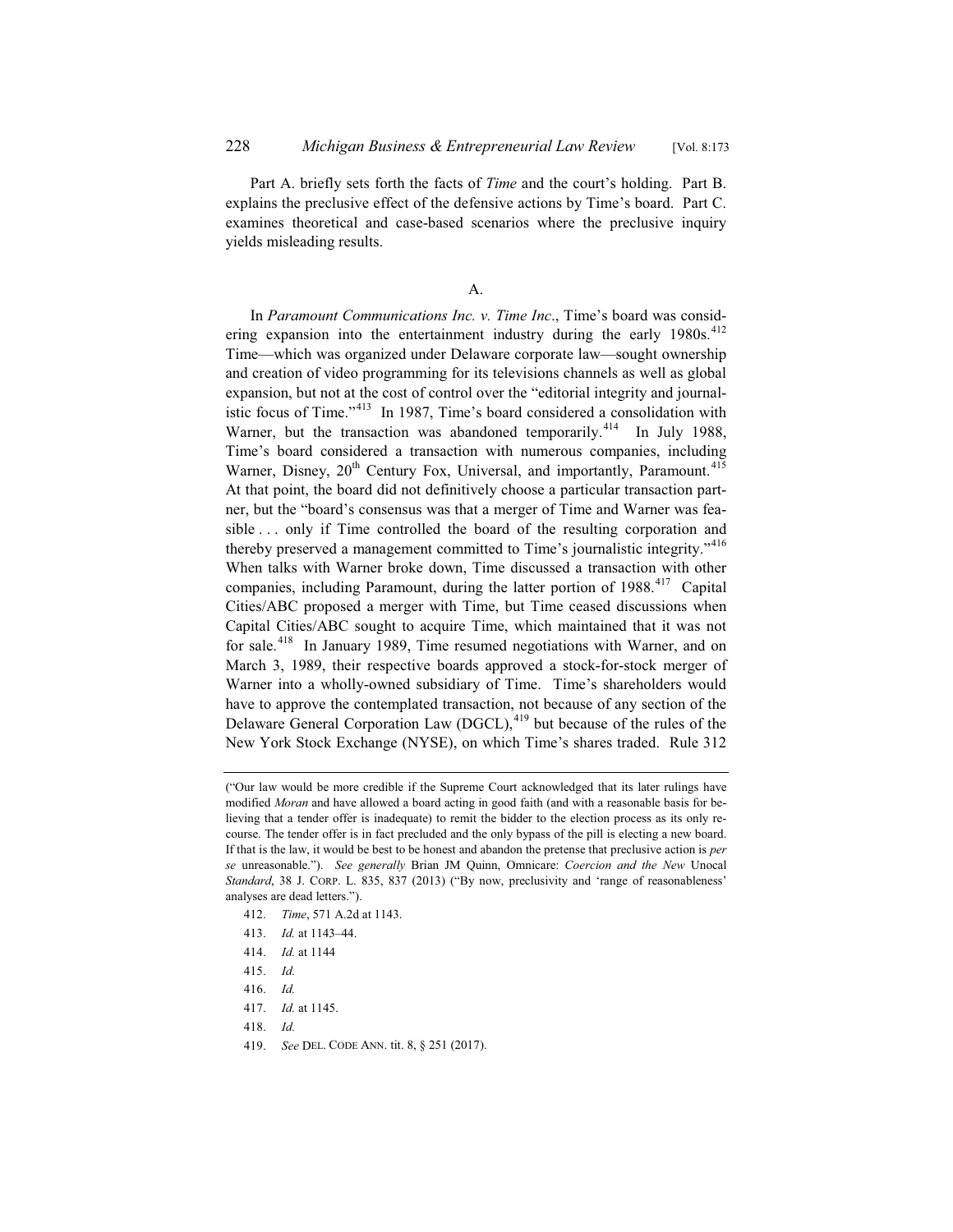of the NYSE generally requires shareholder approval upon the issuance of twenty percent of a company's stock.<sup>420</sup> Because of their relative sizes and because Time would be paying a premium to acquire Warner, shareholders of Warner collectively would own more than sixty percent of Time's outstanding shares, $421$  triggering the need for shareholder approval under the NYSE rules. The market responded favorably to the contemplated transaction. However, the originally-conceived transaction was doomed to fail when, on June 8, 1989, Paramount announced that it would buy any-and-all shares of Time for \$175 (later upped to \$200) per share, when Time's shares had been trading at \$126 in the wake of the announcement of the planned Time-Warner transaction.<sup>422</sup> Time's shareholders would not vote in favor of a transaction that required the payment of a premium to others (the shareholders of Warner) when Paramount was prepared to pay a premium to them for their shares. Consequently, in hopes of effectuating the Time-Warner deal, the principals restructured the transaction to avoid the need to obtain the approval of Time's shareholders.<sup>423</sup> In the restructured deal, Time would pay cash to the shareholders of Warner to acquire a controlling stake in the company.<sup>424</sup> Thereafter, Time would effectuate a merger of Warner and a subsidiary of Time, with the merger consideration comprised of a mix of cash and stock of Time, but less than the twenty percent threshold of the NYSE.<sup>425</sup> Neither step—not the cash purchase of Warner stock, nor the cash-and-stock merger of Warner and a subsidiary of Time required the approval of Time's shareholders.

When shareholders challenged the transaction, the Delaware Supreme Court concluded that Time's board fulfilled its fiduciary obligations. The original agreement between Time and Warner was the product of a valid exercise of

<sup>420.</sup> NYSE, INC., LISTED COMPANY MANUAL § 312.03(c).

<sup>421.</sup> *See Time*, 571 A.2d at 1146.

<sup>422.</sup> *Id.* at 1147. *Cf.* Black & Kraakman, *supra* note 316, at 528 n.21 (discussing how Time's acquisition of Warner could not have been better for Time's shareholders than Paramount's offer, "unless one assumes that the market made errors of implausible size in valuing Time, Warner, or the synergy between the two companies").

<sup>423.</sup> Initially, Warner cared a great deal about the structure of its transaction with Time. *Time*, 571 A.2d at 1145. However, when the control premium to be received by Warner's shareholders was in jeopardy, Warner's board cared more about effecting a deal to preserve its shareholders' receipt of a premium and cared less about the nature of the consideration that produced that premium.

<sup>424.</sup> Though Time's shareholders faced a high offer for their shares, Warner's shareholders had not been presented with a bid higher than Time's offer. The holders of a majority of Warner's shares were expected to, and ultimately did, accept Time's cash offer. Geraldine Fabrikant, *Time Inc. Gains Control of Warner Within Hours of Court Approval*, N.Y. TIMES, July 25, 1989, at A1 ("Time Inc. today gained control of Warner Communications Inc. . . . Time completed its tender offer for 51 percent of Warner's shares at 5:01PM. Three hours earlier, the [Delaware Supreme Court] unanimously upheld a ruling . . . that rejected attempts . . . to block the Time-Warner deal."). Thereafter, the second-step merger of Warner and a Time subsidiary was a foregone conclusion, as both board- and shareholder-approvals were guaranteed. *See* DEL. CODE ANN. tit. 8, § 251 (2017).

<sup>425.</sup> *Time*, 571 A.2d at 1147–49.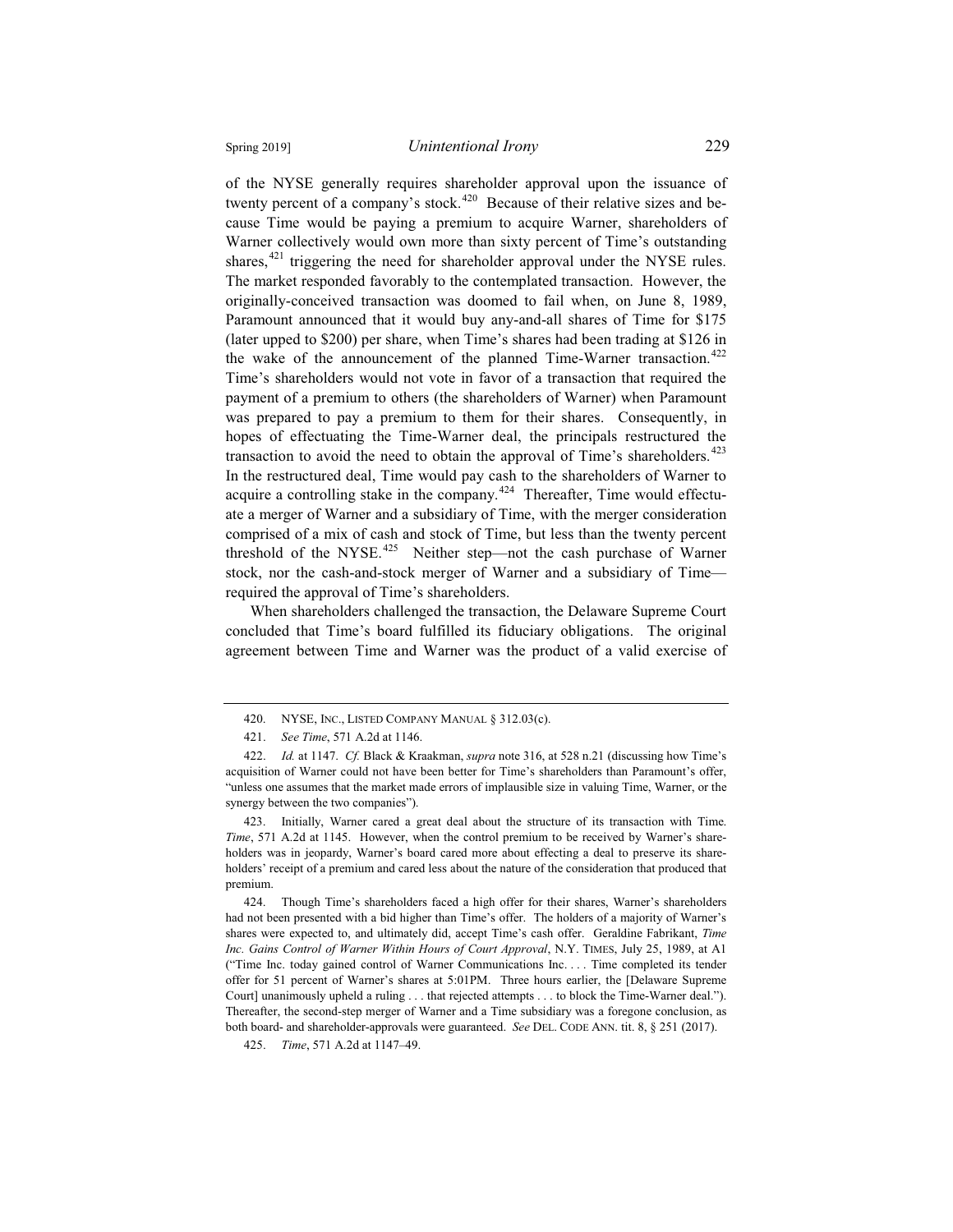business judgment by Time's board.<sup>426</sup> Time's board methodically considered numerous transaction partners and rationally concluded that Warner was a good fit because of its solid entertainment unit and its international presence. $427$ When Time restructured its deal with Warner, Time's board was defending against Paramount, which required the application of *Unocal* and its enhanced scrutiny.<sup>428</sup> Nonetheless, Time's board reasonably investigated and, in good faith, perceived that Paramount posed a threat to Time's journalistic integrity as well as its well-conceived transaction with Warner.<sup> $429$ </sup> In restructuring the acquisition of Warner, Time's board did not, according to the court, preclude Paramount from buying Time; Paramount could still proceed with its offer for Time, but, of course, in buying Time, Paramount would also be buying Warn $er<sup>430</sup>$  The court concluded that the defensive actions employed by Time's board were reasonable.<sup>431</sup>

B.

The *Time* court referenced only one means of Paramount effecting an acquisition of Time—a tender offer directly to Time's shareholders—and the *Time* court did not factor into its analysis the presence of Time's poison pill.<sup>432</sup> From the 1970s into the 1980s,  $433$  bidders commonly pursued hostile acquisitions via tender offers.<sup>434</sup> In 1982, Martin Lipton famously invented the poison pill,<sup>435</sup> which was approved by the Delaware Supreme Court in a series of decisions beginning with *Moran* in 1985.<sup>436</sup> The increasing prevalence of the poison pill prompted hostile bidders to utilize a proxy contest alone or in conjunction with a tender offer in hopes of effecting an acquisition.<sup>437</sup> The alternate means of

433. Some trace the rise of hostile acquisitions, which once had been frowned upon, to Morgan Stanley's representation of a hostile bidder in 1974. *See* Melvin A. Eisenberg, *Corporate Law and Social Norms*, 99 COLUM. L. REV. 1253, 1287–91 (1999) (citing RON CHERNOW, THE HOUSE OF MORGAN 599-601 (1990)); John C. Coates IV, *Measuring the Domain of Mediating Hierarchy: How Contestable are U.S. Public Corporations?*, 24 J. CORP. L. 837, 850 (1999) (citing BRUCE WASSERSTEIN, BIG DEALS 470 (1998)).

- 434. Unocal Corp. v. Mesa Petroleum Co., 493 A.2d 946, 957 (Del. 1985).
- 435. Martin Lipton, *Pills, Polls, and Professors Redux*, 69 U. CHI. L. REV. 1037, 1037 (2002).
- 436. *See* Moran v. Household Int'l, Inc., 500 A.2d 1346 (Del. 1985).
- 437. *See* Joseph A. Grundfest, *Just Vote No: A Minimalist Strategy for Dealing with Barbarians Inside the Gates*, 45 STAN. L. REV. 857, 858 (1993).

<sup>426.</sup> *Id.* at 1151–52.

<sup>427.</sup> *Id.* at 1143–46, 1151–52.

<sup>428.</sup> *Id.* at 1152.

<sup>429.</sup> *Id.* at 1153–54.

<sup>430.</sup> *Id.* at 1154–55.

<sup>431.</sup> *Id.* at 1155.

<sup>432.</sup> *Id.* at 1144 n.5 ("Time had in place a panoply of defensive devices, including a staggered board, a 'poison pill' preferred stock rights plan triggered by an acquisition of 15% of the company, a fifty-day notice period for shareholder motions, and restrictions on shareholders' ability to call a meeting or act by consent.").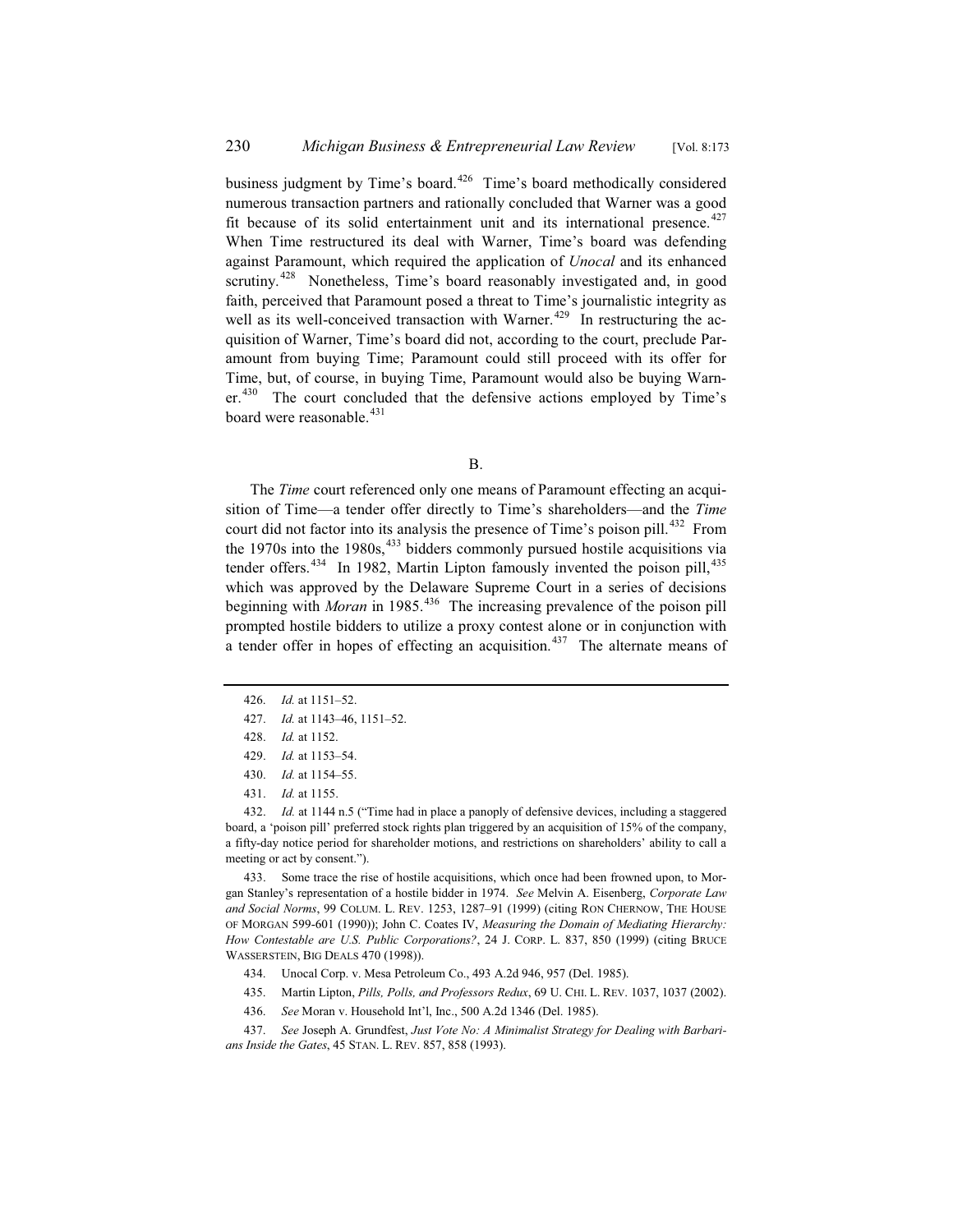pursuing a hostile acquisition—tender offer or proxy contest—prompted alternative analyses of preclusion: "A response is 'preclusive' if it deprives stockholders of the right to receive all tender offers or precludes a bidder from seeking control by fundamentally restricting proxy contests or otherwise."<sup>438</sup> If either avenue remains open to the hostile bidder, the defensive action (or favoritism towards the preferred bidder) is not preclusive. Part B.1. criticizes the preclusion analysis of *Time* on the court's own terms—without considering the presence of Time's poison pill. Part B.2. then reconsiders *Time* given the company's poison pill.

1.

Although the *Time* court technically was accurate—Paramount theoretically could have acquired Time—the Delaware courts require that, to prove that a hostile transaction was not precluded, the directors cannot simply establish a theoretical possibility of a hostile transaction, instead the hostile acquisition must be "realistically attainable."<sup>439</sup> Paramount's hostile acquisition of Time was realistically unattainable due to the preclusive, defensive action of Time's board. $440$ 

A defensive acquisition by the target "may change the nature of the business and financial picture of the target and may make it less desirable to the [hostile] bidder."<sup>441</sup> In acquiring Warner, Time changed both the nature of its business and its financial condition, making it less desirable to Paramount, and ultimately precluding its hostile acquisition. Though Time's acquisition of Warner *may*

<sup>438.</sup> *See* Omnicare, Inc. v. NCS Healthcare, Inc., 818 A.2d 914, 935 (Del. 2003).

<sup>439.</sup> Air Prods. & Chems., Inc. v. Airgas, Inc., 16 A.3d 48, 113 (Del. Ch. 2011).

<sup>440.</sup> Tamar Frankel, *Presumptive Reasoning Applied to Legal Doctrine: Presumptions and Burdens of Proof as Tools for Legal Stability and Change*, 17 HARV. J.L. & PUB. POL'Y 759, 776 n.62 (1994) ("[I]n *Paramount v. Time-Warner*, . . . management was allowed to preclude shareholders from selling at \$200 shares that traded at \$126 . . . ."); Ronald J. Gilson & Jeffrey N. Gordon, *Controlling Controlling Shareholders*, 152 U. PA. L. REV. 785, 816 n.115 (2003) ("*Paramount Communications, Inc. v. Time, Inc*. . . . permit[ted] a particular defense—Time's tender offer for Warner—that, as a factual matter, was preclusive. The court dodged this problem with the assertion that, at least in principle, Paramount could bid for the merged company. . . . [T]his theoretical possibility solve[d] the preclusiveness problem" for the *Time* court.); Lawrence E. Mitchell, *A Theoretical and Practical Framework for Enforcing Corporation Constituency Statutes*, 70 TEX. L. REV. 579, 610–11 (1992) ("*Paramount Communications, Inc. v. Time Inc*. . . . is a dramatic example of the extent to which the board is permitted to take a broad view of its corporate responsibilities by precluding stockholders from taking advantage of control transactions."); Julian Velasco, *Structural Bias and the Need for Substantive Review*, 82 WASH. U. L.Q. 821, 890 (2004) ("The board's conduct should not have been upheld because it was . . . preclusive in that it would prevent the combined company from being acquired for the foreseeable future.").

<sup>441. 1</sup>A MARTIN LIPTON & ERICA H. STEINBERGER, TAKEOUTS & FREEZEOUTS § 6.06[6], at 6-244 (1991).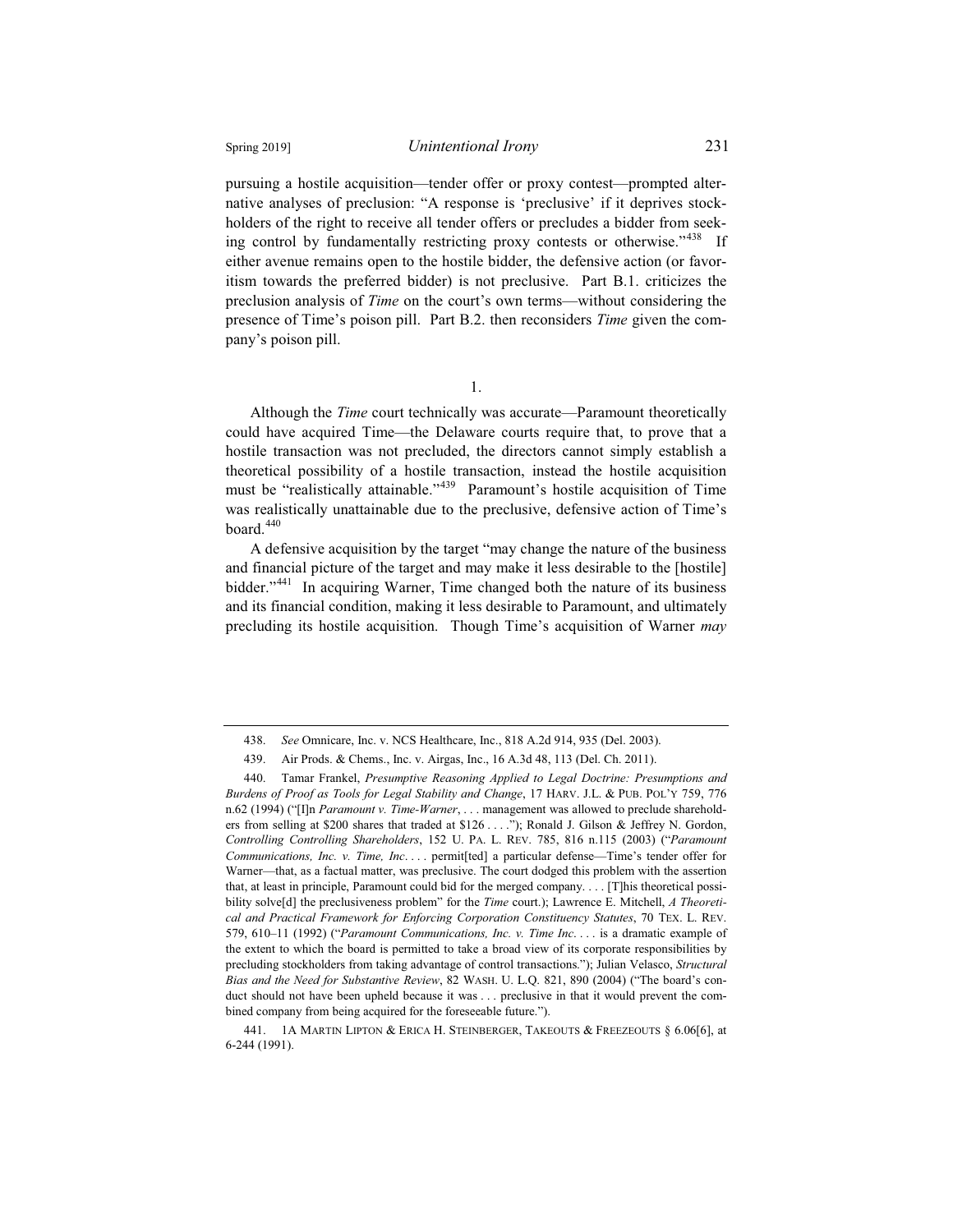have been reasonable,  $442$  it cannot have been preclusive, as preclusive action is *per se* unreasonable.<sup>443</sup>

Because Warner was about the same size as Time, Time doubled in size when it acquired Warner. Time's transaction did not simply involve some assets, even key assets, either of which may have withstood judicial scrutiny.<sup>444</sup> Time's increased size alone may have precluded Paramount from proceeding with its hostile offer,<sup>445</sup> but larger acquisitions certainly have occurred. Regardless of Time's increased size, the nature of the additional assets precluded Paramount from proceeding with its bid. By acquiring Warner, loosely-speaking a movie studio, Time added assets that would have been redundant to Paramount,<sup>446</sup> loosely-speaking a movie studio.<sup>447</sup> Paramount pursued Time, not Warner; Paramount never wanted Warner. The *Time* court held that Paramount could still acquire Time (and Warner), but the Delaware courts' preclusion analysis concerns whether the alternative transaction is "realistically attainable," not simply a theoretical possibility.

Time compelled Paramount to pay premia for things it could not utilize and upon which it could not realize fair value. A numerical example may prove helpful. Assume that, based solely upon their respective per-share trading prices, Peanut Butter Co. is worth 10 units and Grape Jelly Co. is worth 12 units. As the Delaware Supreme Court correctly noted, a bidder must pay a control premium above the per-share trading price to effect an acquisition.<sup>448</sup> So, assume that Peanut Butter Co. would pay 14 units to acquire Grape Jelly Co.<sup>449</sup> Peanut Butter Co. would do so because combining the two companies (PB&J Co.) creates synergistic value above the aggregate stand-alone values of those two companies.<sup>450</sup> If Bread Co. wanted to buy PB&J Co., it effectively would

446. Franklin A. Gevurtz, *Removing* Revlon, 70 WASH.&LEE L. REV. 1485, 1554–55 (2013) (discussing redundancy and potential for counterproductivity).

<sup>442.</sup> Black & Kraakman, *supra* note 316, at 528 & n.21 ("[A]n objective observer would likely conclude that the Time board's decision was, in fact, crazy. . . .").

<sup>443.</sup> *Air Prods*., 16 A.3d at 122 n.480 ("[P]reclusive action is per se unreasonable."); *see also* Steven M. Davidoff & Christina M. Sautter, *Lock-Up Creep*, 38 J. CORP. L. 681, 683 (2013) ("[C]ertain types of preclusive lock-ups remain[] per se invalid . . . .").

<sup>444.</sup> *See* City Capital Assocs. Ltd. P'ship v. Interco Inc., 551 A.2d 787 (Del. Ch. 1988).

<sup>445.</sup> LIPTON & STEINBERGER, *supra* note 441, § 6.06[6], at 6-244.

<sup>447.</sup> *See* Holman W. Jenkins, Jr., *CBS Scandal is Neatly Timed*, WALL ST. J., Aug. 1, 2018 at A15 ("CBS probably is not sellable to Comcast or Disney, both of which already own broadcast networks . . . ."). Moreover, antitrust considerations may have barred Paramount's acquisition of Time-Warner, but that is far from clear. *See* LIPTON & STEINBERGER, *supra* note 441, § 6.06[6], at 6-244.

<sup>448.</sup> Paramount Commc'ns, Inc. v. Time Inc., 571 A.2d 1140, 1146 (Del. 1990); Smith v. Van Gorkom, 488 A.2d 858, 875–76 (Del. 1985).

<sup>449.</sup> Recall that Warner's shareholders would have owned more than sixty percent of Time under the original transaction structure, *Time*, 571 A.2d at 1146, which is consistent with this numerical example.

<sup>450.</sup> *See generally* Black & Kraakman, *supra* note 316, at 528 n.21 (discussing how Time's acquisition of Warner could not have been better for Time's shareholders than Paramount's offer,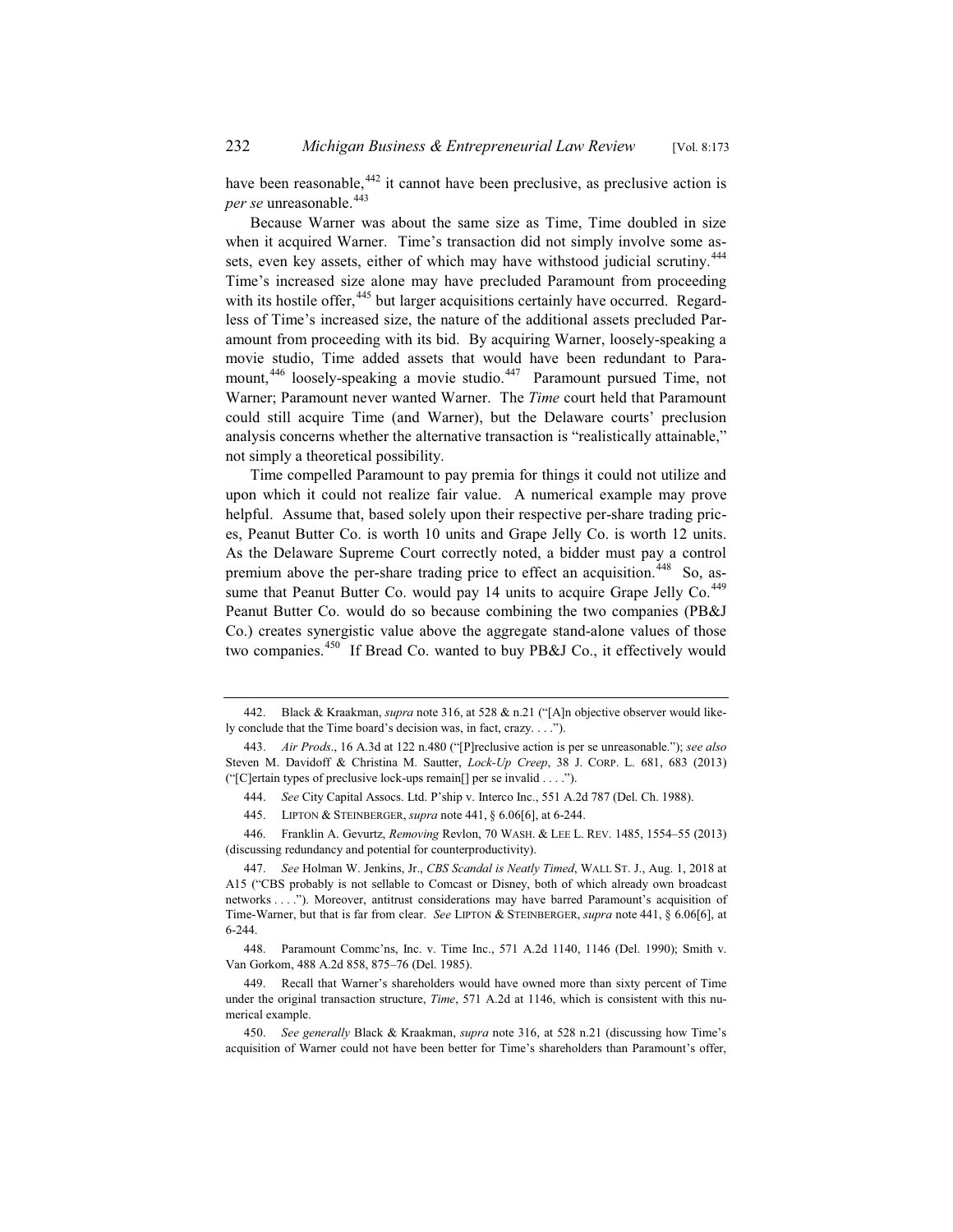pay a premium for each of Peanut Butter Co. (12 units) and Grape Jelly Co. (14 units), for the synergistic value created by the combination of those two companies (1 unit), and some portion of the synergistic value created by adding Bread Co. and those two other companies (1 unit). Bread Co. might have to pay 28 units to acquire PB&J Co. Now, if Bread Co. wanted to acquire only Peanut Butter Co. while it was still a stand-alone company, the acquisition price would have been the assumed 12 units. However, if Bread Co. wanted to acquire only Peanut Butter Co. after the formation of PB&J Co., then it would have to pay the assumed 28 units for PB&J Co. and then hopefully sell Grape Jelly Co. for 14 units, which was the assumed amount paid by Peanut Butter Co. to acquire Grape Jelly Co. Bread Co. would lose 2 units in the process, which is a significant amount over the 12 units required to acquire only Peanut Butter Co.<sup>451</sup> As a hyperbolic example, one does not buy a car to acquire a small box in which one may store gloves, only to sell everything but the glovebox.

Translating the discussion above to the Paramount-Time-Warner setting, Paramount would face additional, preclusive problems. While the combination of Bread Co. and Grape Jelly Co. may generate synergistic value, there appeared to be no synergy between Paramount and Warner.<sup>452</sup> So, Paramount would have to buy Warner and pay a premium to do so, and it would be paying premia on, first, Warner's combination with Time, and second, on Warner's combination with Paramount. However, Paramount would be paying for something that it would never receive.<sup>453</sup> Moreover, additional loss likely would result because Paramount would be in a poor negotiating position if it tried to sell Warner. Recall that, aside from Time, no other bidders emerged to buy Warner. So, after paying a premium, Paramount likely would sell Warner on the cheap.<sup>454</sup> Finally, after paying a premium for their three-way combination, Paramount would bust up the Time-Warner combination, which would result in a loss, not the gains seen from the 1980s of busting up mismatched conglomerates. These circumstances reveal that Time's acquisition of Warner precluded Paramount from bidding for the combined company, notwithstanding the conclusion of the *Time* court.<sup>455</sup>

<sup>&</sup>quot;unless one assumes that the market made errors of implausible size in valuing Time, Warner, or the synergy between the two companies").

<sup>451.</sup> *See infra* note 488 and accompanying text (addressing preclusive termination fees well shy of 16% (2-unit loss/12-unit price)).

<sup>452.</sup> Gevurtz *supra* note 446, at 1554–55 (discussing redundancy and potential for counterproductivity).

<sup>453.</sup> *Id.* (discussing how gains would flow to shareholders of Warner, not Time nor Paramount).

<sup>454.</sup> *Id.* (discussing how Paramount could not pay a premium for Warner if Warner was redundant or counterproductive, and instead could pay no more than the price at which it could be spun off); *see* Holman W. Jenkins, Jr., *CBS Scandal is Neatly Timed*, WALL ST. J., Aug. 1, 2018 at A15 ("CBS probably is not sellable to Comcast or Disney, both of which already own broadcast networks . . . .").

<sup>455.</sup> Paramount Commc'ns, Inc. v. Time Inc., 571 A.2d 1140, 1146 (Del. 1990).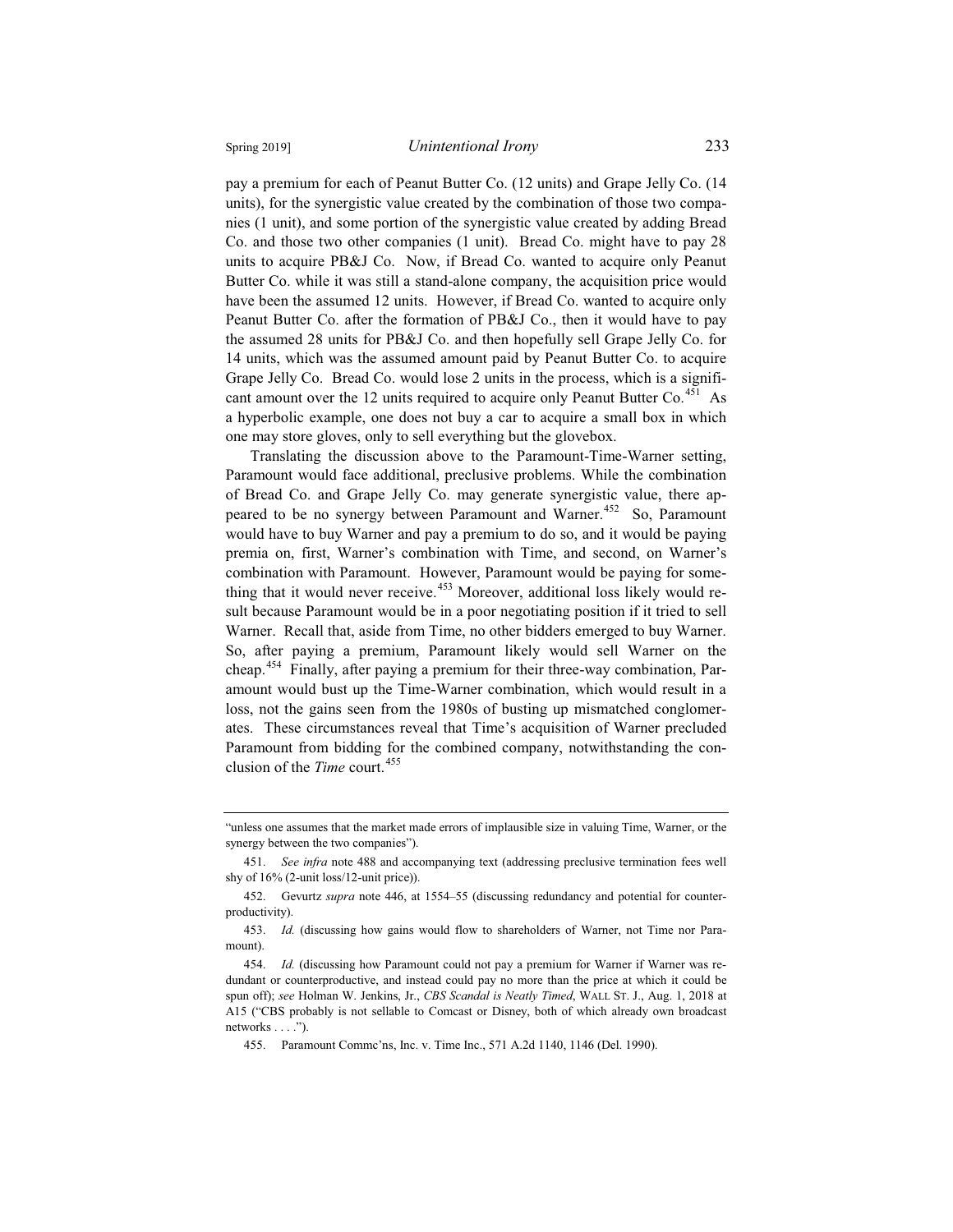Moving on from the impact of the defensive acquisition on the nature of the target's business, one should consider the financial condition of the target after it effected its defensive acquisition. After effecting the cash acquisition of a controlling interest in Warner, which was followed by a cash-and-stock merger to complete the acquisition, Time-Warner was saddled with over \$10 billion in debt.<sup>456</sup> Paramount offered cash to acquire Time's shares. There is no indication that Paramount could have managed its own debt, while assuming the debt incurred by Time to acquire Warner, and Time's directors bore the burden of proof regarding preclusion.<sup>457</sup> Others believe that Time's resulting financial condition precluded Paramount from completing an acquisition,<sup>458</sup> notwithstanding the conclusion of the *Time* court.<sup>459</sup>

The *Time* court never analyzed Time's poison pill, which is addressed in this section. Poison pills preclude tender offers,  $460$  by inflicting voting and economic dilution on a hostile bidder.<sup>461</sup> If Paramount pursued a hostile tender offer for control of Time, Paramount would have passed the fifteen percent trigger of Time's pill and suffered the dilutive impact.<sup>462</sup> Nonetheless, according to the Delaware Supreme Court, poison pills are not preclusive. First, the incumbent board may redeem the pill if the hostile bidder's offer becomes sufficiently generous.<sup>463</sup> Second, if the incumbent board refuses to redeem the poison pill, it must withstand judicial inquiry under *Unocal*. <sup>464</sup> Third, even if the incumbent board refuses to redeem the poison pill consistent with *Unocal*, the hostile bidder may launch a proxy contest to unseat the incumbent board; presumably the newly-elected board will be amenable to the bidder's proposed acquisition and

<sup>456.</sup> *In re* Time Warner Inc. Sec. Litig., 9 F.3d 259, 262 (2d Cir. 1993) (noting that the company struggled to manage the \$10 billion in debt, and that its stock price fell).

<sup>457.</sup> Air Prods. & Chems., Inc. v. Airgas, Inc., 16 A.3d 48, 113 (Del. Ch. 2011) ("Defendants bear the burden of showing that their defenses are not preclusive . . . .").

<sup>458.</sup> See Julian Velasco, *Structural Bias and the Need for Substantive Review*, 82 WASH. U. L.Q. 821, 890 (2004) (noting the incurrence of debt and concluding that the "radical . . . restructuring . . . would have serious operational consequences for the company").

<sup>459.</sup> *Time*, 571 A.2d at 1155.

<sup>460.</sup> *Air Prods*., 16 A.3d at 101 ("[T]he pill is serving the principal purpose of precluding the shareholders from tendering into Air Products' offer.").

<sup>461.</sup> Lucian A. Bebchuk, John C. Coates IV & Guhan Subramanian, *The Powerful Antitakeover Force of Staggered Boards: Theory, Evidence, and Policy*, 54 STAN. L. REV. 887, 904 (2002); *see also* Strine, *supra* note 406, at 886.

<sup>462.</sup> *Time*, 571 A.2d at 1144 n.5 (noting 15% trigger).

<sup>463.</sup> *See* Revlon, Inc. v. MacAndrews & Forbes Holdings, Inc., 506 A.2d 173, 179 (Del. 1986) ("The board further agreed to redeem the rights and waive the covenants on the preferred stock in response to any offer above \$57 cash per share.").

<sup>464.</sup> *See* Versata Enters. v. Selectica, Inc., 5 A.3d 586, 599 (Del. 2010); Moran v. Household Int'l, 500 A.2d 1346, 1356–57 (Del. 1985).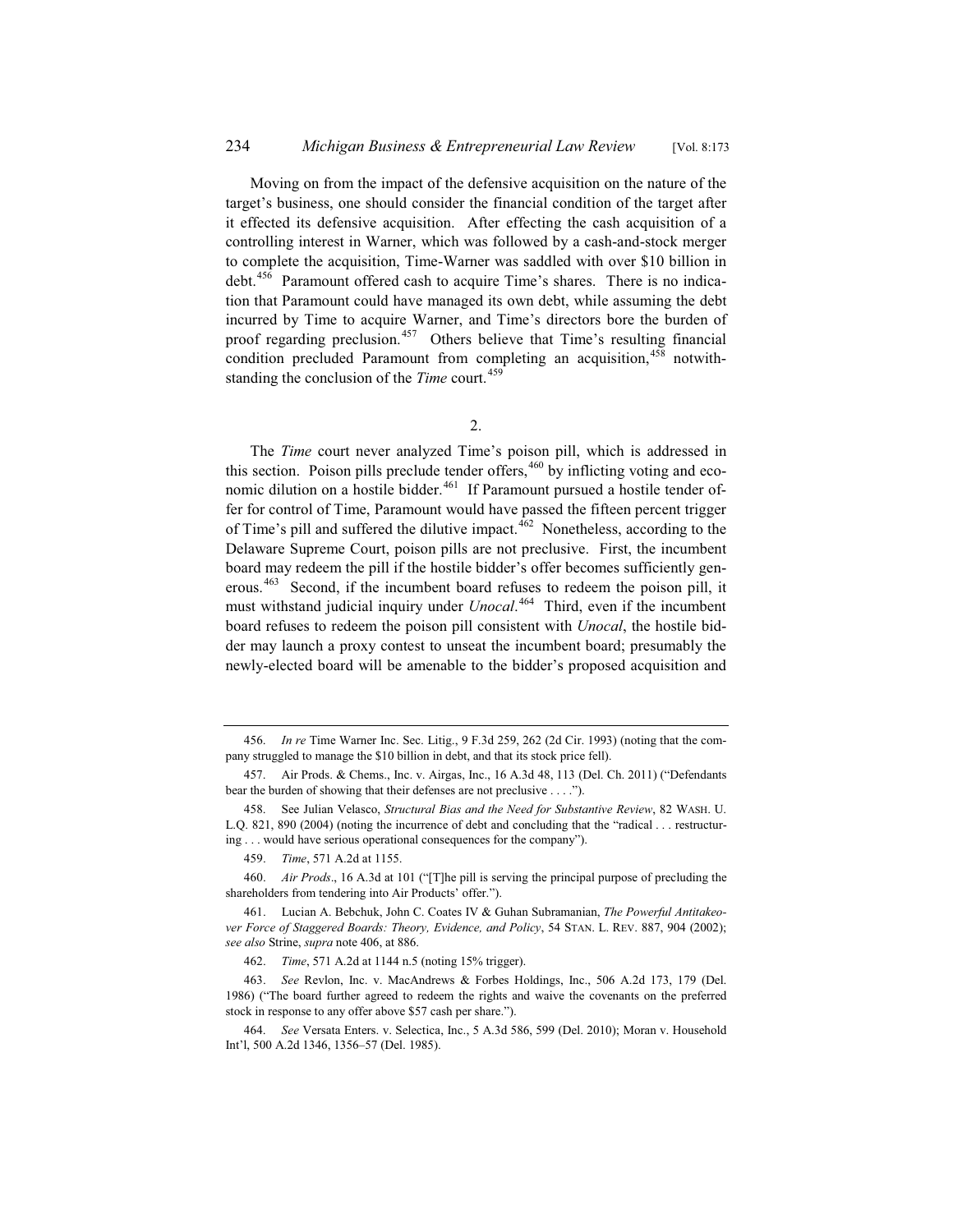will redeem the pill.<sup>465</sup> The preclusion inquiry accounts for the possibility of overcoming a poison pill via a proxy contest.<sup>466</sup> So, even if the hostile bidder's tender offer may be precluded, the board may withstand *Unocal* scrutiny if the hostile bidder may realistically attain success in a proxy contest.

Though the *Time* court never referenced the possibility of Paramount launching a proxy contest to secure control of Time, that possibility bolsters the court's rationale. Nonetheless, the court's conclusion remains problematic. Time's board noticed an annual meeting for June 23, 1989, at which Paramount theoretically could have launched a proxy contest.<sup>467</sup> When Time restructured its deal with Warner, however, the annual meeting of shareholders was deferred until after Time acquired a controlling interest in Warner,<sup>468</sup> which occurred on July 24, 1989.<sup>469</sup> Time's organizational documents effectively precluded Paramount from convening a meeting of shareholders at which Paramount could conduct a proxy contest prior to Time's acquisition of Warner.<sup>470</sup>

More importantly, Time featured a staggered board of directors, <sup>471</sup> which means that only one-third of its board of directors was elected in any single year.<sup>472</sup> Even if Paramount launched a successful proxy contest, which tends to be expensive,  $473$  those newly-elected directors would comprise a minority of the board, and the pill would remain in place. Paramount would have to wait another year and incur the expense of a second proxy contest to seat, over the twoyear period, a majority of the board, which then presumably could redeem the poison pill to facilitate Paramount's acquisition of Time-Warner. Notwithstanding the deterrent effect of such time and expense, the Delaware Supreme Court, in *Versata*, concluded that the combination of a staggered board and a

<sup>465.</sup> The Delaware courts barred slow-hand and dead-hand pills. *See* Quickturn Design Sys., Inc. v. Shapiro, 721 A.2d 1281 (Del. 1998); Carmody v. Toll Bros., Inc., 723 A.2d 1180 (Del. Ch. 1998).

<sup>466.</sup> *See* Omnicare, Inc. v. NCS Healthcare, Inc., 818 A.2d 914, 935 (Del. 2003).

<sup>467.</sup> *See* Paramount Commcn's Inc. v. Time Inc., No. 10866, 1989 WL 79880, at \*10 (Del. Ch. July 14, 1989), *aff'd sub nom.* Literary Partners, L.P. v. Time Inc., 565 A.2d 280 (Del. 1989), and *aff'd*, 565 A.2d 280 (Del. 1989), and *aff'd sub nom*. In re Time Inc. S'holder Litig., 565 A.2d 281 (Del. 1989).

<sup>468.</sup> *See generally* DEL. CODE ANN. tit. 8, § 211(c) (2017) ("If there be a failure to hold the annual meeting . . . for a period of 30 days after the date designated for the annual meeting, . . . the Court of Chancery may summarily order a meeting to be held upon the application of any stockholder or director.").

<sup>469.</sup> Geraldine Fabrikant, *Time Inc. Gains Control of Warner Within Hours of Court Approval*, N.Y. TIMES, July 25, 1989, at A1 ("Time completed its tender offer for 51 percent of Warner's shares at 5:01PM. Three hours earlier, the [Delaware Supreme Court] unanimously upheld a ruling . . . that rejected attempts . . . to block the Time-Warner deal.").

<sup>470.</sup> *Time*, 571 A.2d at 1144 n.5.

<sup>471.</sup> *Id.* (noting Time's "panoply of defensive devices, including a staggered board").

<sup>472.</sup> DEL. CODE ANN. tit. 8, § 141(d) (2017). Moreover, if a board is staggered, shareholders may remove directors during their terms only "for cause." *Id*. § 141(k).

<sup>473.</sup> *See* Jeff Mordock, *DuPont Spent \$15M to Keep Activist Investor Off Board*, USA TODAY (May 19, 2015, 10:37 AM), https://www.usatoday.com/story/money/business/2015/05/19/ dupont-spent-15m-proxy-fight/27575179/.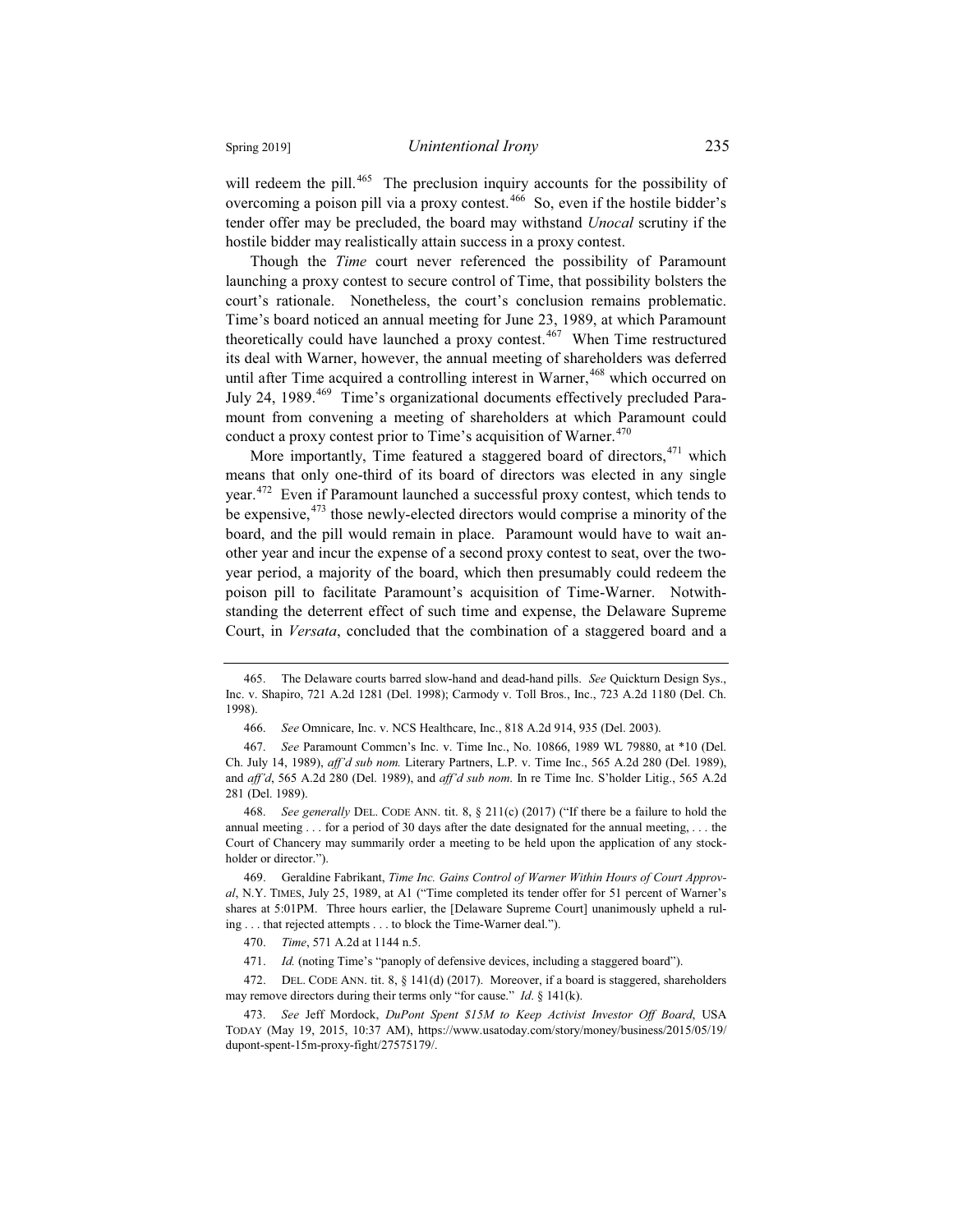poison pill was not preclusive.<sup>474</sup> Compelled to adhere to binding precedent, Chancellor Chandler questioned its wisdom: "[N]o bidder to my knowledge has ever successfully stuck around for two years and waged two successful proxy contests to gain control of a classified board in order to remove a pill."<sup>475</sup> If, with the passage of time, no bidder overcomes the combination of a staggered board and a poison pill, then the courts should reconsider whether overcoming that tandem is merely a theoretical possibility or realistically attainable.<sup>476</sup>

Notwithstanding the foregoing, the leading precedent of the Delaware Supreme Court addressing poison pills differs importantly from the facts of *Time*. In *Moran*, <sup>477</sup> *Quickturn*, <sup>478</sup> and *Versata*, <sup>479</sup> the targeted corporation was simply saying "no" to the hostile acquirer, not undertaking an alternative transaction. In those cases, the targeted corporation would be the same company at the time that it precluded the hostile tender offer as it would be at the time of a proxy contest. However, Time would differ dramatically; at the time of the hostile tender offer, Time was a stand-alone company, but at the time that Paramount might have launched a proxy contest, Time would have become Time-Warner. If, contrary to the holding of the *Time* court, we accept that facilitating the Time-Warner transaction precluded Paramount's tender offer, then the possibility of launching a proxy contest to gain control of Time-Warner should not yield a different outcome. As mentioned before, the theoretical possibility of launching a proxy contest does not mean that it was realistically attainable.<sup>480</sup>

C.

Beyond the *Time* court's ironic conclusion, the preclusion inquiry itself seems unhelpful. Presumably, the preclusion inquiry was intended as a helpful filtering device to avoid the inquiry into reasonableness—*ex post* judicial sec-

<sup>474.</sup> Versata Enters. v. Selectica, Inc., 5 A.3d 586, 604 (Del. 2010) ("The fact that a combination of defensive measures makes it more difficult for an acquirer to obtain control of a board does not make such measures realistically unattainable, i.e., preclusive.").

<sup>475.</sup> Air Prods. & Chems. Inc. v. Airgas, Inc., 16 A.3d 48, 113 (Del. Ch. 2011); *see also id.* at 113 n.436 ("Indeed, Airgas's own expert testified that no bidder has ever replaced a majority of directors on a staggered board by winning two consecutive annual meeting elections."); Bebchuk, Coates & Subramanian, *supra* note 461, at 914 ("[T]o our knowledge, no bidder has successfully fought through two proxy contests to win control of a . . . target [with an effective staggered board].").

<sup>476.</sup> Perhaps the *Versata* case will be less troubling over time as the market has begun trending away from staggered boards. *See* Steven J. Cleveland, *A Failure of Substance and a Failure of Process: The Circular Odyssey of Oklahoma's Corporate Law Amendments in 2010, 2012, and 2013*, 67 OKLA. L. REV. 221, 235 (2015) ("In 2004, over 50% of the S&P 500 companies had staggered boards, but at the end of 2012, only 17% of the S&P 500 companies had staggered boards.").

<sup>477.</sup> *See* Moran v. Household Int'l, Inc., 500 A.2d 1346, 1349 (Del. 1985).

<sup>478.</sup> *See* Quickturn Design Sys. v. Shapiro, 721 A.2d 1281 (Del. 1998).

<sup>479.</sup> *See Versata*, 5 A.3d at 588.

<sup>480.</sup> *Air Prods*., 16 A.3d at 113.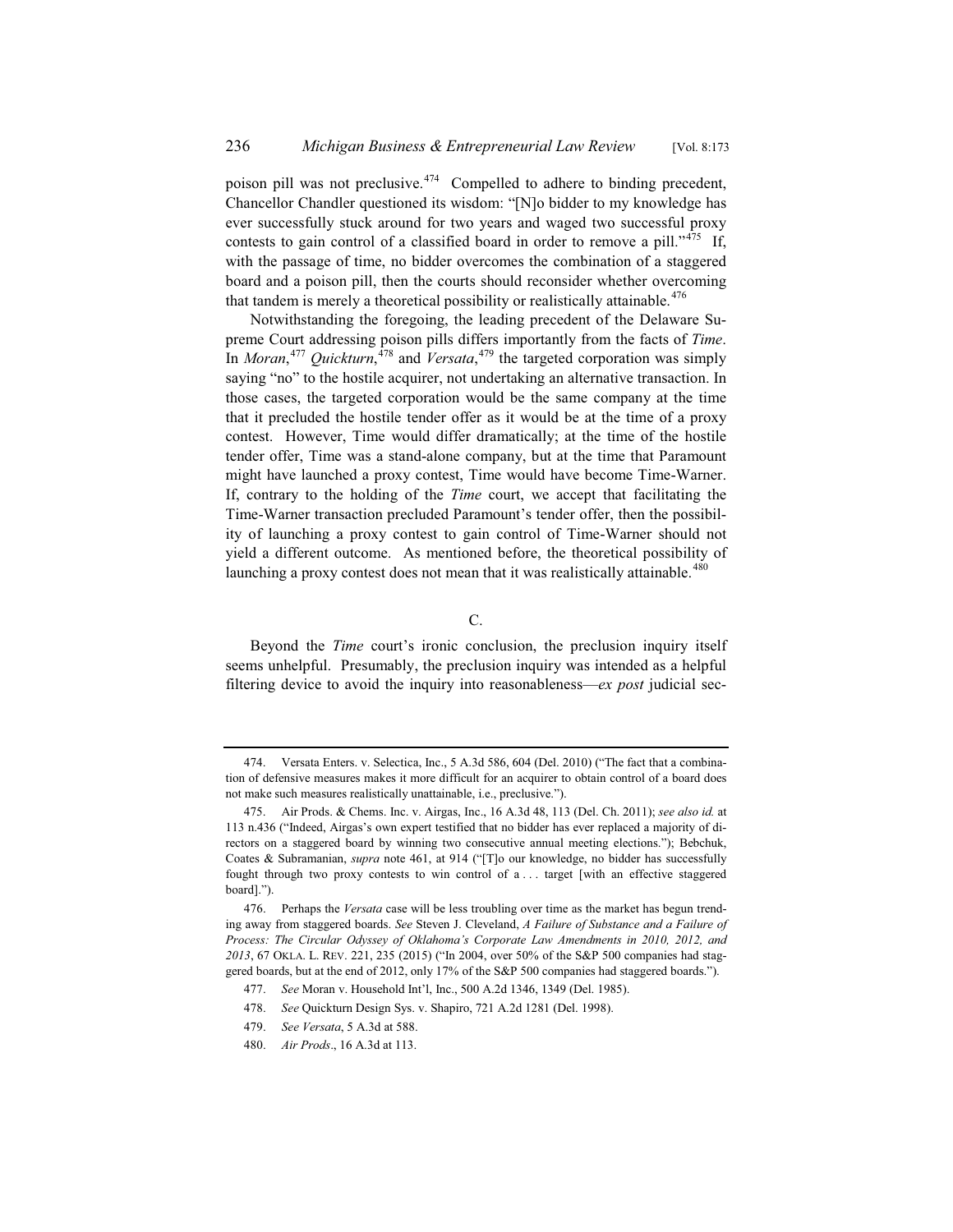ond-guessing by institutionally incapable actors.<sup>481</sup> If, however, the preclusion inquiry does not produce the intended benefits, or worse proves counterproductive, then the Delaware Supreme Court should reconsider its usage as an outcome-determinative filtering device. Part C. applies the preclusion inquiry to forms of deal protection and concludes that inquiry is not helpful.

1.

A termination fee is a form of deal protection, which incentivizes an initial bidder to expend resources negotiating an agreement with the targeted corporation, and which rewards the initial bidder if a different bidder ultimately acquires the targeted corporation after making a superior bid.<sup>482</sup> Technically, the targeted corporation pays the fee to the jilted bidder, but effectively the successful acquirer pays the fee. The Delaware courts acknowledge the conceptual soundness of a termination fee,<sup>483</sup> but recognize that a termination fee deters subsequent bidders.<sup>484</sup> At some point, the magnitude of the termination fee precludes subsequent bidders.<sup>485</sup> In determining the validity of termination fees, courts examine the magnitude of the fee in comparison to the deal value. Although the inquiry is contextual,<sup>486</sup> courts routinely conclude that termination fees that amount to three percent of the deal value are neither preclusive nor un-

<sup>481.</sup> *See* Paramount Commc'ns v. QVC Network, Inc., 637 A.2d 34, 45 (Del. 1994) ("[A] court should not ignore the complexity of the directors' task . . . . The board of directors is the corporate decisionmaking body best equipped to make these judgments. Accordingly, a court applying enhanced judicial scrutiny should be deciding whether the directors made a *reasonable* decision, not a *perfect* decision. If a board selected one of several reasonable alternatives, a court should not second-guess that choice even though it might have decided otherwise or subsequent events may have cast doubt on the board's determination. Thus, courts will not substitute their business judgment for that of the directors . . . .").

<sup>482.</sup> Brazen v. Bell Atl. Corp., 695 A.2d 43, 48–49 (Del. 1997).

<sup>483.</sup> *Id.* at 49 (upholding a termination fee that falls "within a range of reasonableness").

<sup>484.</sup> Omnicare, Inc. v. NCS Healthcare, Inc., 818 A.2d 914, 930 (Del. 2003) ("*Deal Protection Devices Require Enhanced Scrutiny*").

<sup>485.</sup> In re Dollar Thrifty S'holder Litig., 14 A.3d 573, 613 (Del. Ch. 2010) ("The preclusive aspect of any termination fee is properly measured by the effect it would have on the desire of any potential bidder to make a topping bid.").

<sup>486.</sup> Louisiana Mun. Police Emps.' Ret. Sys. v. Crawford, 918 A.2d 1172, 1181 n.10 (Del. Ch. 2007) ("[A]nalysis [of a termination fee] will, by necessity, require the Court to consider a number of factors, including without limitation: the overall size of the termination fee, as well as its percentage value; the benefit to shareholders, including a premium (if any) that directors seek to protect; the absolute size of the transaction, as well as the relative size of the partners to the merger; the degree to which a counterparty found such protections to be crucial to the deal, bearing in mind differences in bargaining power; and the preclusive or coercive power of all deal protections included in a transaction, taken as a whole. The inquiry, by its very nature fact intensive, cannot be reduced to a mathematical equation. Though a '3% rule' for termination fees might be convenient for transaction planners, it is simply too blunt an instrument, too subject to abuse, for this Court to bless as a blanket rule.").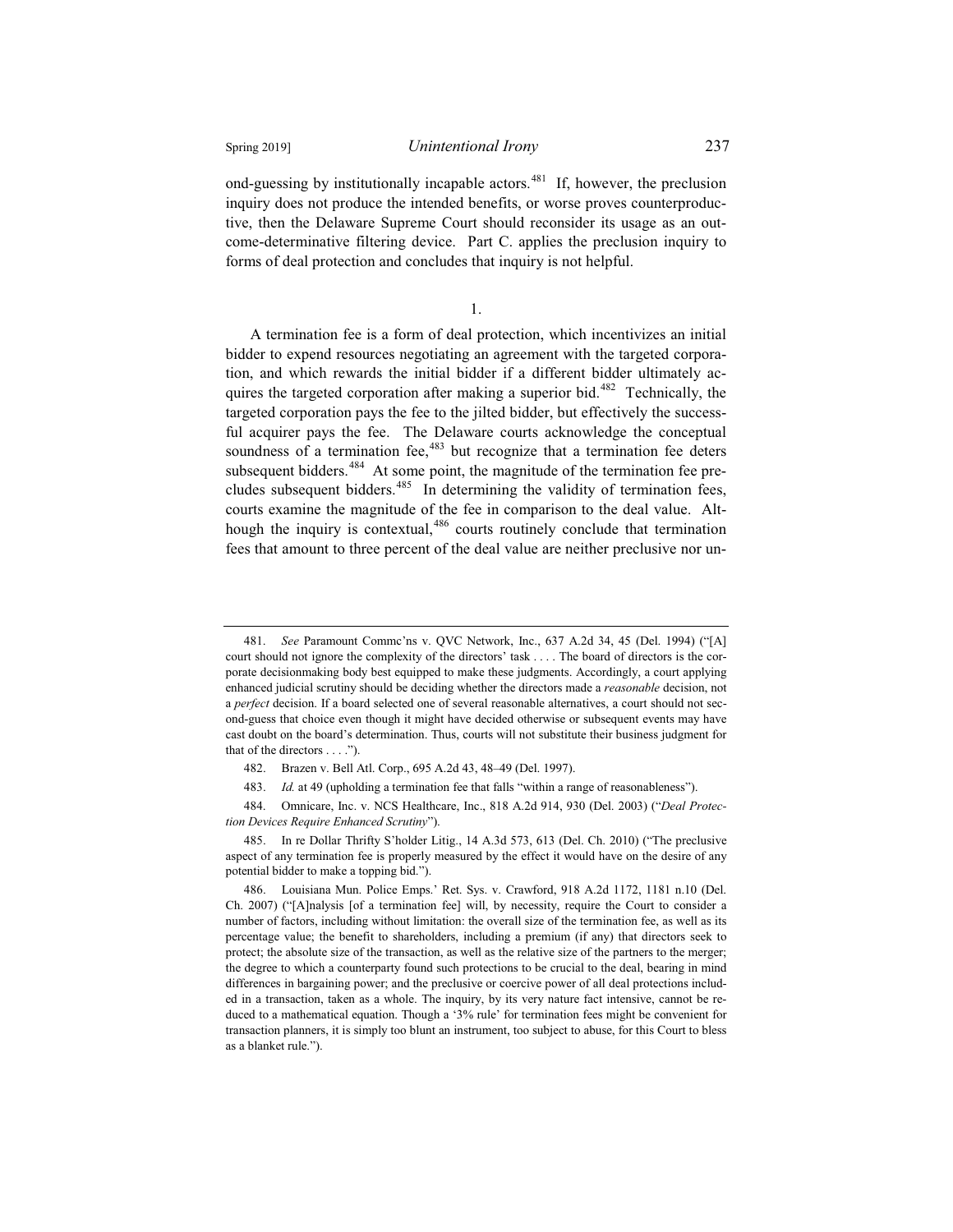reasonable.<sup>487</sup> Courts have concluded that termination fees of six-to-seven percent of the deal value do not pass *Unocal* scrutiny.<sup>488</sup>

Determining whether a termination fee precludes a subsequent bidder may be helpful in some cases, but the inquiry misses the mark in other cases. Crafting an analysis that begins with preclusion and moves on to reasonableness only if the board proves that the defensive action was not preclusive yields false positives and false negatives.

Two numerical examples may prove helpful. Assume that we know, but the Target does not, that the highest value that any bidder places on Target is \$100 per share. Target aggressively negotiates with Bidder 1 and extracts an offer of \$99 per share, the absolute maximum amount that Bidder 1 is willing to pay, while Bidder 1 extracts a termination fee of three percent from Target. The termination fee would preclude Bidder 2, who values Target at a maximum of \$99.50 per share, as well as Bidder 3, who values Target at a maximum of \$100 per share. Nonetheless, such a termination fee would be deemed reasonable and pass *Unocal* muster, notwithstanding its preclusive effect.<sup>489</sup> The Delaware courts have acknowledged this possibility:

Deal protections, of course, do provide a bidding cushion for merger partners that makes small, margin-topping bids non-viable. When that cushion results . . . from a good faith negotiation process in which the target board has reasonably granted

<sup>487.</sup> *Brazen*, 695 A.2d at 49 (holding that a 2% termination fee is not preclusive and "falls well within the range of termination fees upheld as reasonable by the courts of this State"); Kysor Indus. Corp. v. Margaux, Inc., 674 A.2d 889, 897 (Del. 1996) (upholding, as not preclusive, a reasonable termination fee of 2.8% of offer); Miramar Firefights Pension Fund v. AboveNet., Inc., No. 7376-VCN, 2013 WL 4033905, at \*8 (Del. Ch. July 31, 2013) (upholding, as not preclusive, a "termination fee representing roughly two percent of the deal's equity value . . . [which] ha[d] been repeatedly upheld by the Court as reasonable under similar circumstances"); In re Plains Exploration & Prod. Co. S'holder Litig., No. 8090-VCN, 2013 WL 1909124, at \*6 (Del. Ch. May 9, 2013) ("The three percent termination fee (\$207 million) was also not unreasonable."); Goodwin v. Live Entm't, No. 15765, 1999 WL 64265, at \*20 (Del. Ch. Jan. 25, 1999) (upholding, as not preclusive, a reasonable termination fee of 3.125% plus \$1 million in expenses for a total percentage of 4.167%); *In re* Cogent, Inc. S'holder Litig., 7 A.3d 487, 503 (Del. Ch. 2010) (upholding, as not preclusive, a termination fee of 3% of the equity or transaction value).

<sup>488.</sup> *In re* Comverge, Inc. S'holders Litig., No. 7368-VCP, 2014 WL 6686570, at \*1, \*17 (Del. Ch. Nov. 25, 2014) (denying motion to dismiss where the "aggregate value of those termination payments reache[d] approximately 13% of the equity value of the transaction, well more than double the termination fee percentages that this Court has found to be at the upper bounds of reasonableness" which had an "impermissibly preclusive effect"); Phelps Dodge Corp. v. Cyprus Amax Minerals Co., No. 17398, 1999 WL 1054255 (Del. Ch. Sept. 27, 1999) (concluding, in dicta, that a termination fee of 6.3% is not reasonable).

As discussed above in Part II, the Delaware courts analyze stock options similarly. *See* Paramount Commc'ns v. QVC Network, Inc., 637 A.2d 34, 50 (Del. 1993) ("[T]he Stock Option Agreement had become 'draconian.'"). *See generally* Unitrin, Inc. v. Am. Gen. Corp., 651 A.2d 1361, 1387 (Del. 1995) ("Where all of the target board's . . . actions are inextricably related, . . . such actions [are] scrutinized collectively . . . .").

<sup>489.</sup> *See Crawford*, 918 A.2d at 1181 n.10 (listing preclusive effect as only one of many factors to be considered).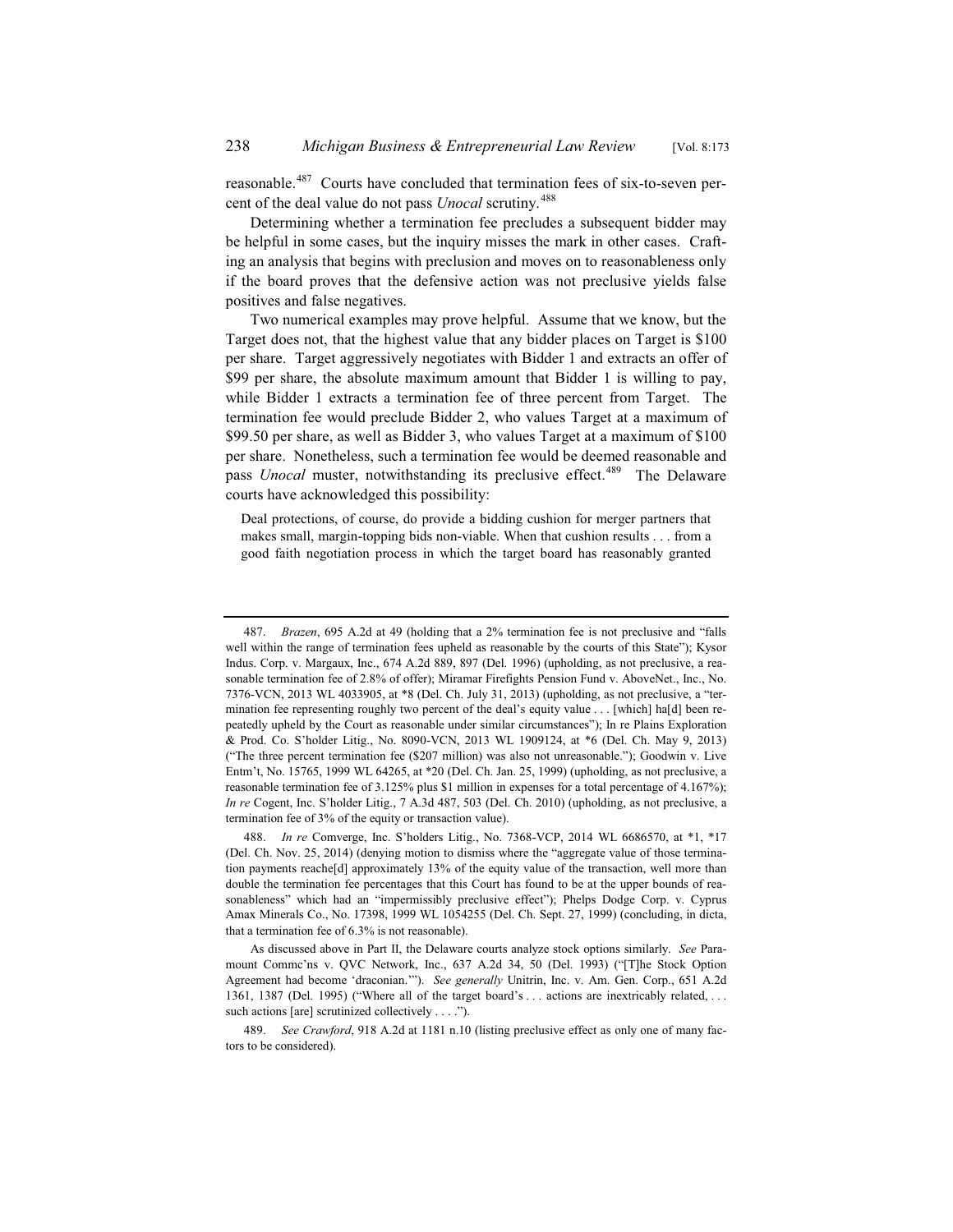these protections in order to obtain a good result for the stockholders, there is no grounds for judicial intrusion.<sup>490</sup>

In penning that language, then-Vice Chancellor Strine acknowledged preclusive action may be reasonable; the Delaware Supreme Court has also acknowledged this possibility.<sup> $491$ </sup> Moreover, in examining termination fees, courts commonly undertake a reasonable analysis, without referencing preclusion.<sup> $492$ </sup> Under the *Unocal* analysis, however, if the defensive action is preclusive, then the court never undertakes the reasonableness analysis. Yet, in this hypothetical, the defensive action seems preclusive but reasonable. The preclusion analysis presumably was intended as a helpful filtering device—if it is preclusive, then it cannot be reasonable<sup> $493$ </sup>—but ultimately may yield erroneous results.

Consider another numerical example. Assume that we know, but the Target does not, that the highest value that any bidder places on Target is \$90 per share. Target aggressively negotiates with Bidder 1 and extracts an offer of \$60 per share, $494$  the absolute maximum amount that Bidder 1 is willing to pay, and Target extracts a termination fee of fifteen percent, "more than double the termination fee percentages" approved by Delaware courts.<sup>495</sup> Though Bidder 2, who values Target at a maximum of \$65 per share would be precluded from making a topping bid, Bidder 3, who values Target at a maximum of \$90 per share, could easily make a topping bid of, say, \$75 per share that would generate surplus for all involved. In this hypothetical, the termination fee would not be preclusive, but would be unreasonable.<sup>496</sup> In these examples, the preclusion analysis yields misleading results.

2.

Another form of deal protection—voting agreements—may operate to preclude subsequent bidders. In *Omnicare*, voting agreements precluded the hostile transaction, and failed the scrutiny of a 3-2 majority of the Delaware Supreme Court,<sup>497</sup> but, notwithstanding the majority's conclusion to the contrary,

<sup>490.</sup> *In re* Toys "R" Us, Inc. S'holder Litig., 877 A.2d 975, 1021 (Del. Ch. 2005).

<sup>491.</sup> *See* Mills Acquisition Co. v. Macmillan, Inc., 559 A.2d 1261, 1284 (Del. 1989); Revlon, Inc. v. MacAndrews & Forbes Holdings, 506 A.2d 173, 184 (Del. 1986).

<sup>492.</sup> *See Brazen*, 695 A.2d 43*; see also Kysor Indus. Corp*., 674 A.2d 889.

<sup>493.</sup> *See* Air Prods. & Chems., Inc. v. Airgas, Inc., 16 A.3d 48, 122 n.480 (Del. Ch. 2011) ("[P]reclusive action is *per se* unreasonable.").

<sup>494.</sup> Great disparities may emerge between the price originally negotiated by the targeted corporation and the price that a hostile bidder will pay. *See Paramount Commc'ns v. QVC Network, Inc.*, 673 A.2d 34, 38–41 (Del. 1993) (noting that the initial contract price was \$70 per share and the hostile bidder eventually offered \$90 per share); *Macmillan*, 559 A.2d at 1270–71, 1277–78 (noting that original management restructuring valued target at \$64.15 per share and that hostile bidder eventually offered \$90.25 per share).

<sup>495.</sup> *In re* Comverge, Inc. S'holders Litig., No. 7368-VCP, 2014 WL 6686570, at \*17 (Del. Ch. Nov. 25, 2014).

<sup>496.</sup> *See id.*

<sup>497.</sup> Omnicare, Inc. v. NCS Healthcare, Inc., 818 A.2d 914, 918 (Del. 2003).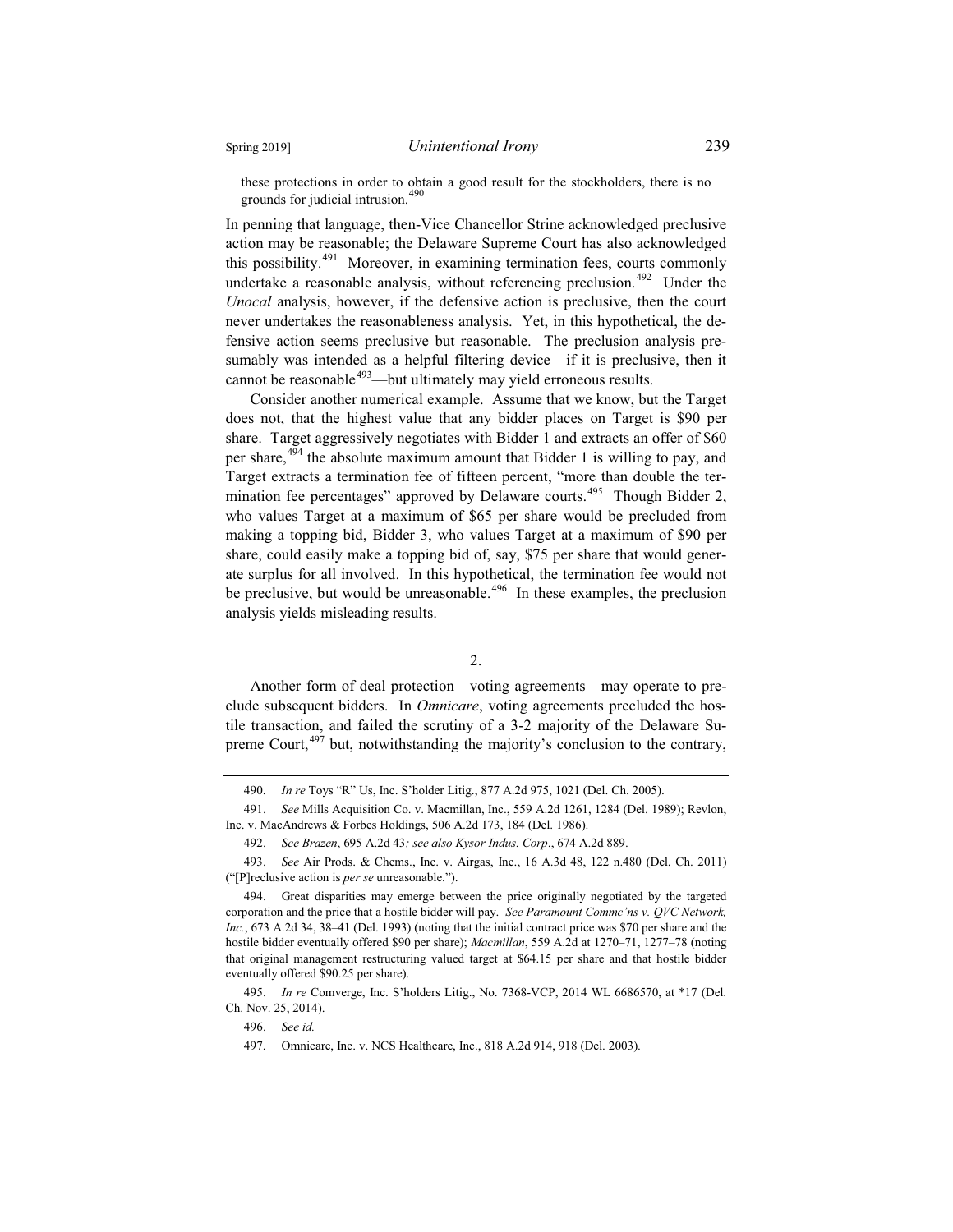the deal protection, including the voting agreements, seemed reasonable given the facts of the case. According to the *Omnicare* court, the voting agreements of the controlling shareholders of NCS, who were also board members, precluded the hostile acquirer's superior bid, when the acquisition agreement included a force-the-vote provision and did not include a "fiduciary out" right of termination.<sup>498</sup> Two shareholders agreed to vote to approve the transaction with the favored bidder—Genesis—while retaining the right as directors to withdraw their recommendation of that transaction in favor of a superior bid.<sup>499</sup> Nonetheless, the transaction agreement required that a shareholder meeting be convened to enable the shareholders to vote on the transaction with Genesis, even if the directors no longer recommend that transaction, which occurred,<sup>500</sup> and which is permitted by the DGCL.<sup>501</sup> Moreover, the transaction agreement did not permit the board of directors of NCS to terminate the agreement if a superior bid emerged; that is, there was no "fiduciary out."<sup>502</sup> Thus, given the three dealprotective measures—voting agreements regarding a majority of votes, a forcethe-vote provision, and no "fiduciary out"—NCS' transaction with Genesis was a *fait accompli*, even though a superior bid emerged.<sup>503</sup> Employing the *Unocal* analysis, a majority of the Delaware Supreme Court concluded that the deal protection was preclusive and unenforceable.<sup>504</sup>

Yet two dissenting justices and many commentators believe that the board's defensive actions should have been upheld as reasonable,  $505$  given the underlying facts, which briefly follow. Beginning in 1999, NCS experienced financial trouble,<sup>506</sup> and soon was in default on approximately \$350 million in debt, with its stock trading as low as \$0.09 (until the announcement of its deal with Genesis).<sup>507</sup> NCS retained an international investment bank to aid in its exploration of strategic alternatives.<sup>508</sup> The bank contacted potential acquirers and received only one indication of interest, but the initial offer failed to cover NCS' outstanding debt, and that already-low offer was lowered during due diligence.<sup>509</sup>

505. *Id.* at 943 (Veasey, C.J., dissenting) (joined by J. Steele); *see, e.g*., Sean J. Griffith, *The Omnipresent Specter of* Omnicare, 38 J. CORP. L. 753, 755 (2013) ("In the wake of *Omnicare*, I argued . . . that the decision was a mistake. Ten years later, it still is.").

- 508. *Id.*
- 509. *Id.*

<sup>498.</sup> *Id.*

<sup>499.</sup> *See id.*

<sup>500.</sup> *Id.* at 925.

<sup>501.</sup> DEL. CODE ANN. tit. 8, § 146 (2017) ("A corporation may agree to submit a matter to a vote of its stockholders whether or not the board of directors determines at any time subsequent to approving such matter that such matter is no longer advisable and recommends that the stockholders reject or vote against the matter.").

<sup>502.</sup> *Omnicare*, 818 A.2d at 936–39.

<sup>503.</sup> *Id.* at 936.

<sup>504.</sup> *Id.* at 939.

<sup>506.</sup> *Omnicare*, 818 A.2d at 920.

<sup>507.</sup> *Id.*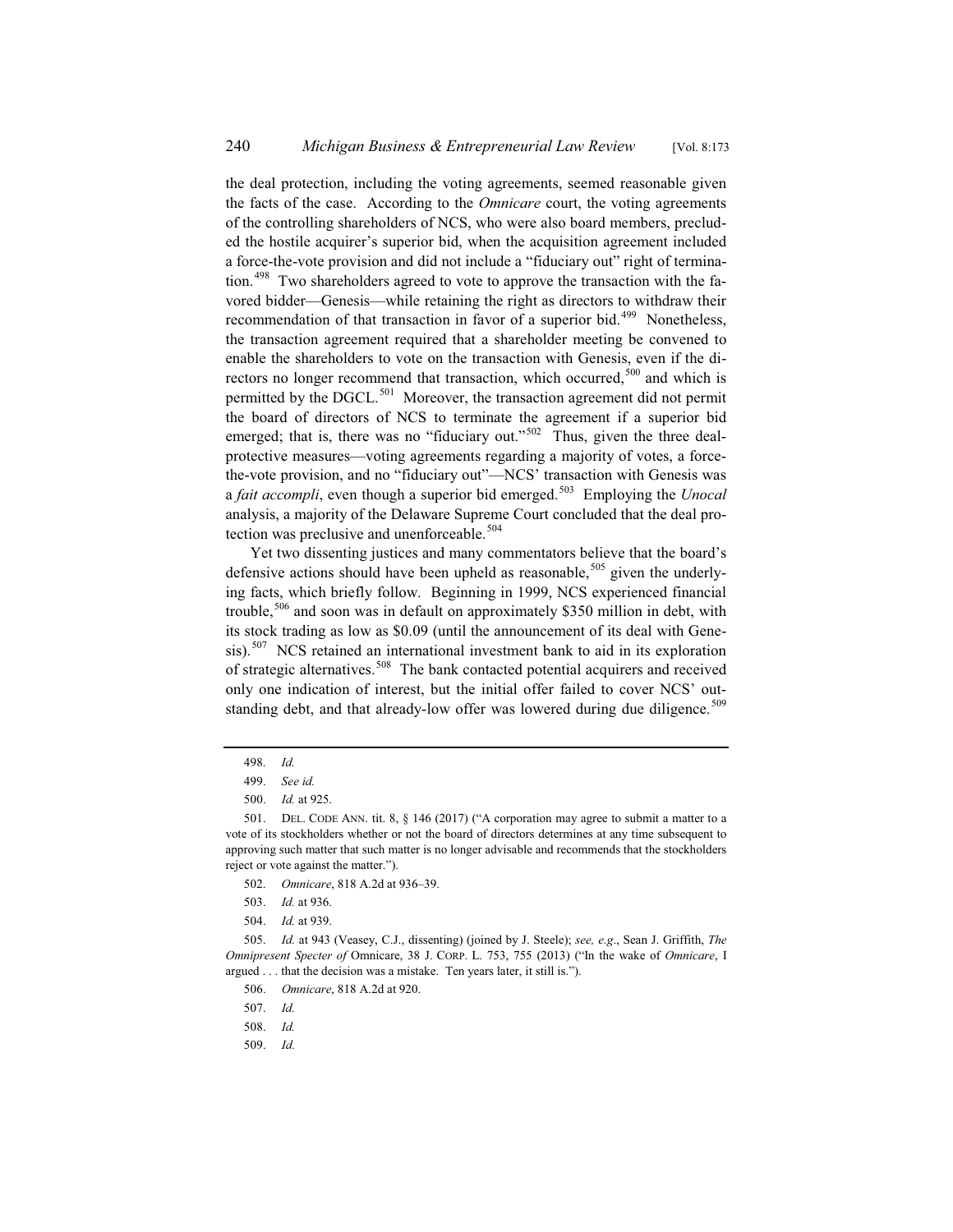After its financial condition worsened, NCS considered a "pre-packaged" bankruptcy but the offers were inadequate.<sup>510</sup> "[A]ny recovery for NCS stockholders seemed impossible."<sup>511</sup> In 2001, Omnicare, which eventually became the hostile bidder, proposed an acquisition, but its offer would not have covered the outstanding debt (and thus provided nothing for shareholders),<sup>512</sup> and it required that the acquisition be structured under a specific provision of the bankruptcy code.<sup>513</sup> When its offer was not accepted, Omnicare began working with noteholders, rather than continuing to negotiate with NCS, and, in 2002, made another proposal that would not cover NCS' debt.<sup>514</sup> NCS began confidential negotiations with Genesis, which made a proposal that would repay NCS' debt and also provide consideration to NCS' shareholders.<sup>515</sup> However, Genesis, having previously lost to Omnicare a target with which it was negotiating, refused to be a stalking horse and required that its deal be locked up.<sup>516</sup> At the eleventh hour, fearing that another company would acquire NCS and pose a competitive threat, Omnicare tried to re-engage with NCS, but its offer included a due-diligence condition.<sup>517</sup> (Recall that, when NCS previously tried to sell itself, a bidder lowered its bid after conducting due diligence.<sup>518</sup>) NCS used Omnicare's appearance to extract additional consideration from Genesis, but not relief from the lock-ups.<sup>519</sup> After NCS and Genesis executed an agreement, Omnicare stepped forward with a superior proposal, but the NCS-Genesis deal was a *fait accompli*, precluding an acquisition by Omnicare.<sup>520</sup> The court was correct that the deal protection precluded a hostile acquisition by Omnicare, $521$ but weren't the actions by NCS' board reasonable?

• Wasn't it reasonable for the NCS board to believe that Genesis would cease negotiations if NCS engaged with Omnicare, when Omnicare previously acquired a corporation with which Genesis was negotiating? $522$ 

<sup>510.</sup> *Id.* at 921.

<sup>511.</sup> *Id.*

<sup>512.</sup> *Id.*

<sup>513. 11</sup> U.S.C. § 363 (2012). Some are troubled by corporate acquisitions via Section 363 because they skirt the general disclosure-and-voting requirements of plans of reorganization. *See In re* Braniff Airways, Inc., 700 F.2d 935, 939 (5th Cir. 1983).

<sup>514.</sup> *Omnicare*, 818 A.2d at 921.

<sup>515.</sup> *Id.* at 922–23.

<sup>516.</sup> *Id.*

<sup>517.</sup> *Id.* at 924.

<sup>518.</sup> *Id.* at 920.

<sup>519.</sup> *Id.* at 924–25.

<sup>520.</sup> *Id.* at 936.

<sup>521.</sup> The majority did not discuss Omnicare's ability to acquire Genesis-NCS, as the *Time* court had discussed Paramount's ability to acquire Time-Warner.

<sup>522.</sup> *Omnicare*, 818 A.2d at 941 (Veasey, C.J., dissenting) ("[I]t is not disputed by the Majority that the NCS directors made a reasoned decision to accept as real the Genesis threat to walk away.").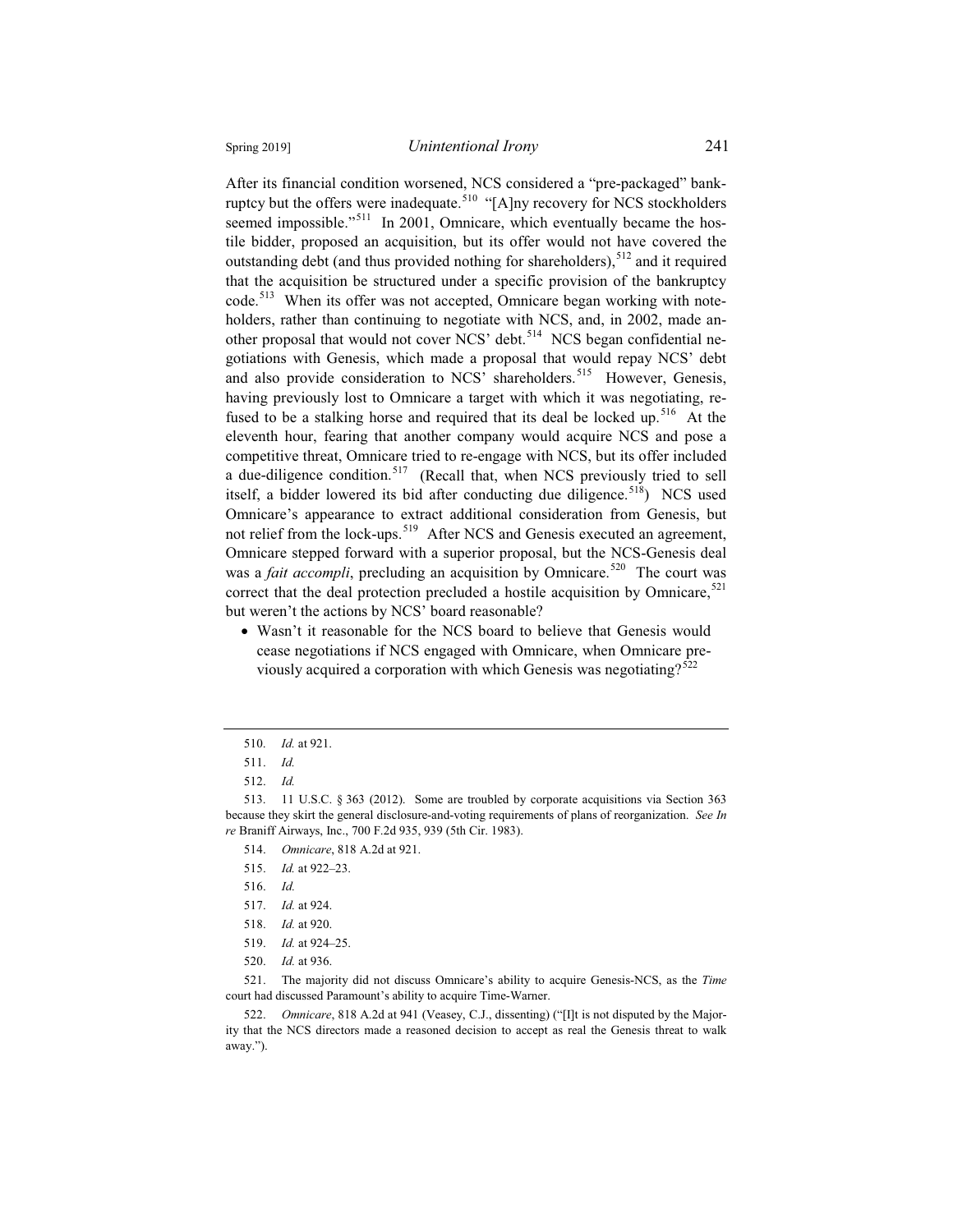- After Omnicare was given the opportunity to make a reasonable offer, and had only low-balled NCS, wasn't it reasonable for the NCS board to favor the certainty of a generous transaction with Genesis? $523$
- Wasn't it reasonable for the NCS board to refuse to re-engage with Omnicare based on its offer being subject to a due-diligence condition, when another company lowered its offer after conducting due diligence?<sup>524</sup>
- Wasn't it reasonable for the NCS board to lock up the transaction, given that Genesis offered consideration to NCS' shareholders, which previously seemed an "impossibility," and when no prior offer even covered NCS' debt?<sup>525</sup>
- Wasn't it reasonable for the NCS board to believe that, if Genesis walked away, Omnicare would lower its bid, given that its superior proposal emerged only because of the presence of Genesis?<sup>526</sup>
- Wasn't it reasonable for the NCS board to agree to forego possibly higher bids, when two of those board members—who had "no insidious, camouflaged side deals"—owned significant minority stakes? $527$

Notwithstanding the *Unocal* analysis, under which preclusive action is *per se* unreasonable, preclusive action may be reasonable. Even the Delaware Supreme Court has recognized this possibility in dicta. In *Macmillan*, the court wrote, "If the grant of an auction-ending provision is appropriate, it must confer a substantial benefit upon the stockholders in order to withstand exacting scrutiny by the courts."<sup>528</sup> "Auction-ending" means that one bidder was favored to the point that any other bidders were precluded, otherwise the auction would be on-going. Similarly, in *Revlon*, the court wrote, "Favoritism for a white knight to the total exclusion of a hostile bidder might be justifiable when the latter's offer adversely affects shareholder interests  $\ldots$ ."<sup>529</sup> "To the total exclusion of

<sup>523.</sup> *Id.* at 942 (Veasey, C.J., dissenting) ("Certainty itself has value. The acquirer may pay a higher price for the target if the acquirer is assured consummation of the transaction. The target company also benefits from the certainty of completing a transaction with a bidder because losing an acquirer creates the perception that a target is damaged goods, thus reducing its value."); *see* Stephen M. Bainbridge, *Exclusive Merger Agreements and Lock-Ups in Negotiated Corporate Acquisitions*, 75 MINN. L. REV. 239, 328 (1990); Sean J. Griffith, *The Costs And Benefits Of Precommitment: An Appraisal of* Omnicare v. NCS, 29 J. CORP. L. 569, 613 (2004).

<sup>524.</sup> *Omnicare*, 818 A.2d at 941 (Veasey, C.J., dissenting) (noting that Omnicare's duediligence condition was "crippling" to its offer).

<sup>525.</sup> *Id.* at 943 (Veasey, C.J., dissenting) ("The NCS board's actions—as the Vice Chancellor correctly held—were reasonable in relation to the threat because the Genesis deal was the 'only game in town.'").

<sup>526.</sup> *Id.* at 942 (Veasey, C.J., dissenting) ("Omnicare . . . could have changed its mind and again insisted on an asset sale in bankruptcy."); *id*. at 947 (Steele, J., dissenting) (noting that NCS faced anything from "silence [and] tepid interest to outright hostility from Omnicare").

<sup>527.</sup> *Id.* at 948 (Steele, J., dissenting). *Accord* Unitrin, Inc. v. Am. Gen. Corp., 651 A.2d 1361, 1380–81 (Del. 1995) (giving credence to the value perceptions of board members who owned significant stakes in the target).

<sup>528.</sup> Mills Acquisition Co. v. Macmillan, Inc., 559 A.2d 1261, 1284 (Del. 1989).

<sup>529.</sup> Revlon, Inc. v. MacAndrews & Forbes Holdings, Inc., 506 A.2d 173, 184 (Del. 1986).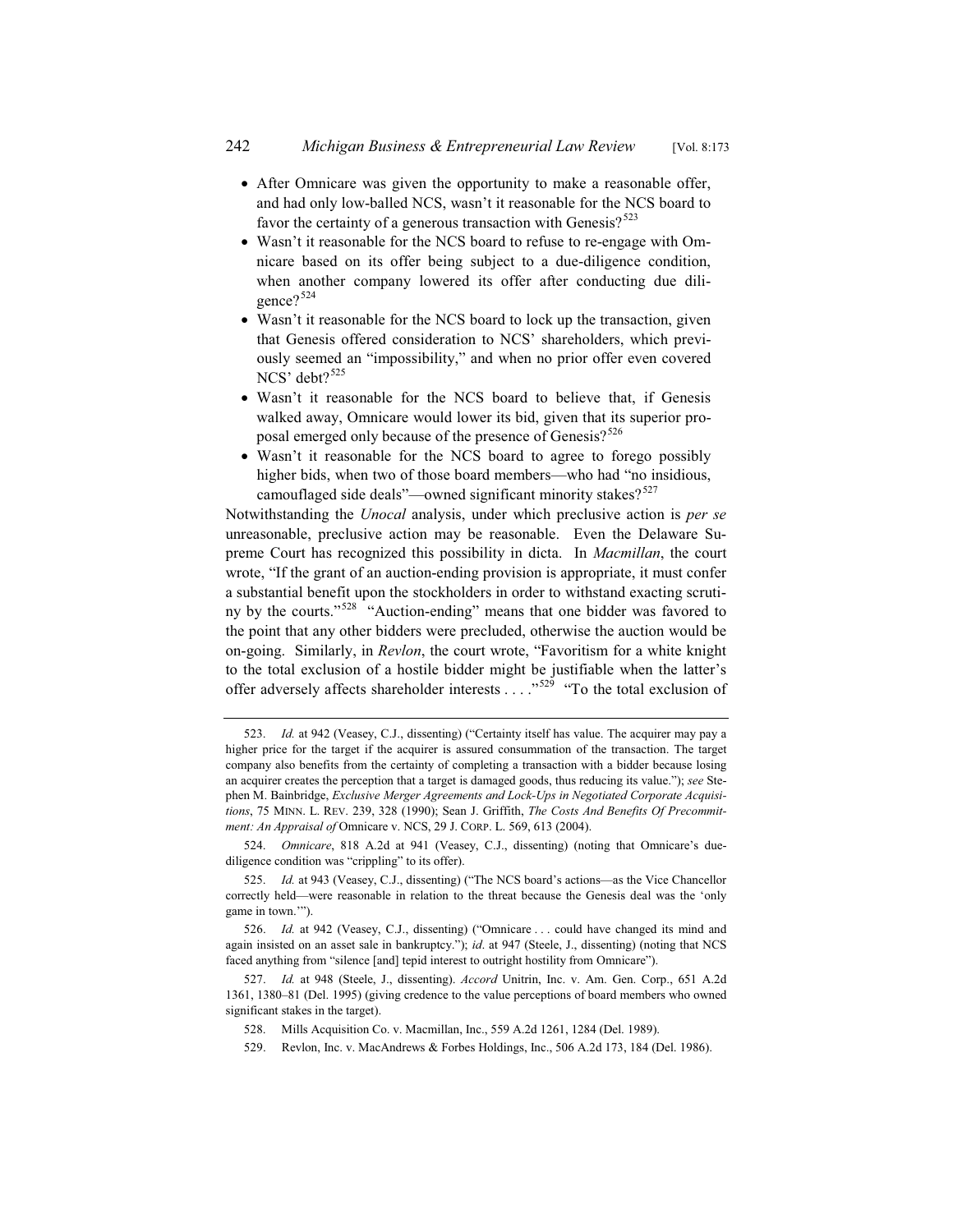a hostile bidder" certainly sounds like that bidder was precluded. Based upon that dicta, the Delaware Supreme Court endorsed preclusive conduct so long as the target's shareholders enjoyed a substantial benefit or averted substantial harm. In *Omnicare*, the locked-up deal with Genesis provided shareholders with substantial consideration when that previously was thought to be an "impossibility," and engaging with Omnicare risked the deal with Genesis, which could have resulted in substantial harm to NCS' shareholders.<sup>530</sup> The preclusive conduct seems reasonable, which possibility was foreordained by the Delaware Supreme Court. Again, the preclusion analysis seems counterproductive to the court's ultimate concern for reasonableness.

IV.

*Beam* exhibited unintentional irony as the court held that directors would not trade on their reputations for minimal gain, when one of them did trade on her reputation for minimal gain. Having failed to acknowledge the irony, the court failed to address its logical inconsistency. Cognitive biases seemingly explain Stewart's quick decision, but those biases are less persuasive regarding a board's deliberative response to a shareholder's demand, which response would be subject to judicial (and public) review.

*Van Gorkom* also exhibited unintentional irony as the court concluded that a competing bidder could not reach an agreement and finance its bid in the allotted period when that period significantly exceeded what was necessary for the favored bidder. Notwithstanding the prevalence of director-protective charter provisions authorized by DGCL Section 102(b)(7), *Van Gorkom* remains an important and misleading data point, given its relevance in the *Revlon* setting and the courts' emphasis that plaintiffs pursue injunctive relief for such claims.<sup>531</sup>

*Time* also exhibited unintentional irony, concluding that preclusive conduct was not preclusive. Perhaps the preclusive inquiry should be eliminated as a "dead letter," but that seems overkill, as preclusive conduct commonly is not reasonable and should be struck down.<sup>532</sup> Perhaps, the preclusive inquiry should remain as an outcome-determinative precursor to the reasonableness inquiry, but more limited in scope.<sup>533</sup> But that fails to account for the Delaware Supreme Court's dicta that preclusive conduct may be reasonable, as well as the practice—in the termination-fee setting—of examining reasonableness without reference to preclusion. Perhaps, the preclusion inquiry should inform the reasonableness inquiry without being outcome-determinative of the matter. Then-

<sup>530.</sup> *Omnicare*, 818 A.2d at 943 (Veasey, C.J., dissenting) ("The Vice Chancellor correctly found that they reasonably perceived the threat that NCS did not have a viable offer from Omnicare—or anyone else—to pay off its creditors, cure its insolvency and provide some payment to stockholders.").

<sup>531.</sup> *See* Corwin v. KKR Fin. Holdings LLC, 125 A.3d 304, 312 (Del. 2015).

<sup>532.</sup> *See, e.g.*, Quinn, *supra* note 411, at 837 (describing preclusivity as a "dead letter").

<sup>533.</sup> *See* Laster, *supra* note 336, at 811.